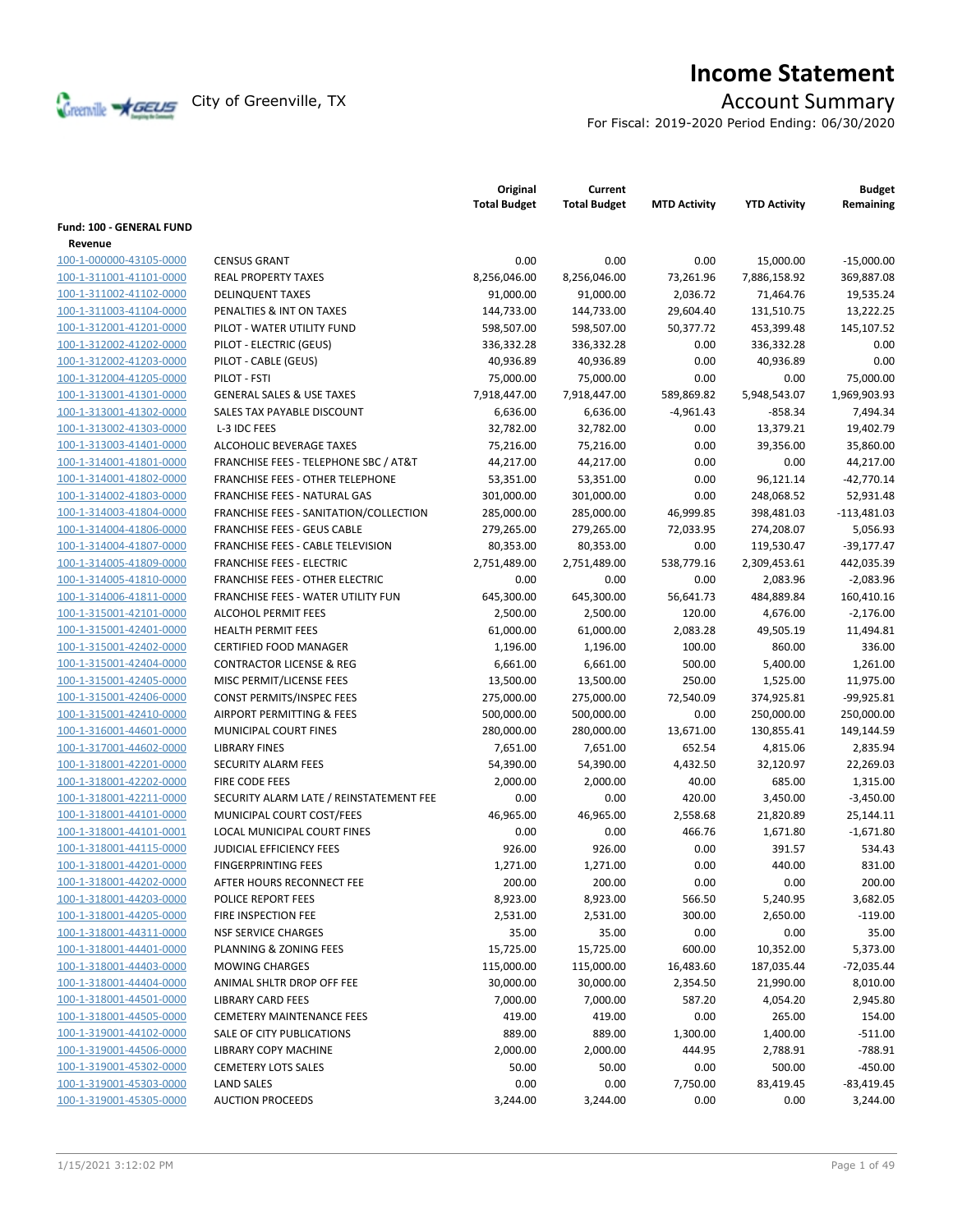|                         |                                        | Original<br><b>Total Budget</b> | Current<br><b>Total Budget</b> | <b>MTD Activity</b> | <b>YTD Activity</b> | Budget<br>Remaining |
|-------------------------|----------------------------------------|---------------------------------|--------------------------------|---------------------|---------------------|---------------------|
| 100-1-319001-45401-0000 | <b>INTEREST REVENUES</b>               | 73,771.00                       | 73,771.00                      | 1,647.81            | 43,010.24           | 30,760.76           |
| 100-1-319001-45501-0000 | LIBRARY MTG ROOM RENTAL                | 1,597.00                        | 1,597.00                       | 0.00                | 330.00              | 1,267.00            |
| 100-1-319001-45503-0000 | <b>PAVILION RENTALS</b>                | 9,138.00                        | 9,138.00                       | $-180.00$           | 1,760.00            | 7,378.00            |
| 100-1-319001-45601-0000 | MISCELLANEOUS REVENUES                 | 73,278.00                       | 73,278.00                      | 4.60                | 74,156.82           | $-878.82$           |
| 100-1-319001-45604-0000 | OTHER REVENUE / OVER/SHORT             | 0.00                            | 0.00                           | 56.78               | 53.15               | $-53.15$            |
| 100-1-322001-43002-0000 | ANIMAL SHELTER CONTRIB                 | 100,000.00                      | 100,000.00                     | 0.00                | 50,000.00           | 50,000.00           |
| 100-1-322001-43003-0000 | HUNT CO CONTRIB - FIRE                 | 28,800.00                       | 28,800.00                      | 2,400.00            | 21,600.00           | 7,200.00            |
| 100-1-322001-43004-0000 | HUNT CO MEM HOSP REIM                  | 22,400.00                       | 22,400.00                      | 0.00                | 18,311.00           | 4,089.00            |
| 100-1-323001-46008-0000 | <b>XFR - TOURISM FUND</b>              | 145,000.00                      | 145,000.00                     | 12,083.33           | 108,749.97          | 36,250.03           |
| 100-1-323001-46015-0000 | XFR - DEBT SERVICE FUND                | 464,592.00                      | 464,592.00                     | 38,716.00           | 348,444.00          | 116,148.00          |
| 100-1-324001-46506-0000 | <b>CA - RECREATION FUND</b>            | 9,613.00                        | 9,613.00                       | 801.08              | 7,209.72            | 2,403.28            |
| 100-1-324001-46509-0000 | CA - VENUE MGMT FUND                   | 3,004.00                        | 3,004.00                       | 250.33              | 2,252.97            | 751.03              |
| 100-1-324001-46537-0000 | CA - MAIL MACHINE LEASE                | 3,132.00                        | 3,132.00                       | 269.28              | 2,154.24            | 977.76              |
| 100-1-324001-46614-0000 | CA - SANITATION FUND COLLECTION        | 33,493.00                       | 33,493.00                      | 2,791.08            | 25,119.72           | 8,373.28            |
| 100-1-324001-46650-0000 | CA - UTILITY FUND TO GENERAL GOVERNME  | 408,115.00                      | 408,115.00                     | 34,009.58           | 306,086.22          | 102,028.78          |
| 100-1-324001-46651-0000 | CA - UTILITY FUND TO PUBLIC WORKS      | 160,063.00                      | 160,063.00                     | 13,338.58           | 120,047.22          | 40,015.78           |
| 100-1-324001-46801-0000 | <b>CA - SPENCE FUND</b>                | 600.00                          | 600.00                         | 50.00               | 450.00              | 150.00              |
| 100-1-324009-46901-0000 | CA - ELECTRIC UTILITY                  | 358,026.00                      | 358,026.00                     | 29,835.50           | 268,519.50          | 89,506.50           |
| 100-1-324009-46906-0000 | CA - CABLE UTILITY                     | 52,638.00                       | 52,638.00                      | 4,386.50            | 39,478.50           | 13,159.50           |
|                         | <b>Revenue Total:</b>                  | 25,401,947.17                   | 25,401,947.17                  | 1,723,325.93        | 21,508,631.58       | 3,893,315.59        |
| <b>Expense</b>          |                                        |                                 |                                |                     |                     |                     |
| 100-1-000000-43105-0001 | CENSUS GRANT MANAGEMENT                | 0.00                            | 0.00                           | 0.00                | 4,018.15            | $-4,018.15$         |
| 100-1-000000-52103-0000 | ESSENTIAL EMPLOYEE MEALS               | 0.00                            | 0.00                           | 0.00                | 16,820.07           | $-16,820.07$        |
| 100-1-000000-96119-0000 | PANDEMIC EXPENSES                      | 0.00                            | 0.00                           | 13,037.13           | 60,739.03           | $-60,739.03$        |
| 100-1-411000-52001-0000 | <b>OFFICE SUPPLIES</b>                 | 60.00                           | 60.00                          | 0.00                | 0.00                | 60.00               |
| 100-1-411000-52005-0000 | PRINTED MATERIALS                      | 96.00                           | 96.00                          | 0.00                | 0.00                | 96.00               |
| 100-1-411000-52103-0000 | <b>MEETING SUPPLIES</b>                | 2,150.00                        | 2,150.00                       | 0.00                | 727.85              | 1,422.15            |
| 100-1-411000-54001-0000 | <b>TELEPHONE CHARGES</b>               | 1,460.44                        | 1,460.44                       | 172.09              | 1,525.90            | $-65.46$            |
| 100-1-411000-54101-0000 | PROFESSIONAL SERVICES                  | 0.00                            | 4,000.00                       | 0.00                | 0.00                | 4,000.00            |
| 100-1-411000-54201-0000 | MEMBERSHIPS & SUBSCRIPTIONS            | 6,550.00                        | 6,550.00                       | 0.00                | 6,363.00            | 187.00              |
| 100-1-411000-54204-0000 | <b>PUBLIC RELATIONS</b>                | 1,500.00                        | 1,500.00                       | 0.00                | 1,600.00            | $-100.00$           |
| 100-1-411000-54213-0000 | PLAQUES AND AWARDS                     | 750.00                          | 750.00                         | 0.00                | 0.00                | 750.00              |
| 100-1-411000-54214-0000 | <b>TRAVEL &amp; TRAINING</b>           | 15,075.00                       | 15,075.00                      | 20.00               | 7,799.98            | 7,275.02            |
| 100-1-411400-51001-0000 | REGULAR SALARIES                       | 85,583.22                       | 85,583.22                      | 6,454.25            | 64,542.42           | 21,040.80           |
| 100-1-411400-51021-0000 | <b>LONGEVITY</b>                       | 1,656.00                        | 1,656.00                       | 0.00                | 1,656.00            | 0.00                |
| 100-1-411400-51116-0000 | CAR ALLOWANCE                          | 4,200.00                        | 4,200.00                       | 323.08              | 3,230.80            | 969.20              |
| 100-1-411400-51117-0000 | <b>CELL PHONE ALLOWANCE</b>            | 1,170.00                        | 1,170.00                       | 60.00               | 596.77              | 573.23              |
| 100-1-411400-51201-0000 | <b>FICA</b>                            | 5,741.77                        | 5,741.77                       | 403.34              | 4,160.55            | 1,581.22            |
| 100-1-411400-51202-0000 | MEDICARE                               | 1,342.83                        | 1,342.83                       | 94.32               | 973.00              | 369.83              |
| 100-1-411400-51203-0000 | <b>HEALTH INSURANCE</b>                | 10,991.00                       | 10,991.00                      | 915.92              | 8,243.28            | 2,747.72            |
| 100-1-411400-51204-0000 | <b>WORKERS COMPENSATION</b>            | 240.04                          | 240.04                         | 20.19               | 181.71              | 58.33               |
| 100-1-411400-51205-0000 | STATE UNEMPLOYMENT                     | 64.35                           | 64.35                          | 0.00                | 9.00                | 55.35               |
| 100-1-411400-51301-0000 | <b>TMRS</b>                            | 10,374.55                       | 10,374.55                      | 769.20              | 7,829.30            | 2,545.25            |
| 100-1-411400-52001-0000 | <b>OFFICE SUPPLIES</b>                 | 90.00                           | 90.00                          | 71.00               | 71.00               | 19.00               |
| 100-1-411400-52002-0000 | POSTAGE / FREIGHT                      | 150.00                          | 150.00                         | 2.29                | 46.98               | 103.02              |
| 100-1-411400-52005-0000 | PRINTED MATERIALS                      | 225.00                          | 225.00                         | 0.00                | 200.50              | 24.50               |
| 100-1-411400-54001-0000 | <b>TELEPHONE CHARGES</b>               | 1,046.56                        | 1,046.56                       | 78.28               | 625.94              | 420.62              |
| 100-1-411400-54101-0000 | PROFESSIONAL SERVICES                  | 1,275.00                        | 1,275.00                       | 0.00                | 420.00              | 855.00              |
| 100-1-411400-54201-0000 | <b>MEMBERSHIPS &amp; SUBSCRIPTIONS</b> | 135.00                          | 135.00                         | 0.00                | 125.00              | 10.00               |
| 100-1-411400-54206-0000 | <b>ELECTION EXPENSE</b>                | 103,500.00                      | 103,500.00                     | 0.00                | 21,828.24           | 81,671.76           |
| 100-1-411400-54212-0000 | <b>PRINTING</b>                        | 5,000.00                        | 5,000.00                       | 0.00                | 56.50               | 4,943.50            |
| 100-1-411400-54214-0000 | <b>TRAVEL &amp; TRAINING</b>           | 2,550.00                        | 2,550.00                       | 0.00                | 1,071.69            | 1,478.31            |
| 100-1-412100-51001-0000 | REGULAR SALARIES                       | 186,917.28                      | 186,917.28                     | 12,058.60           | 117,431.18          | 69,486.10           |
| 100-1-412100-51020-0000 | <b>OVERTIME</b>                        | 7,263.94                        | 7,263.94                       | 0.00                | 1,612.74            | 5,651.20            |
| 100-1-412100-51021-0000 | LONGEVITY                              | 6,002.00                        | 6,002.00                       | 0.00                | 3,890.00            | 2,112.00            |
| 100-1-412100-51101-0000 | <b>CERTIFICATION PAY</b>               | 3,600.00                        | 3,600.00                       | 230.78              | 2,192.40            | 1,407.60            |
| 100-1-412100-51201-0000 | <b>FICA</b>                            | 12,634.56                       | 12,634.56                      | 687.10              | 7,101.52            | 5,533.04            |
| 100-1-412100-51202-0000 | MEDICARE                               | 2,954.86                        | 2,954.86                       | 160.70              | 1,661.15            | 1,293.71            |
| 100-1-412100-51203-0000 | <b>HEALTH INSURANCE</b>                | 43,964.00                       | 43,964.00                      | 3,663.67            | 32,973.03           | 10,990.97           |
|                         |                                        |                                 |                                |                     |                     |                     |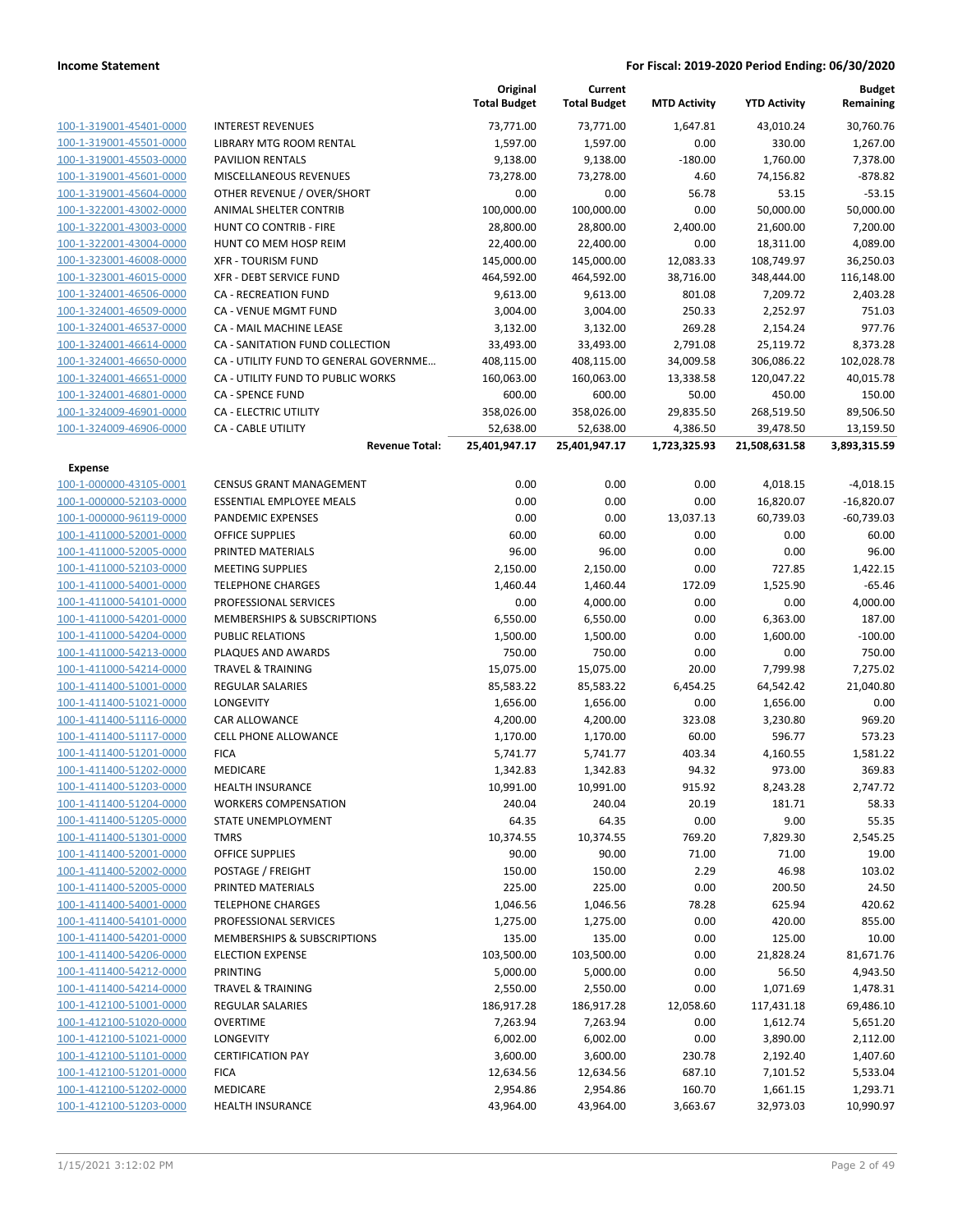| 100-1-412100-51204-0000        |
|--------------------------------|
| 100-1-412100-51205-0000        |
| <u>100-1-412100-51301-0000</u> |
| 100-1-412100-51401-0000        |
| 100-1-412100-52001-0000        |
|                                |
| 100-1-412100-52002-0000        |
| 100-1-412100-52005-0000        |
| 100-1-412100-52102-0000        |
| 100-1-412100-52110-0000        |
| 100-1-412100-53201-0000        |
| 100-1-412100-54001-0000        |
| 100-1-412100-54101-0000        |
| <u>100-1-412100-54201-0000</u> |
| 100-1-412100-54207-0000        |
| 100-1-412100-54214-0000        |
| 100-1-413200-51001-0000        |
|                                |
| 100-1-413200-51020-0000        |
| 100-1-413200-51021-0000        |
| 100-1-413200-51116-0000        |
| 100-1-413200-51117-0000        |
| 100-1-413200-51201-0000        |
| 100-1-413200-51202-0000        |
| <u>100-1-413200-51203-0000</u> |
| 100-1-413200-51204-0000        |
| 100-1-413200-51205-0000        |
| 100-1-413200-51301-0000        |
| 100-1-413200-51303-0000        |
| 100-1-413200-52001-0000        |
| 100-1-413200-52002-0000        |
|                                |
| 100-1-413200-52103-0000        |
| 100-1-413200-54001-0000        |
| 100-1-413200-54101-0000        |
| <u>100-1-413200-54201-0000</u> |
| 100-1-413200-54205-0000        |
| 100-1-413200-54212-0000        |
| 100-1-413200-54214-0000        |
| 100-1-415100-51001-0000        |
| <u>100-1-415100-51020-0000</u> |
| 100-1-415100-51021-0000        |
| 100-1-415100-51116-0000        |
| 100-1-415100-51117-0000        |
| 100-1-415100-51201-0000        |
|                                |
| <u>100-1-415100-51202-0000</u> |
| 100-1-415100-51203-0000        |
| 100-1-415100-51204-0000        |
| 100-1-415100-51205-0000        |
| 100-1-415100-51301-0000        |
| <u>100-1-415100-52001-0000</u> |
| <u>100-1-415100-52002-0000</u> |
| 100-1-415100-52005-0000        |
| 100-1-415100-54001-0000        |
| 100-1-415100-54110-0000        |
| <u>100-1-415100-54201-0000</u> |
| 100-1-415100-54211-0000        |
| <u>100-1-415100-54214-0000</u> |
| 100-1-415150-54401-0000        |
| 100-1-415150-54402-0000        |
| <u>100-1-415300-54106-0000</u> |
|                                |
| <u>100-1-415500-51001-0000</u> |

|                         |                               | Original<br><b>Total Budget</b> | Current<br><b>Total Budget</b> | <b>MTD Activity</b> | <b>YTD Activity</b> | <b>Budget</b><br>Remaining |
|-------------------------|-------------------------------|---------------------------------|--------------------------------|---------------------|---------------------|----------------------------|
| 100-1-412100-51204-0000 | <b>WORKERS COMPENSATION</b>   | 528.21                          | 528.21                         | 43.46               | 391.14              | 137.07                     |
| 100-1-412100-51205-0000 | <b>STATE UNEMPLOYMENT</b>     | 386.10                          | 386.10                         | 6.44                | 153.11              | 232.99                     |
| 100-1-412100-51301-0000 | <b>TMRS</b>                   | 21,527.76                       | 21,527.76                      | 1,337.28            | 13,538.75           | 7,989.01                   |
| 100-1-412100-51401-0000 | <b>CONTRA - SALARIES</b>      | 0.00                            | 0.00                           | 0.00                | 750.00              | $-750.00$                  |
| 100-1-412100-52001-0000 | <b>OFFICE SUPPLIES</b>        | 900.00                          | 900.00                         | 0.00                | 282.61              | 617.39                     |
| 100-1-412100-52002-0000 | POSTAGE / FREIGHT             | 2,750.00                        | 2,750.00                       | 295.02              | 1,593.70            | 1,156.30                   |
| 100-1-412100-52005-0000 | PRINTED MATERIALS             | 800.00                          | 800.00                         | 0.00                | 596.60              | 203.40                     |
| 100-1-412100-52102-0000 | <b>BOOKS / REF SUPPLIES</b>   | 120.00                          | 120.00                         | 0.00                | 0.00                | 120.00                     |
| 100-1-412100-52110-0000 | <b>TICKET WRITER SUPPLIES</b> | 7,500.00                        | 7,500.00                       | 0.00                | 90.00               | 7,410.00                   |
| 100-1-412100-53201-0000 | FURNITURE & OFFICE EQUIPMENT  | 2,112.00                        | 2,112.00                       | 0.00                | 2,392.61            | $-280.61$                  |
| 100-1-412100-54001-0000 | <b>TELEPHONE CHARGES</b>      | 5,020.36                        | 5,020.36                       | 393.77              | 2,747.97            | 2,272.39                   |
| 100-1-412100-54101-0000 | PROFESSIONAL SERVICES         | 28,000.00                       | 28,000.00                      | 50.00               | 1,836.50            | 26,163.50                  |
| 100-1-412100-54201-0000 | MEMBERSHIPS & SUBSCRIPTIONS   | 550.00                          | 550.00                         | 0.00                | 359.29              | 190.71                     |
| 100-1-412100-54207-0000 | COURT COSTS, JURY, WIT FEES   | 360.00                          | 360.00                         | 0.00                | 36.00               | 324.00                     |
| 100-1-412100-54214-0000 | TRAVEL & TRAINING             | 5,500.00                        | 5,500.00                       | 250.00              | 2,139.88            | 3,360.12                   |
| 100-1-413200-51001-0000 | REGULAR SALARIES              | 245,250.47                      | 245,250.47                     | 18,864.28           | 185,251.46          | 59,999.01                  |
| 100-1-413200-51020-0000 | <b>OVERTIME</b>               | 142.64                          | 142.64                         | 0.00                | 58.23               | 84.41                      |
| 100-1-413200-51021-0000 | LONGEVITY                     | 618.00                          | 618.00                         | 0.00                | 576.00              | 42.00                      |
| 100-1-413200-51116-0000 | <b>CAR ALLOWANCE</b>          | 7,200.00                        | 7,200.00                       | 553.84              | 5,538.40            | 1,661.60                   |
| 100-1-413200-51117-0000 | <b>CELL PHONE ALLOWANCE</b>   | 1,170.00                        | 1,170.00                       | 90.00               | 891.92              | 278.08                     |
| 100-1-413200-51201-0000 | <b>FICA</b>                   | 11,737.30                       | 11,737.30                      | 1,109.44            | 7,725.63            | 4,011.67                   |
| 100-1-413200-51202-0000 | MEDICARE                      | 3,688.53                        | 3,688.53                       | 259.46              | 2,556.88            | 1,131.65                   |
| 100-1-413200-51203-0000 | <b>HEALTH INSURANCE</b>       | 27,477.50                       | 27,477.50                      | 2,289.79            | 20,608.11           | 6,869.39                   |
| 100-1-413200-51204-0000 | <b>WORKERS COMPENSATION</b>   | 659.36                          | 659.36                         | 55.53               | 499.77              | 159.59                     |
| 100-1-413200-51205-0000 | STATE UNEMPLOYMENT            | 160.88                          | 160.88                         | 0.00                | 92.63               | 68.25                      |
| 100-1-413200-51301-0000 | <b>TMRS</b>                   | 28,497.04                       | 28,497.04                      | 2,194.66            | 21,064.77           | 7,432.27                   |
| 100-1-413200-51303-0000 | SUP 457 COMP PLAN             | 22,230.00                       | 22,230.00                      | 1,695.24            | 16,952.40           | 5,277.60                   |
| 100-1-413200-52001-0000 | <b>OFFICE SUPPLIES</b>        | 300.00                          | 300.00                         | 41.97               | 339.91              | $-39.91$                   |
| 100-1-413200-52002-0000 | POSTAGE / FREIGHT             | 150.00                          | 150.00                         | 2.44                | 4.54                | 145.46                     |
| 100-1-413200-52103-0000 | <b>MEETING SUPPLIES</b>       | 850.00                          | 850.00                         | 20.88               | 670.29              | 179.71                     |
| 100-1-413200-54001-0000 | <b>TELEPHONE CHARGES</b>      | 4,206.28                        | 4,206.28                       | 336.54              | 2,687.24            | 1,519.04                   |
| 100-1-413200-54101-0000 | PROFESSIONAL SERVICES         | 100.00                          | 100.00                         | 0.00                | 0.00                | 100.00                     |
| 100-1-413200-54201-0000 | MEMBERSHIPS & SUBSCRIPTIONS   | 1,400.00                        | 1,400.00                       | 457.07              | 686.36              | 713.64                     |
| 100-1-413200-54205-0000 | <b>BUSINESS MEALS</b>         | 1,000.00                        | 1,000.00                       | 0.00                | 180.20              | 819.80                     |
| 100-1-413200-54212-0000 | <b>PRINTING</b>               | 100.00                          | 100.00                         | 0.00                | 111.44              | $-11.44$                   |
| 100-1-413200-54214-0000 | <b>TRAVEL &amp; TRAINING</b>  | 7,000.00                        | 7,000.00                       | 0.00                | 1,657.01            | 5,342.99                   |
| 100-1-415100-51001-0000 | REGULAR SALARIES              | 289,437.16                      | 289,437.16                     | 22,202.10           | 210,627.98          | 78,809.18                  |
| 100-1-415100-51020-0000 | <b>OVERTIME</b>               | 1,447.50                        | 1,447.50                       | 0.00                | 119.57              | 1,327.93                   |
| 100-1-415100-51021-0000 | LONGEVITY                     | 3,322.00                        | 3,322.00                       | 0.00                | 3,208.00            | 114.00                     |
| 100-1-415100-51116-0000 | <b>CAR ALLOWANCE</b>          | 4,200.00                        | 4,200.00                       | 323.08              | 3,230.80            | 969.20                     |
| 100-1-415100-51117-0000 | <b>CELL PHONE ALLOWANCE</b>   | 2,130.00                        | 2,130.00                       | 163.84              | 1,002.68            | 1,127.32                   |
| 100-1-415100-51201-0000 | <b>FICA</b>                   | 18,633.27                       | 18,633.27                      | 1,290.72            | 12,582.38           | 6,050.89                   |
| 100-1-415100-51202-0000 | MEDICARE                      | 4,357.78                        | 4,357.78                       | 301.86              | 2,942.66            | 1,415.12                   |
| 100-1-415100-51203-0000 | <b>HEALTH INSURANCE</b>       | 60,450.50                       | 60,450.50                      | 5,037.54            | 45,337.86           | 15,112.64                  |
| 100-1-415100-51204-0000 | <b>WORKERS COMPENSATION</b>   | 778.99                          | 778.99                         | 65.53               | 589.77              | 189.22                     |
| 100-1-415100-51205-0000 | STATE UNEMPLOYMENT            | 353.93                          | 353.93                         | 0.00                | 148.03              | 205.90                     |
| 100-1-415100-51301-0000 | <b>TMRS</b>                   | 33,667.62                       | 33,667.62                      | 2,552.50            | 24,399.06           | 9,268.56                   |
| 100-1-415100-52001-0000 | <b>OFFICE SUPPLIES</b>        | 2,700.00                        | 2,700.00                       | 105.24              | 1,598.92            | 1,101.08                   |
| 100-1-415100-52002-0000 | POSTAGE / FREIGHT             | 4,150.00                        | 4,150.00                       | 263.87              | 3,247.31            | 902.69                     |
| 100-1-415100-52005-0000 | PRINTED MATERIALS             | 150.00                          | 150.00                         | 0.00                | 0.00                | 150.00                     |
| 100-1-415100-54001-0000 | <b>TELEPHONE CHARGES</b>      | 2,962.23                        | 2,962.23                       | 244.57              | 1,954.47            | 1,007.76                   |
| 100-1-415100-54110-0000 | <b>AUDIT</b>                  | 59,750.00                       | 59,750.00                      | 0.00                | 64,750.00           | $-5,000.00$                |
| 100-1-415100-54201-0000 | MEMBERSHIPS & SUBSCRIPTIONS   | 2,139.00                        | 2,139.00                       | 0.00                | 1,474.29            | 664.71                     |
| 100-1-415100-54211-0000 | ADVERTISING                   | 35,000.00                       | 35,000.00                      | 5,111.31            | 28,089.24           | 6,910.76                   |
| 100-1-415100-54214-0000 | TRAVEL & TRAINING             | 5,020.00                        | 5,020.00                       | 829.00              | 2,532.69            | 2,487.31                   |
| 100-1-415150-54401-0000 | APPRAISER                     | 267,339.69                      | 267,339.69                     | 66,834.92           | 200,504.76          | 66,834.93                  |
| 100-1-415150-54402-0000 | <b>COLLECTOR</b>              | 16,000.00                       | 16,000.00                      | 0.00                | 15,978.59           | 21.41                      |
| 100-1-415300-54106-0000 | <b>ATTORNEY FEES</b>          | 200,000.00                      | 200,000.00                     | 15,846.50           | 141,432.93          | 58,567.07                  |
| 100-1-415500-51001-0000 | REGULAR SALARIES              | 188,255.93                      | 188,255.93                     | 14,265.46           | 141,100.41          | 47,155.52                  |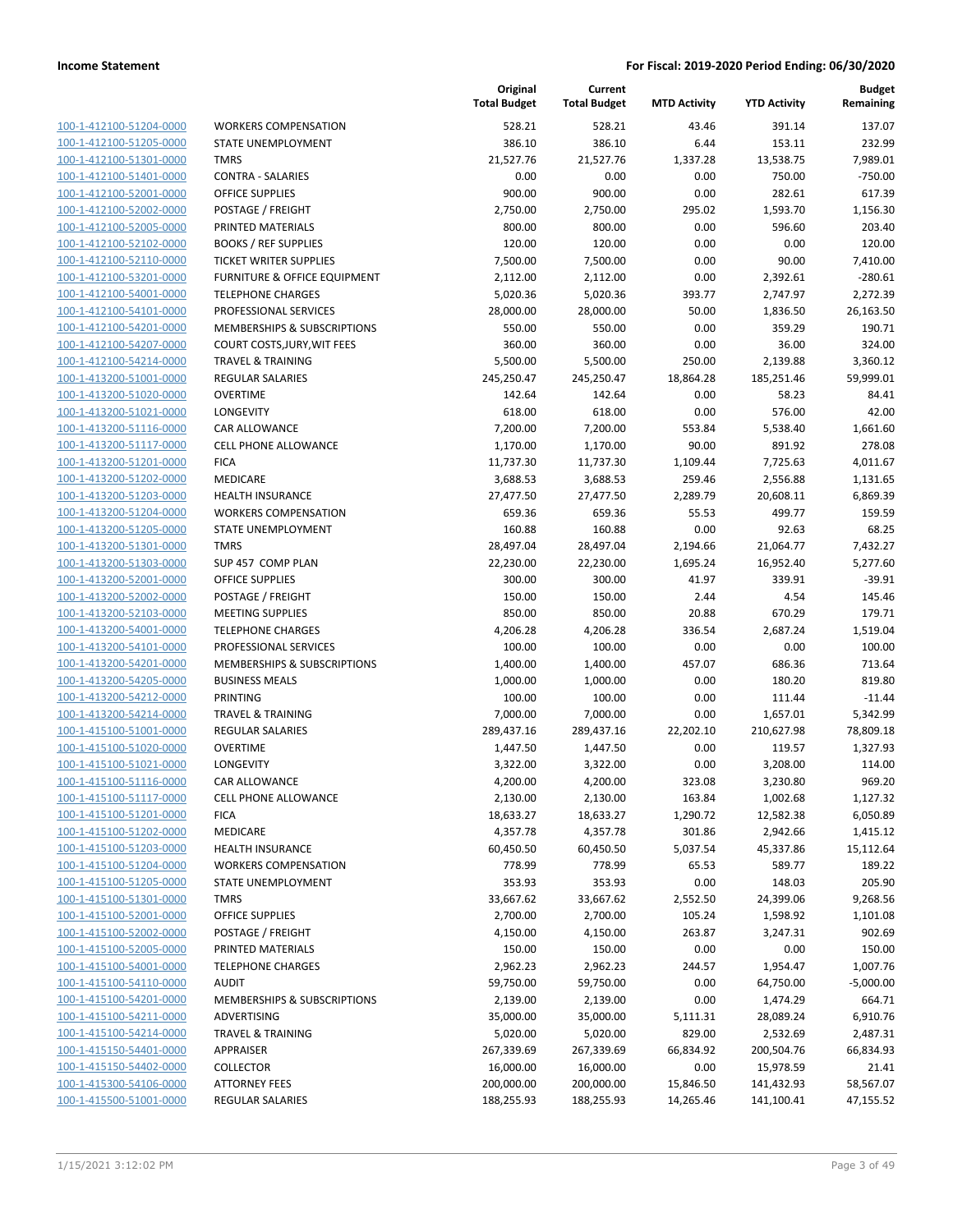| 100-1-415500-51020-0000        |
|--------------------------------|
| 100-1-415500-51021-0000        |
| 100-1-415500-51116-0000        |
| <u>100-1-415500-51117-0000</u> |
| 100-1-415500-51201-0000        |
| 100-1-415500-51202-0000        |
| 100-1-415500-51203-0000        |
| 100-1-415500-51204-0000        |
|                                |
| <u>100-1-415500-51205-0000</u> |
| 100-1-415500-51301-0000        |
| 100-1-415500-52001-0000        |
| 100-1-415500-52002-0000        |
| 100-1-415500-52303-0000        |
| <u>100-1-415500-54001-0000</u> |
| 100-1-415500-54102-0000        |
| 100-1-415500-54107-0000        |
| 100-1-415500-54118-0000        |
| 100-1-415500-54119-0000        |
| 100-1-415500-54201-0000        |
| 100-1-415500-54213-0000        |
|                                |
| 100-1-415500-54214-0000        |
| 100-1-421100-51001-0000        |
| 100-1-421100-51020-0000        |
| <u>100-1-421100-51021-0000</u> |
| 100-1-421100-51101-0000        |
| 100-1-421100-51115-0000        |
| 100-1-421100-51117-0000        |
| 100-1-421100-51201-0000        |
| <u>100-1-421100-51202-0000</u> |
| 100-1-421100-51203-0000        |
| 100-1-421100-51204-0000        |
| 100-1-421100-51205-0000        |
| 100-1-421100-51301-0000        |
|                                |
| <u>100-1-421100-52001-0000</u> |
| 100-1-421100-52002-0000        |
| 100-1-421100-52004-0000        |
| 100-1-421100-52005-0000        |
| 100-1-421100-52103-0000        |
| 100-1-421100-52104-0000        |
| 100-1-421100-52201-0000        |
| 100-1-421100-52203-0000        |
| <u>100-1-421100-52302-0000</u> |
| 100-1-421100-52304-0000        |
| 100-1-421100-52305-0000        |
| 100-1-421100-53202-0000        |
|                                |
| 100-1-421100-53205-0000        |
| 100-1-421100-54001-0000        |
| 100-1-421100-54002-0000        |
| 100-1-421100-54201-0000        |
| <u>100-1-421100-54205-0000</u> |
| 100-1-421100-54212-0000        |
| 100-1-421100-54213-0000        |
| 100-1-421100-54214-0000        |
| 100-1-421210-51001-0000        |
| <u>100-1-421210-51020-0000</u> |
| <u>100-1-421210-51021-0000</u> |
| <u>100-1-421210-51101-0000</u> |
| 100-1-421210-51115-0000        |
|                                |
| <u>100-1-421210-51117-0000</u> |

|                                                    |                                        | Original<br><b>Total Budget</b> | Current<br><b>Total Budget</b> | <b>MTD Activity</b> | <b>YTD Activity</b> | <b>Budget</b><br>Remaining |
|----------------------------------------------------|----------------------------------------|---------------------------------|--------------------------------|---------------------|---------------------|----------------------------|
| 100-1-415500-51020-0000                            | <b>OVERTIME</b>                        | 0.00                            | 0.00                           | 147.04              | 1,973.18            | $-1,973.18$                |
| 100-1-415500-51021-0000                            | LONGEVITY                              | 3,894.00                        | 3,894.00                       | 0.00                | 3,840.00            | 54.00                      |
| 100-1-415500-51116-0000                            | <b>CAR ALLOWANCE</b>                   | 4,200.00                        | 4,200.00                       | 323.08              | 3,230.80            | 969.20                     |
| 100-1-415500-51117-0000                            | <b>CELL PHONE ALLOWANCE</b>            | 1,170.00                        | 1,170.00                       | 90.00               | 891.92              | 278.08                     |
| 100-1-415500-51201-0000                            | <b>FICA</b>                            | 12,246.24                       | 12,246.24                      | 826.26              | 8,557.14            | 3,689.10                   |
| 100-1-415500-51202-0000                            | MEDICARE                               | 2,864.04                        | 2,864.04                       | 193.23              | 2,001.25            | 862.79                     |
| 100-1-415500-51203-0000                            | <b>HEALTH INSURANCE</b>                | 32,973.00                       | 32,973.00                      | 2,747.75            | 24,729.75           | 8,243.25                   |
| 100-1-415500-51204-0000                            | <b>WORKERS COMPENSATION</b>            | 511.97                          | 511.97                         | 43.06               | 387.54              | 124.43                     |
| 100-1-415500-51205-0000                            | STATE UNEMPLOYMENT                     | 193.05                          | 193.05                         | 0.00                | 32.40               | 160.65                     |
| 100-1-415500-51301-0000                            | <b>TMRS</b>                            | 22,127.17                       | 22,127.17                      | 1,667.90            | 16,887.80           | 5,239.37                   |
| 100-1-415500-52001-0000                            | <b>OFFICE SUPPLIES</b>                 | 2,000.00                        | 2,000.00                       | 84.99               | 946.23              | 1,053.77                   |
| 100-1-415500-52002-0000                            | POSTAGE / FREIGHT                      | 1,200.00                        | 1,200.00                       | 66.64               | 1,218.66            | $-18.66$                   |
| 100-1-415500-52303-0000                            | TRAINING SUPPLIES                      | 750.00                          | 750.00                         | 0.00                | 0.00                | 750.00                     |
| 100-1-415500-54001-0000                            | <b>TELEPHONE CHARGES</b>               | 2,188.06                        | 2,188.06                       | 186.97              | 1,401.68            | 786.38                     |
| 100-1-415500-54102-0000                            | <b>MVR CHECKS</b>                      | 500.00                          | 500.00                         | 0.00                | 34.79               | 465.21                     |
| 100-1-415500-54107-0000                            | <b>MEDICAL</b>                         | 6,000.00                        | 6,000.00                       | 90.00               | 6,932.00            | $-932.00$                  |
| 100-1-415500-54118-0000                            | <b>MEDICAL - POLICE</b>                | 2,500.00                        | 2,500.00                       | 336.00              | 806.00              | 1,694.00                   |
| 100-1-415500-54119-0000                            | <b>MEDICAL - FIRE</b>                  | 2,500.00                        | 2,500.00                       | 423.00              | 423.00              | 2,077.00                   |
| 100-1-415500-54201-0000                            | <b>MEMBERSHIPS &amp; SUBSCRIPTIONS</b> | 4,500.00                        | 4,500.00                       | 0.00                | 1,207.26            | 3,292.74                   |
| 100-1-415500-54213-0000                            | PLAQUES AND AWARDS                     | 23,400.00                       | 23,400.00                      | 201.00              | 15,063.71           | 8,336.29                   |
| 100-1-415500-54214-0000                            | <b>TRAVEL &amp; TRAINING</b>           | 6,000.00                        | 6,000.00                       | 250.00              | 1,899.69            | 4,100.31                   |
| 100-1-421100-51001-0000                            | <b>REGULAR SALARIES</b>                | 311,262.06                      | 311,262.06                     | 32,112.71           | 309,084.83          | 2,177.23                   |
| 100-1-421100-51020-0000                            | <b>OVERTIME</b>                        | 1,761.12                        | 1,761.12                       | 1,472.73            | 6,059.51            | $-4,298.39$                |
| 100-1-421100-51021-0000                            | LONGEVITY                              | 6,796.00                        | 6,796.00                       | 249.24              | 8,854.48            | $-2,058.48$                |
| 100-1-421100-51101-0000                            | <b>CERTIFICATION PAY</b>               | 3,600.00                        | 3,600.00                       | 415.38              | 3,946.11            | $-346.11$                  |
| 100-1-421100-51115-0000                            | <b>CLOTHING ALLOWANCE</b>              | 840.00                          | 840.00                         | 27.72               | 2,363.34            | $-1,523.34$                |
| 100-1-421100-51117-0000                            | CELL PHONE ALLOWANCE                   | 1,950.00                        | 1,950.00                       | 223.84              | 2,112.64            | $-162.64$                  |
| 100-1-421100-51201-0000                            | <b>FICA</b>                            | 20,224.97                       | 20,224.97                      | 2,112.48            | 19,954.72           | 270.25                     |
| 100-1-421100-51202-0000                            | MEDICARE                               | 4,730.03                        | 4,730.03                       | 494.05              | 4,750.64            | $-20.61$                   |
| 100-1-421100-51203-0000                            | HEALTH INSURANCE                       | 43,964.00                       | 43,964.00                      | 3,663.67            | 32,973.03           | 10,990.97                  |
| 100-1-421100-51204-0000                            | <b>WORKERS COMPENSATION</b>            | 6,209.51                        | 6,209.51                       | 522.31              | 4,700.79            | 1,508.72                   |
| 100-1-421100-51205-0000                            | STATE UNEMPLOYMENT<br><b>TMRS</b>      | 257.40                          | 257.40                         | 0.00                | 75.60               | 181.80                     |
| 100-1-421100-51301-0000<br>100-1-421100-52001-0000 | <b>OFFICE SUPPLIES</b>                 | 36,543.58<br>1,000.00           | 36,543.58<br>1,050.00          | 3,881.44<br>157.76  | 37,182.32<br>808.83 | $-638.74$<br>241.17        |
| 100-1-421100-52002-0000                            | POSTAGE / FREIGHT                      | 300.00                          | 300.00                         | 0.00                | 52.53               | 247.47                     |
| 100-1-421100-52004-0000                            | <b>COMPUTER SUPPLIES</b>               | 300.00                          | 300.00                         | 0.00                | 539.02              | $-239.02$                  |
| 100-1-421100-52005-0000                            | PRINTED MATERIALS                      | 300.00                          | 300.00                         | 0.00                | 97.95               | 202.05                     |
| 100-1-421100-52103-0000                            | <b>MEETING SUPPLIES</b>                | 2,080.00                        | 2,080.00                       | 243.50              | 1,422.63            | 657.37                     |
| 100-1-421100-52104-0000                            | <b>WEARING APPAREL</b>                 | 398.00                          | 398.00                         | 0.00                | 117.27              | 280.73                     |
| 100-1-421100-52201-0000                            | MINOR TOOLS & EQUIPMENT                | 600.00                          | 900.00                         | 0.00                | 480.00              | 420.00                     |
| 100-1-421100-52203-0000                            | <b>MOTOR VEHICLE FUEL</b>              | 3,077.94                        | 3,077.94                       | 192.76              | 969.12              | 2,108.82                   |
| 100-1-421100-52302-0000                            | <b>MEDICAL SUPPLIES</b>                | 300.00                          | 300.00                         | 0.00                | 247.42              | 52.58                      |
| 100-1-421100-52304-0000                            | <b>DRONE PROGRAM</b>                   | 2,150.00                        | 2,150.00                       | 0.00                | 0.00                | 2,150.00                   |
| 100-1-421100-52305-0000                            | PUBLIC EDUCATION                       | 4,200.00                        | 4,200.00                       | 0.00                | 902.69              | 3,297.31                   |
| 100-1-421100-53202-0000                            | MACHINE, TOOLS & IMPLMNTS              | 150.00                          | 150.00                         | 0.00                | 13.64               | 136.36                     |
| 100-1-421100-53205-0000                            | <b>MOTOR VEHICLES</b>                  | 2,245.00                        | 2,245.00                       | 404.82              | 1,077.74            | 1,167.26                   |
| 100-1-421100-54001-0000                            | <b>TELEPHONE CHARGES</b>               | 23,602.28                       | 23,602.28                      | 370.04              | 6,980.62            | 16,621.66                  |
| 100-1-421100-54002-0000                            | UTILITY CHARGES                        | 78,415.14                       | 78,415.14                      | 6,715.42            | 54,992.40           | 23,422.74                  |
| 100-1-421100-54201-0000                            | <b>MEMBERSHIPS &amp; SUBSCRIPTIONS</b> | 2,724.00                        | 2,724.00                       | 30.00               | $-1,315.00$         | 4,039.00                   |
| 100-1-421100-54205-0000                            | <b>BUSINESS MEALS</b>                  | 150.00                          | 150.00                         | 0.00                | 20.00               | 130.00                     |
| 100-1-421100-54212-0000                            | PRINTING                               | 198.00                          | 48.00                          | 0.00                | 4.99                | 43.01                      |
| 100-1-421100-54213-0000                            | PLAQUES AND AWARDS                     | 200.00                          | 200.00                         | 0.00                | 0.00                | 200.00                     |
| 100-1-421100-54214-0000                            | <b>TRAVEL &amp; TRAINING</b>           | 6,159.00                        | 5,959.00                       | 402.95              | 3,381.87            | 2,577.13                   |
| 100-1-421210-51001-0000                            | <b>REGULAR SALARIES</b>                | 869,004.49                      | 869,004.49                     | 51,146.26           | 497,952.22          | 371,052.27                 |
| 100-1-421210-51020-0000                            | <b>OVERTIME</b>                        | 47,009.94                       | 47,009.94                      | 5,641.94            | 37,976.75           | 9,033.19                   |
| 100-1-421210-51021-0000                            | LONGEVITY                              | 14,758.00                       | 14,758.00                      | 166.16              | 13,802.72           | 955.28                     |
| 100-1-421210-51101-0000                            | <b>CERTIFICATION PAY</b>               | 16,920.00                       | 16,920.00                      | 1,107.68            | 10,869.09           | 6,050.91                   |
| 100-1-421210-51115-0000                            | <b>CLOTHING ALLOWANCE</b>              | 8,646.00                        | 8,646.00                       | 73.92               | 5,834.58            | 2,811.42                   |
| 100-1-421210-51117-0000                            | <b>CELL PHONE ALLOWANCE</b>            | 6,420.00                        | 6,420.00                       | 387.68              | 3,452.24            | 2,967.76                   |
|                                                    |                                        |                                 |                                |                     |                     |                            |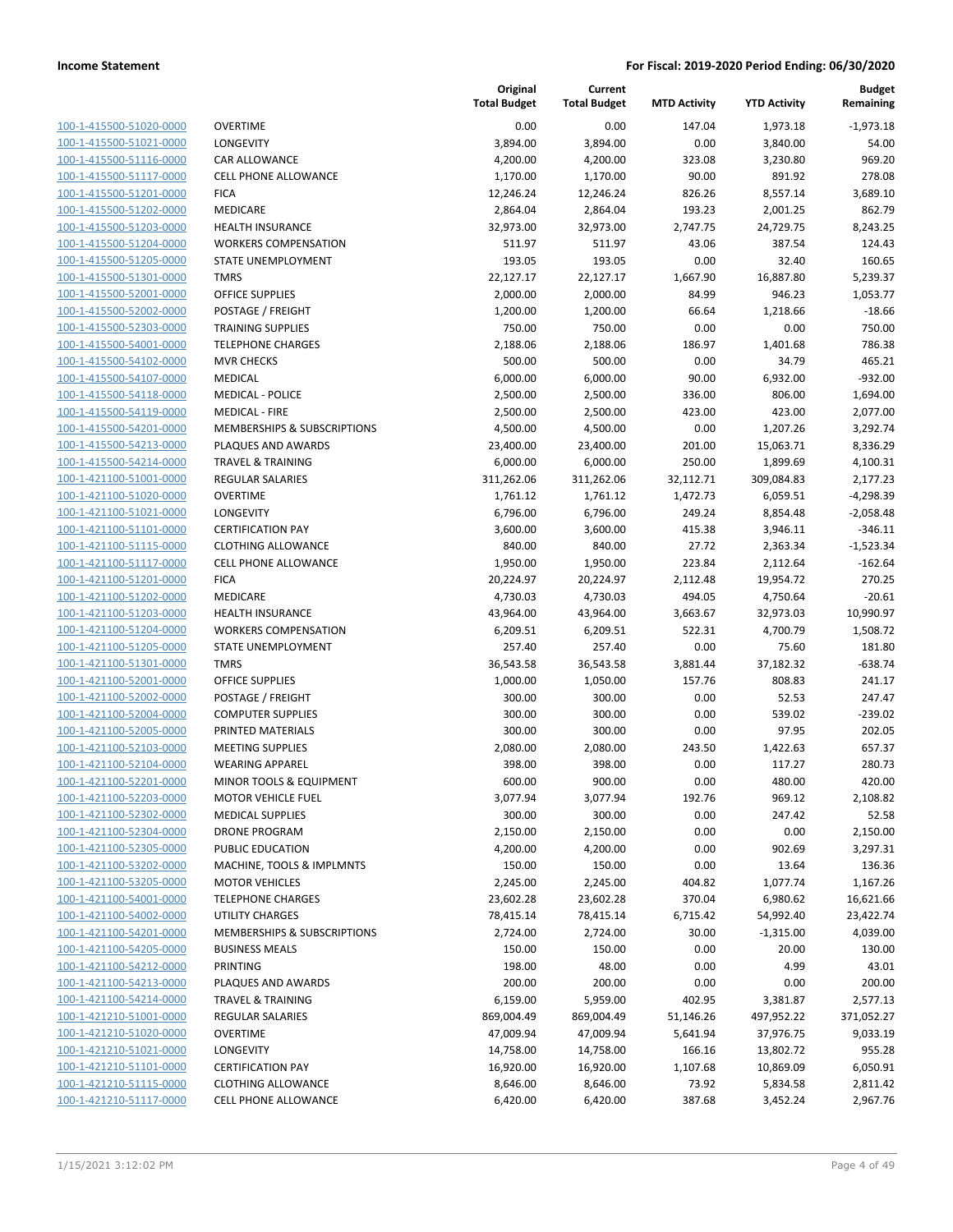| 100-1-421210-51201-0000<br>100-1-421210-51202-0000 | <b>FICA</b><br>MED |
|----------------------------------------------------|--------------------|
|                                                    |                    |
|                                                    |                    |
| 100-1-421210-51203-0000                            | HEAL               |
| 100-1-421210-51204-0000                            | <b>WOR</b>         |
| 100-1-421210-51205-0000                            | <b>STAT</b>        |
| 100-1-421210-51301-0000                            | TMR:               |
| 100-1-421210-51401-0000                            | CON.               |
| 100-1-421210-52001-0000                            | OFFI               |
| 100-1-421210-52002-0000                            | <b>POST</b>        |
| 100-1-421210-52004-0000                            | COM                |
| 100-1-421210-52005-0000                            | PRIN               |
| 100-1-421210-52102-0000                            | <b>BOO</b>         |
| 100-1-421210-52201-0000                            | <b>MIN</b>         |
| 100-1-421210-52203-0000                            | мот                |
| 100-1-421210-53203-0000                            | insti              |
| 100-1-421210-53205-0000                            | MOT                |
| 100-1-421210-54001-0000                            | <b>TELE</b>        |
| 100-1-421210-54201-0000                            | MEN                |
| 100-1-421210-54208-0000                            | LABC               |
| 100-1-421210-54214-0000                            | <b>TRAV</b>        |
| 100-1-421210-54215-0000                            | <b>EVID</b>        |
| 100-1-421210-54216-0000                            | <b>INFO</b>        |
| 100-1-421230-51001-0000                            | REGl               |
| 100-1-421230-51020-0000                            | <b>OVER</b>        |
| 100-1-421230-51021-0000                            | <b>LON</b>         |
| 100-1-421230-51101-0000                            | <b>CERT</b>        |
| 100-1-421230-51102-0000                            | <b>BILIN</b>       |
| 100-1-421230-51115-0000                            | <b>CLOT</b>        |
| 100-1-421230-51117-0000                            | CELL               |
| 100-1-421230-51201-0000                            | <b>FICA</b>        |
| 100-1-421230-51202-0000                            | <b>MED</b>         |
| 100-1-421230-51203-0000                            | HEAL               |
| 100-1-421230-51204-0000                            | WOR                |
| 100-1-421230-51205-0000                            | <b>STAT</b>        |
| 100-1-421230-51301-0000                            | TMR:               |
| 100-1-421230-51401-0000                            | CON.               |
| 100-1-421230-52001-0000                            | OFFI               |
| 100-1-421230-52002-0000                            | POST               |
| 100-1-421230-52004-0000                            | COM                |
| 100-1-421230-52005-0000                            | PRIN               |
| 100-1-421230-52006-0000                            | OFFI               |
| <u>100-1-421230-52007-0000</u>                     | post               |
| <u>100-1-421230-52008-0000</u>                     | COM                |
| 100-1-421230-52009-0000                            | PRIN               |
| 100-1-421230-52104-0000                            | WEA                |
| 100-1-421230-52105-0000                            | WEA                |
| 100-1-421230-52108-0000                            | MEN                |
| <u>100-1-421230-52109-0000</u>                     | SUPF               |
| 100-1-421230-52111-0000                            | AMN                |
| 100-1-421230-52201-0000                            | MIN                |
| 100-1-421230-52202-0000                            | MIN                |
| <u>100-1-421230-52203-0000</u>                     | мот                |
| 100-1-421230-52309-0000                            | BOD'               |
| 100-1-421230-53202-0000                            | MAC                |
| 100-1-421230-53205-0000                            | мот                |
| 100-1-421230-54001-0000                            | TELE               |
| <u>100-1-421230-54108-0000</u>                     | VETE               |
| <u>100-1-421230-54202-0000</u>                     | MEN                |
| 100-1-421230-54214-0000                            | <b>TRAV</b>        |

|                         |                                       | Original<br><b>Total Budget</b> | Current<br><b>Total Budget</b> | <b>MTD Activity</b> | <b>YTD Activity</b> | <b>Budget</b><br>Remaining |
|-------------------------|---------------------------------------|---------------------------------|--------------------------------|---------------------|---------------------|----------------------------|
| 100-1-421210-51201-0000 | <b>FICA</b>                           | 59,691.02                       | 59,691.02                      | 3,417.86            | 38,175.58           | 21,515.44                  |
| 100-1-421210-51202-0000 | MEDICARE                              | 13,960.00                       | 13,960.00                      | 799.33              | 8,928.17            | 5,031.83                   |
| 100-1-421210-51203-0000 | <b>HEALTH INSURANCE</b>               | 131,892.00                      | 131,892.00                     | 10,991.00           | 98,919.00           | 32,973.00                  |
| 100-1-421210-51204-0000 | <b>WORKERS COMPENSATION</b>           | 23,456.68                       | 23,456.68                      | 1,972.11            | 17,748.99           | 5,707.69                   |
| 100-1-421210-51205-0000 | STATE UNEMPLOYMENT                    | 772.20                          | 772.20                         | 0.00                | 139.42              | 632.78                     |
| 100-1-421210-51301-0000 | <b>TMRS</b>                           | 107,853.01                      | 107,853.01                     | 6,583.91            | 72,100.69           | 35,752.32                  |
| 100-1-421210-51401-0000 | <b>CONTRA - SALARIES</b>              | 0.00                            | 0.00                           | 0.00                | $-3,933.81$         | 3,933.81                   |
| 100-1-421210-52001-0000 | <b>OFFICE SUPPLIES</b>                | 1,110.00                        | 1,110.00                       | 99.96               | 707.16              | 402.84                     |
| 100-1-421210-52002-0000 | POSTAGE / FREIGHT                     | 150.00                          | 150.00                         | 0.00                | 213.68              | $-63.68$                   |
| 100-1-421210-52004-0000 | <b>COMPUTER SUPPLIES</b>              | 1,450.00                        | 1,450.00                       | 224.95              | 607.74              | 842.26                     |
| 100-1-421210-52005-0000 | PRINTED MATERIALS                     | 100.00                          | 100.00                         | 0.00                | 48.00               | 52.00                      |
| 100-1-421210-52102-0000 | <b>BOOKS / REF SUPPLIES</b>           | 120.00                          | 120.00                         | 0.00                | 0.00                | 120.00                     |
| 100-1-421210-52201-0000 | MINOR TOOLS & EQUIPMENT               | 2,409.00                        | 2,409.00                       | 0.00                | 1,372.03            | 1,036.97                   |
| 100-1-421210-52203-0000 | <b>MOTOR VEHICLE FUEL</b>             | 4,646.01                        | 4,646.01                       | 190.43              | 2,468.17            | 2,177.84                   |
| 100-1-421210-53203-0000 | <b>INSTRUMENTS &amp; APPARATUS</b>    | 300.00                          | 300.00                         | 0.00                | 23.24               | 276.76                     |
| 100-1-421210-53205-0000 | <b>MOTOR VEHICLES</b>                 | 1,000.00                        | 1,000.00                       | 552.15              | 2,895.61            | $-1,895.61$                |
| 100-1-421210-54001-0000 | <b>TELEPHONE CHARGES</b>              | 30,927.21                       | 30,927.21                      | 720.90              | 9,147.96            | 21,779.25                  |
| 100-1-421210-54201-0000 | MEMBERSHIPS & SUBSCRIPTIONS           | 8,571.00                        | 8,571.00                       | 0.00                | 6,962.30            | 1,608.70                   |
| 100-1-421210-54208-0000 | <b>LABORATORY WORK</b>                | 6,500.00                        | 6,500.00                       | 0.00                | 0.00                | 6,500.00                   |
| 100-1-421210-54214-0000 | <b>TRAVEL &amp; TRAINING</b>          | 10,900.00                       | 10,900.00                      | $-2,437.00$         | 1,033.00            | 9,867.00                   |
| 100-1-421210-54215-0000 | <b>EVIDENCE PURCHASES</b>             | 2,000.00                        | 2,000.00                       | 0.00                | 2,000.00            | 0.00                       |
| 100-1-421210-54216-0000 | <b>INFORMANT EXPENSES</b>             | 1,000.00                        | 1,000.00                       | 0.00                | 1,000.00            | 0.00                       |
| 100-1-421230-51001-0000 | REGULAR SALARIES                      | 2,948,028.97                    | 2,948,028.97                   | 231,888.13          | 2,264,268.26        | 683,760.71                 |
| 100-1-421230-51020-0000 | <b>OVERTIME</b>                       | 217,133.39                      | 217,133.39                     | 45,904.64           | 317,117.52          | -99,984.13                 |
| 100-1-421230-51021-0000 | LONGEVITY                             | 35,200.00                       | 35,200.00                      | 55.38               | 31,835.80           | 3,364.20                   |
| 100-1-421230-51101-0000 | <b>CERTIFICATION PAY</b>              | 61,560.00                       | 61,560.00                      | 3,092.26            | 29,838.05           | 31,721.95                  |
| 100-1-421230-51102-0000 | <b>BILINGUAL PAY</b>                  | 1,500.00                        | 1,500.00                       | 115.40              | 1,154.00            | 346.00                     |
| 100-1-421230-51115-0000 | <b>CLOTHING ALLOWANCE</b>             | 4,921.00                        | 4,921.00                       | 388.08              | 3,765.30            | 1,155.70                   |
| 100-1-421230-51117-0000 | <b>CELL PHONE ALLOWANCE</b>           | 1,920.00                        | 1,920.00                       | 207.68              | 1,857.60            | 62.40                      |
| 100-1-421230-51201-0000 | <b>FICA</b>                           | 202,756.33                      | 202,756.33                     | 16,647.90           | 158,388.14          | 44,368.19                  |
| 100-1-421230-51202-0000 | MEDICARE                              | 47,418.82                       | 47,418.82                      | 3,893.46            | 37,042.39           | 10,376.43                  |
| 100-1-421230-51203-0000 | HEALTH INSURANCE                      | 456,126.50                      | 456,126.50                     | 38,010.53           | 342,094.77          | 114,031.73                 |
| 100-1-421230-51204-0000 | <b>WORKERS COMPENSATION</b>           | 81,939.72                       | 81,939.72                      | 6,888.65            | 61,997.86           | 19,941.86                  |
| 100-1-421230-51205-0000 | STATE UNEMPLOYMENT                    | 2,670.53                        | 2,670.53                       | 154.25              | 700.27              | 1,970.26                   |
| 100-1-421230-51301-0000 | <b>TMRS</b>                           | 366,351.25                      | 366,351.25                     | 31,685.84           | 298,294.96          | 68,056.29                  |
| 100-1-421230-51401-0000 | <b>CONTRA - SALARIES</b>              | $-100,200.00$                   | $-100,200.00$                  | $-7,271.00$         | $-49,833.38$        | $-50,366.62$               |
| 100-1-421230-52001-0000 | <b>OFFICE SUPPLIES (PATROL)</b>       | 600.00                          | 600.00                         | 238.01              | 408.04              | 191.96                     |
| 100-1-421230-52002-0000 | POSTAGE / FREIGHT (PATROL)            | 390.00                          | 390.00                         | 0.76                | 82.90               | 307.10                     |
| 100-1-421230-52004-0000 | <b>COMPUTER SUPPLIES (PATROL)</b>     | 400.00                          | 400.00                         | 0.00                | 0.00                | 400.00                     |
| 100-1-421230-52005-0000 | PRINTED MATERIALS (PATROL)            | 1,024.00                        | 1,024.00                       | 361.87              | 414.87              | 609.13                     |
| 100-1-421230-52006-0000 | OFFICE SUPPLIES (OPERATIONS)          | 330.00                          | 330.00                         | 0.00                | 192.90              | 137.10                     |
| 100-1-421230-52007-0000 | POSTAGE/FRIEGHT (OPERATIONS)          | 40.00                           | 40.00                          | 0.00                | 19.90               | 20.10                      |
| 100-1-421230-52008-0000 | <b>COMPUTER SUPPLIES (OPERATIONS)</b> | 820.00                          | 820.00                         | 0.00                | 700.00              | 120.00                     |
| 100-1-421230-52009-0000 | PRINTED MATERIALS (OPERATIONS)        | 1,150.00                        | 1,150.00                       | 0.00                | 201.25              | 948.75                     |
| 100-1-421230-52104-0000 | <b>WEARING APPAREL (PATROL)</b>       | 46,088.00                       | 46,688.00                      | 2,700.30            | 15,289.48           | 31,398.52                  |
| 100-1-421230-52105-0000 | <b>WEARING APPAREL (OPERATIONS)</b>   | 3,730.00                        | 3,730.00                       | 0.00                | 1,072.65            | 2,657.35                   |
| 100-1-421230-52108-0000 | <b>MENAGERIE SUPPLIES</b>             | 1,255.00                        | 1,255.00                       | 73.30               | 1,128.70            | 126.30                     |
| 100-1-421230-52109-0000 | <b>SUPPORT OF PRISONERS</b>           | 2,440.00                        | 2,440.00                       | 0.00                | 863.93              | 1,576.07                   |
| 100-1-421230-52111-0000 | <b>AMMUNITION</b>                     | 15,235.26                       | 13,953.33                      | 0.00                | 13,953.33           | 0.00                       |
| 100-1-421230-52201-0000 | MINOR TOOLS & EQUIPMENT (PATROL)      | 9,885.00                        | 8,085.00                       | -5,684.13           | $-1,364.61$         | 9,449.61                   |
| 100-1-421230-52202-0000 | MINOR TOOLS AND EQUIPMENT (OPERATION  | 3,264.00                        | 8,064.00                       | 399.73              | 3,506.63            | 4,557.37                   |
| 100-1-421230-52203-0000 | MOTOR VEHICLE FUEL                    | 91,277.27                       | 91,277.27                      | 5,576.31            | 51,855.68           | 39,421.59                  |
| 100-1-421230-52309-0000 | <b>BODY ARMOR</b>                     | 11,700.00                       | 12,900.00                      | 0.00                | 0.00                | 12,900.00                  |
| 100-1-421230-53202-0000 | MACHINE, TOOLS & IMPLMNTS             | 1,500.00                        | 1,500.00                       | 176.00              | 1,136.61            | 363.39                     |
| 100-1-421230-53205-0000 | <b>MOTOR VEHICLES</b>                 | 22,000.00                       | 22,000.00                      | 12,615.51           | 20,954.12           | 1,045.88                   |
| 100-1-421230-54001-0000 | <b>TELEPHONE CHARGES</b>              | 49,872.20                       | 49,872.20                      | 2,109.56            | 21,934.24           | 27,937.96                  |
| 100-1-421230-54108-0000 | <b>VETERINARY SERVICES</b>            | 650.00                          | 650.00                         | 287.54              | 634.06              | 15.94                      |
| 100-1-421230-54202-0000 | MEMBERSHIPS & SUBSCRIPTIONS (OPERATIO | 210.00                          | 210.00                         | 0.00                | 145.00              | 65.00                      |
| 100-1-421230-54214-0000 | TRAVEL & TRAINING                     | 4,750.00                        | 4,750.00                       | 0.00                | 3,182.40            | 1,567.60                   |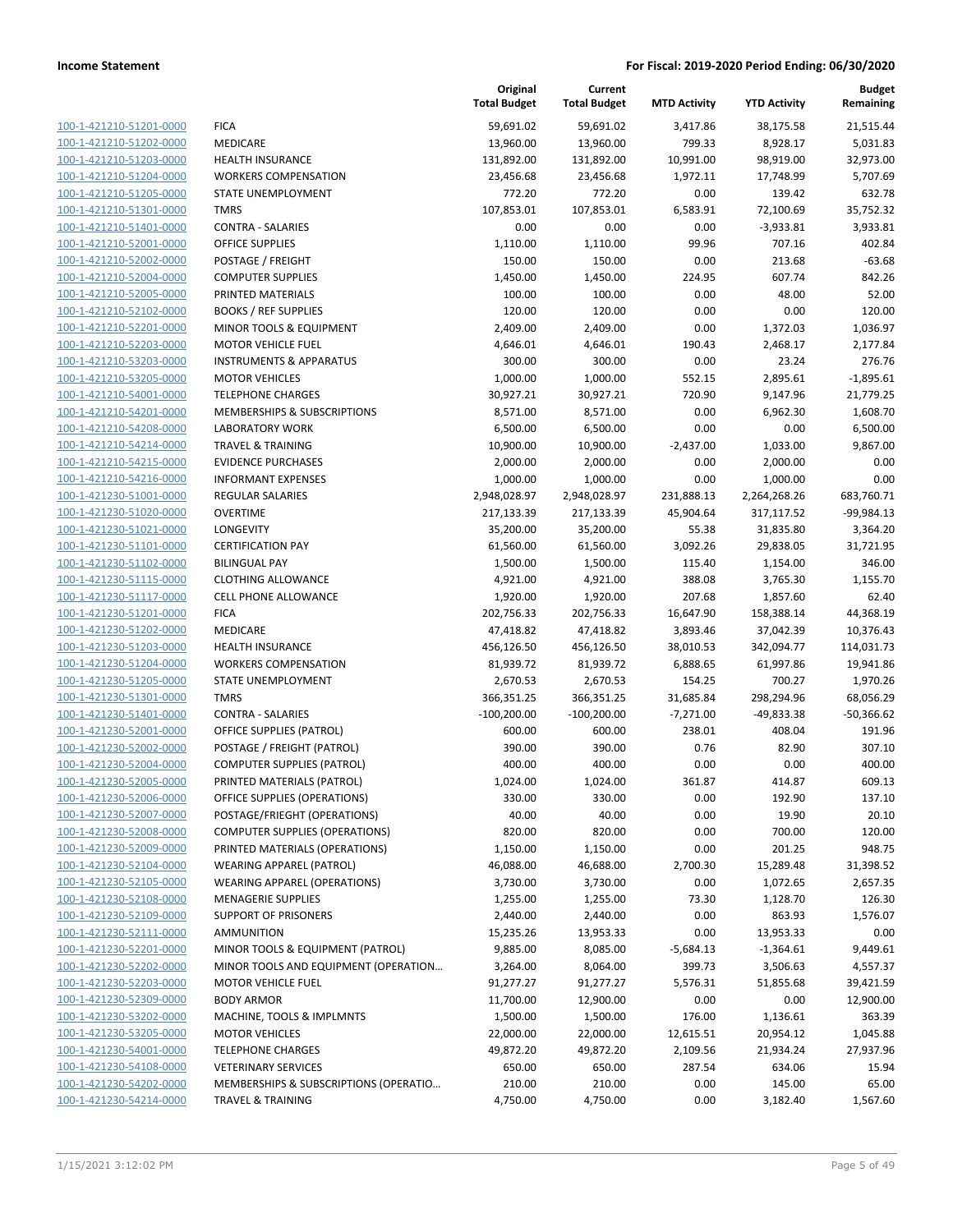|                                                    |                                           | Original<br><b>Total Budget</b> | Current<br><b>Total Budget</b> | <b>MTD Activity</b> | <b>YTD Activity</b> | <b>Budget</b><br>Remaining |
|----------------------------------------------------|-------------------------------------------|---------------------------------|--------------------------------|---------------------|---------------------|----------------------------|
| 100-1-421230-54215-0000                            | <b>TRAVEL &amp; TRAINING (OPERATIONS)</b> | 6,125.00                        | 1,325.00                       | 0.00                | 1,247.40            | 77.60                      |
| 100-1-421240-51001-0000                            | <b>REGULAR SALARIES</b>                   | 807,764.56                      | 807,764.56                     | 57,182.68           | 584,562.39          | 223,202.17                 |
| 100-1-421240-51020-0000                            | <b>OVERTIME</b>                           | 42,231.26                       | 42,231.26                      | 10,298.87           | 70,306.48           | $-28,075.22$               |
| 100-1-421240-51021-0000                            | <b>LONGEVITY</b>                          | 13,486.00                       | 13,486.00                      | 203.06              | 11,964.67           | 1,521.33                   |
| 100-1-421240-51101-0000                            | <b>CERTIFICATION PAY</b>                  | 18,480.00                       | 18,480.00                      | 1,246.16            | 12,831.01           | 5,648.99                   |
| 100-1-421240-51102-0000                            | <b>BILINGUAL PAY</b>                      | 1,500.00                        | 1,500.00                       | 69.24               | 692.40              | 807.60                     |
| 100-1-421240-51115-0000                            | <b>CLOTHING ALLOWANCE</b>                 | 120.00                          | 120.00                         | 9.24                | 92.40               | 27.60                      |
| 100-1-421240-51117-0000                            | <b>CELL PHONE ALLOWANCE</b>               | 1,920.00                        | 1,920.00                       | 73.84               | 996.84              | 923.16                     |
| 100-1-421240-51201-0000                            | <b>FICA</b>                               | 17,552.46                       | 17,552.46                      | 2,318.26            | 23,151.79           | $-5,599.33$                |
| 100-1-421240-51202-0000                            | MEDICARE                                  | 12,839.78                       | 12,839.78                      | 939.32              | 9,381.12            | 3,458.66                   |
| 100-1-421240-51203-0000                            | <b>HEALTH INSURANCE</b>                   | 197,838.00                      | 197,838.00                     | 16,486.50           | 148,378.50          | 49,459.50                  |
| 100-1-421240-51204-0000                            | <b>WORKERS COMPENSATION</b>               | 5,361.38                        | 5,361.38                       | 450.72              | 4,056.48            | 1,304.90                   |
| 100-1-421240-51205-0000                            | STATE UNEMPLOYMENT                        | 1,222.65                        | 1,222.65                       | 56.76               | 493.30              | 729.35                     |
| 100-1-421240-51301-0000                            | <b>TMRS</b>                               | 42,809.00                       | 42,809.00                      | 4,478.21            | 44,077.39           | $-1,268.39$                |
| 100-1-421240-51302-0000                            | <b>FR&amp;R RETIREMENT</b>                | 104,579.96                      | 104,579.96                     | 6,099.10            | 58,983.77           | 45,596.19                  |
| 100-1-421240-52001-0000                            | <b>OFFICE SUPPLIES</b>                    | 2,247.00                        | 2,247.00                       | 103.09              | 1,285.77            | 961.23                     |
| 100-1-421240-52002-0000                            | POSTAGE / FREIGHT                         | 2,290.00                        | 2,290.00                       | 148.17              | 963.56              | 1,326.44                   |
| 100-1-421240-52004-0000                            | <b>COMPUTER SUPPLIES</b>                  | 500.00                          | 500.00                         | 0.00                | 121.69              | 378.31                     |
| 100-1-421240-52005-0000                            | PRINTED MATERIALS                         | 535.50                          | 535.50                         | 0.00                | 48.00               | 487.50                     |
| 100-1-421240-52102-0000                            | REFERENCE SUPPLIES                        | 600.00                          | 600.00                         | 0.00                | 0.00                | 600.00                     |
| 100-1-421240-52104-0000                            | <b>WEARING APPAREL</b>                    | 1,800.00                        | 1,800.00                       | 0.00                | 314.55              | 1,485.45                   |
| 100-1-421240-52201-0000                            | MINOR TOOLS & EQUIPMENT                   | 2,200.00                        | 3,481.93                       | 0.00                | 1,327.66            | 2,154.27                   |
| 100-1-421240-52203-0000                            | <b>MOTOR VEHICLE FUEL</b>                 | 942.91                          | 942.91                         | 39.40               | 359.48              | 583.43                     |
| 100-1-421240-52303-0000                            | <b>TRAINING SUPPLIES</b>                  | 970.00                          | 970.00                         | 0.00                | 548.48              | 421.52                     |
| 100-1-421240-53202-0000                            | MACHINE, TOOLS & IMPLMNTS                 | 194.00                          | 194.00                         | 0.00                | 0.00                | 194.00                     |
| 100-1-421240-53205-0000                            | <b>MOTOR VEHICLES</b>                     | 840.00                          | 840.00                         | 0.00                | 0.00                | 840.00                     |
| 100-1-421240-53207-0000                            | RADIO/COMMUNICATIONS                      | 49,333.00                       | 49,333.00                      | 0.00                | 54,870.00           | $-5,537.00$                |
| 100-1-421240-54001-0000                            | <b>TELEPHONE CHARGES</b>                  | 31,451.88                       | 31,451.88                      | 986.79              | 11,438.89           | 20,012.99                  |
| 100-1-421240-54101-0000                            | PROFESSIONAL SERVICES                     | 15,846.00                       | 15,846.00                      | 0.00                | 8,749.49            | 7,096.51                   |
| 100-1-421240-54201-0000                            | MEMBERSHIPS & SUBSCRIPTIONS               | 2,265.00                        | 2,265.00                       | 0.00                | 960.00              | 1,305.00                   |
| 100-1-421240-54212-0000                            | PRINTING                                  | 485.00                          | 485.00                         | 0.00                | 316.65              | 168.35                     |
| 100-1-421240-54214-0000                            | <b>TRAVEL &amp; TRAINING</b>              | 24,890.00                       | 24,890.00                      | 73.62               | 9,680.51            | 15,209.49                  |
| 100-1-421240-55231-0000                            | LESS LETHAL PROGRAM                       | 24,291.00                       | 24,291.00                      | 13,717.61           | 23,595.76           | 695.24                     |
| 100-1-421240-55232-0000                            | <b>FIREARMS PROGRAM</b>                   | 22,323.00                       | 22,323.00                      | 0.00                | 23,300.33           | $-977.33$                  |
| 100-1-421600-52104-0000                            | <b>WEARING APPAREL</b>                    | 3,300.00                        | 3,300.00                       | 0.00                | 1,128.37            | 2,171.63                   |
| 100-1-421600-52111-0000                            | <b>AMMUNITION</b>                         | 6,600.00                        | 4,470.60                       | 0.00                | 1,971.79            | 2,498.81                   |
| 100-1-421600-52201-0000                            | MINOR TOOLS & EQUIPMENT                   | 6,200.00                        | 8,329.40                       | 0.00                | 3,229.83            | 5,099.57                   |
| 100-1-421600-52206-0000                            | SPECIAL OPS EQUIPMENT                     | 5,810.00                        | 5,810.00                       | 0.00                | 4,522.43            | 1,287.57                   |
| 100-1-421600-53202-0000                            | MACHINE, TOOLS & IMPLMNTS                 | 50.00                           | 50.00                          | 0.00                | 0.00                | 50.00                      |
| 100-1-421600-54201-0000                            | MEMBERSHIPS & SUBSCRIPTIONS               | 440.00                          | 440.00                         | 0.00                | 0.00                | 440.00                     |
| 100-1-421600-54214-0000                            | <b>TRAVEL &amp; TRAINING</b>              | 7,200.00                        | 7,200.00                       | 895.00              | 4,003.63            | 3,196.37                   |
| 100-1-421600-55201-0000                            | <b>EQUIPMENT PURCHASES</b>                | 6,400.00                        | 6,400.00                       | 0.00                | 35,423.42           | $-29,023.42$               |
| 100-1-422100-51001-0000                            | <b>REGULAR SALARIES</b>                   | 279,488.98                      | 279,488.98                     | 20,485.36           | 203,231.68          | 76,257.30                  |
| 100-1-422100-51020-0000                            | <b>OVERTIME</b>                           | 5,514.15                        | 5,514.15                       | 0.00                | 468.40              | 5,045.75                   |
| 100-1-422100-51021-0000                            | LONGEVITY                                 | 4,288.00                        | 4,288.00                       | 129.24              | 3,867.10            | 420.90                     |
| 100-1-422100-51101-0000                            | <b>CERTIFICATION PAY</b>                  | 5,400.00                        | 5,400.00                       | 369.24              | 3,692.40            | 1,707.60                   |
| 100-1-422100-51116-0000                            | CAR ALLOWANCE                             | 6,600.00                        | 6,600.00                       | 507.68              | 5,076.80            | 1,523.20                   |
| 100-1-422100-51117-0000                            | <b>CELL PHONE ALLOWANCE</b>               | 1,950.00                        | 1,950.00                       | 150.00              | 1,485.00            | 465.00                     |
| 100-1-422100-51201-0000<br>100-1-422100-51202-0000 | <b>FICA</b><br>MEDICARE                   | 8,179.35                        | 8,179.35                       | 208.06              | 2,211.72            | 5,967.63                   |
|                                                    | HEALTH INSURANCE                          | 4,397.00                        | 4,397.00                       | 304.70              | 3,078.80            | 1,318.20                   |
| 100-1-422100-51203-0000<br>100-1-422100-51204-0000 | <b>WORKERS COMPENSATION</b>               | 32,973.00                       | 32,973.00                      | 2,747.75<br>581.24  | 24,729.75           | 8,243.25                   |
| 100-1-422100-51205-0000                            | STATE UNEMPLOYMENT                        | 6,912.66<br>193.05              | 6,912.66<br>193.05             | 0.00                | 5,231.16<br>27.00   | 1,681.50<br>166.05         |
| 100-1-422100-51301-0000                            | <b>TMRS</b>                               | 6,009.00                        | 6,009.00                       | 434.98              | 4,508.83            | 1,500.17                   |
| 100-1-422100-51302-0000                            | <b>FR&amp;R RETIREMENT</b>                | 53,164.00                       | 53,164.00                      | 3,786.10            | 37,634.50           | 15,529.50                  |
| 100-1-422100-52001-0000                            | <b>OFFICE SUPPLIES</b>                    | 1,388.00                        | 1,388.00                       | 61.47               | 587.38              | 800.62                     |
| 100-1-422100-52002-0000                            | POSTAGE / FREIGHT                         | 300.00                          | 300.00                         | 0.00                | 85.85               | 214.15                     |
| 100-1-422100-52102-0000                            | REFERENCE SUPPLIES                        | 3,000.00                        | 3,000.00                       | 0.00                | 1,142.28            | 1,857.72                   |
| 100-1-422100-52103-0000                            | <b>MEETING SUPPLIES</b>                   | 1,050.00                        | 1,050.00                       | 0.00                | 981.94              | 68.06                      |
|                                                    |                                           |                                 |                                |                     |                     |                            |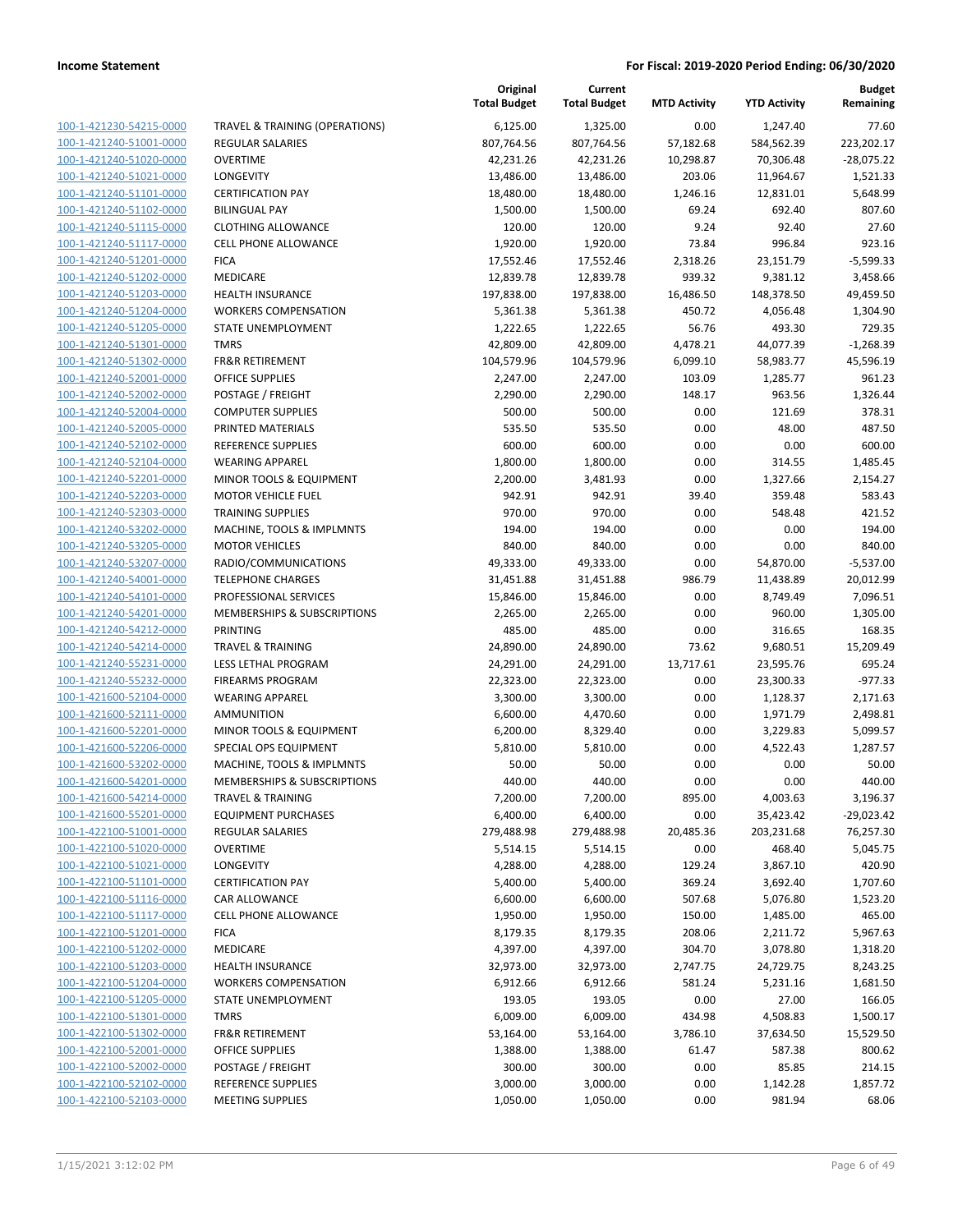| 100-1-422100-52104-0000                            | <b>WEARING APPAREL</b>                 |
|----------------------------------------------------|----------------------------------------|
| 100-1-422100-52201-0000                            | <b>MINOR TOOLS &amp; EQUIPMENT</b>     |
| 100-1-422100-53207-0000                            | RADIO/COMMUNICATIONS                   |
| 100-1-422100-54001-0000                            | <b>TELEPHONE CHARGES</b>               |
| 100-1-422100-54002-0000                            | UTILITY CHARGES                        |
| 100-1-422100-54101-0000                            | PROFESSIONAL SERVICES                  |
|                                                    | <b>MEMBERSHIPS &amp; SUBSCRIPTIONS</b> |
| 100-1-422100-54201-0000                            | <b>TRAVEL &amp; TRAINING</b>           |
| 100-1-422100-54214-0000                            | <b>AWARDS PROGRAM</b>                  |
| 100-1-422100-54217-0000                            |                                        |
| 100-1-422200-51001-0000                            | <b>REGULAR SALARIES</b>                |
| 100-1-422200-51020-0000                            | <b>OVERTIME</b>                        |
| 100-1-422200-51021-0000                            | <b>LONGEVITY</b>                       |
| 100-1-422200-51101-0000                            | <b>CERTIFICATION PAY</b>               |
| 100-1-422200-51102-0000                            | <b>BILINGUAL PAY</b>                   |
| 100-1-422200-51117-0000                            | <b>CELL PHONE ALLOWANCE</b>            |
| 100-1-422200-51202-0000                            | <b>MEDICARE</b>                        |
| 100-1-422200-51203-0000                            | <b>HEALTH INSURANCE</b>                |
| 100-1-422200-51204-0000                            | <b>WORKERS COMPENSATION</b>            |
| 100-1-422200-51205-0000                            | <b>STATE UNEMPLOYMENT</b>              |
| 100-1-422200-51302-0000                            | <b>FR&amp;R RETIREMENT</b>             |
| 100-1-422200-51401-0000                            | <b>CONTRA - SALARIES</b>               |
| 100-1-422200-52001-0000                            | <b>OFFICE SUPPLIES</b>                 |
| 100-1-422200-52002-0000                            | POSTAGE / FREIGHT                      |
| 100-1-422200-52101-0000                            | <b>JANITORIAL SUPPLIES</b>             |
| 100-1-422200-52102-0000                            | <b>REFERENCE SUPPLIES</b>              |
| 100-1-422200-52104-0000                            | <b>WEARING APPAREL</b>                 |
| 100-1-422200-52107-0000                            | <b>BOTANICAL SUPPLIES</b>              |
| 100-1-422200-52201-0000                            | <b>MINOR TOOLS &amp; EQUIPMENT</b>     |
| 100-1-422200-52203-0000                            | <b>MOTOR VEHICLE FUEL</b>              |
| 100-1-422200-52205-0000                            | <b>FIRST RESPONDER SUPPLIES</b>        |
| 100-1-422200-52207-0000                            | <b>BUNKER GEAR</b>                     |
|                                                    | <b>RESCUE EQUIPMENT</b>                |
| 100-1-422200-52208-0000                            | <b>HAZMAT SUPPLIES</b>                 |
| 100-1-422200-52306-0000<br>100-1-422200-53202-0000 |                                        |
|                                                    | MACHINE, TOOLS & IMPLMNTS              |
| 100-1-422200-53205-0000                            | <b>MOTOR VEHICLES</b>                  |
| 100-1-422200-53208-0000                            | FIRE HOSE/NOZZLES                      |
| 100-1-422200-53213-0000                            | <b>SCBA MAINTENANCE</b>                |
| 100-1-422200-54001-0000                            | <b>TELEPHONE CHARGES</b>               |
| 100-1-422200-54002-0000                            | <b>UTILITY CHARGES</b>                 |
| 100-1-422200-54109-0000                            | INSPECTIONS/TESTING                    |
| <u>100-1-422200-54214-0000</u>                     | TRAVEL & TRAINING                      |
| 100-1-422200-55201-0000                            | <b>EQUIPMENT PURCHASES</b>             |
| 100-1-422200-55207-0000                            | RADIO COMMUNICATION EQUIP              |
| 100-1-422300-51001-0000                            | <b>REGULAR SALARIES</b>                |
| 100-1-422300-51020-0000                            | OVERTIME                               |
| 100-1-422300-51021-0000                            | LONGEVITY                              |
| 100-1-422300-51101-0000                            | <b>CERTIFICATION PAY</b>               |
| 100-1-422300-51117-0000                            | <b>CELL PHONE ALLOWANCE</b>            |
| 100-1-422300-51201-0000                            | <b>FICA</b>                            |
| 100-1-422300-51202-0000                            | MEDICARE                               |
| 100-1-422300-51203-0000                            | <b>HEALTH INSURANCE</b>                |
| 100-1-422300-51204-0000                            | <b>WORKERS COMPENSATION</b>            |
| 100-1-422300-51205-0000                            | <b>STATE UNEMPLOYMENT</b>              |
| 100-1-422300-51302-0000                            | <b>FR&amp;R RETIREMENT</b>             |
| 100-1-422300-52001-0000                            | OFFICE SUPPLIES                        |
| 100-1-422300-52002-0000                            | POSTAGE / FREIGHT                      |
|                                                    | PRINTED MATERIALS                      |
| 100-1-422300-52005-0000                            | <b>WEARING APPAREL</b>                 |
| 100-1-422300-52104-0000                            |                                        |
| 100-1-422300-52201-0000                            | MINOR TOOLS & EQUIPMENT                |
|                                                    |                                        |

|                                                    |                                                    | Original<br><b>Total Budget</b> | Current<br><b>Total Budget</b> | <b>MTD Activity</b> | <b>YTD Activity</b> | <b>Budget</b><br>Remaining |
|----------------------------------------------------|----------------------------------------------------|---------------------------------|--------------------------------|---------------------|---------------------|----------------------------|
| 100-1-422100-52104-0000                            | <b>WEARING APPAREL</b>                             | 1.316.00                        | 1,316.00                       | 0.00                | 306.00              | 1,010.00                   |
| 100-1-422100-52201-0000                            | MINOR TOOLS & EQUIPMENT                            | 0.00                            | 0.00                           | 0.00                | 626.83              | $-626.83$                  |
| 100-1-422100-53207-0000                            | RADIO/COMMUNICATIONS                               | 8,000.00                        | 8,000.00                       | 0.00                | 6,000.00            | 2,000.00                   |
| 100-1-422100-54001-0000                            | <b>TELEPHONE CHARGES</b>                           | 3,343.89                        | 3,343.89                       | 276.42              | 2,211.20            | 1,132.69                   |
| 100-1-422100-54002-0000                            | <b>UTILITY CHARGES</b>                             | 5,550.44                        | 5,550.44                       | 515.58              | 3,548.31            | 2,002.13                   |
| 100-1-422100-54101-0000                            | PROFESSIONAL SERVICES                              | 7,500.00                        | 7,500.00                       | 0.00                | 3,305.00            | 4,195.00                   |
| 100-1-422100-54201-0000                            | MEMBERSHIPS & SUBSCRIPTIONS                        | 6,475.00                        | 6,475.00                       | 0.00                | 4,182.47            | 2,292.53                   |
| 100-1-422100-54214-0000                            | <b>TRAVEL &amp; TRAINING</b>                       | 5,700.00                        | 5,700.00                       | 0.00                | 4,198.85            | 1,501.15                   |
| 100-1-422100-54217-0000                            | <b>AWARDS PROGRAM</b>                              | 500.00                          | 500.00                         | 0.00                | 0.00                | 500.00                     |
| 100-1-422200-51001-0000                            | <b>REGULAR SALARIES</b>                            | 3,211,436.63                    | 3,211,436.63                   | 258,040.29          | 2,460,167.12        | 751,269.51                 |
| 100-1-422200-51020-0000                            | <b>OVERTIME</b>                                    | 407,672.43                      | 407,672.43                     | 45,470.42           | 403,475.23          | 4,197.20                   |
| 100-1-422200-51021-0000                            | LONGEVITY                                          | 53,900.00                       | 53,900.00                      | 282.44              | 55,202.46           | $-1,302.46$                |
| 100-1-422200-51101-0000                            | <b>CERTIFICATION PAY</b>                           | 111,360.00                      | 111,360.00                     | 5,464.72            | 54,868.78           | 56,491.22                  |
| 100-1-422200-51102-0000                            | <b>BILINGUAL PAY</b>                               | 600.00                          | 600.00                         | 92.32               | 923.20              | $-323.20$                  |
| 100-1-422200-51117-0000                            | <b>CELL PHONE ALLOWANCE</b>                        | 2,340.00                        | 2,340.00                       | 180.00              | 1,769.53            | 570.47                     |
| 100-1-422200-51202-0000                            | MEDICARE                                           | 54,136.00                       | 54,136.00                      | 4,244.74            | 42,013.11           | 12,122.89                  |
| 100-1-422200-51203-0000                            | <b>HEALTH INSURANCE</b>                            | 527,568.00                      | 527,568.00                     | 43,963.99           | 395,675.93          | 131,892.07                 |
| 100-1-422200-51204-0000                            | <b>WORKERS COMPENSATION</b>                        | 100,858.72                      | 100,858.72                     | 8,474.73            | 76,272.60           | 24,586.12                  |
| 100-1-422200-51205-0000                            | STATE UNEMPLOYMENT                                 | 3,181.46                        | 3,181.46                       | 212.25              | 715.59              | 2,465.87                   |
| 100-1-422200-51302-0000                            | <b>FR&amp;R RETIREMENT</b>                         | 806,696.83                      | 806,696.83                     | 65,929.93           | 631,089.12          | 175,607.71                 |
| 100-1-422200-51401-0000                            | <b>CONTRA - SALARIES</b>                           | 0.00                            | 0.00                           | $-2,496.86$         | $-49,281.34$        | 49,281.34                  |
| 100-1-422200-52001-0000                            | <b>OFFICE SUPPLIES</b>                             | 1,266.00                        | 1,266.00                       | 27.71               | 358.67              | 907.33                     |
| 100-1-422200-52002-0000                            | POSTAGE / FREIGHT                                  | 0.00                            | 0.00                           | 0.00                | 33.55               | $-33.55$                   |
| 100-1-422200-52101-0000                            | <b>JANITORIAL SUPPLIES</b>                         | 0.00                            | 0.00                           | 313.92              | 3,125.75            | $-3,125.75$                |
| 100-1-422200-52102-0000                            | REFERENCE SUPPLIES                                 | 400.00                          | 400.00                         | 0.00                | 0.00                | 400.00                     |
| 100-1-422200-52104-0000                            | <b>WEARING APPAREL</b>                             | 21,460.00                       | 21,460.00                      | 482.81              | 7,429.15            | 14,030.85                  |
| 100-1-422200-52107-0000                            | <b>BOTANICAL SUPPLIES</b>                          | 1,000.00                        | 1,000.00                       | 0.00                | 0.00                | 1,000.00                   |
| 100-1-422200-52201-0000                            | MINOR TOOLS & EQUIPMENT                            | 13,900.00                       | 13,900.00                      | 0.00                | 4,952.10            | 8,947.90                   |
| 100-1-422200-52203-0000                            | <b>MOTOR VEHICLE FUEL</b>                          | 31,508.14                       | 31,508.14                      | 1,773.04            | 20,288.51           | 11,219.63                  |
| 100-1-422200-52205-0000                            | FIRST RESPONDER SUPPLIES                           | 19,500.00                       | 19,500.00                      | 799.44              | 6,508.99            | 12,991.01                  |
| 100-1-422200-52207-0000                            | <b>BUNKER GEAR</b>                                 | 36,480.00                       | 36,480.00                      | 2,634.00            | 31,457.61           | 5,022.39                   |
| 100-1-422200-52208-0000                            | <b>RESCUE EQUIPMENT</b>                            | 5,025.00                        | 5,025.00                       | 0.00                | 0.00                | 5,025.00                   |
| 100-1-422200-52306-0000<br>100-1-422200-53202-0000 | <b>HAZMAT SUPPLIES</b>                             | 13,800.00                       | 13,800.00<br>1,900.00          | 0.00                | 0.00                | 13,800.00                  |
| 100-1-422200-53205-0000                            | MACHINE, TOOLS & IMPLMNTS<br><b>MOTOR VEHICLES</b> | 1,900.00<br>50,000.00           | 50,000.00                      | 27.15<br>6,889.97   | 531.14<br>42,751.38 | 1,368.86<br>7,248.62       |
| 100-1-422200-53208-0000                            | FIRE HOSE/NOZZLES                                  | 9,200.00                        | 9,200.00                       | 0.00                | 1,996.85            | 7,203.15                   |
| 100-1-422200-53213-0000                            | <b>SCBA MAINTENANCE</b>                            | 2,000.00                        | 2,000.00                       | 31.97               | 1,006.89            | 993.11                     |
| 100-1-422200-54001-0000                            | <b>TELEPHONE CHARGES</b>                           | 8,894.61                        | 8,894.61                       | 898.62              | 7,091.88            | 1,802.73                   |
| 100-1-422200-54002-0000                            | <b>UTILITY CHARGES</b>                             | 57,994.78                       | 57,994.78                      | 4,225.38            | 51,684.24           | 6,310.54                   |
| 100-1-422200-54109-0000                            | INSPECTIONS/TESTING                                | 9,820.00                        | 9,820.00                       | 860.00              | 6,148.20            | 3,671.80                   |
| 100-1-422200-54214-0000                            | <b>TRAVEL &amp; TRAINING</b>                       | 20,400.00                       | 20,400.00                      | 358.90              | 10,272.94           | 10,127.06                  |
| 100-1-422200-55201-0000                            | <b>EQUIPMENT PURCHASES</b>                         | 4,100.00                        | 4,100.00                       | 0.00                | 2,526.05            | 1,573.95                   |
| 100-1-422200-55207-0000                            | RADIO COMMUNICATION EQUIP                          | 7,000.00                        | 7,000.00                       | 187.50              | 6,453.99            | 546.01                     |
| 100-1-422300-51001-0000                            | <b>REGULAR SALARIES</b>                            | 111,259.76                      | 111,259.76                     | 8,216.97            | 81,951.63           | 29,308.13                  |
| 100-1-422300-51020-0000                            | <b>OVERTIME</b>                                    | 15,015.96                       | 15,015.96                      | 35.05               | 4,235.09            | 10,780.87                  |
| 100-1-422300-51021-0000                            | LONGEVITY                                          | 1,744.00                        | 1,744.00                       | 0.00                | 1,744.00            | 0.00                       |
| 100-1-422300-51101-0000                            | <b>CERTIFICATION PAY</b>                           | 2,520.00                        | 2,520.00                       | 147.70              | 1,477.00            | 1,043.00                   |
| 100-1-422300-51117-0000                            | <b>CELL PHONE ALLOWANCE</b>                        | 780.00                          | 780.00                         | 60.00               | 593.08              | 186.92                     |
| 100-1-422300-51201-0000                            | <b>FICA</b>                                        | 8,141.82                        | 8,141.82                       | 0.00                | 0.00                | 8,141.82                   |
| 100-1-422300-51202-0000                            | MEDICARE                                           | 1,904.14                        | 1,904.14                       | 121.97              | 1,300.90            | 603.24                     |
| 100-1-422300-51203-0000                            | HEALTH INSURANCE                                   | 10,991.00                       | 10,991.00                      | 915.92              | 8,243.28            | 2,747.72                   |
| 100-1-422300-51204-0000                            | <b>WORKERS COMPENSATION</b>                        | 3,547.52                        | 3,547.52                       | 298.08              | 2,682.72            | 864.80                     |
| 100-1-422300-51205-0000                            | STATE UNEMPLOYMENT                                 | 64.35                           | 64.35                          | 0.00                | 9.00                | 55.35                      |
| 100-1-422300-51302-0000                            | <b>FR&amp;R RETIREMENT</b>                         | 27,971.10                       | 27,971.10                      | 1,801.92            | 19,089.37           | 8,881.73                   |
| 100-1-422300-52001-0000                            | <b>OFFICE SUPPLIES</b>                             | 981.00                          | 981.00                         | 0.00                | 101.80              | 879.20                     |
| 100-1-422300-52002-0000                            | POSTAGE / FREIGHT                                  | 100.00                          | 100.00                         | 4.55                | 10.14               | 89.86                      |
| 100-1-422300-52005-0000                            | PRINTED MATERIALS                                  | 455.00                          | 455.00                         | 95.75               | 366.47              | 88.53                      |
| 100-1-422300-52104-0000                            | <b>WEARING APPAREL</b>                             | 510.00                          | 510.00                         | 0.00                | 112.50              | 397.50                     |
| 100-1-422300-52201-0000                            | MINOR TOOLS & EQUIPMENT                            | 505.00                          | 505.00                         | 49.99               | 211.46              | 293.54                     |
|                                                    |                                                    |                                 |                                |                     |                     |                            |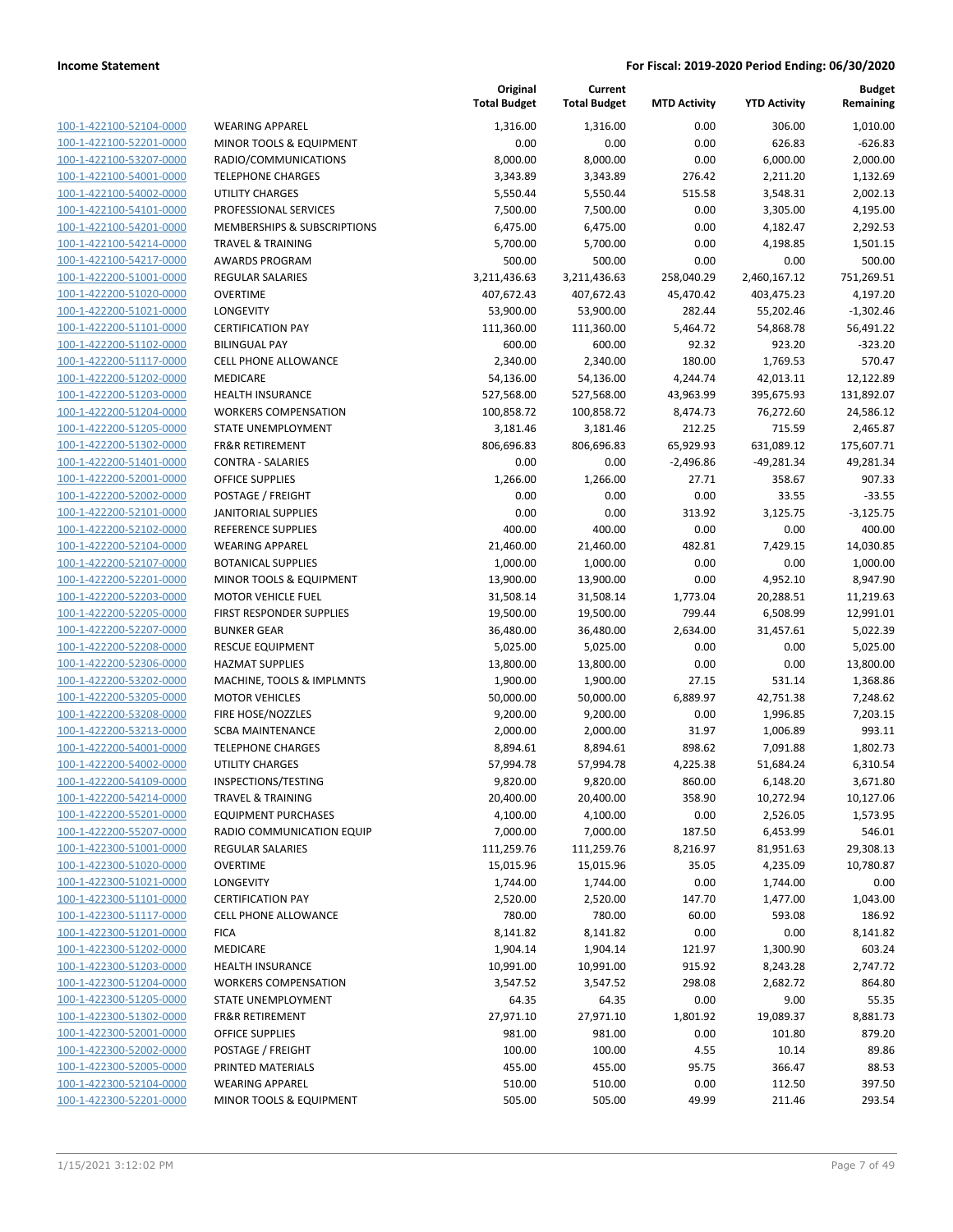| 100-1-422300-52203-0000        |
|--------------------------------|
| 100-1-422300-52304-0000        |
| <u>100-1-422300-53205-0000</u> |
| 100-1-422300-54001-0000        |
| 100-1-422300-54201-0000        |
| 100-1-422300-54208-0000        |
| 100-1-422300-54210-0000        |
| 100-1-422300-54214-0000        |
| 100-1-422300-54217-0000        |
| 100-1-422400-53204-0000        |
| 100-1-422400-53209-0000        |
| 100-1-422400-53210-0000        |
| 100-1-422400-54001-0000        |
| 100-1-422400-54201-0000        |
| 100-1-422400-54214-0000        |
| 100-1-431100-51001-0000        |
| 100-1-431100-51021-0000        |
| 100-1-431100-51116-0000        |
| 100-1-431100-51117-0000        |
| 100-1-431100-51201-0000        |
| 100-1-431100-51202-0000        |
| 100-1-431100-51203-0000        |
| <u>100-1-431100-51204-0000</u> |
| 100-1-431100-51205-0000        |
| 100-1-431100-51301-0000        |
| 100-1-431100-52001-0000        |
| 100-1-431100-52002-0000        |
| 100-1-431100-52103-0000        |
| 100-1-431100-52203-0000        |
| 100-1-431100-53201-0000        |
| 100-1-431100-53205-0000        |
| 100-1-431100-53207-0000        |
| <u>100-1-431100-54001-0000</u> |
| 100-1-431100-54002-0000        |
| 100-1-431100-54101-0000        |
| 100-1-431100-54201-0000        |
| 100-1-431100-54214-0000        |
| 100-1-431200-51001-0000        |
| 100-1-431200-51020-0000        |
| 100-1-431200-51021-0000        |
| 100-1-431200-51117-0000        |
| 100-1-431200-51201-0000        |
| <u>100-1-431200-51202-0000</u> |
| <u>100-1-431200-51203-0000</u> |
| 100-1-431200-51204-0000        |
| 100-1-431200-51205-0000        |
| 100-1-431200-51301-0000        |
| 100-1-431200-52001-0000        |
| 100-1-431200-52002-0000        |
| 100-1-431200-52103-0000        |
| 100-1-431200-52104-0000        |
| <u>100-1-431200-52106-0000</u> |
| <u>100-1-431200-52107-0000</u> |
| 100-1-431200-52201-0000        |
| 100-1-431200-52203-0000        |
| 100-1-431200-52302-0000        |
| <u>100-1-431200-52303-0000</u> |
| 100-1-431200-53202-0000        |
| 100-1-431200-53205-0000        |

|                         |                                   | Original<br><b>Total Budget</b> | Current<br><b>Total Budget</b> | <b>MTD Activity</b> | <b>YTD Activity</b> | Budget<br>Remaining |
|-------------------------|-----------------------------------|---------------------------------|--------------------------------|---------------------|---------------------|---------------------|
| 100-1-422300-52203-0000 | <b>MOTOR VEHICLE FUEL</b>         | 366.39                          | 366.39                         | 37.61               | 705.74              | $-339.35$           |
| 100-1-422300-52304-0000 | FIRE PREVENTION SUPPLIES          | 8,946.50                        | 8,946.50                       | 191.27              | 3,427.50            | 5,519.00            |
| 100-1-422300-53205-0000 | <b>MOTOR VEHICLES</b>             | 425.00                          | 425.00                         | 197.97              | 207.97              | 217.03              |
| 100-1-422300-54001-0000 | <b>TELEPHONE CHARGES</b>          | 362.67                          | 362.67                         | 36.27               | 290.01              | 72.66               |
| 100-1-422300-54201-0000 | MEMBERSHIPS & SUBSCRIPTIONS       | 1,902.00                        | 1,902.00                       | 175.00              | 175.00              | 1,727.00            |
| 100-1-422300-54208-0000 | LABORATORY WORK                   | 660.00                          | 660.00                         | 110.00              | 330.00              | 330.00              |
| 100-1-422300-54210-0000 | PHOTO PROCESSING                  | 50.00                           | 50.00                          | 0.00                | 0.00                | 50.00               |
| 100-1-422300-54214-0000 | <b>TRAVEL &amp; TRAINING</b>      | 4,035.00                        | 4,035.00                       | 0.00                | 1,158.00            | 2,877.00            |
| 100-1-422300-54217-0000 | <b>AWARDS PROGRAM</b>             | 625.00                          | 625.00                         | 0.00                | 0.00                | 625.00              |
| 100-1-422400-53204-0000 | SIREN MAINTENANCE                 | 1,000.00                        | 1,000.00                       | 0.00                | 222.00              | 778.00              |
| 100-1-422400-53209-0000 | HARDWARE/SOFTWARE                 | 12,500.00                       | 12,500.00                      | 0.00                | 10,000.00           | 2,500.00            |
| 100-1-422400-53210-0000 | <b>EMERGENCY EXPENSE TRACKING</b> | 0.00                            | 0.00                           | 1,380.00            | 2,892.39            | $-2,892.39$         |
| 100-1-422400-54001-0000 | <b>TELEPHONE CHARGES</b>          | 3,652.60                        | 3,652.60                       | 173.58              | 1,033.80            | 2,618.80            |
| 100-1-422400-54201-0000 | MEMBERSHIPS & SUBSCRIPTIONS       | 3,150.00                        | 3,150.00                       | 0.00                | 3,000.00            | 150.00              |
| 100-1-422400-54214-0000 | <b>TRAVEL &amp; TRAINING</b>      | 1,500.00                        | 1,500.00                       | 0.00                | 0.00                | 1,500.00            |
| 100-1-431100-51001-0000 | <b>REGULAR SALARIES</b>           | 134,781.00                      | 134,781.00                     | 10,657.60           | 82,980.82           | 51,800.18           |
| 100-1-431100-51021-0000 | LONGEVITY                         | 630.00                          | 630.00                         | 0.00                | 234.00              | 396.00              |
| 100-1-431100-51116-0000 | CAR ALLOWANCE                     | 4,200.00                        | 4,200.00                       | 323.08              | 2,100.02            | 2,099.98            |
| 100-1-431100-51117-0000 | <b>CELL PHONE ALLOWANCE</b>       | 780.00                          | 780.00                         | 150.00              | 1,171.15            | $-391.15$           |
| 100-1-431100-51201-0000 | <b>FICA</b>                       | 8,919.32                        | 8,919.32                       | 664.56              | 4,747.80            | 4,171.52            |
| 100-1-431100-51202-0000 | MEDICARE                          | 2,035.67                        | 2,035.67                       | 155.42              | 1,110.35            | 925.32              |
| 100-1-431100-51203-0000 | HEALTH INSURANCE                  | 21,982.00                       | 21,982.00                      | 1,831.83            | 16,486.47           | 5,495.53            |
| 100-1-431100-51204-0000 | <b>WORKERS COMPENSATION</b>       | 363.89                          | 363.89                         | 30.61               | 275.49              | 88.40               |
| 100-1-431100-51205-0000 | STATE UNEMPLOYMENT                | 128.70                          | 128.70                         | 0.00                | 46.78               | 81.92               |
| 100-1-431100-51301-0000 | <b>TMRS</b>                       | 15,727.30                       | 15,727.30                      | 1,252.22            | 9,035.55            | 6,691.75            |
| 100-1-431100-52001-0000 | <b>OFFICE SUPPLIES</b>            | 600.00                          | 600.00                         | 0.00                | 48.22               | 551.78              |
| 100-1-431100-52002-0000 | POSTAGE / FREIGHT                 | 100.00                          | 100.00                         | 0.00                | 1.40                | 98.60               |
| 100-1-431100-52103-0000 | <b>MEETING SUPPLIES</b>           | 50.00                           | 50.00                          | 0.00                | 20.27               | 29.73               |
| 100-1-431100-52203-0000 | <b>MOTOR VEHICLE FUEL</b>         | 26.29                           | 26.29                          | 0.00                | 0.00                | 26.29               |
| 100-1-431100-53201-0000 | FURNITURE & OFFICE EQUIPMENT      | 100.00                          | 2,100.00                       | 0.00                | 1,807.49            | 292.51              |
| 100-1-431100-53205-0000 | <b>MOTOR VEHICLES</b>             | 200.00                          | 200.00                         | 0.00                | 0.00                | 200.00              |
| 100-1-431100-53207-0000 | RADIO/COMMUNICATIONS              | 200.00                          | 200.00                         | 0.00                | 0.00                | 200.00              |
| 100-1-431100-54001-0000 | <b>TELEPHONE CHARGES</b>          | 3,230.46                        | 3,230.46                       | 294.91              | 2,230.24            | 1,000.22            |
| 100-1-431100-54002-0000 | <b>UTILITY CHARGES</b>            | 843.14                          | 843.14                         | 14.37               | 580.79              | 262.35              |
| 100-1-431100-54101-0000 | PROFESSIONAL SERVICES             | 500.00                          | 500.00                         | 0.00                | 47.00               | 453.00              |
| 100-1-431100-54201-0000 | MEMBERSHIPS & SUBSCRIPTIONS       | 600.00                          | 600.00                         | 83.00               | 277.29              | 322.71              |
| 100-1-431100-54214-0000 | <b>TRAVEL &amp; TRAINING</b>      | 2,000.00                        | 0.00                           | 0.00                | 0.00                | 0.00                |
| 100-1-431200-51001-0000 | REGULAR SALARIES                  | 402,927.91                      | 402,927.91                     | 26,339.49           | 294,292.94          | 108,634.97          |
| 100-1-431200-51020-0000 | <b>OVERTIME</b>                   | 15,964.43                       | 15,964.43                      | 2,186.93            | 11,468.31           | 4,496.12            |
| 100-1-431200-51021-0000 | LONGEVITY                         | 7,634.00                        | 7,634.00                       | 895.85              | 8,487.85            | $-853.85$           |
| 100-1-431200-51117-0000 | <b>CELL PHONE ALLOWANCE</b>       | 1,560.00                        | 1,560.00                       | 120.00              | 1,172.76            | 387.24              |
| 100-1-431200-51201-0000 | <b>FICA</b>                       | 26,541.35                       | 26,541.35                      | 2,557.80            | 18,920.28           | 7,621.07            |
| 100-1-431200-51202-0000 | MEDICARE                          | 6,207.25                        | 6,207.25                       | 598.20              | 4,424.92            | 1,782.33            |
| 100-1-431200-51203-0000 | <b>HEALTH INSURANCE</b>           | 120,901.00                      | 120,901.00                     | 10,075.08           | 90,675.72           | 30,225.28           |
| 100-1-431200-51204-0000 | <b>WORKERS COMPENSATION</b>       | 22,093.36                       | 22,093.36                      | 1,858.10            | 16,722.89           | 5,370.47            |
| 100-1-431200-51205-0000 | STATE UNEMPLOYMENT                | 707.85                          | 707.85                         | 0.00                | 354.47              | 353.38              |
| 100-1-431200-51301-0000 | <b>TMRS</b>                       | 47,956.37                       | 47,956.37                      | 4,951.82            | 36,945.99           | 11,010.38           |
| 100-1-431200-52001-0000 | <b>OFFICE SUPPLIES</b>            | 382.50                          | 382.50                         | 0.00                | 0.00                | 382.50              |
| 100-1-431200-52002-0000 | POSTAGE / FREIGHT                 | 20.00                           | 20.00                          | 0.00                | 7.69                | 12.31               |
| 100-1-431200-52103-0000 | <b>MEETING SUPPLIES</b>           | 715.52                          | 715.52                         | 0.00                | 0.00                | 715.52              |
| 100-1-431200-52104-0000 | <b>WEARING APPAREL</b>            | 8,160.00                        | 8,160.00                       | 148.96              | 8,866.45            | $-706.45$           |
| 100-1-431200-52106-0000 | <b>CHEMICAL SUPPLIES</b>          | 2,018.02                        | 2,018.02                       | 0.00                | 115.29              | 1,902.73            |
| 100-1-431200-52107-0000 | <b>BOTANICAL SUPPLIES</b>         | 449.99                          | 449.99                         | 0.00                | 0.00                | 449.99              |
| 100-1-431200-52201-0000 | MINOR TOOLS & EQUIPMENT           | 7,959.76                        | 7,959.76                       | 49.32               | 1,515.04            | 6,444.72            |
| 100-1-431200-52203-0000 | <b>MOTOR VEHICLE FUEL</b>         | 38,815.82                       | 38,815.82                      | 2,443.13            | 22,565.87           | 16,249.95           |
| 100-1-431200-52302-0000 | <b>MEDICAL SUPPLIES</b>           | 150.00                          | 150.00                         | 0.00                | 0.00                | 150.00              |
| 100-1-431200-52303-0000 | <b>TRAINING SUPPLIES</b>          | 212.99                          | 212.99                         | 0.00                | 84.00               | 128.99              |
| 100-1-431200-53202-0000 | MACHINE, TOOLS & IMPLMNTS         | 3,833.00                        | 3,833.00                       | 0.00                | 3,061.66            | 771.34              |
| 100-1-431200-53205-0000 | <b>MOTOR VEHICLES</b>             | 26,900.00                       | 26,900.00                      | 3,238.40            | 20,055.23           | 6,844.77            |
|                         |                                   |                                 |                                |                     |                     |                     |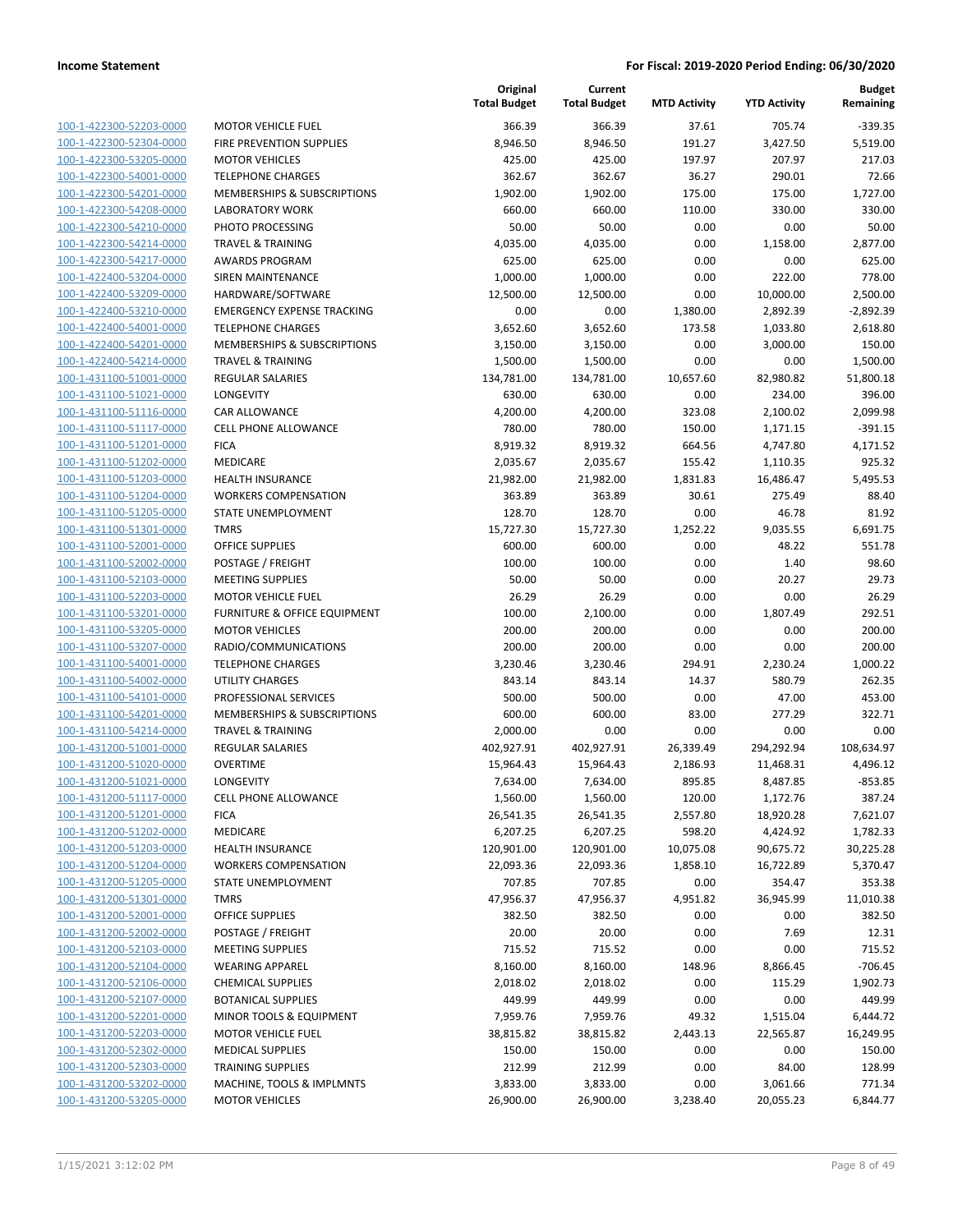| 100-1-431200-53207-0000        |
|--------------------------------|
| 100-1-431200-53301-0000        |
| 100-1-431200-53303-0000        |
| <u>100-1-431200-53305-0000</u> |
| 100-1-431200-53308-0000        |
| 100-1-431200-54001-0000        |
| 100-1-431200-54002-0000        |
|                                |
| 100-1-431200-54201-0000        |
| <u>100-1-431200-54214-0000</u> |
| 100-1-431600-51001-0000        |
| 100-1-431600-51020-0000        |
| 100-1-431600-51021-0000        |
| 100-1-431600-51101-0000        |
| <u>100-1-431600-51201-0000</u> |
| 100-1-431600-51202-0000        |
| 100-1-431600-51203-0000        |
| 100-1-431600-51204-0000        |
| 100-1-431600-51205-0000        |
| <u>100-1-431600-51301-0000</u> |
| 100-1-431600-52001-0000        |
|                                |
| 100-1-431600-52104-0000        |
| 100-1-431600-52106-0000        |
| 100-1-431600-52201-0000        |
| <u>100-1-431600-52203-0000</u> |
| 100-1-431600-53202-0000        |
| 100-1-431600-53205-0000        |
| 100-1-431600-53207-0000        |
| 100-1-431600-53303-0000        |
| <u>100-1-431600-54001-0000</u> |
| 100-1-431600-54002-0000        |
| 100-1-431600-54214-0000        |
| 100-1-431700-51001-0000        |
| 100-1-431700-51020-0000        |
|                                |
| <u>100-1-431700-51021-0000</u> |
| 100-1-431700-51117-0000        |
| 100-1-431700-51201-0000        |
| 100-1-431700-51202-0000        |
| 100-1-431700-51203-0000        |
| 100-1-431700-51204-0000        |
| 100-1-431700-51205-0000        |
| 100-1-431700-51301-0000        |
| 100-1-431700-52001-0000        |
| <u>100-1-431700-52002-0000</u> |
| <u>100-1-431700-52104-0000</u> |
| 100-1-431700-52201-0000        |
| 100-1-431700-52203-0000        |
| 100-1-431700-52303-0000        |
|                                |
| <u>100-1-431700-53201-0000</u> |
| <u>100-1-431700-53205-0000</u> |
| <u>100-1-431700-53207-0000</u> |
| 100-1-431700-54001-0000        |
| 100-1-431700-54002-0000        |
| <u>100-1-431700-54201-0000</u> |
| <u>100-1-431700-54212-0000</u> |
| <u>100-1-431700-54214-0000</u> |
| 100-1-431700-54410-0000        |
| <u>100-1-441100-51001-0000</u> |
| <u>100-1-441100-51020-0000</u> |
| <u>100-1-441100-51021-0000</u> |
|                                |

|                         |                                    | Original<br><b>Total Budget</b> | Current<br><b>Total Budget</b> | <b>MTD Activity</b> | <b>YTD Activity</b> | <b>Budget</b><br>Remaining |
|-------------------------|------------------------------------|---------------------------------|--------------------------------|---------------------|---------------------|----------------------------|
| 100-1-431200-53207-0000 | RADIO/COMMUNICATIONS               | 5,099.00                        | 5,099.00                       | 0.00                | 814.00              | 4,285.00                   |
| 100-1-431200-53301-0000 | SIDEWALKS, CURBS, & GUTTERS        | 20,014.80                       | 20,014.80                      | 2,818.22            | 250.22              | 19,764.58                  |
| 100-1-431200-53303-0000 | MAINT - STREET /ALLEY/APRN/RNWY    | 52,514.00                       | 52,514.00                      | 1,102.59            | 40,381.27           | 12,132.73                  |
| 100-1-431200-53305-0000 | <b>BRIDGES &amp; CULVERTS</b>      | 7,777.00                        | 7,777.00                       | 567.36              | 5,069.75            | 2,707.25                   |
| 100-1-431200-53308-0000 | <b>STORM SEWERS</b>                | 5,070.00                        | 5,070.00                       | 12.00               | 12.00               | 5,058.00                   |
| 100-1-431200-54001-0000 | <b>TELEPHONE CHARGES</b>           | 1,824.07                        | 1,824.07                       | 96.32               | 770.20              | 1,053.87                   |
| 100-1-431200-54002-0000 | <b>UTILITY CHARGES</b>             | 7,622.48                        | 7,622.48                       | 476.43              | 5,075.42            | 2,547.06                   |
| 100-1-431200-54201-0000 | MEMBERSHIPS & SUBSCRIPTIONS        | 353.00                          | 353.00                         | 0.00                | 255.88              | 97.12                      |
| 100-1-431200-54214-0000 | <b>TRAVEL &amp; TRAINING</b>       | 1,827.00                        | 1,827.00                       | 0.00                | 0.00                | 1,827.00                   |
| 100-1-431600-51001-0000 | <b>REGULAR SALARIES</b>            | 71,468.22                       | 71,468.22                      | 3,589.92            | 48,713.93           | 22,754.29                  |
| 100-1-431600-51020-0000 | <b>OVERTIME</b>                    | 8,084.64                        | 8,084.64                       | 611.97              | 5,045.27            | 3,039.37                   |
| 100-1-431600-51021-0000 | LONGEVITY                          | 2,436.00                        | 2,436.00                       | 0.00                | 2,520.00            | $-84.00$                   |
| 100-1-431600-51101-0000 | <b>CERTIFICATION PAY</b>           | 600.00                          | 600.00                         | 46.16               | 461.60              | 138.40                     |
| 100-1-431600-51201-0000 | <b>FICA</b>                        | 5,120.51                        | 5,120.51                       | 248.12              | 3,377.47            | 1,743.04                   |
| 100-1-431600-51202-0000 | MEDICARE                           | 1,197.54                        | 1,197.54                       | 58.03               | 789.90              | 407.64                     |
| 100-1-431600-51203-0000 | <b>HEALTH INSURANCE</b>            | 21,982.00                       | 21,982.00                      | 1,831.83            | 16,486.47           | 5,495.53                   |
| 100-1-431600-51204-0000 | <b>WORKERS COMPENSATION</b>        | 4,262.38                        | 4,262.38                       | 358.21              | 3,223.89            | 1,038.49                   |
| 100-1-431600-51205-0000 | STATE UNEMPLOYMENT                 | 128.70                          | 128.70                         | 0.00                | 13.79               | 114.91                     |
| 100-1-431600-51301-0000 | <b>TMRS</b>                        | 9,252.02                        | 9,252.02                       | 477.91              | 6,332.86            | 2,919.16                   |
| 100-1-431600-52001-0000 | <b>OFFICE SUPPLIES</b>             | 315.40                          | 315.40                         | 141.79              | 141.79              | 173.61                     |
| 100-1-431600-52104-0000 | <b>WEARING APPAREL</b>             | 3,270.40                        | 3,270.40                       | 80.00               | 2,887.47            | 382.93                     |
| 100-1-431600-52106-0000 | <b>CHEMICAL SUPPLIES</b>           | 402.66                          | 402.66                         | 0.00                | 0.00                | 402.66                     |
| 100-1-431600-52201-0000 | MINOR TOOLS & EQUIPMENT            | 4,038.79                        | 4,038.79                       | 474.26              | 1,323.58            | 2,715.21                   |
| 100-1-431600-52203-0000 | <b>MOTOR VEHICLE FUEL</b>          | 4,028.02                        | 4,028.02                       | 188.62              | 2,380.72            | 1,647.30                   |
| 100-1-431600-53202-0000 | MACHINE, TOOLS & IMPLMNTS          | 4,445.00                        | 4,445.00                       | 1,341.14            | 3,080.55            | 1,364.45                   |
| 100-1-431600-53205-0000 | <b>MOTOR VEHICLES</b>              | 4,689.00                        | 4,689.00                       | 434.91              | 750.78              | 3,938.22                   |
| 100-1-431600-53207-0000 | RADIO/COMMUNICATIONS               | 1,190.00                        | 1,190.00                       | 0.00                | 0.00                | 1,190.00                   |
| 100-1-431600-53303-0000 | MAINT - STREET /ALLEY/APRN/RNWY    | 20,447.77                       | 20,447.77                      | 13.22               | 6,404.50            | 14,043.27                  |
| 100-1-431600-54001-0000 | <b>TELEPHONE CHARGES</b>           | 1,142.02                        | 1,142.02                       | 93.38               | 862.91              | 279.11                     |
| 100-1-431600-54002-0000 | <b>UTILITY CHARGES</b>             | 324,545.21                      | 324,545.21                     | 27,081.09           | 242,280.70          | 82,264.51                  |
| 100-1-431600-54214-0000 | <b>TRAVEL &amp; TRAINING</b>       | 395.00                          | 395.00                         | 0.00                | 0.00                | 395.00                     |
| 100-1-431700-51001-0000 | <b>REGULAR SALARIES</b>            | 116,997.75                      | 116,997.75                     | 9,002.57            | 94,830.63           | 22,167.12                  |
| 100-1-431700-51020-0000 | <b>OVERTIME</b>                    | 356.09                          | 356.09                         | 0.00                | 0.00                | 356.09                     |
| 100-1-431700-51021-0000 | <b>LONGEVITY</b>                   | 2,058.00                        | 2,058.00                       | 0.00                | 2,058.00            | 0.00                       |
| 100-1-431700-51117-0000 | <b>CELL PHONE ALLOWANCE</b>        | 780.00                          | 780.00                         | 60.00               | 586.15              | 193.85                     |
| 100-1-431700-51201-0000 | <b>FICA</b>                        | 7,451.89                        | 7,451.89                       | 516.82              | 5,643.12            | 1,808.77                   |
| 100-1-431700-51202-0000 | MEDICARE                           | 1,742.78                        | 1,742.78                       | 120.86              | 1,319.70            | 423.08                     |
| 100-1-431700-51203-0000 | <b>HEALTH INSURANCE</b>            | 21,982.00                       | 21,982.00                      | 1,831.83            | 16,486.47           | 5,495.53                   |
| 100-1-431700-51204-0000 | <b>WORKERS COMPENSATION</b>        | 706.15                          | 706.15                         | 59.41               | 534.69              | 171.46                     |
| 100-1-431700-51205-0000 | STATE UNEMPLOYMENT                 | 128.70                          | 128.70                         | 0.00                | 21.56               | 107.14                     |
| 100-1-431700-51301-0000 | TMRS                               | 13,464.49                       | 13,464.49                      | 1,019.54            | 10,500.97           | 2,963.52                   |
| 100-1-431700-52001-0000 | <b>OFFICE SUPPLIES</b>             | 1,900.00                        | 1,900.00                       | 0.00                | 21.96               | 1,878.04                   |
| 100-1-431700-52002-0000 | POSTAGE / FREIGHT                  | 100.00                          | 100.00                         | 0.00                | 2.10                | 97.90                      |
| 100-1-431700-52104-0000 | <b>WEARING APPAREL</b>             | 1,000.00                        | 1,000.00                       | 0.00                | 169.99              | 830.01                     |
| 100-1-431700-52201-0000 | <b>MINOR TOOLS &amp; EQUIPMENT</b> | 800.00                          | 800.00                         | 0.00                | 0.00                | 800.00                     |
| 100-1-431700-52203-0000 | <b>MOTOR VEHICLE FUEL</b>          | 5,079.41                        | 5,079.41                       | 265.55              | 2,520.46            | 2,558.95                   |
| 100-1-431700-52303-0000 | <b>TRAINING SUPPLIES</b>           | 350.00                          | 350.00                         | 0.00                | 97.93               | 252.07                     |
| 100-1-431700-53201-0000 | FURNITURE & OFFICE EQUIPMENT       | 1,100.00                        | 1,100.00                       | 0.00                | 0.00                | 1,100.00                   |
| 100-1-431700-53205-0000 | <b>MOTOR VEHICLES</b>              | 1,100.00                        | 1,100.00                       | 479.22              | 2,463.53            | $-1,363.53$                |
| 100-1-431700-53207-0000 | RADIO/COMMUNICATIONS               | 200.00                          | 200.00                         | 0.00                | 0.00                | 200.00                     |
| 100-1-431700-54001-0000 | <b>TELEPHONE CHARGES</b>           | 1,811.88                        | 1,811.88                       | 264.46              | 2,114.53            | $-302.65$                  |
| 100-1-431700-54002-0000 | UTILITY CHARGES                    | 843.12                          | 843.12                         | 14.36               | 580.78              | 262.34                     |
| 100-1-431700-54201-0000 | MEMBERSHIPS & SUBSCRIPTIONS        | 700.00                          | 700.00                         | 0.00                | 0.00                | 700.00                     |
| 100-1-431700-54212-0000 | PRINTING                           | 200.00                          | 200.00                         | 0.00                | 0.00                | 200.00                     |
| 100-1-431700-54214-0000 | <b>TRAVEL &amp; TRAINING</b>       | 1,500.00                        | 1,500.00                       | 375.00              | 501.56              | 998.44                     |
| 100-1-431700-54410-0000 | PERMITS/FEES                       | 200.00                          | 200.00                         | 0.00                | 0.00                | 200.00                     |
| 100-1-441100-51001-0000 | <b>REGULAR SALARIES</b>            | 138,324.08                      | 138,324.08                     | 10,887.68           | 108,648.79          | 29,675.29                  |
| 100-1-441100-51020-0000 | <b>OVERTIME</b>                    | 1,135.58                        | 1,135.58                       | 54.80               | 157.48              | 978.10                     |
| 100-1-441100-51021-0000 | <b>LONGEVITY</b>                   | 966.00                          | 966.00                         | 0.00                | 906.00              | 60.00                      |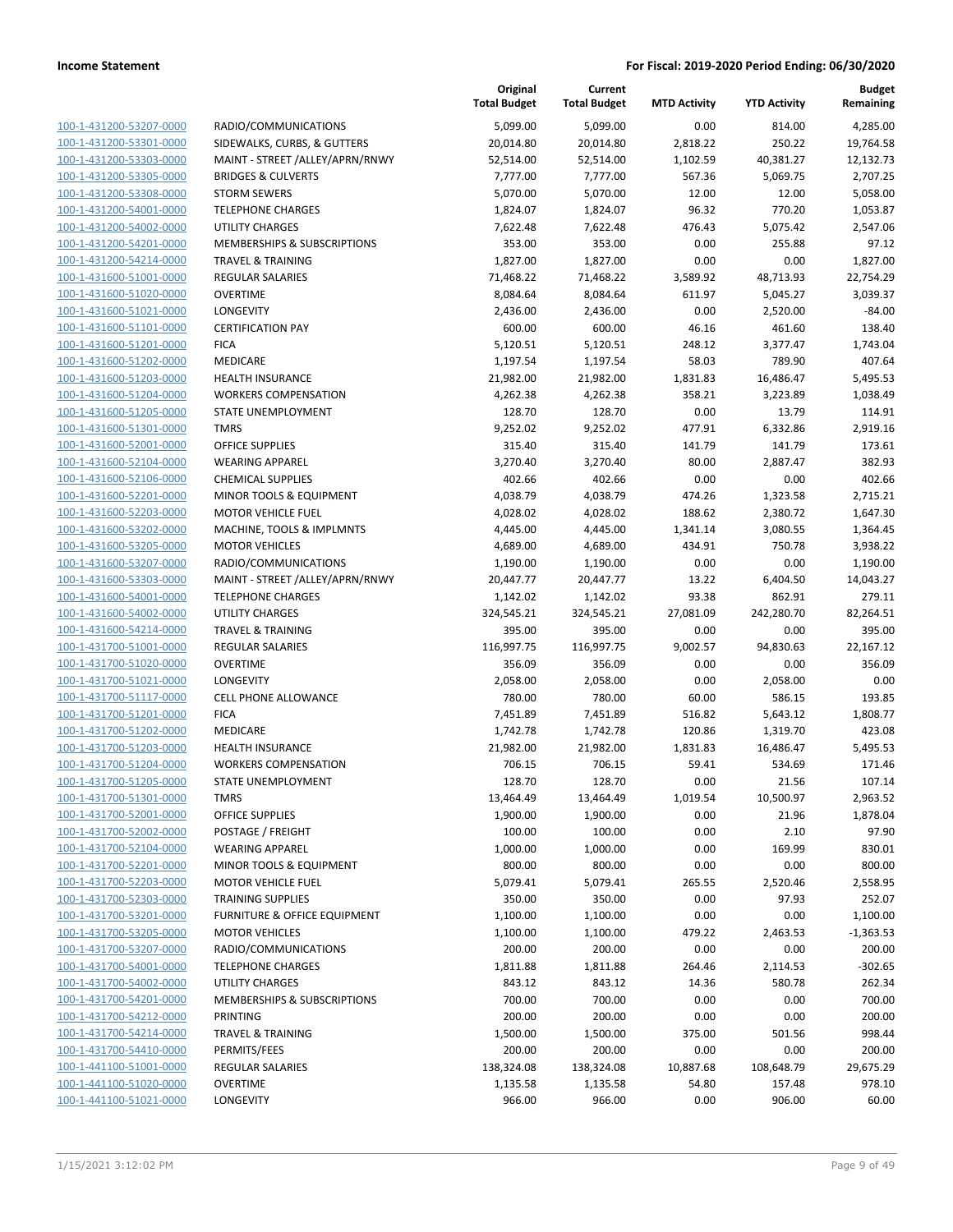| 100-1-441100-51102-0000        |
|--------------------------------|
| 100-1-441100-51117-0000        |
| 100-1-441100-51201-0000        |
| 100-1-441100-51202-0000        |
| 100-1-441100-51203-0000        |
| 100-1-441100-51204-0000        |
| 100-1-441100-51205-0000        |
| 100-1-441100-51301-0000        |
| 100-1-441100-52001-0000        |
| 100-1-441100-52002-0000        |
| 100-1-441100-52005-0000        |
| 100-1-441100-54001-0000        |
| 100-1-441100-54002-0000        |
| 100-1-441100-54214-0000        |
| 100-1-441200-51001-0000        |
| <u>100-1-441200-51021-0000</u> |
| 100-1-441200-51101-0000        |
| 100-1-441200-51117-0000        |
| 100-1-441200-51201-0000        |
| 100-1-441200-51202-0000        |
| 100-1-441200-51203-0000        |
| 100-1-441200-51204-0000        |
| 100-1-441200-51205-0000        |
| 100-1-441200-51301-0000        |
| 100-1-441200-52102-0000        |
| <u>100-1-441200-52104-0000</u> |
| 100-1-441200-54201-0000        |
| 100-1-441200-54214-0000        |
| 100-1-441300-51001-0000        |
| 100-1-441300-51021-0000        |
| 100-1-441300-51101-0000        |
| 100-1-441300-51117-0000        |
| 100-1-441300-51201-0000        |
| 100-1-441300-51202-0000        |
| 100-1-441300-51203-0000        |
| <u>100-1-441300-51204-0000</u> |
| 100-1-441300-51205-0000        |
| 100-1-441300-51301-0000        |
| 100-1-441300-52002-0000        |
| 100-1-441300-52005-0000        |
| 100-1-441300-52102-0000        |
| <u>100-1-441300-52104-0000</u> |
| 100-1-441300-52201-0000        |
| 100-1-441300-52203-0000        |
| <u>100-1-441300-53205-0000</u> |
| <u>100-1-441300-54001-0000</u> |
| 100-1-441300-54002-0000        |
| 100-1-441300-54101-0000        |
| 100-1-441300-54201-0000        |
|                                |
| 100-1-441300-54212-0000        |
| 100-1-441300-54214-0000        |
| 100-1-441300-54410-0000        |
| 100-1-442200-53205-0000        |
| 100-1-443200-51001-0000        |
| <u>100-1-443200-51020-0000</u> |
| <u>100-1-443200-51021-0000</u> |
| 100-1-443200-51102-0000        |
| 100-1-443200-51117-0000        |
| 100-1-443200-51201-0000        |

|                         |                              | Original<br><b>Total Budget</b> | Current<br><b>Total Budget</b> | <b>MTD Activity</b> | <b>YTD Activity</b> | <b>Budget</b><br>Remaining |
|-------------------------|------------------------------|---------------------------------|--------------------------------|---------------------|---------------------|----------------------------|
| 100-1-441100-51102-0000 | <b>BILINGUAL PAY</b>         | 1,200.00                        | 1,200.00                       | 92.32               | 923.20              | 276.80                     |
| 100-1-441100-51117-0000 | <b>CELL PHONE ALLOWANCE</b>  | 960.00                          | 960.00                         | 73.84               | 738.40              | 221.60                     |
| 100-1-441100-51201-0000 | <b>FICA</b>                  | 8,840.31                        | 8,840.31                       | 647.26              | 6,548.31            | 2,292.00                   |
| 100-1-441100-51202-0000 | MEDICARE                     | 2,067.49                        | 2,067.49                       | 151.37              | 1,531.47            | 536.02                     |
| 100-1-441100-51203-0000 | <b>HEALTH INSURANCE</b>      | 32,973.00                       | 32,973.00                      | 2,747.75            | 24,729.75           | 8,243.25                   |
| 100-1-441100-51204-0000 | <b>WORKERS COMPENSATION</b>  | 686.61                          | 686.61                         | 57.77               | 519.93              | 166.68                     |
| 100-1-441100-51205-0000 | STATE UNEMPLOYMENT           | 193.05                          | 193.05                         | 0.00                | 97.39               | 95.66                      |
| 100-1-441100-51301-0000 | <b>TMRS</b>                  | 15,973.16                       | 15,973.16                      | 1,249.72            | 12,454.60           | 3,518.56                   |
| 100-1-441100-52001-0000 | <b>OFFICE SUPPLIES</b>       | 3,250.00                        | 3,250.00                       | 129.78              | 2,012.51            | 1,237.49                   |
| 100-1-441100-52002-0000 | POSTAGE / FREIGHT            | 1,000.00                        | 1,000.00                       | 21.96               | 246.61              | 753.39                     |
| 100-1-441100-52005-0000 | PRINTED MATERIALS            | 372.48                          | 372.48                         | 0.00                | 0.00                | 372.48                     |
| 100-1-441100-54001-0000 | <b>TELEPHONE CHARGES</b>     | 3,128.05                        | 3,128.05                       | 256.40              | 2,058.59            | 1,069.46                   |
| 100-1-441100-54002-0000 | <b>UTILITY CHARGES</b>       | 843.14                          | 843.14                         | 14.37               | 580.80              | 262.34                     |
| 100-1-441100-54214-0000 | <b>TRAVEL &amp; TRAINING</b> | 1,000.00                        | 1,000.00                       | 0.00                | 513.20              | 486.80                     |
| 100-1-441200-51001-0000 | <b>REGULAR SALARIES</b>      | 55,161.60                       | 55,161.60                      | 4,278.40            | 42,724.80           | 12,436.80                  |
| 100-1-441200-51021-0000 | <b>LONGEVITY</b>             | 366.00                          | 366.00                         | 0.00                | 366.00              | 0.00                       |
| 100-1-441200-51101-0000 | <b>CERTIFICATION PAY</b>     | 1,200.00                        | 1,200.00                       | 0.00                | 0.00                | 1,200.00                   |
| 100-1-441200-51117-0000 | <b>CELL PHONE ALLOWANCE</b>  | 432.00                          | 432.00                         | 0.00                | 0.00                | 432.00                     |
| 100-1-441200-51201-0000 | <b>FICA</b>                  | 3,543.90                        | 3,543.90                       | 240.00              | 2,406.42            | 1,137.48                   |
| 100-1-441200-51202-0000 | MEDICARE                     | 828.81                          | 828.81                         | 56.12               | 562.75              | 266.06                     |
| 100-1-441200-51203-0000 | <b>HEALTH INSURANCE</b>      | 10,991.00                       | 10,991.00                      | 915.92              | 8,243.28            | 2,747.72                   |
| 100-1-441200-51204-0000 | <b>WORKERS COMPENSATION</b>  | 335.82                          | 335.82                         | 28.25               | 254.25              | 81.57                      |
| 100-1-441200-51205-0000 | STATE UNEMPLOYMENT           | 64.35                           | 64.35                          | 0.00                | 9.00                | 55.35                      |
| 100-1-441200-51301-0000 | <b>TMRS</b>                  | 6,403.30                        | 6,403.30                       | 481.32              | 4,818.71            | 1,584.59                   |
| 100-1-441200-52102-0000 | <b>BOOKS / REF SUPPLIES</b>  | 750.00                          | 750.00                         | 0.00                | 0.00                | 750.00                     |
| 100-1-441200-52104-0000 | <b>WEARING APPAREL</b>       | 500.04                          | 500.04                         | 0.00                | 0.00                | 500.04                     |
| 100-1-441200-54201-0000 | MEMBERSHIPS & SUBSCRIPTIONS  | 250.00                          | 250.00                         | 0.00                | 111.00              | 139.00                     |
| 100-1-441200-54214-0000 | <b>TRAVEL &amp; TRAINING</b> | 1,000.00                        | 1,000.00                       | 0.00                | 580.00              | 420.00                     |
| 100-1-441300-51001-0000 | <b>REGULAR SALARIES</b>      | 316,636.61                      | 316,636.61                     | 24,868.01           | 229,419.67          | 87,216.94                  |
| 100-1-441300-51021-0000 | <b>LONGEVITY</b>             | 3,066.00                        | 3,066.00                       | 0.00                | 3,024.00            | 42.00                      |
| 100-1-441300-51101-0000 | <b>CERTIFICATION PAY</b>     | 2,400.00                        | 2,400.00                       | 184.62              | 1,846.20            | 553.80                     |
| 100-1-441300-51117-0000 | <b>CELL PHONE ALLOWANCE</b>  | 2,172.00                        | 2,172.00                       | 253.84              | 2,054.73            | 117.27                     |
| 100-1-441300-51201-0000 | <b>FICA</b>                  | 20,105.03                       | 20,105.03                      | 1,523.72            | 14,284.92           | 5,820.11                   |
| 100-1-441300-51202-0000 | MEDICARE                     | 4,701.98                        | 4,701.98                       | 356.36              | 3,340.86            | 1,361.12                   |
| 100-1-441300-51203-0000 | <b>HEALTH INSURANCE</b>      | 65,946.00                       | 65,946.00                      | 5,495.50            | 49,459.50           | 16,486.50                  |
| 100-1-441300-51204-0000 | <b>WORKERS COMPENSATION</b>  | 1,957.05                        | 1,957.05                       | 164.46              | 1,480.14            | 476.91                     |
| 100-1-441300-51205-0000 | STATE UNEMPLOYMENT           | 386.10                          | 386.10                         | 0.00                | 118.93              | 267.17                     |
| 100-1-441300-51301-0000 | <b>TMRS</b>                  | 36,326.86                       | 36,326.86                      | 2,846.98            | 26,440.10           | 9,886.76                   |
| 100-1-441300-52002-0000 | POSTAGE / FREIGHT            | 6,000.00                        | 6,000.00                       | 486.90              | 2,819.36            | 3,180.64                   |
| 100-1-441300-52005-0000 | PRINTED MATERIALS            | 1,490.40                        | 1,490.40                       | 0.00                | 304.05              | 1,186.35                   |
| 100-1-441300-52102-0000 | <b>BOOKS / REF SUPPLIES</b>  | 1,000.00                        | 1,000.00                       | 0.00                | 284.00              | 716.00                     |
| 100-1-441300-52104-0000 | <b>WEARING APPAREL</b>       | 2,800.00                        | 2,800.00                       | 0.00                | 644.10              | 2,155.90                   |
| 100-1-441300-52201-0000 | MINOR TOOLS & EQUIPMENT      | 500.00                          | 500.00                         | 0.00                | 0.00                | 500.00                     |
| 100-1-441300-52203-0000 | <b>MOTOR VEHICLE FUEL</b>    | 4,351.96                        | 4,351.96                       | 260.09              | 2,336.56            | 2,015.40                   |
| 100-1-441300-53205-0000 | <b>MOTOR VEHICLES</b>        | 1,000.00                        | 1,000.00                       | 467.10              | 2,272.25            | $-1,272.25$                |
| 100-1-441300-54001-0000 | <b>TELEPHONE CHARGES</b>     | 4,916.82                        | 4,916.82                       | 454.19              | 3,631.84            | 1,284.98                   |
| 100-1-441300-54002-0000 | UTILITY CHARGES              | 94.26                           | 94.26                          | 14.37               | 580.79              | $-486.53$                  |
| 100-1-441300-54101-0000 | PROFESSIONAL SERVICES        | 0.00                            | 0.00                           | 120.00              | 120.00              | $-120.00$                  |
| 100-1-441300-54201-0000 | MEMBERSHIPS & SUBSCRIPTIONS  | 750.00                          | 750.00                         | 0.00                | 120.00              | 630.00                     |
| 100-1-441300-54212-0000 | PRINTING                     | 0.00                            | 0.00                           | 0.00                | 24.00               | $-24.00$                   |
| 100-1-441300-54214-0000 | <b>TRAVEL &amp; TRAINING</b> | 4,000.00                        | 4,000.00                       | 50.00               | 984.02              | 3,015.98                   |
| 100-1-441300-54410-0000 | PERMITS/FEES                 | 15,000.00                       | 15,000.00                      | 0.00                | 13,532.25           | 1,467.75                   |
| 100-1-442200-53205-0000 | <b>MOTOR VEHICLES</b>        | 0.00                            | 300.00                         | 0.00                | 206.66              | 93.34                      |
| 100-1-443200-51001-0000 | <b>REGULAR SALARIES</b>      | 211,315.60                      | 211,315.60                     | 17,229.52           | 166,983.37          | 44,332.23                  |
| 100-1-443200-51020-0000 | <b>OVERTIME</b>              | 7,974.17                        | 7,974.17                       | 1,135.08            | 10,348.23           | $-2,374.06$                |
| 100-1-443200-51021-0000 | LONGEVITY                    | 7,296.00                        | 7,296.00                       | 0.00                | 7,296.00            | 0.00                       |
| 100-1-443200-51102-0000 | <b>BILINGUAL PAY</b>         | 600.00                          | 600.00                         | 46.16               | 479.59              | 120.41                     |
| 100-1-443200-51117-0000 | CELL PHONE ALLOWANCE         | 1,170.00                        | 1,170.00                       | 90.00               | 871.61              | 298.39                     |
| 100-1-443200-51201-0000 | <b>FICA</b>                  | 14,158.06                       | 14,158.06                      | 1,028.89            | 10,966.12           | 3,191.94                   |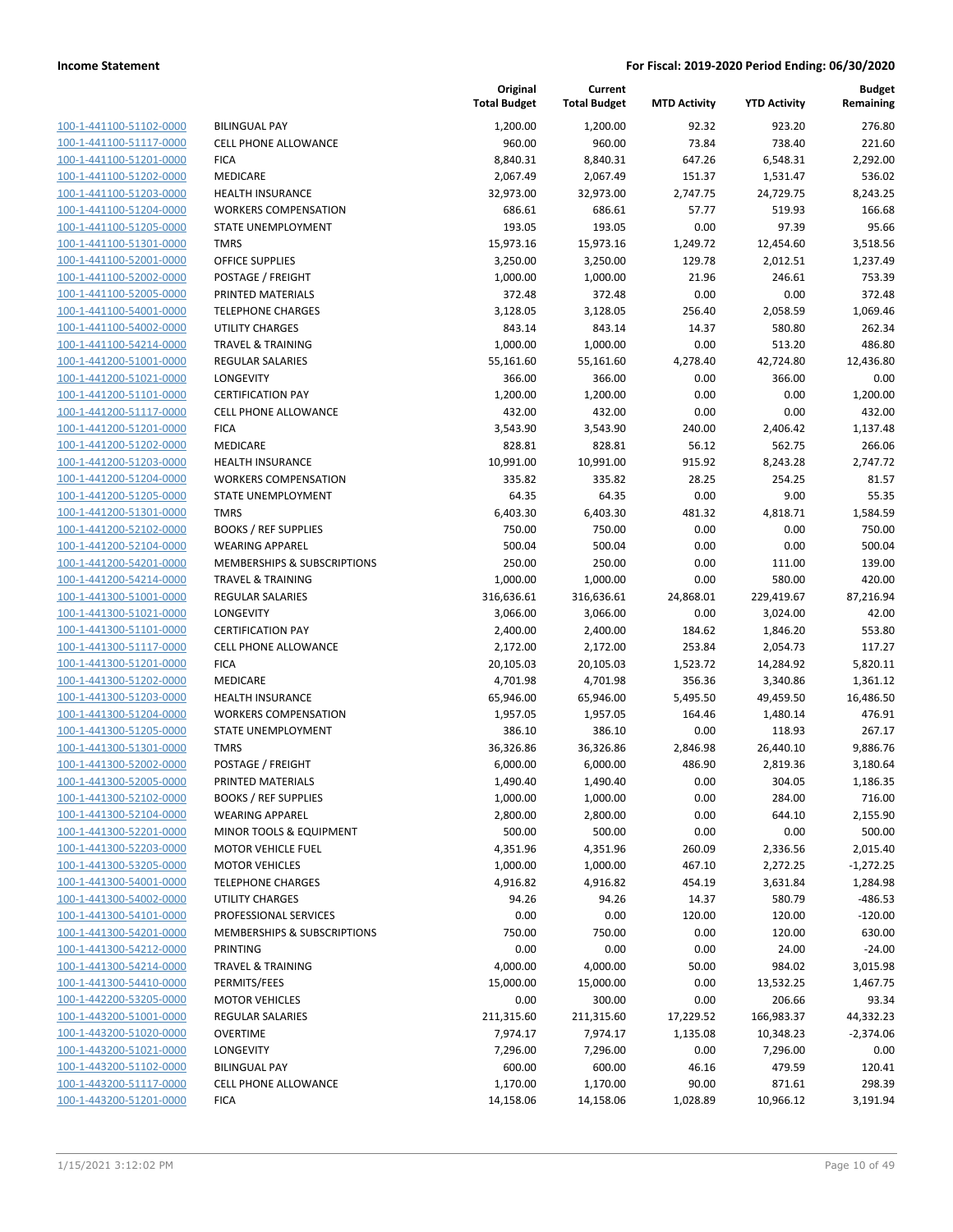| 100-1-443200-51202-0000                            | <b>MEDIC</b>   |
|----------------------------------------------------|----------------|
| 100-1-443200-51203-0000                            | <b>HEALT</b>   |
| 100-1-443200-51204-0000                            | <b>WORK</b>    |
| 100-1-443200-51205-0000                            | STATE          |
| 100-1-443200-51301-0000                            | TMRS           |
| 100-1-443200-52001-0000                            | OFFICE         |
| 100-1-443200-52002-0000                            | POSTA          |
|                                                    | <b>JANITC</b>  |
| 100-1-443200-52101-0000<br>100-1-443200-52104-0000 |                |
|                                                    | <b>WEARI</b>   |
| 100-1-443200-52106-0000                            | <b>CHEMI</b>   |
| 100-1-443200-52108-0000                            | <b>MENA</b>    |
| 100-1-443200-52201-0000                            | <b>MINOF</b>   |
| 100-1-443200-52203-0000                            | <b>MOTO</b>    |
| 100-1-443200-53202-0000                            | MACHI          |
| 100-1-443200-53205-0000                            | MOTO           |
| 100-1-443200-53207-0000                            | <b>RADIO</b>   |
| 100-1-443200-54001-0000                            | TELEPH         |
| 100-1-443200-54002-0000                            | <b>UTILITY</b> |
| 100-1-443200-54107-0000                            | MEDIC          |
| 100-1-443200-54108-0000                            | VETERI         |
| 100-1-443200-54214-0000                            | <b>TRAVE</b>   |
| 100-1-451100-45310-0000                            | REECY          |
| 100-1-451100-51001-0000                            | <b>REGUL</b>   |
| 100-1-451100-51020-0000                            | OVERT          |
| 100-1-451100-51021-0000                            | LONGE          |
| 100-1-451100-51101-0000                            | <b>CERTIF</b>  |
| 100-1-451100-51102-0000                            | <b>BILING</b>  |
| 100-1-451100-51116-0000                            | CAR AL         |
| 100-1-451100-51117-0000                            | CELL PI        |
| 100-1-451100-51201-0000                            | FICA           |
| 100-1-451100-51202-0000                            | MEDIC          |
| 100-1-451100-51203-0000                            | HEALT          |
| 100-1-451100-51204-0000                            | <b>WORK</b>    |
| 100-1-451100-51205-0000                            | STATE          |
| 100-1-451100-51301-0000                            | TMRS           |
| 100-1-451100-51401-0000                            | CONTR          |
| 100-1-451100-52001-0000                            | OFFICE         |
| 100-1-451100-52002-0000                            | <b>POSTA</b>   |
| 100-1-451100-52101-0000                            | <b>JANITC</b>  |
| 100-1-451100-52104-0000                            | WEARI          |
|                                                    | <b>SPLASH</b>  |
| 100-1-451100-52106-0000                            |                |
| 100-1-451100-52107-0000                            | BOTAN          |
| 100-1-451100-52201-0000                            | <b>REPAIF</b>  |
| 100-1-451100-52203-0000                            | MOTO           |
| 100-1-451100-52401-0000                            | RECRE.         |
| <u>100-1-451100-53201-0000</u>                     | <b>FURNI</b>   |
| 100-1-451100-53202-0000                            | <b>MACH</b>    |
| 100-1-451100-53205-0000                            | MOTO           |
| 100-1-451100-53207-0000                            | <b>RADIO</b>   |
| 100-1-451100-53402-0000                            | <b>BUILDI</b>  |
| <u>100-1-451100-53707-0000</u>                     | <b>MAINT</b>   |
| 100-1-451100-53708-0000                            | <b>ATHLE</b>   |
| 100-1-451100-53710-0000                            | PARK I         |
| 100-1-451100-54001-0000                            | <b>TELEPH</b>  |
| 100-1-451100-54002-0000                            | UTILITY        |
| 100-1-451100-54101-0000                            | <b>PROFE</b>   |
| 100-1-451100-54201-0000                            | MEMB           |
| 100-1-451100-54211-0000                            | ADVER          |
| 100-1-451100-54212-0000                            | PRINTI         |
|                                                    |                |

|                                                    |                                   | Original<br><b>Total Budget</b> | Current<br><b>Total Budget</b> | <b>MTD Activity</b> | <b>YTD Activity</b>   | <b>Budget</b><br>Remaining |
|----------------------------------------------------|-----------------------------------|---------------------------------|--------------------------------|---------------------|-----------------------|----------------------------|
| 100-1-443200-51202-0000                            | MEDICARE                          | 3,311.16                        | 3,311.16                       | 240.62              | 2,564.68              | 746.48                     |
| 100-1-443200-51203-0000                            | <b>HEALTH INSURANCE</b>           | 65,946.00                       | 65,946.00                      | 5,495.50            | 49,459.50             | 16,486.50                  |
| 100-1-443200-51204-0000                            | <b>WORKERS COMPENSATION</b>       | 8,220.81                        | 8,220.81                       | 691.28              | 6,221.52              | 1,999.29                   |
| 100-1-443200-51205-0000                            | STATE UNEMPLOYMENT                | 386.10                          | 386.10                         | 34.52               | 288.90                | 97.20                      |
| 100-1-443200-51301-0000                            | <b>TMRS</b>                       | 25,581.56                       | 25,581.56                      | 2,081.34            | 21,596.28             | 3,985.28                   |
| 100-1-443200-52001-0000                            | <b>OFFICE SUPPLIES</b>            | 1,200.00                        | 1,200.00                       | 381.85              | 1,528.53              | $-328.53$                  |
| 100-1-443200-52002-0000                            | POSTAGE / FREIGHT                 | 40.00                           | 40.00                          | 0.00                | 7.79                  | 32.21                      |
| 100-1-443200-52101-0000                            | <b>JANITORIAL SUPPLIES</b>        | 2,000.00                        | 2,000.00                       | 21.70               | 774.70                | 1,225.30                   |
| 100-1-443200-52104-0000                            | <b>WEARING APPAREL</b>            | 1,800.00                        | 1,800.00                       | 130.00              | 845.50                | 954.50                     |
| 100-1-443200-52106-0000                            | <b>CHEMICAL SUPPLIES</b>          | 13,000.00                       | 13,000.00                      | 356.24              | 7,258.63              | 5,741.37                   |
| 100-1-443200-52108-0000                            | <b>MENAGERIE SUPPLIES</b>         | 7,500.00                        | 7,500.00                       | 964.62              | 6,679.54              | 820.46                     |
| 100-1-443200-52201-0000                            | MINOR TOOLS & EQUIPMENT           | 1,600.00                        | 1,600.00                       | 89.99               | 761.49                | 838.51                     |
| 100-1-443200-52203-0000                            | <b>MOTOR VEHICLE FUEL</b>         | 5,151.65                        | 5,151.65                       | 210.07              | 2,844.89              | 2,306.76                   |
| 100-1-443200-53202-0000                            | MACHINE, TOOLS & IMPLMNTS         | 2,500.00                        | 2,500.00                       | 0.00                | 0.00                  | 2,500.00                   |
| 100-1-443200-53205-0000                            | <b>MOTOR VEHICLES</b>             | 1,500.00                        | 1,500.00                       | 689.14              | 1,743.42              | $-243.42$                  |
| 100-1-443200-53207-0000                            | RADIO/COMMUNICATIONS              | 2,500.00                        | 0.00                           | 0.00                | 0.00                  | 0.00                       |
| 100-1-443200-54001-0000                            | <b>TELEPHONE CHARGES</b>          | 1,927.48                        | 4,427.48                       | 160.14              | 1,281.87              | 3,145.61                   |
| 100-1-443200-54002-0000                            | <b>UTILITY CHARGES</b>            | 27,159.86                       | 27,159.86                      | 2,435.14            | 20,502.24             | 6,657.62                   |
| 100-1-443200-54107-0000                            | <b>MEDICAL</b>                    | 15,000.00                       | 15,000.00                      | 661.46              | 7,977.40              | 7,022.60                   |
| 100-1-443200-54108-0000                            | <b>VETERINARY SERVICES</b>        | 10,000.00                       | 10,000.00                      | $-2,875.00$         | $-6,028.00$           | 16,028.00                  |
| 100-1-443200-54214-0000                            | <b>TRAVEL &amp; TRAINING</b>      | 1,000.00                        | 1,000.00                       | 0.00                | 198.00                | 802.00                     |
| 100-1-451100-45310-0000                            | <b>REECY DAVIS SUPPLIES</b>       | 18,388.96                       | 18,388.96                      | 596.35              | 17,638.43             | 750.53                     |
| 100-1-451100-51001-0000                            | <b>REGULAR SALARIES</b>           | 644,944.85                      | 644,944.85                     | 46,857.88           | 471,043.93            | 173,900.92                 |
| 100-1-451100-51020-0000                            | <b>OVERTIME</b>                   | 23,292.08                       | 23,292.08                      | 2,038.54            | 8,543.00              | 14,749.08                  |
| 100-1-451100-51021-0000                            | LONGEVITY                         | 4,530.00                        | 4,530.00                       | 0.00                | 3,149.00              | 1,381.00                   |
| 100-1-451100-51101-0000                            | <b>CERTIFICATION PAY</b>          | 3,000.00                        | 3,000.00                       | 230.80              | 2,308.00              | 692.00                     |
| 100-1-451100-51102-0000                            | <b>BILINGUAL PAY</b>              | 600.00                          | 600.00                         | 46.16               | 461.60                | 138.40                     |
| 100-1-451100-51116-0000                            | <b>CAR ALLOWANCE</b>              | 2,400.00                        | 2,400.00                       | 184.62              | 1,846.20              | 553.80                     |
| 100-1-451100-51117-0000                            | CELL PHONE ALLOWANCE              | 5,850.00                        | 5,850.00                       | 720.00              | 6,153.93              | $-303.93$                  |
| 100-1-451100-51201-0000                            | <b>FICA</b>                       | 42,446.25                       | 42,446.25                      | 2,969.13            | 29,715.51             | 12,730.74                  |
| 100-1-451100-51202-0000                            | MEDICARE                          | 9,926.95                        | 9,926.95                       | 694.39              | 6,949.59              | 2,977.36                   |
| 100-1-451100-51203-0000                            | <b>HEALTH INSURANCE</b>           | 164,865.00                      | 164,865.00                     | 14,654.67           | 131,892.03            | 32,972.97                  |
| 100-1-451100-51204-0000                            | <b>WORKERS COMPENSATION</b>       | 11,645.20                       | 11,645.20                      | 1,108.30            | 9,974.70              | 1,670.50                   |
| 100-1-451100-51205-0000                            | STATE UNEMPLOYMENT<br><b>TMRS</b> | 1,190.48                        | 1,190.48<br>75,550.08          | 66.77<br>5,574.77   | 887.11                | 303.37                     |
| 100-1-451100-51301-0000<br>100-1-451100-51401-0000 | <b>CONTRA - SALARIES</b>          | 75,550.08<br>0.00               | 0.00                           | 0.00                | 55,770.50<br>$-20.37$ | 19,779.58<br>20.37         |
| 100-1-451100-52001-0000                            | <b>OFFICE SUPPLIES</b>            | 750.00                          | 750.00                         | 71.34               | 539.35                | 210.65                     |
| 100-1-451100-52002-0000                            | POSTAGE / FREIGHT                 | 500.00                          | 500.00                         | 1.53                | 75.27                 | 424.73                     |
| 100-1-451100-52101-0000                            | <b>JANITORIAL SUPPLIES</b>        | 7,500.00                        | 7,500.00                       | 703.26              | 3,523.99              | 3,976.01                   |
| 100-1-451100-52104-0000                            | <b>WEARING APPAREL</b>            | 12,335.00                       | 12,335.00                      | 248.90              | 9,011.47              | 3,323.53                   |
| 100-1-451100-52106-0000                            | SPLASH PAD SUPPLIES               | 7,670.00                        | 7,670.00                       | 927.38              | 1,207.38              | 6,462.62                   |
| 100-1-451100-52107-0000                            | <b>BOTANICAL SUPPLIES</b>         | 11,250.00                       | 12,750.00                      | 34.14               | 9,311.86              | 3,438.14                   |
| 100-1-451100-52201-0000                            | <b>REPAIR &amp; MAINTENANCE</b>   | 12,800.00                       | 17,000.00                      | 411.57              | 14,246.55             | 2,753.45                   |
| 100-1-451100-52203-0000                            | <b>MOTOR VEHICLE FUEL</b>         | 25,570.39                       | 25,570.39                      | 1,366.83            | 9,782.08              | 15,788.31                  |
| 100-1-451100-52401-0000                            | RECREATIONAL SUPPLIES             | 500.00                          | 500.00                         | 195.65              | 248.73                | 251.27                     |
| 100-1-451100-53201-0000                            | FURNITURE & OFFICE EQUIPMENT      | 1,840.00                        | 1,840.00                       | 0.00                | 2,428.56              | $-588.56$                  |
| 100-1-451100-53202-0000                            | MACHINE, TOOLS & IMPLMNTS         | 3,801.00                        | 3,801.00                       | 0.00                | 3,786.00              | 15.00                      |
| 100-1-451100-53205-0000                            | <b>MOTOR VEHICLES</b>             | 8,000.00                        | 8,000.00                       | 1,498.62            | 10,430.83             | $-2,430.83$                |
| 100-1-451100-53207-0000                            | RADIO/COMMUNICATIONS              | 1,380.00                        | 1,140.00                       | 0.00                | 0.00                  | 1,140.00                   |
| 100-1-451100-53402-0000                            | <b>BUILDING MAINTENANCE</b>       | 900.00                          | 900.00                         | 0.00                | 1,427.09              | $-527.09$                  |
| 100-1-451100-53707-0000                            | <b>MAINT - GROUNDS</b>            | 16,150.00                       | 16,150.00                      | 305.49              | 12,312.94             | 3,837.06                   |
| 100-1-451100-53708-0000                            | <b>ATHLETIC FIELDS</b>            | 15,400.00                       | 14,200.00                      | 2,428.26            | 12,959.81             | 1,240.19                   |
| 100-1-451100-53710-0000                            | PARK IMPROVEMENTS                 | 9,000.00                        | 7,500.00                       | 0.00                | 6,856.20              | 643.80                     |
| 100-1-451100-54001-0000                            | <b>TELEPHONE CHARGES</b>          | 8,169.68                        | 8,169.68                       | 692.90              | 5,548.56              | 2,621.12                   |
| 100-1-451100-54002-0000                            | UTILITY CHARGES                   | 154,391.56                      | 154,391.56                     | 7,734.39            | 84,476.35             | 69,915.21                  |
| 100-1-451100-54101-0000                            | PROFESSIONAL SERVICES             | 10,000.00                       | 7,000.00                       | 0.00                | 2,904.58              | 4,095.42                   |
| 100-1-451100-54201-0000                            | MEMBERSHIPS & SUBSCRIPTIONS       | 1,510.00                        | 1,810.00                       | 0.00                | 1,488.71              | 321.29                     |
| 100-1-451100-54211-0000                            | ADVERTISING                       | 8,000.00                        | 8,000.00                       | 99.26               | 1,428.68              | 6,571.32                   |
| 100-1-451100-54212-0000                            | PRINTING                          | 0.00                            | 144.00                         | 0.00                | 144.00                | 0.00                       |
|                                                    |                                   |                                 |                                |                     |                       |                            |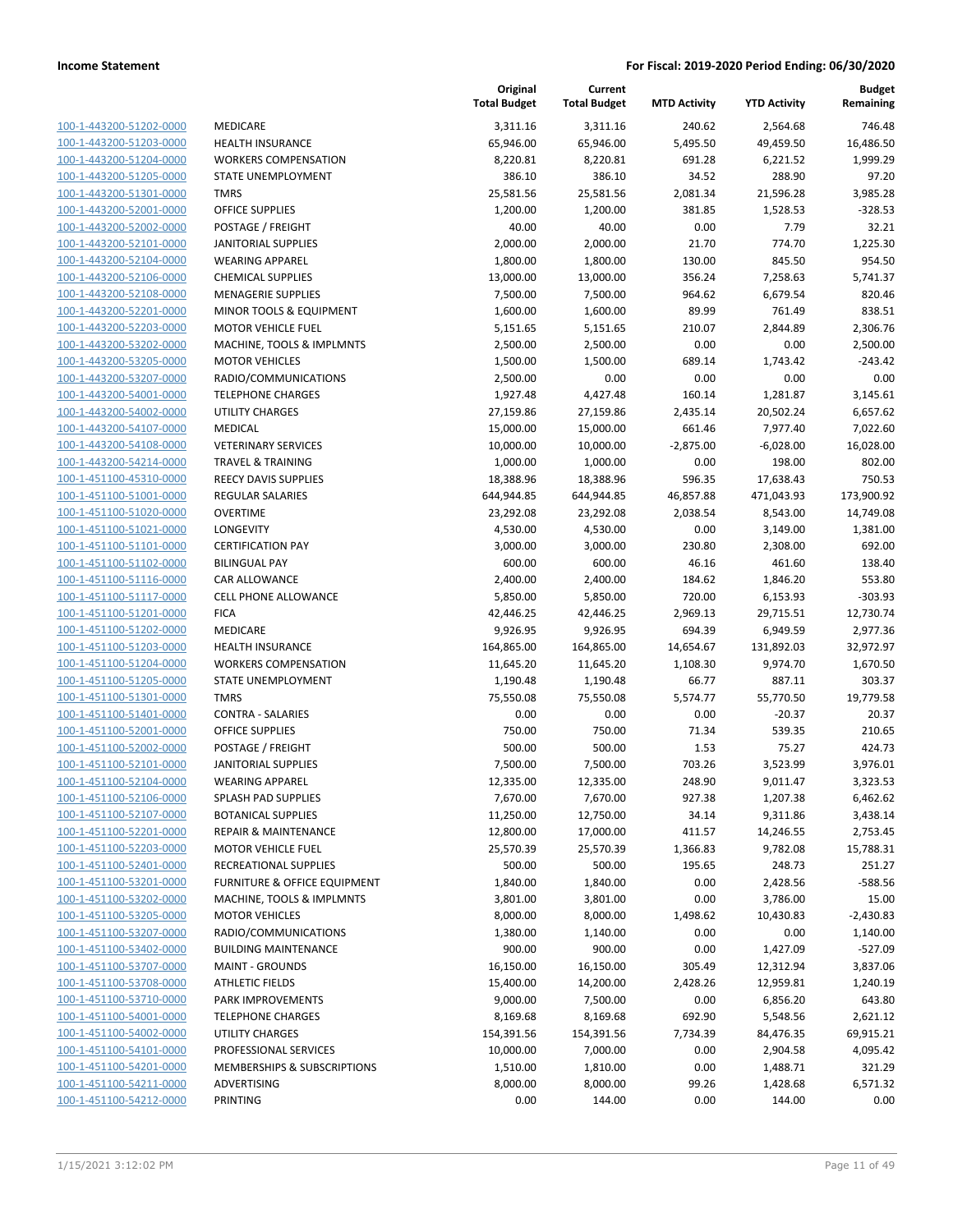**Current**

**Original**

**Budget Remaining**

|                         |                                    | <b>Total Budget</b> | <b>Total Budget</b> | <b>MTD Activity</b> | <b>YTD Activity</b> | Remaining    |
|-------------------------|------------------------------------|---------------------|---------------------|---------------------|---------------------|--------------|
| 100-1-451100-54214-0000 | <b>TRAVEL &amp; TRAINING</b>       | 3,600.00            | 2,856.00            | 0.00                | 661.98              | 2,194.02     |
| 100-1-451100-54301-0000 | <b>SPECIAL EVENTS</b>              | 57,750.00           | 57,750.00           | 5,663.23            | 22,569.01           | 35,180.99    |
| 100-1-451100-54409-0000 | <b>CEMETERY MAINTENANCE</b>        | 80,700.00           | 80,700.00           | 13,450.00           | 67,250.00           | 13,450.00    |
| 100-1-455100-51001-0000 | <b>REGULAR SALARIES</b>            | 323,051.02          | 323,051.02          | 21,851.06           | 239,393.26          | 83,657.76    |
| 100-1-455100-51021-0000 | LONGEVITY                          | 4,164.00            | 4,164.00            | 0.00                | 4,116.00            | 48.00        |
| 100-1-455100-51102-0000 | <b>BILINGUAL PAY</b>               | 600.00              | 600.00              | 46.16               | 461.60              | 138.40       |
| 100-1-455100-51116-0000 | CAR ALLOWANCE                      | 4,200.00            | 4,200.00            | 0.00                | 0.00                | 4,200.00     |
| 100-1-455100-51117-0000 | <b>CELL PHONE ALLOWANCE</b>        | 1,170.00            | 1,170.00            | 90.00               | 871.15              | 298.85       |
| 100-1-455100-51201-0000 | <b>FICA</b>                        | 20,657.47           | 20,657.47           | 1,437.07            | 14,872.87           | 5,784.60     |
| 100-1-455100-51202-0000 | MEDICARE                           | 4,831.18            | 4,831.18            | 336.09              | 3,478.32            | 1,352.86     |
| 100-1-455100-51203-0000 | <b>HEALTH INSURANCE</b>            | 43,964.00           | 43,964.00           | 3,663.67            | 32,973.03           | 10,990.97    |
| 100-1-455100-51204-0000 | <b>WORKERS COMPENSATION</b>        | 1,055.53            | 1,055.53            | 88.80               | 799.20              | 256.33       |
| 100-1-455100-51205-0000 | STATE UNEMPLOYMENT                 | 777.21              | 777.21              | 105.69              | 624.30              | 152.91       |
| 100-1-455100-51301-0000 | <b>TMRS</b>                        | 27,608.40           | 27,608.40           | 2,204.66            | 22,940.57           | 4,667.83     |
| 100-1-455100-52001-0000 | <b>OFFICE SUPPLIES</b>             | 2,590.00            | 2,590.00            | 470.06              | 851.26              | 1,738.74     |
| 100-1-455100-52002-0000 | POSTAGE / FREIGHT                  | 60.00               | 60.00               | 0.00                | 8.39                | 51.61        |
| 100-1-455100-52004-0000 | <b>COMPUTER SUPPLIES</b>           | 75.00               | 75.00               | 0.00                | 72.07               | 2.93         |
| 100-1-455100-52005-0000 | PRINTED MATERIALS                  | 72.00               | 72.00               | 0.00                | 24.00               | 48.00        |
| 100-1-455100-52115-0000 | <b>CATALOGING SUPPLIES</b>         | 1,200.00            | 1,200.00            | 0.00                | 925.67              | 274.33       |
| 100-1-455100-52201-0000 | MINOR TOOLS & EQUIPMENT            | 75.00               | 75.00               | 0.00                | 74.83               | 0.17         |
| 100-1-455100-52402-0000 | <b>BASIC PROGRAM EXPENSE</b>       | 4,100.00            | 4,646.00            | 144.15              | 4,232.40            | 413.60       |
| 100-1-455100-53201-0000 | FURNITURE & OFFICE EQUIPMENT       | 669.00              | 669.00              | 0.00                | 0.00                | 669.00       |
| 100-1-455100-54001-0000 | <b>TELEPHONE CHARGES</b>           | 5,686.82            | 5,686.82            | 392.57              | 3,138.88            | 2,547.94     |
| 100-1-455100-54002-0000 | <b>UTILITY CHARGES</b>             | 37,830.50           | 37,830.50           | 2,947.18            | 23,687.21           | 14,143.29    |
| 100-1-455100-54201-0000 | MEMBERSHIPS & SUBSCRIPTIONS        | 12,923.00           | 12,923.00           | 1,881.98            | 12,430.99           | 492.01       |
| 100-1-455100-54202-0000 | <b>LIBRARY PERIODICALS</b>         | 2,570.00            | 2,570.00            | $-2,507.78$         | 42.19               | 2,527.81     |
| 100-1-455100-54211-0000 | ADVERTISING                        | 1,500.00            | 1,500.00            | 0.00                | 1,381.34            | 118.66       |
| 100-1-455100-54214-0000 | <b>TRAVEL &amp; TRAINING</b>       | 2,960.00            | 2,414.00            | 0.00                | 1,004.00            | 1,410.00     |
| 100-1-455100-55203-0000 | <b>FURNITURE/OFFICE EQUIP</b>      | 600.00              | 600.00              | 0.00                | 558.46              | 41.54        |
| 100-1-455100-55211-0000 | <b>BOOKS</b>                       | 43,800.00           | 43,800.00           | 0.00                | 10,648.67           | 33,151.33    |
| 100-1-456100-51001-0000 | <b>REGULAR SALARIES</b>            | 66,968.30           | 66,968.30           | 5,151.20            | 51,137.92           | 15,830.38    |
| 100-1-456100-51021-0000 | LONGEVITY                          | 1,680.00            | 1,680.00            | 0.00                | 1,680.00            | 0.00         |
| 100-1-456100-51116-0000 | <b>CAR ALLOWANCE</b>               | 3,600.00            | 3,600.00            | 276.92              | 2,769.20            | 830.80       |
| 100-1-456100-51117-0000 | <b>CELL PHONE ALLOWANCE</b>        | 1,170.00            | 1,170.00            | 90.00               | 871.61              | 298.39       |
| 100-1-456100-51201-0000 | <b>FICA</b>                        | 4,551.93            | 4,551.93            | 304.80              | 3,180.46            | 1,371.47     |
| 100-1-456100-51202-0000 | MEDICARE                           | 1,064.57            | 1,064.57            | 71.28               | 743.82              | 320.75       |
| 100-1-456100-51203-0000 | <b>HEALTH INSURANCE</b>            | 10,991.00           | 10,991.00           | 915.92              | 8,243.28            | 2,747.72     |
| 100-1-456100-51204-0000 | <b>WORKERS COMPENSATION</b>        | 190.30              | 190.30              | 14.13               | 127.17              | 63.13        |
| 100-1-456100-51205-0000 | <b>STATE UNEMPLOYMENT</b>          | 64.35               | 64.35               | 0.00                | 9.00                | 55.35        |
| 100-1-456100-51301-0000 | <b>TMRS</b>                        | 8,224.69            | 8,224.69            | 620.78              | 6,312.42            | 1,912.27     |
| 100-1-456100-52001-0000 | OFFICE SUPPLIES                    | 50.00               | 50.00               | 0.00                | 20.63               | 29.37        |
| 100-1-456100-52002-0000 | POSTAGE / FREIGHT                  | 75.00               | 75.00               | 0.00                | 0.70                | 74.30        |
| 100-1-456100-52005-0000 | PRINTED MATERIALS                  | 0.00                | 0.00                | 24.00               | 24.00               | $-24.00$     |
| 100-1-456100-52103-0000 | <b>MEETING SUPPLIES</b>            | 50.00               | 50.00               | 0.00                | 0.00                | 50.00        |
| 100-1-456100-54001-0000 | <b>TELEPHONE CHARGES</b>           | 413.36              | 413.36              | 40.27               | 322.03              | 91.33        |
| 100-1-456100-54201-0000 | MEMBERSHIPS & SUBSCRIPTIONS        | 1,255.00            | 1,255.00            | 0.00                | 880.00              | 375.00       |
| 100-1-456100-54205-0000 | <b>BUSINESS MEALS</b>              | 50.00               | 50.00               | 0.00                | 0.00                | 50.00        |
| 100-1-456100-54214-0000 | <b>TRAVEL &amp; TRAINING</b>       | 1,000.00            | 1,000.00            | 0.00                | 0.00                | 1,000.00     |
| 100-1-456100-54301-0000 | <b>SPECIAL EVENTS</b>              | 9,800.00            | 9,800.00            | 0.00                | 5,142.02            | 4,657.98     |
| 100-1-456100-54523-0000 | PROPOSED EVENTS                    | 75,000.00           | 75,000.00           | 0.00                | 58,633.50           | 16,366.50    |
| 100-1-480000-52003-0000 | <b>COPIER CHARGES</b>              | 60,000.00           | 60,000.00           | 6,833.10            | 45,134.29           | 14,865.71    |
| 100-1-480000-52006-0000 | <b>COPIER PAPER</b>                | 4,500.00            | 4,500.00            | 233.38              | 2,560.36            | 1,939.64     |
| 100-1-480000-54002-0000 | <b>UTILITY CHARGES</b>             | 585.55              | 585.55              | 47.90               | 431.87              | 153.68       |
| 100-1-480000-54105-0000 | MARKETING                          | 6,000.00            | 6,000.00            | 3,500.00            | 7,000.00            | $-1,000.00$  |
| 100-1-480000-54201-0000 | MEMBERSHIPS & SUBSCRIPTIONS        | 8,601.00            | 8,601.00            | 0.00                | 3,483.09            | 5,117.91     |
| 100-1-480000-54904-0000 | POSTAGE METER RENTAL               | 0.00                | 0.00                | $-177.85$           | $-1,600.65$         | 1,600.65     |
| 100-1-480000-56309-0000 | PAYOUT ARRANGEMENT LOCAL SALES TAX | 187,096.00          | 187,096.00          | 14,841.30           | 146,415.03          | 40,680.97    |
| 100-1-480000-56309-0001 | PAYOUT ARRANGEMENT - 380 AGREEMENT | 126,000.00          | 126,000.00          | 0.00                | 88,253.00           | 37,747.00    |
| 100-1-480000-57005-0000 | <b>ACCRUED VAC &amp; SICK PAY</b>  | 160,000.00          | 160,000.00          | 16,610.20           | 210,984.66          | $-50,984.66$ |
|                         |                                    |                     |                     |                     |                     |              |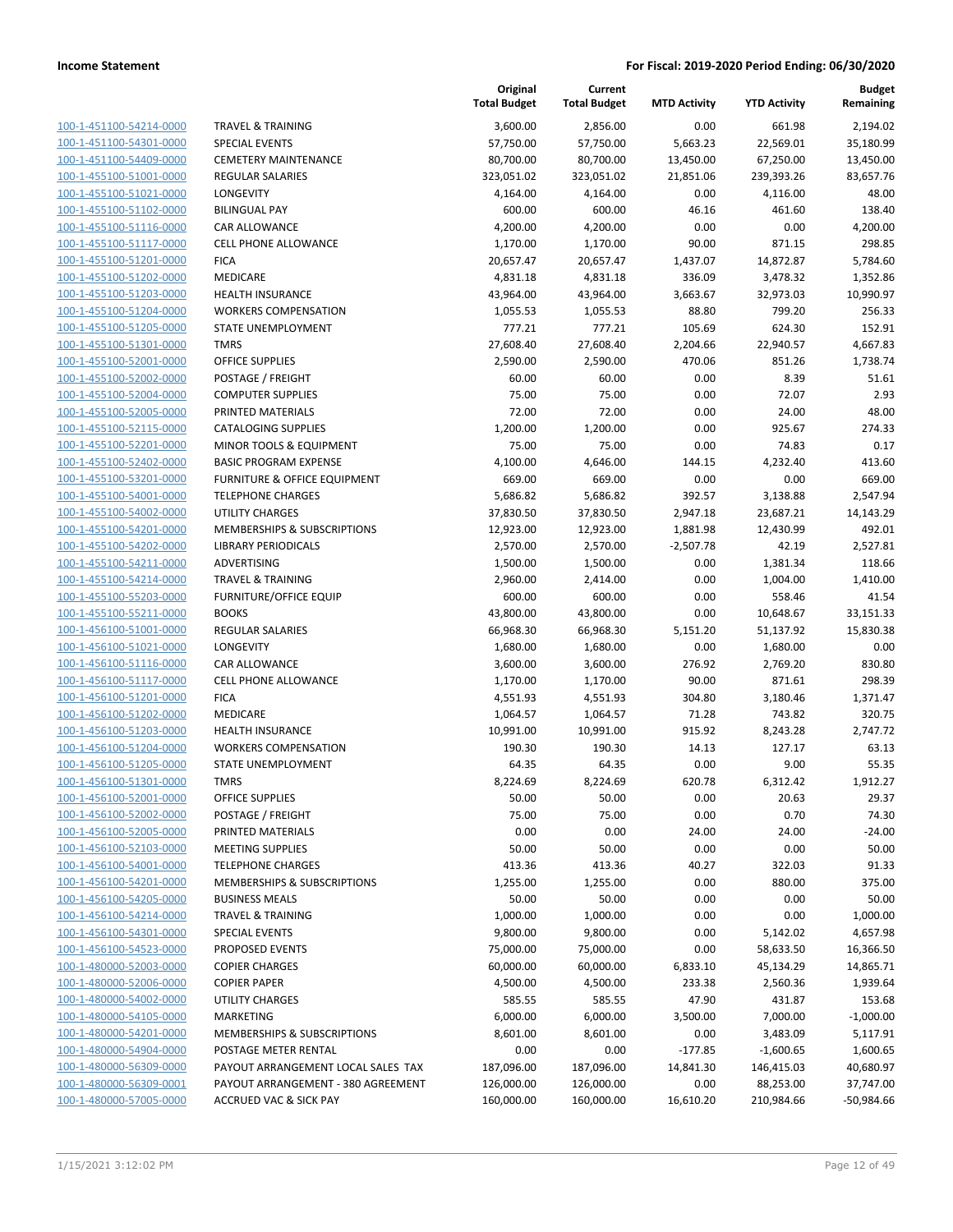|                                                                      |                                                                       | Original<br><b>Total Budget</b> | Current<br><b>Total Budget</b> | <b>MTD Activity</b> | <b>YTD Activity</b> | <b>Budget</b><br>Remaining |
|----------------------------------------------------------------------|-----------------------------------------------------------------------|---------------------------------|--------------------------------|---------------------|---------------------|----------------------------|
| 100-1-480000-57007-0000                                              | <b>COMMUNITY SERVICES</b>                                             | 25,000.00                       | 25,000.00                      | 0.00                | 3,500.00            | 21,500.00                  |
| 100-1-480000-57008-0000                                              | <b>BANK CHARGES</b>                                                   | 12,000.00                       | 12,000.00                      | 701.70              | 7,246.78            | 4,753.22                   |
| 100-1-480000-57015-0000                                              | <b>CONTINGENCY EXPENSE</b>                                            | 90,000.00                       | 90,000.00                      | 0.00                | 0.00                | 90,000.00                  |
| 100-1-491000-58040-0000                                              | <b>XFR - GENERAL CIP</b>                                              | 2,139,686.00                    | 2,139,686.00                   | 178,307.17          | 1,604,764.53        | 534,921.47                 |
| 100-1-491000-58204-0000                                              | XFR - VEHICLE/EQUIP RPLCMNT                                           | 460,000.00                      | 460,000.00                     | 38,333.33           | 344,999.97          | 115,000.03                 |
| 100-1-495000-58702-0000                                              | CA - GEN GOV TO CENTRAL SERVICE FUND                                  | 2,967.00                        | 2,967.00                       | 247.25              | 2,225.25            | 741.75                     |
| 100-1-495000-58703-0000                                              | CA - PUBLIC WORKS TO CENTRAL SERVICE FU                               | 88,468.00                       | 88,468.00                      | 7,372.33            | 66,350.97           | 22,117.03                  |
| 100-1-495000-58704-0000                                              | CA - PUBLIC SAFETY TO CENTRAL SERVICE FU                              | 245,537.00                      | 245,537.00                     | 20,461.43           | 184,152.82          | 61,384.18                  |
| 100-1-495000-58705-0000                                              | CA - COM DEV TO CENTRAL SERVICE FUND                                  | 55,699.00                       | 55,699.00                      | 4,641.58            | 41,774.25           | 13,924.75                  |
| 100-1-495000-58706-0000                                              | CA - PARKS & REC TO CENTRAL SERVICE FUND                              | 200,188.00                      | 200,188.00                     | 16,682.33           | 150,140.97          | 50,047.03                  |
| 100-1-495000-58712-0000                                              | CA - GEN GOV TO INSURANCE FUND                                        | 1,939.00                        | 1,939.00                       | 161.58              | 1,454.22            | 484.78                     |
| 100-1-495000-58713-0000                                              | CA - PUBLIC WORKS TO INSURANCE FUND                                   | 29,986.00                       | 29,986.00                      | 2,498.83            | 22,489.47           | 7,496.53                   |
| 100-1-495000-58714-0000                                              | CA - PUBLIC SAFETY TO INSURANCE FUND                                  | 109,404.00                      | 109,404.00                     | 9,117.01            | 82,053.04           | 27,350.96                  |
| 100-1-495000-58715-0000                                              | CA - COM DEV TO INSURANCE FUND                                        | 15,776.00                       | 15,776.00                      | 1,314.67            | 11,832.07           | 3,943.93                   |
| 100-1-495000-58716-0000                                              | CA - PARKS & REC TO INSURANCE FUND                                    | 42,364.00                       | 42,364.00                      | 3,530.33            | 31,772.98           | 10,591.02                  |
| 100-1-495000-58722-0000                                              | CA - GEN GOVERNMENT TO MIS FUND                                       | 16,011.00                       | 16,011.00                      | 1,334.25            | 12,008.25           | 4,002.75                   |
| 100-1-495000-58723-0000                                              | CA - PUBLIC WORKS TO MIS FUND                                         | 11,166.00                       | 11,166.00                      | 930.50              | 8,374.44            | 2,791.56                   |
| 100-1-495000-58724-0000                                              | CA - PUBLIC SAFETY TO MIS FUND                                        | 95,412.00                       | 95,412.00                      | 7,950.99            | 71,558.98           | 23,853.02                  |
| 100-1-495000-58725-0000                                              | CA - COM DEV TO MIS FUND                                              | 47,411.00                       | 47,411.00                      | 3,950.92            | 35,558.28           | 11,852.72                  |
| 100-1-495000-58726-0000                                              | CA - PARKS & REC TO MIS FUND                                          | 70,640.00                       | 70,640.00                      | 5,886.67            | 52,980.03           | 17,659.97                  |
|                                                                      | <b>Expense Total:</b>                                                 | 26,072,457.79                   | 26,076,217.79                  | 2,064,234.37        | 19,446,872.68       | 6,629,345.11               |
|                                                                      | Fund: 100 - GENERAL FUND Surplus (Deficit):                           | -670,510.62                     | -674,270.62                    | -340,908.44         | 2,061,758.90        |                            |
| <b>Fund: 101 - MUNICIPAL COURT BUILDING SECURITY FEES</b><br>Revenue |                                                                       |                                 |                                |                     |                     |                            |
| 101-1-318001-44101-0000                                              | MUNICIPAL COURT COST/FEES                                             | 0.00                            | 0.00                           | 53.39               | 1,878.44            | $-1,878.44$                |
| 101-1-318001-44101-0001                                              | LOCAL MUNICIPAL COURT COST/FEES                                       | 0.00                            | 0.00                           | 484.03              | 1,644.32            | $-1,644.32$                |
| 101-1-319001-45401-0000                                              | <b>INTEREST REVENUES</b>                                              | 0.00                            | 0.00                           | 40.53               | 717.34              | $-717.34$                  |
|                                                                      | <b>Revenue Total:</b>                                                 | 0.00                            | 0.00                           | 577.95              | 4,240.10            | $-4,240.10$                |
| <b>Expense</b>                                                       |                                                                       |                                 |                                |                     |                     |                            |
| 101-1-412100-54214-0000                                              | <b>TRAVEL &amp; TRAINING</b>                                          | 0.00                            | 0.00                           | 0.00                | $-15.00$            | 15.00                      |
| 101-1-480000-57008-0000                                              | <b>BANK CHARGES</b>                                                   | 0.00                            | 0.00                           | 2.84                | 16.53               | $-16.53$                   |
|                                                                      | <b>Expense Total:</b>                                                 | 0.00                            | 0.00                           | 2.84                | 1.53                | $-1.53$                    |
|                                                                      | Fund: 101 - MUNICIPAL COURT BUILDING SECURITY FEES Surplus (Deficit): | 0.00                            | 0.00                           | 575.11              | 4,238.57            |                            |
| Fund: 102 - MUNICIPAL COURT TECH FUND                                |                                                                       |                                 |                                |                     |                     |                            |
| Revenue                                                              |                                                                       |                                 |                                |                     |                     |                            |
| 102-1-318001-44101-0000                                              | MUNICIPAL COURT COST/FEES                                             | 0.00                            | 0.00                           | 71.19               | 2,476.22            | $-2,476.22$                |
| 102-1-318001-44101-0001                                              | LOCAL MUNICIPAL COURT COST/FEES                                       | 0.00                            | 0.00                           | 399.76              | 1,494.11            | $-1,494.11$                |
| 102-1-319001-45401-0000                                              | <b>INTEREST REVENUES</b>                                              | 0.00                            | 0.00                           | 28.01               | 491.83              | $-491.83$                  |
|                                                                      | <b>Revenue Total:</b>                                                 | 0.00                            | 0.00                           | 498.96              | 4,462.16            | $-4,462.16$                |
| <b>Expense</b>                                                       |                                                                       |                                 |                                |                     |                     |                            |
| 102-1-480000-57008-0000                                              | <b>BANK CHARGES</b><br><b>Expense Total:</b>                          | 0.00<br>0.00                    | 0.00<br>0.00                   | 1.97<br>1.97        | 11.31<br>11.31      | $-11.31$<br>$-11.31$       |
|                                                                      | Fund: 102 - MUNICIPAL COURT TECH FUND Surplus (Deficit):              | 0.00                            | 0.00                           | 496.99              | 4,450.85            |                            |
| Fund: 103 - MUNICIPAL COURT CHILD SAFETY FUND                        |                                                                       |                                 |                                |                     |                     |                            |
| Revenue                                                              |                                                                       |                                 |                                |                     |                     |                            |
| 103-1-318001-44101-0000                                              | MUNICIPAL COURT COST/FEES                                             | 100.00                          | 100.00                         | 0.00                | 156.95              | $-56.95$                   |
| 103-1-318001-44110-0000                                              | OPTIONAL COUNTY FEE - CHILD SAFETY                                    | 27,000.00                       | 27,000.00                      | 3,530.68            | 9,630.17            | 17,369.83                  |
| 103-1-319001-45401-0000                                              | <b>INTEREST REVENUES</b>                                              | 150.00                          | 150.00                         | 7.17                | 980.44              | $-830.44$                  |
|                                                                      | <b>Revenue Total:</b>                                                 | 27,250.00                       | 27,250.00                      | 3,537.85            | 10,767.56           | 16,482.44                  |
| <b>Expense</b>                                                       |                                                                       |                                 |                                |                     |                     |                            |
| 103-1-480000-57007-0000                                              | <b>COMMUNITY SERVICES</b>                                             | 25,000.00                       | 25,000.00                      | 0.00                | 20,215.19           | 4,784.81                   |
| 103-1-480000-57008-0000                                              | <b>BANK CHARGES</b>                                                   | 0.00                            | 0.00                           | 0.73                | 47.25               | $-47.25$                   |
|                                                                      | <b>Expense Total:</b>                                                 | 25,000.00                       | 25,000.00                      | 0.73                | 20,262.44           | 4,737.56                   |
|                                                                      | Fund: 103 - MUNICIPAL COURT CHILD SAFETY FUND Surplus (Deficit):      | 2,250.00                        | 2,250.00                       | 3,537.12            | -9,494.88           |                            |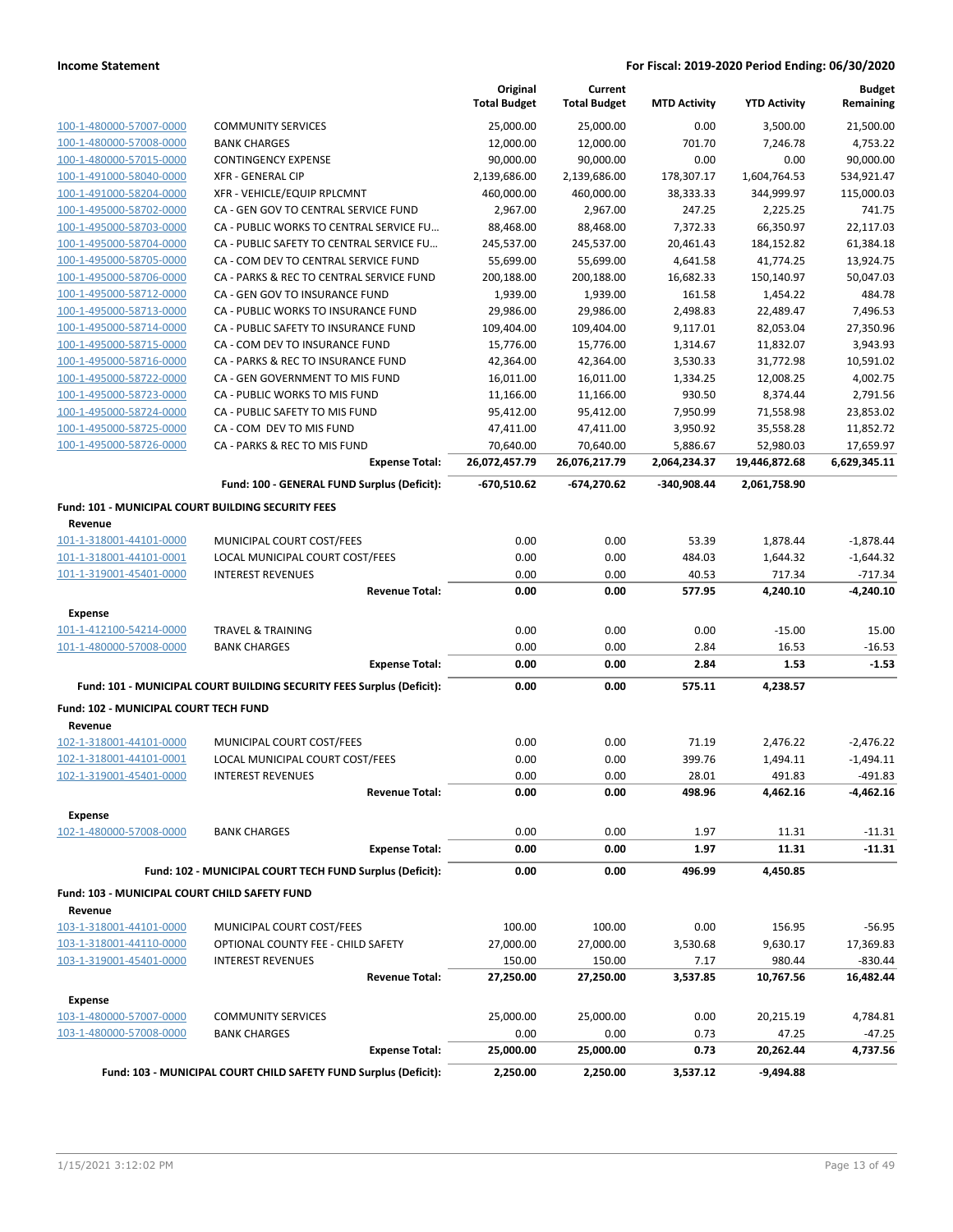|                                                             |                                                           | Original            | Current             |                     |                     | <b>Budget</b>   |
|-------------------------------------------------------------|-----------------------------------------------------------|---------------------|---------------------|---------------------|---------------------|-----------------|
|                                                             |                                                           | <b>Total Budget</b> | <b>Total Budget</b> | <b>MTD Activity</b> | <b>YTD Activity</b> | Remaining       |
| <b>Fund: 110 - EXCHANGE BUILDING FUND</b><br><b>Expense</b> |                                                           |                     |                     |                     |                     |                 |
| 110-1-463100-54001-0000                                     | <b>TELEPHONE CHARGES</b>                                  | 30.37               | 30.37               | 0.00                | 0.00                | 30.37           |
|                                                             | <b>Expense Total:</b>                                     | 30.37               | 30.37               | 0.00                | 0.00                | 30.37           |
|                                                             | Fund: 110 - EXCHANGE BUILDING FUND Total:                 | 30.37               | 30.37               | 0.00                | 0.00                |                 |
| <b>Fund: 111 - RECREATION ACTIVITIES FUND</b><br>Revenue    |                                                           |                     |                     |                     |                     |                 |
| 111-1-319001-45401-0000                                     | <b>INTEREST REVENUES</b>                                  | 40.00               | 40.00               | 0.00                | 0.00                | 40.00           |
| 111-1-319010-45306-0000                                     | PARK CONCESSIONS                                          | 22,450.00           | 22,450.00           | 1,096.50            | 4,620.90            | 17,829.10       |
| 111-1-319011-44507-0000                                     | <b>ADULT RECREATION FEES</b>                              | 24,400.00           | 24,400.00           | 475.00              | 4,099.50            | 20,300.50       |
| 111-1-319011-44508-0000                                     | YOUTH RECREATION FEES                                     | 93,450.00           | 93,450.00           | 157.01              | 29,511.01           | 63,938.99       |
| 111-1-319011-44511-0000                                     | REECY DAVIS MEMBERSHIPS                                   | 42,450.00           | 42,450.00           | 1,173.35            | 1,746.14            | 40,703.86       |
| 111-1-319012-44509-0000                                     | SPECIAL EVENT FUNDING                                     | 45,703.00           | 45,703.00           | 375.00              | 6,845.00            | 38,858.00       |
| 111-1-319012-45504-0000                                     | RECREATION FACILTY RENTAL                                 | 39,942.50           | 39,942.50           | 230.85              | 470.85              | 39,471.65       |
|                                                             | <b>Revenue Total:</b>                                     | 268,435.50          | 268,435.50          | 3,507.71            | 47,293.40           | 221,142.10      |
| <b>Expense</b>                                              |                                                           |                     |                     |                     |                     |                 |
| 111-1-451200-51001-0000                                     | REGULAR SALARIES / PART TIME TEMPORARY                    | 69,864.00           | 69,864.00           | 3,240.00            | 21,874.00           | 47,990.00       |
| 111-1-451200-51201-0000                                     | <b>FICA</b>                                               | 4,331.57            | 4,331.57            | 200.88              | 1,397.45            | 2,934.12        |
| 111-1-451200-51202-0000                                     | <b>MEDICARE</b>                                           | 1,013.03            | 1,013.03            | 46.98               | 326.82              | 686.21          |
| 111-1-451200-51204-0000                                     | <b>WORKERS COMPENSATION</b>                               | 534.43              | 534.43              | 44.99               | 404.91              | 129.52          |
| 111-1-451200-51205-0000                                     | STATE UNEMPLOYMENT                                        | 319.18              | 319.18              | 51.84               | 240.89              | 78.29           |
| 111-1-451200-51301-0000                                     | <b>TMRS</b>                                               | 5,890.72            | 5,890.72            | 0.00                | 0.00                | 5,890.72        |
| 111-1-451200-52001-0000                                     | <b>OFFICE SUPPLIES</b>                                    | 500.00              | 500.00              | 0.00                | 272.89              | 227.11          |
| 111-1-451200-52101-0000                                     | JANITORIAL SUPPLIES                                       | 750.00              | 750.00              | 0.00                | 0.00                | 750.00          |
| 111-1-451200-52401-0000                                     | YOUTH SPORT SUPPLIES                                      | 53,700.00           | 53,700.00           | 367.22              | 39,290.52           | 14,409.48       |
| 111-1-451200-52403-0000                                     | <b>RESALE ITEMS</b>                                       | 22,812.00           | 22,812.00           | 0.00                | 1,882.40            | 20,929.60       |
| 111-1-451200-52412-0000                                     | <b>ADULT SPORT SUPPLIES</b>                               | 11,450.00           | 11,450.00           | 0.00                | 2,616.90            | 8,833.10        |
| 111-1-451200-54301-0000                                     | <b>SPECIAL EVENTS</b>                                     | 37,250.00           | 34,723.12           | 2,995.85            | 22,301.37           | 12,421.75       |
| 111-1-451200-54303-0000                                     | ADULT OFFICIALS / INSTRUCTORS                             | 13,466.00           | 13,466.00           | 0.00                | 9,880.00            | 3,586.00        |
| 111-1-451200-54305-0000                                     | YOUTH OFFICALS/INSTRUCTORS                                | 26,166.00           | 26,166.00           | 0.00                | 12,229.00           | 13,937.00       |
| 111-1-480000-52003-0000                                     | <b>COPIER CHARGES</b>                                     | 2,050.00            | 3,700.00            | 201.82              | 1,962.62            | 1,737.38        |
| 111-1-480000-57005-0000                                     | <b>ACCRUED VACATION SICK</b>                              | 0.00                | 0.00                | 0.00                | 666.00              | $-666.00$       |
| 111-1-480000-57008-0000                                     | <b>BANK CHARGES</b>                                       | 2,200.00            | 3,076.88            | 3.45                | 2,416.96            | 659.92          |
| 111-1-495000-58501-0000                                     | CA - GENERAL FUND<br><b>CA - CENTRAL SERVICE FUND</b>     | 9,613.00            | 9,613.00            | 801.08              | 7,209.72            | 2,403.28        |
| 111-1-495000-58701-0000                                     | <b>CA - INSURANCE FUND</b>                                | 562.00              | 562.00              | 46.83               | 421.47              | 140.53<br>31.03 |
| 111-1-495000-58710-0000<br>111-1-495000-58720-0000          | CA - MIS FUN                                              | 124.00<br>501.00    | 124.00<br>501.00    | 10.33<br>41.75      | 92.97<br>375.75     | 125.25          |
|                                                             | <b>Expense Total:</b>                                     | 263,096.93          | 263,096.93          | 8,053.02            | 125,862.64          | 137,234.29      |
|                                                             | Fund: 111 - RECREATION ACTIVITIES FUND Surplus (Deficit): | 5,338.57            | 5,338.57            | -4,545.31           | -78,569.24          |                 |
| Fund: 112 - GUN RANGE FUND                                  |                                                           |                     |                     |                     |                     |                 |
| Revenue                                                     |                                                           |                     |                     |                     |                     |                 |
| 112-1-319001-45401-0000                                     | <b>INTEREST REVENUES</b>                                  | 0.00                | 0.00                | 0.60                | 12.77               | $-12.77$        |
| 112-1-319001-45601-0000                                     | MISCELLANEOUS REVENUES                                    | 1,500.00            | 1,500.00            | 0.00                | 730.00              | 770.00          |
|                                                             | <b>Revenue Total:</b>                                     | 1,500.00            | 1,500.00            | 0.60                | 742.77              | 757.23          |
| <b>Expense</b>                                              |                                                           |                     |                     |                     |                     |                 |
| 112-1-421700-54501-0000                                     | SPECIAL SERVICES                                          | 1,000.00            | 1,000.00            | 0.00                | 649.50              | 350.50          |
| 112-1-480000-57008-0000                                     | <b>BANK CHARGES</b>                                       | 0.00                | 0.00                | 0.07                | 0.32                | $-0.32$         |
|                                                             | <b>Expense Total:</b>                                     | 1,000.00            | 1,000.00            | 0.07                | 649.82              | 350.18          |
|                                                             | Fund: 112 - GUN RANGE FUND Surplus (Deficit):             | 500.00              | 500.00              | 0.53                | 92.95               |                 |
| Fund: 113 - HOTEL / MOTEL OCCUPANCY TAX FUND                |                                                           |                     |                     |                     |                     |                 |
| Revenue                                                     |                                                           |                     |                     |                     |                     |                 |
| 113-1-313005-41402-0000                                     | HOTEL/MOTEL OCCUPANCY TAX                                 | 573,097.00          | 573,097.00          | 35,048.34           | 356,641.16          | 216,455.84      |
| 113-1-319001-45401-0000                                     | <b>INTEREST REVENUES</b>                                  | 5,000.00            | 5,000.00            | 248.91              | 4,707.61            | 292.39          |
|                                                             | <b>Revenue Total:</b>                                     | 578,097.00          | 578,097.00          | 35,297.25           | 361,348.77          | 216,748.23      |
| Expense                                                     |                                                           |                     |                     |                     |                     |                 |
| 113-1-457100-54205-0000                                     | <b>BUSINESS MEALS</b>                                     | 500.00              | 500.00              | 0.00                | 50.00               | 450.00          |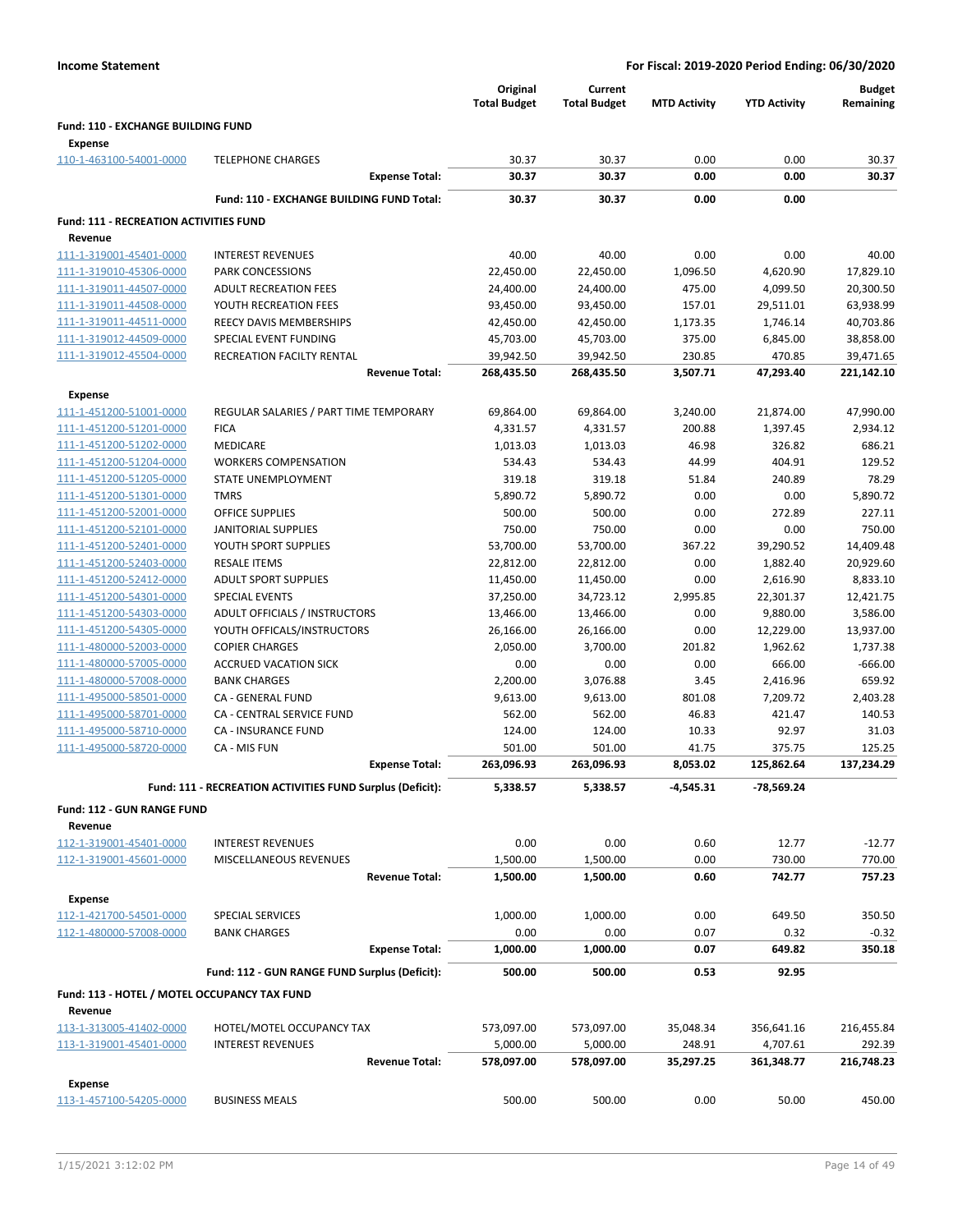|                                    |                                                                                          | Original<br><b>Total Budget</b> | Current<br><b>Total Budget</b> | <b>MTD Activity</b> | <b>YTD Activity</b>        | <b>Budget</b><br>Remaining |
|------------------------------------|------------------------------------------------------------------------------------------|---------------------------------|--------------------------------|---------------------|----------------------------|----------------------------|
| 113-1-458100-51001-0000            | <b>REGULAR</b>                                                                           | 42,074.39                       | 42,074.39                      | 2,036.56            | 25,367.01                  | 16,707.38                  |
| 113-1-458100-51020-0000            | <b>OVERTIME</b>                                                                          | 22.50                           | 22.50                          | 0.00                | 384.61                     | $-362.11$                  |
| 113-1-458100-51021-0000            | <b>LONGEVITY</b>                                                                         | 360.00                          | 360.00                         | 0.00                | 246.00                     | 114.00                     |
| 113-1-458100-51116-0000            | CAR ALLOWANCE                                                                            | 1,200.00                        | 1,200.00                       | 92.30               | 876.85                     | 323.15                     |
| 113-1-458100-51117-0000            | <b>CELL PHONE ALLOWANCE</b>                                                              | 585.00                          | 585.00                         | 45.00               | 435.57                     | 149.43                     |
| 113-1-458100-51201-0000            | <b>FICA</b>                                                                              | 2,743.00                        | 2,743.00                       | 129.06              | 1,638.87                   | 1,104.13                   |
| 113-1-458100-51202-0000            | <b>MEDICARE</b>                                                                          | 641.51                          | 641.51                         | 30.18               | 383.27                     | 258.24                     |
| 113-1-458100-51203-0000            | <b>HEALTH INSURANCE</b>                                                                  | 10,991.00                       | 10,991.00                      | 915.92              | 8,243.28                   | 2,747.72                   |
| 113-1-458100-51204-0000            | <b>WORKERS COMPENSATION</b>                                                              | 699.03                          | 699.03                         | 58.85               | 529.65                     | 169.38                     |
| 113-1-458100-51205-0000            | <b>UNEMPLOYMENT</b>                                                                      | 64.35                           | 64.35                          | 0.00                | 5.70                       | 58.65                      |
| 113-1-458100-51301-0000            | <b>TMRS</b>                                                                              | 4,956.20                        | 4,956.20                       | 234.18              | 2,952.17                   | 2,004.03                   |
| 113-1-458100-52001-0000            | <b>OFFICE SUPPLIES</b>                                                                   | 400.00                          | 400.00                         | 0.00                | 443.11                     | $-43.11$                   |
| 113-1-458100-52002-0000            | POSTAGE / FREIGHT                                                                        | 1,000.00                        | 1,000.00                       | 62.23               | 282.86                     | 717.14                     |
| 113-1-458100-54101-0000            | PROFESSIONAL SERVICES                                                                    | 20,000.00                       | 20,000.00                      | 0.00                | 7,300.00                   | 12,700.00                  |
| 113-1-458100-54105-0000            | MARKETING                                                                                | 10,000.00                       | 10,000.00                      | 0.00                | 170.25                     | 9,829.75                   |
| 113-1-458100-54201-0000            | MEMBERSHIPS & SUBSCRIPTIONS                                                              | 1,500.00                        | 1,500.00                       | 0.00                | 540.00                     | 960.00                     |
| 113-1-458100-54211-0000            | ADVERTISING                                                                              | 55,000.00                       | 55,000.00                      | 2,000.00            | 31,986.00                  | 23,014.00                  |
| 113-1-458100-54212-0000            | PRINTING                                                                                 | 5,000.00                        | 5,000.00                       | 0.00                | 0.00                       | 5.000.00                   |
| 113-1-458100-54214-0000            | TRAVEL/TRAINING EXPENSE                                                                  | 2,500.00                        | 2,500.00                       | 0.00                | 0.00                       | 2,500.00                   |
| 113-1-458100-54301-0000            | <b>SPECIAL EVENTS</b>                                                                    | 15,000.00                       | 15,000.00                      | 0.00                | 10,303.75                  | 4,696.25                   |
| 113-1-458100-55203-0000            | FURNITURE/OFFICE EQUIP                                                                   | 600.00                          | 600.00                         | 0.00                | 0.00                       | 600.00                     |
| 113-1-480000-57008-0000            | <b>BANK CHARGES</b>                                                                      | 0.00                            | 0.00                           | 17.86               | 108.61                     | $-108.61$                  |
| 113-1-491000-58001-0000            | <b>XFR - GENERAL FUND</b>                                                                | 145,000.00                      | 145,000.00                     | 12,083.33           | 108,749.97                 | 36,250.03                  |
| 113-1-491000-58014-0000            | <b>XFR - VENUE MGMT FUND</b>                                                             | 160,000.00                      | 160,000.00                     | 13,333.33           | 119,999.97                 | 40,000.03                  |
| 113-1-491000-58040-0000            | XFR - GENERAL CIP FUND                                                                   | 47,747.00                       | 47,747.00                      | 3,978.92            | 35,810.28                  | 11,936.72                  |
| 113-1-491000-58101-0000            | <b>XFR - UTILITY FUND</b>                                                                | 45,000.00                       | 45,000.00                      | 3,750.00            | 33,750.00                  | 11,250.00                  |
|                                    | <b>Expense Total:</b><br>Fund: 113 - HOTEL / MOTEL OCCUPANCY TAX FUND Surplus (Deficit): | 573,583.98                      | 573,583.98                     | 38,767.72           | 390,557.78<br>$-29,209.01$ | 183,026.20                 |
|                                    |                                                                                          | 4,513.02                        | 4,513.02                       | $-3,470.47$         |                            |                            |
| Fund: 114 - VENUE MANAGEMENT FUND  |                                                                                          |                                 |                                |                     |                            |                            |
| Revenue<br>114-1-319010-45306-0000 | <b>CONCESSIONS</b>                                                                       | 1,008.00                        | 1,008.00                       | 0.00                | 178.55                     | 829.45                     |
| 114-1-319030-45506-0000            | <b>AUDITORIUM RENTALS</b>                                                                | 32,035.00                       | 32,035.00                      | 3,100.00            | 12,112.50                  | 19,922.50                  |
| 114-1-319031-45505-0000            | <b>CIVIC CENTER RENTALS</b>                                                              | 48,696.00                       | 48,696.00                      | 1,720.00            | 17,328.00                  | 31,368.00                  |
| 114-1-319032-44509-0000            | SPECIAL EVENTS/SPONSORS                                                                  | 4,981.00                        | 4,981.00                       | 0.00                | 2,500.00                   | 2,481.00                   |
| 114-1-319033-45307-0000            | <b>TICKET SALES</b>                                                                      | 95,000.00                       | 95,000.00                      | 0.00                | 0.00                       | 95,000.00                  |
| 114-1-323001-46008-0000            | <b>XFR - TOURISM FUND</b>                                                                | 160,000.00                      | 160,000.00                     | 13,333.33           | 119,999.97                 | 40,000.03                  |
|                                    | <b>Revenue Total:</b>                                                                    | 341,720.00                      | 341,720.00                     | 18,153.33           | 152,119.02                 | 189,600.98                 |
| <b>Expense</b>                     |                                                                                          |                                 |                                |                     |                            |                            |
| 114-1-457100-51001-0000            | REGULAR SALARIES                                                                         | 26,474.39                       | 26,474.39                      | 3,404.56            | 27,414.75                  | $-940.36$                  |
| 114-1-457100-51020-0000            | <b>OVERTIME</b>                                                                          | 11,000.00                       | 11,000.00                      | 0.00                | 161.89                     | 10,838.11                  |
| 114-1-457100-51021-0000            | <b>LONGEVITY</b>                                                                         | 318.00                          | 318.00                         | 0.00                | 159.00                     | 159.00                     |
| 114-1-457100-51116-0000            | CAR ALLOWANCE                                                                            | 1,200.00                        | 1,200.00                       | 92.32               | 969.35                     | 230.65                     |
| 114-1-457100-51117-0000            | <b>CELL PHONE ALLOWANCE</b>                                                              | 585.00                          | 585.00                         | 45.00               | 435.58                     | 149.42                     |
| 114-1-457100-51201-0000            | <b>FICA</b>                                                                              | 1,771.80                        | 1,771.80                       | 221.88              | 1,821.25                   | $-49.45$                   |
| 114-1-457100-51202-0000            | MEDICARE                                                                                 | 414.37                          | 414.37                         | 51.90               | 426.00                     | $-11.63$                   |
| 114-1-457100-51203-0000            | HEALTH INSURANCE                                                                         | 5,495.50                        | 5,495.50                       | 458.00              | 4,122.00                   | 1,373.50                   |
| 114-1-457100-51204-0000            | <b>WORKERS COMPENSATION</b>                                                              | 658.42                          | 658.42                         | 55.37               | 498.33                     | 160.09                     |
| 114-1-457100-51205-0000            | STATE UNEMPLOYMENT                                                                       | 32.18                           | 32.18                          | 0.00                | 51.78                      | $-19.60$                   |
| 114-1-457100-51301-0000            | <b>TMRS</b>                                                                              | 3,201.38                        | 3,201.38                       | 408.84              | 3,361.05                   | $-159.67$                  |
| 114-1-457100-52001-0000            | <b>OFFICE SUPPLIES</b>                                                                   | 250.00                          | 250.00                         | 123.99              | 447.50                     | $-197.50$                  |
| 114-1-457100-52002-0000            | POSTAGE / FREIGHT                                                                        | 200.00                          | 200.00                         | 0.00                | 12.12                      | 187.88                     |
| 114-1-457100-52201-0000            | MINOR TOOLS & EQUIPMENT                                                                  | 2,500.00                        | 2,500.00                       | 0.00                | 332.16                     | 2,167.84                   |
| 114-1-457100-52403-0000            | <b>RESALE ITEMS</b>                                                                      | 1,500.00                        | 1,500.00                       | 0.00                | 0.00                       | 1,500.00                   |
| 114-1-457100-53702-0000            | AUDTIORIUM MAINTENANCE                                                                   | 10,000.00                       | 10,000.00                      | 2,152.81            | 2,490.26                   | 7,509.74                   |
| 114-1-457100-53704-0000            | <b>CIVIC CENTER</b>                                                                      | 6,000.00                        | 6,000.00                       | $-443.13$           | 998.13                     | 5,001.87                   |
| 114-1-457100-54001-0000            | <b>TELEPHONE CHARGES</b>                                                                 | 450.00                          | 450.00                         | 0.00                | 0.00                       | 450.00                     |
| 114-1-457100-54005-0000            | <b>CIVIC CENTER UTILITY CHARGES</b>                                                      | 0.00                            | 0.00                           | 2,005.51            | 16,290.36                  | $-16,290.36$               |
| 114-1-457100-54105-0000            | MARKETING                                                                                | 4,500.00                        | 4,500.00                       | 0.00                | 753.87                     | 3,746.13                   |
|                                    |                                                                                          |                                 |                                |                     |                            |                            |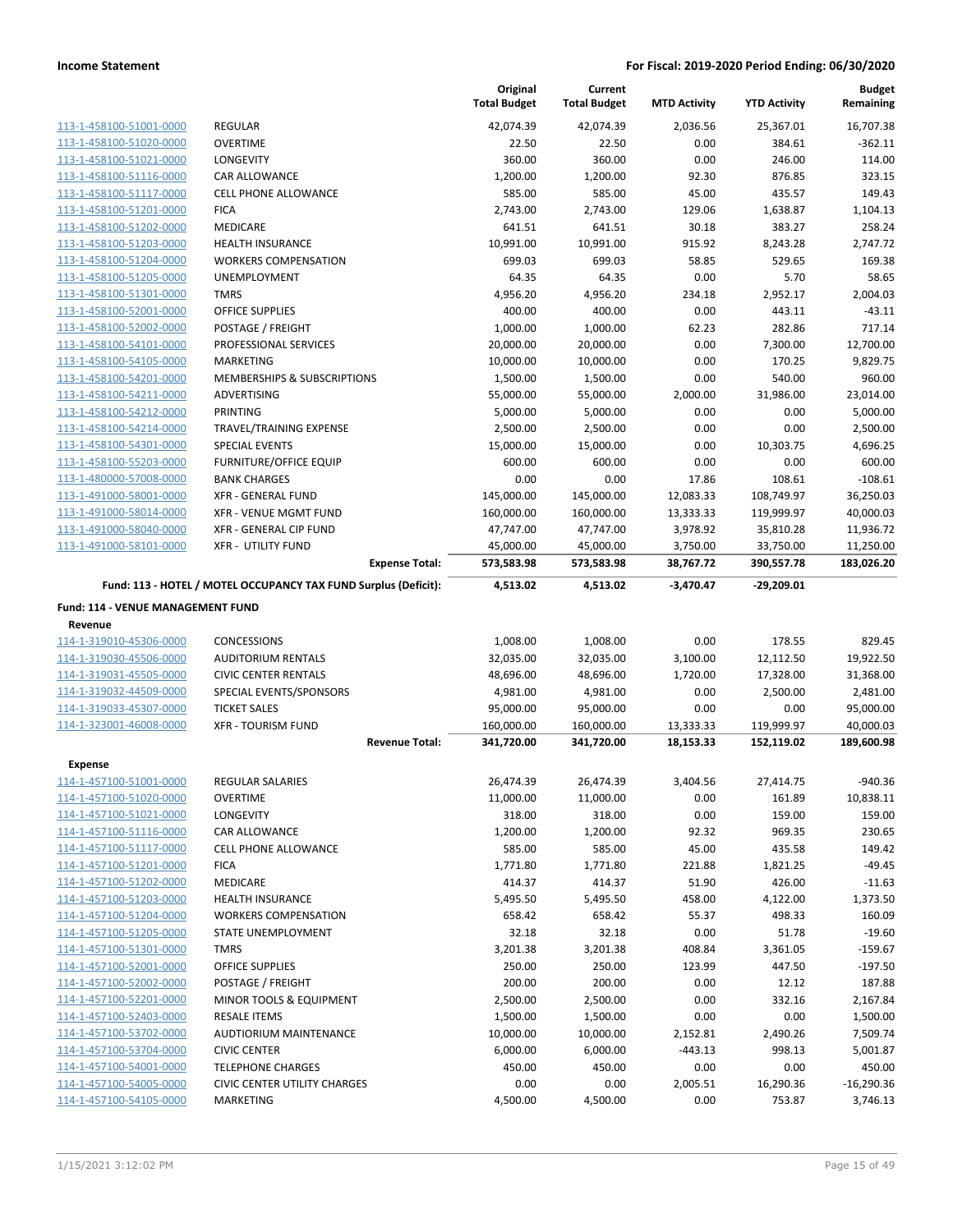|                                           |                                                                    | Original<br><b>Total Budget</b> | Current<br><b>Total Budget</b> | <b>MTD Activity</b> | <b>YTD Activity</b> | <b>Budget</b><br>Remaining |
|-------------------------------------------|--------------------------------------------------------------------|---------------------------------|--------------------------------|---------------------|---------------------|----------------------------|
| 114-1-457100-54201-0000                   | MEMBERSHIPS & SUBSCRIPTIONS                                        | 2,000.00                        | 2.000.00                       | 0.00                | 1,283.00            | 717.00                     |
| 114-1-457100-54205-0000                   | <b>BUSINESS MEALS</b>                                              | 250.00                          | 250.00                         | 0.00                | 0.00                | 250.00                     |
| 114-1-457100-54211-0000                   | <b>ADVERTISING</b>                                                 | 30,000.00                       | 30,000.00                      | 1,890.83            | 24,586.53           | 5,413.47                   |
| 114-1-457100-54214-0000                   | <b>TRAVEL &amp; TRAINING</b>                                       | 500.00                          | 500.00                         | 0.00                | 0.00                | 500.00                     |
| 114-1-457100-54301-0000                   | SPECIAL EVENTS                                                     | 78,500.00                       | 78,500.00                      | 0.00                | 50,803.45           | 27,696.55                  |
| 114-1-480000-52003-0000                   | <b>COPIER CHARGES</b>                                              | 0.00                            | 0.00                           | 100.91              | 1,357.17            | $-1,357.17$                |
| 114-1-480000-57008-0000                   | <b>BANK CHARGES</b>                                                | 0.00                            | 0.00                           | 158.70              | 3,567.50            | $-3,567.50$                |
| 114-1-495000-58501-0000                   | CA - GENERAL FUND                                                  | 3,004.00                        | 3,004.00                       | 250.33              | 2,252.97            | 751.03                     |
| 114-1-495000-58701-0000                   | <b>CA - CENTRAL SERVICE FUND</b>                                   | 258.00                          | 258.00                         | 21.50               | 193.50              | 64.50                      |
| 114-1-495000-58710-0000                   | <b>CA - INSURANCE FUND</b>                                         | 253.00                          | 253.00                         | 21.08               | 189.72              | 63.28                      |
| 114-1-495000-58720-0000                   | CA - MIS FUN                                                       | 1,385.00                        | 1,385.00                       | 115.42              | 1,038.78            | 346.22                     |
|                                           | <b>Expense Total:</b>                                              | 192,701.04                      | 192,701.04                     | 11,135.82           | 146,018.00          | 46,683.04                  |
|                                           | Fund: 114 - VENUE MANAGEMENT FUND Surplus (Deficit):               | 149,018.96                      | 149,018.96                     | 7,017.51            | 6,101.02            |                            |
|                                           | Fund: 123 - PTRAIN - POLICE REIMBURSEMENT GRANTS & CONT EDUCAT     |                                 |                                |                     |                     |                            |
| Revenue                                   |                                                                    |                                 |                                |                     |                     |                            |
| 123-1-310001-43104-0000                   | <b>GRANTS / LEOSE</b>                                              | 0.00                            | 0.00                           | 0.00                | 3,681.16            | $-3,681.16$                |
| 123-1-319001-45401-0000                   | <b>INTEREST REVENUES</b>                                           | 0.00                            | 0.00                           | 4.19                | 71.96               | $-71.96$                   |
|                                           | <b>Revenue Total:</b>                                              | 0.00                            | 0.00                           | 4.19                | 3,753.12            | $-3,753.12$                |
| <b>Expense</b>                            |                                                                    |                                 |                                |                     |                     |                            |
| 123-1-421100-54214-0000                   | <b>TRAVEL &amp; TRAINING</b>                                       | 0.00                            | 0.00                           | 0.00                | 60.00               | $-60.00$                   |
| 123-1-421210-54214-0000                   | <b>TRAVEL &amp; TRAINING</b>                                       | 0.00                            | 0.00                           | 0.00                | 180.00              | $-180.00$                  |
| 123-1-421230-54214-0000                   | <b>TRAVEL &amp; TRAINING</b>                                       | 0.00                            | 0.00                           | 0.00                | 1,203.38            | $-1.203.38$                |
| 123-1-421240-54214-0000                   | <b>TRAVEL &amp; TRAINING</b>                                       | 0.00                            | 0.00                           | 0.00                | 245.00              | $-245.00$                  |
| 123-1-480000-57008-0000                   | <b>BANK CHARGES</b>                                                | 0.00                            | 0.00                           | 0.29                | 1.44                | $-1.44$                    |
|                                           | <b>Expense Total:</b>                                              | 0.00                            | 0.00                           | 0.29                | 1,689.82            | $-1,689.82$                |
|                                           | Fund: 123 - PTRAIN - POLICE REIMBURSEMENT GRANTS & CONT EDUCAT Sur | 0.00                            | 0.00                           | 3.90                | 2,063.30            |                            |
| Fund: 124 - FIRE HAZMAT GRANT             |                                                                    |                                 |                                |                     |                     |                            |
|                                           |                                                                    |                                 |                                |                     |                     |                            |
| <b>Expense</b><br>124-1-480000-57008-0000 | <b>BANK CHARGES</b>                                                | 0.00                            | 0.00                           | 0.05                | 0.22                | $-0.22$                    |
|                                           | <b>Expense Total:</b>                                              | 0.00                            | 0.00                           | 0.05                | 0.22                | $-0.22$                    |
|                                           | Fund: 124 - FIRE HAZMAT GRANT Total:                               | 0.00                            | 0.00                           | 0.05                | 0.22                |                            |
| Fund: 140 - DEBT SERVICE FUND             |                                                                    |                                 |                                |                     |                     |                            |
| Revenue                                   |                                                                    |                                 |                                |                     |                     |                            |
| 140-1-311001-41101-0000                   | <b>REAL PROPERTY TAXES</b>                                         | 5,148,330.00                    | 5,148,330.00                   | 66,750.28           | 5,144,821.81        | 3,508.19                   |
| 140-1-311002-41102-0000                   | <b>DELINQUENT TAXES</b>                                            | 60,313.00                       | 60,313.00                      | 996.34              | 32,597.29           | 27,715.71                  |
| 140-1-319001-45401-0000                   | <b>INTEREST REVENUES</b>                                           | 20,084.00                       | 20,084.00                      | 510.54              | 10,329.18           | 9,754.82                   |
| 140-1-323001-46100-0000                   | <b>XFR - UTILITY FUND</b>                                          | 1,597,520.00                    | 1,597,520.00                   | 133,126.67          | 1,198,140.03        | 399,379.97                 |
|                                           | <b>Revenue Total:</b>                                              | 6,826,247.00                    | 6,826,247.00                   | 201,383.83          | 6,385,888.31        | 440,358.69                 |
| <b>Expense</b>                            |                                                                    |                                 |                                |                     |                     |                            |
| 140-1-471100-56105-0000                   | 2010 CO - PRINCIPAL                                                | 310,000.00                      | 310,000.00                     | 0.00                | 310,000.00          | 0.00                       |
| 140-1-471100-56106-0000                   | 2013 CO PRINCIPAL                                                  | 265,000.00                      | 265,000.00                     | 0.00                | 265,000.00          | 0.00                       |
| 140-1-471100-56306-0000                   | 2010 GO REFUND PRINCIPAL                                           | 715,000.00                      | 715,000.00                     | 0.00                | 715,000.00          | 0.00                       |
| 140-1-471100-56308-0000                   | 2011 GO REFUND PRINCIPAL                                           | 1,125,000.00                    | 1,125,000.00                   | 0.00                | 1,125,000.00        | 0.00                       |
| 140-1-471100-56310-0000                   | 2014 GO REFUND PRINCIPAL                                           | 186,000.00                      | 186,000.00                     | 0.00                | 209,360.00          | $-23,360.00$               |
| 140-1-471100-56311-0000                   | 2014 GENERAL OBLIGATIONS PRINCIPAL                                 | 310,000.00                      | 310,000.00                     | 0.00                | 310,000.00          | 0.00                       |
| 140-1-471100-56312-0000                   | 2015 GENERAL OBLIGATIONS PRINCIPAL                                 | 470,000.00                      | 470,000.00                     | 0.00                | 470,000.00          | 0.00                       |
| 140-1-471100-56313-0000                   | 2017 GO REFUND PRINCIPAL                                           | 1,775,000.00                    | 1,775,000.00                   | 0.00                | 1,775,000.00        | 0.00                       |
| 140-1-471200-56205-0000                   | 2010 CO - INTEREST                                                 | 167,737.50                      | 167,737.50                     | 0.00                | 6,200.00            |                            |
| 140-1-471200-56206-0000                   | 2013 CO INTEREST                                                   | 17,043.50                       | 17,043.50                      | 0.00                | 9,701.00            | 7,342.50                   |
| 140-1-471200-56406-0000                   | 2010 GO REFUND INTEREST                                            | 271,048.00                      | 271,048.00                     | 0.00                | 14,300.00           | 256,748.00                 |
| 140-1-471200-56408-0000                   | 2011 GO REFUND INTEREST                                            | 80,145.00                       | 80,145.00                      | 0.00                | 45,697.50           | 34,447.50                  |
| 140-1-471200-56409-0000                   | 2014 GENERAL OBLIGATIONS - INTEREST                                | 94,622.00                       | 94,622.00                      | 0.00                | 49,271.75           | 45,350.25                  |
| 140-1-471200-56410-0000                   | 2015 GO - INTEREST                                                 | 132,136.40                      | 132,136.40                     | 0.00                | 68,841.20           | 161,537.50<br>63,295.20    |
| 140-1-471200-56411-0000                   | 2014 GO REFUND INTEREST                                            | 21,500.00                       | 21,500.00                      | 0.00                | $-11,680.00$        | 33,180.00                  |
| 140-1-471200-56413-0000                   | 2017 GO REFUND INTEREST                                            | 236,875.00                      | 236,875.00                     | 0.00                | 140,625.00          | 96,250.00                  |
| 140-1-471200-56414-0000                   | 2019 GO AND REFUNDING INTEREST                                     | 568,743.00                      | 568,743.00                     | 0.00                | 568,460.13          | 282.87                     |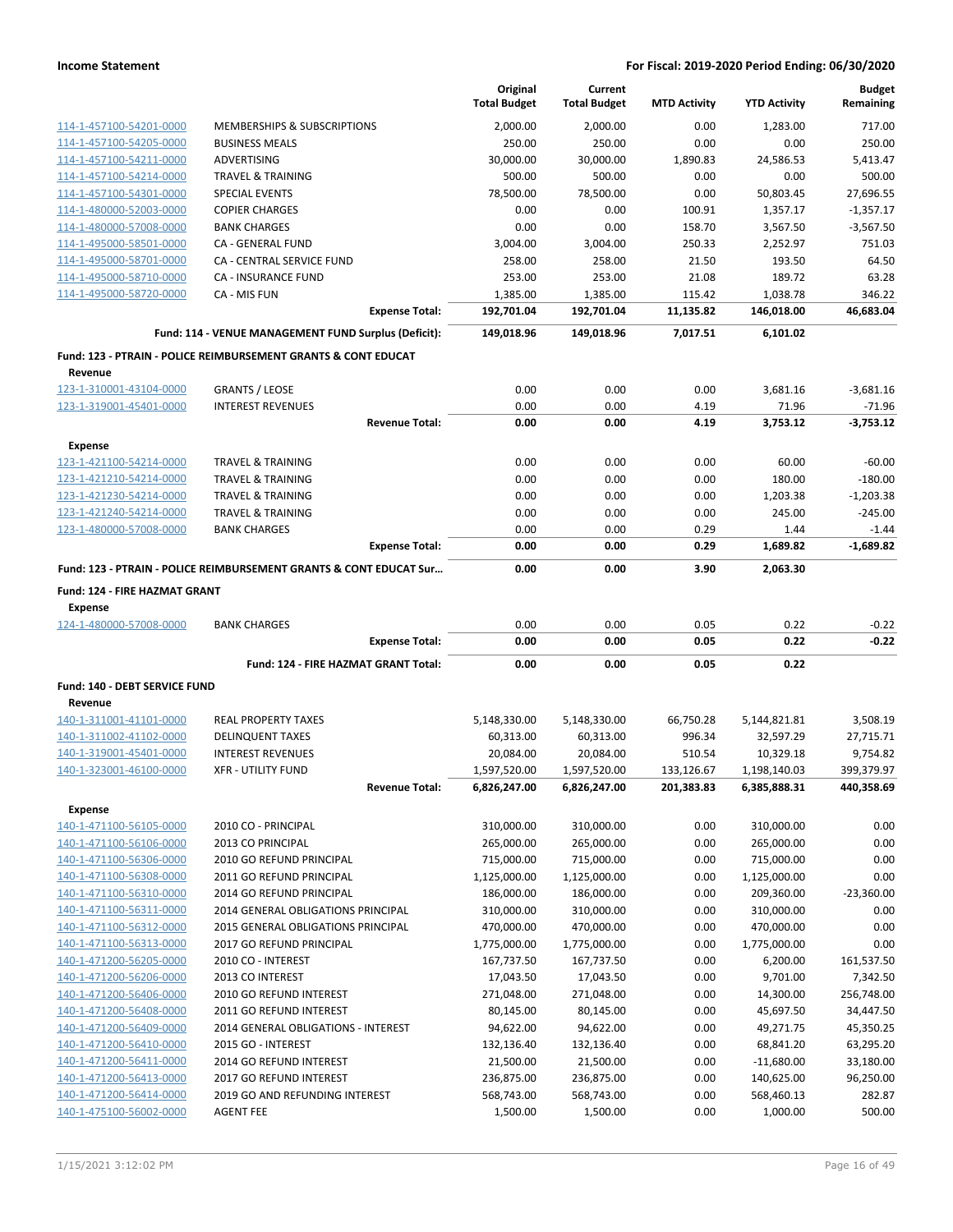|                                                    |                                                                 | Original               | Current                |                     |                     | <b>Budget</b>          |
|----------------------------------------------------|-----------------------------------------------------------------|------------------------|------------------------|---------------------|---------------------|------------------------|
|                                                    |                                                                 | <b>Total Budget</b>    | <b>Total Budget</b>    | <b>MTD Activity</b> | <b>YTD Activity</b> | Remaining              |
| 140-1-475100-56003-0000                            | <b>ISSUANCE COSTS</b>                                           | 0.00                   | 0.00                   | 0.00                | $-2,659.93$         | 2,659.93               |
| 140-1-475100-56005-0000                            | ARBITRAGE                                                       | 6,100.00               | 6,100.00               | 0.00                | 5,400.00            | 700.00                 |
| 140-1-480000-57008-0000                            | <b>BANK CHARGES</b>                                             | 150.00                 | 150.00                 | 32.58               | 320.60              | $-170.60$              |
| 140-1-491000-58001-0000                            | <b>XFR - GENERAL FUND</b>                                       | 464,592.00             | 464,592.00             | 38,716.00           | 348,444.00          | 116,148.00             |
|                                                    | <b>Expense Total:</b>                                           | 7,218,192.40           | 7,218,192.40           | 38,748.58           | 6,423,281.25        | 794,911.15             |
|                                                    | Fund: 140 - DEBT SERVICE FUND Surplus (Deficit):                | -391,945.40            | -391,945.40            | 162,635.25          | $-37,392.94$        |                        |
| Fund: 160 - GENERAL CAPITAL IMPROVEMENT FUND       |                                                                 |                        |                        |                     |                     |                        |
| Revenue                                            |                                                                 |                        |                        |                     |                     |                        |
| 160-1-310002-45611-0000                            | <b>DONATIONS FOR PROJECTS</b>                                   | 0.00                   | 0.00                   | 0.00                | 10,000.00           | $-10,000.00$           |
| 160-1-314004-41808-0000                            | FRANCHISE FEES/CABLE-SICFA                                      | 52,350.00              | 52,350.00              | 0.00                | 7,899.50            | 44,450.50              |
| 160-1-319001-45401-0000                            | <b>INTEREST REVENUES</b>                                        | 30,368.00              | 30,368.00              | 46,167.71           | 98,320.16           | $-67,952.16$           |
| 160-1-319001-47201-0000                            | <b>GO BOND PROCEEDS</b>                                         | 15,000,000.00          | 15,000,000.00          | 0.00                | 14,934,637.56       | 65,362.44              |
| 160-1-323001-46001-0000                            | <b>XFR - GENERAL FUND</b>                                       | 2,139,686.00           | 2,139,686.00           | 178,307.17          | 1,604,764.53        | 534,921.47             |
| 160-1-323001-46008-0000                            | <b>XFR - TOURISM FUND</b>                                       | 47,747.00              | 47,747.00              | 3,978.92            | 35,810.28           | 11,936.72              |
|                                                    | <b>Revenue Total:</b>                                           | 17,270,151.00          | 17,270,151.00          | 228,453.80          | 16,691,432.03       | 578,718.97             |
| <b>Expense</b>                                     |                                                                 |                        |                        |                     |                     |                        |
| 160-1-000000-55098-0000                            | GBOD INDUSTRIAL PROJECT - TRACKING ONLY                         | 0.00                   | 0.00                   | 0.00                | 82,376.00           | $-82,376.00$           |
| 160-1-421210-55201-0000                            | <b>EQUIPMENT PURCHASES</b>                                      | 0.00                   | 0.00                   | 0.00                | 354.00              | $-354.00$              |
| 160-1-421240-55207-0000                            | RADIO COMMUNICATION EQUIP                                       | 0.00                   | 0.00                   | 0.00                | 5,087.26            | $-5,087.26$            |
| 160-1-431200-53304-0000                            | STREET IMPROV PROGRAM                                           | 2,000,000.00           | 2,000,000.00           | 55,318.13           | 343,492.29          | 1,656,507.71           |
| 160-1-431600-55102-0000                            | <b>STREETS</b>                                                  | 15,000,000.00          | 15,000,000.00          | 38,675.00           | 279,860.00          | 14,720,140.00          |
| 160-1-451100-55201-0000                            | <b>EQUIPMENT PURCHASES</b>                                      | 9,589.00               | 9,589.00               | 0.00                | 9,588.99            | 0.01                   |
| 160-1-455100-55003-0000                            | <b>BUILDING IMPROVEMENTS</b>                                    | 10,737.00              | 10,737.00              | 0.00                | 10,737.00           | 0.00                   |
| 160-1-456100-55204-0000                            | <b>OLD TOWN GREENVILLE</b>                                      | 7,500.00               | 7,500.00               | 0.00                | 0.00                | 7,500.00               |
| 160-1-457100-55203-0000                            | <b>FURNITURE/OFFICE EQUIP</b>                                   | 0.00                   | 0.00                   | 0.00                | 10,000.00           | $-10,000.00$           |
| 160-1-458100-55002-0000                            | <b>EQUIPMENT PURCHASES</b>                                      | 12,747.00              | 12,747.00              | 1,000.00            | 5,090.00            | 7,657.00               |
| 160-1-480000-54101-0000                            | PROFESSIONAL SERVICES                                           | 0.00                   | 33,232.00              | $-3,593.52$         | 80,770.69           | -47,538.69             |
| 160-1-480000-55002-0000                            | <b>IMPROVEMENTS</b>                                             | 125,762.00             | 125,762.00             | 0.00                | 135,445.66          | $-9,683.66$            |
| 160-1-480000-55201-0000<br>160-1-480000-55203-0000 | <b>EQUIPMENT PURCHASES</b><br><b>FURNITURE/OFFICE EQUIP</b>     | 11,000.00<br>10,098.00 | 11,000.00<br>10,098.00 | 0.00<br>0.00        | 0.00<br>10,843.43   | 11,000.00<br>$-745.43$ |
| 160-1-480000-57008-0000                            | <b>BANK CHARGES</b>                                             | 1,000.00               | 1,000.00               | 145.13              | 839.39              | 160.61                 |
|                                                    | <b>Expense Total:</b>                                           | 17,188,433.00          | 17,221,665.00          | 91,544.74           | 974,484.71          | 16,247,180.29          |
|                                                    | Fund: 160 - GENERAL CAPITAL IMPROVEMENT FUND Surplus (Deficit): | 81,718.00              | 48,486.00              | 136,909.06          | 15,716,947.32       |                        |
|                                                    |                                                                 |                        |                        |                     |                     |                        |
| Fund: 161 - STREET CONSTRUCTION FUND<br>Revenue    |                                                                 |                        |                        |                     |                     |                        |
| 161-1-319001-45401-0000                            | <b>INTEREST REVENUES</b>                                        | 14,250.00              | 14,250.00              | 497.48              | 9,334.29            | 4,915.71               |
|                                                    | <b>Revenue Total:</b>                                           | 14,250.00              | 14,250.00              | 497.48              | 9,334.29            | 4,915.71               |
| <b>Expense</b>                                     |                                                                 |                        |                        |                     |                     |                        |
| 161-1-431200-55007-0000                            | ENG/ARCHITECTS/MGMT                                             | 0.00                   | 50,000.00              | 5,000.00            | 45,300.00           | 4,700.00               |
| 161-1-480000-57008-0000                            | BANK CHARGES                                                    | 400.00                 | 400.00                 | 35.67               | 216.02              | 183.98                 |
|                                                    | <b>Expense Total:</b>                                           | 400.00                 | 50,400.00              | 5,035.67            | 45,516.02           | 4,883.98               |
|                                                    | Fund: 161 - STREET CONSTRUCTION FUND Surplus (Deficit):         | 13,850.00              | $-36,150.00$           | -4,538.19           | -36,181.73          |                        |
|                                                    |                                                                 |                        |                        |                     |                     |                        |
| Fund: 164 - 2013 CO CAPITAL FUND<br>Revenue        |                                                                 |                        |                        |                     |                     |                        |
| 164-1-319001-45401-0000                            | <b>INTEREST REVENUES</b>                                        | 450.00                 | 450.00                 | 19.96               | 370.33              | 79.67                  |
|                                                    | <b>Revenue Total:</b>                                           | 450.00                 | 450.00                 | 19.96               | 370.33              | 79.67                  |
|                                                    |                                                                 |                        |                        |                     |                     |                        |
| <b>Expense</b><br>164-1-480000-57008-0000          | <b>BANK CHARGES</b>                                             | 15.00                  | 15.00                  | 1.37                | 8.14                | 6.86                   |
|                                                    | <b>Expense Total:</b>                                           | 15.00                  | 15.00                  | 1.37                | 8.14                | 6.86                   |
|                                                    | Fund: 164 - 2013 CO CAPITAL FUND Surplus (Deficit):             | 435.00                 | 435.00                 | 18.59               | 362.19              |                        |
|                                                    |                                                                 |                        |                        |                     |                     |                        |
| Fund: 165 - 2014 GO FUND                           |                                                                 |                        |                        |                     |                     |                        |
| Revenue<br>165-1-319001-45401-0000                 | <b>INTEREST REVENUES</b>                                        | 15,000.00              | 15,000.00              | 154.81              | 7,467.24            | 7,532.76               |
|                                                    | <b>Revenue Total:</b>                                           | 15,000.00              | 15,000.00              | 154.81              | 7,467.24            | 7,532.76               |
|                                                    |                                                                 |                        |                        |                     |                     |                        |
|                                                    | Fund: 165 - 2014 GO FUND Total:                                 | 15,000.00              | 15,000.00              | 154.81              | 7,467.24            |                        |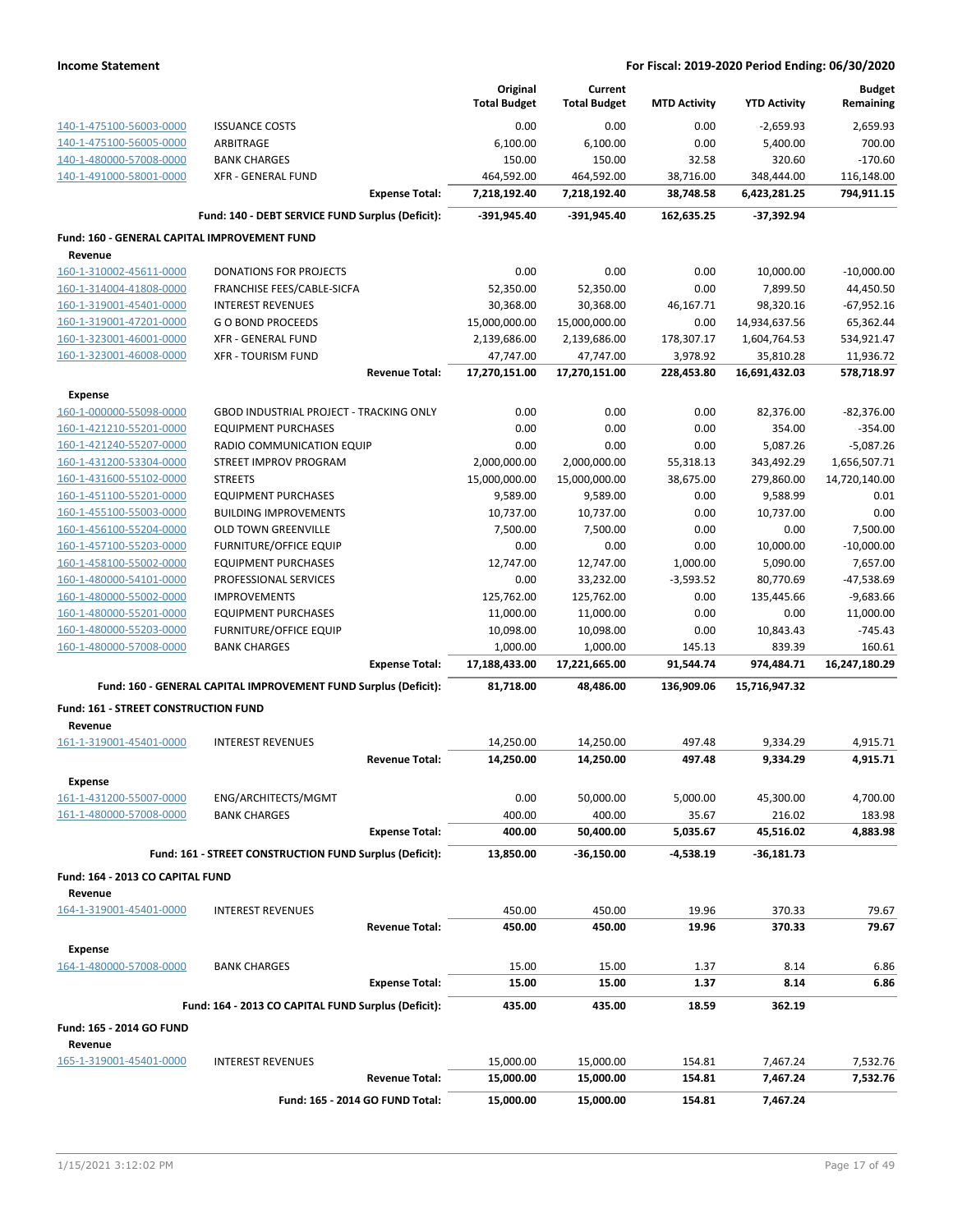|                                                |                                                            | Original<br><b>Total Budget</b> | Current<br><b>Total Budget</b> | <b>MTD Activity</b> | <b>YTD Activity</b> | <b>Budget</b><br>Remaining |
|------------------------------------------------|------------------------------------------------------------|---------------------------------|--------------------------------|---------------------|---------------------|----------------------------|
| Fund: 171 - MAIN STREET SPECIAL REVENUE        |                                                            |                                 |                                |                     |                     |                            |
| Revenue                                        |                                                            |                                 |                                |                     |                     |                            |
| 171-1-310001-43101-0000                        | <b>GRANT REVENUE - FEDERAL</b>                             | 0.00                            | 0.00                           | 0.00                | 98,366.49           | -98,366.49                 |
| 171-1-310001-43104-0000                        | <b>GRANT REVENUE - OTHER</b>                               | 0.00                            | 0.00                           | 0.00                | 25,000.00           | $-25,000.00$               |
|                                                | <b>Revenue Total:</b>                                      | 0.00                            | 0.00                           | 0.00                | 123,366.49          | -123,366.49                |
| Expense                                        |                                                            |                                 |                                |                     |                     |                            |
| 171-1-456100-54111-0000                        | <b>GRANT MANAGEMENT</b>                                    | 0.00                            | 0.00                           | 0.00                | 4,000.00            | $-4,000.00$                |
| 171-1-456100-55012-0000                        | CONSTRUCTION                                               | 0.00                            | 0.00                           | 4,120.74            | 118,698.13          | $-118,698.13$              |
|                                                | <b>Expense Total:</b>                                      | 0.00                            | 0.00                           | 4,120.74            | 122,698.13          | $-122,698.13$              |
|                                                | Fund: 171 - MAIN STREET SPECIAL REVENUE Surplus (Deficit): | 0.00                            | 0.00                           | -4,120.74           | 668.36              |                            |
| <b>Fund: 172 - MINOR GRANTS FUND</b>           |                                                            |                                 |                                |                     |                     |                            |
| Revenue                                        |                                                            |                                 |                                |                     |                     |                            |
| 172-1-310001-43108-0000                        | <b>GRANTS / LIBRARY GRANT</b>                              | 0.00                            | 0.00                           | 0.00                | 3,660.00            | $-3,660.00$                |
|                                                | <b>Revenue Total:</b>                                      | 0.00                            | 0.00                           | 0.00                | 3,660.00            | $-3,660.00$                |
| Expense                                        |                                                            |                                 |                                |                     |                     |                            |
| 172-1-455100-52402-0000                        | <b>BASIC PROGRAM EXPENSE</b>                               | 0.00                            | 0.00                           | 0.00                | 1,413.87            | $-1,413.87$                |
|                                                | <b>Expense Total:</b>                                      | 0.00                            | 0.00                           | 0.00                | 1,413.87            | $-1,413.87$                |
|                                                | Fund: 172 - MINOR GRANTS FUND Surplus (Deficit):           | 0.00                            | 0.00                           | 0.00                | 2,246.13            |                            |
| Fund: 175 - JUSTICE ASSISTANCE GRANT - JAG     |                                                            |                                 |                                |                     |                     |                            |
| Revenue                                        |                                                            |                                 |                                |                     |                     |                            |
| 175-1-310001-43102-0000                        | <b>GRANTS / GRANT REVENUE</b>                              | 0.00                            | 0.00                           | 0.00                | 11,553.00           | $-11,553.00$               |
|                                                | <b>Revenue Total:</b>                                      | 0.00                            | 0.00                           | 0.00                | 11,553.00           | -11,553.00                 |
|                                                | Fund: 175 - JUSTICE ASSISTANCE GRANT - JAG Total:          | 0.00                            | 0.00                           | 0.00                | 11,553.00           |                            |
|                                                |                                                            |                                 |                                |                     |                     |                            |
| Fund: 200 - WATER / WASTEWATER FUND<br>Revenue |                                                            |                                 |                                |                     |                     |                            |
| 200-2-318003-42304-0000                        | <b>BACKFLOW INSPECTION FEES</b>                            | 6,674.00                        | 6,674.00                       | 0.00                | 3,096.85            | 3,577.15                   |
| 200-2-318003-44302-0000                        | WATER REVENUES / SERVICE CHARGES                           | 105,000.00                      | 105,000.00                     | 6,633.72            | 107,746.80          | $-2,746.80$                |
| 200-2-318003-44303-0000                        | <b>METER TESTING CHARGES</b>                               | 0.00                            | 0.00                           | 0.00                | 300.00              | $-300.00$                  |
| 200-2-318003-44305-0000                        | LATE CHARGES - WATER                                       | 42,000.00                       | 42,000.00                      | 10.36               | 22,950.76           | 19,049.24                  |
| 200-2-318003-44312-0000                        | <b>METER TAMPERING</b>                                     | 3,075.00                        | 3,075.00                       | 0.00                | 750.00              | 2,325.00                   |
| 200-2-318003-45103-0000                        | GEUS RAW WATER CONSUMPTN                                   | 88,000.00                       | 88,000.00                      | 0.00                | 0.00                | 88,000.00                  |
| 200-2-318004-42303-0000                        | <b>WASTE HAULER PERMITS</b>                                | 4,523.00                        | 4,523.00                       | 100.00              | 1,450.00            | 3,073.00                   |
| 200-2-318004-44307-0000                        | NEW SERVICES - SEWER                                       | 5,769.00                        | 5,769.00                       | 0.00                | 0.00                | 5,769.00                   |
| 200-2-318004-44309-0000                        | SEWER REVENUES / SERVICE CHARGES                           | 44,446.00                       | 44,446.00                      | 1,501.79            | 27,827.59           | 16,618.41                  |
| 200-2-318004-44310-0000                        | LATE CHARGES - SEWER                                       | 39,760.00                       | 39,760.00                      | 7.85                | 22,598.57           | 17,161.43                  |
| 200-2-318004-44318-0000                        | LATE CHARGES - WASTEHAULERS                                | 4,185.00                        | 4,185.00                       | 206.25              | 2,228.55            | 1,956.45                   |
| 200-2-318004-45106-0000                        | L-3 COMM COD DISCHARGE                                     | 126,360.00                      | 126,360.00                     | 10,530.00           | 94,770.00           | 31,590.00                  |
| 200-2-318004-45201-0000                        | SEWER REV/ SEWER HAULER FEES                               | 416,486.00                      | 416,486.00                     | 52,132.50           | 52,132.50           | 364,353.50                 |
| 200-2-319003-45101-0000                        | WATER REVENUES / METERED SALES                             | 7,035,000.00                    | 7,035,000.00                   | 572,711.54          | 4,853,885.68        | 2,181,114.32               |
| 200-2-319004-45104-0000                        | SEWER COLLECTION FEES                                      | 6,314,917.00                    | 6,314,917.00                   | 483,012.25          | 4,442,513.69        | 1,872,403.31               |
| 200-2-319004-45105-0000                        | SEWER REVENUES / EPA REVENUE                               | 0.00                            | 0.00                           | 89.28               | 220.04              | $-220.04$                  |
| 200-2-320003-45305-0000                        | <b>AUCTION PROCEEDS</b>                                    | 5,000.00                        | 5,000.00                       | 0.00                | 0.00                | 5,000.00                   |
| 200-2-320003-45401-0000                        | <b>INTEREST REVENUES</b>                                   | 85,915.00                       | 85,915.00                      | 2,148.99            | 45,767.41           | 40,147.59                  |
| 200-2-320003-45601-0000                        | MISCELLANEOUS REVENUES                                     | 1,000.00                        | 1,000.00                       | 0.00                | 0.00                | 1,000.00                   |
| 200-2-323001-58013-0000                        | <b>XFR - TOURISM FUND</b>                                  | 45,000.00                       | 45,000.00                      | 3,750.00            | 33,750.00           | 11,250.00                  |
|                                                | <b>Revenue Total:</b>                                      | 14,373,110.00                   | 14,373,110.00                  | 1,132,834.53        | 9,711,988.44        | 4,661,121.56               |
| <b>Expense</b>                                 |                                                            |                                 |                                |                     |                     |                            |
| 200-2-436100-51001-0000                        | REGULAR SALARIES                                           | 75,085.13                       | 75,085.13                      | 5,839.20            | 58,499.22           | 16,585.91                  |
| 200-2-436100-51020-0000                        | <b>OVERTIME</b>                                            | 301.56                          | 301.56                         | 255.57              | 1,254.70            | $-953.14$                  |
| 200-2-436100-51021-0000                        | LONGEVITY                                                  | 2,248.00                        | 2,248.00                       | 0.00                | 1,164.00            | 1,084.00                   |
| 200-2-436100-51101-0000                        | <b>CERTIFICATION PAY</b>                                   | 600.00                          | 600.00                         | 92.32               | 923.20              | $-323.20$                  |
| 200-2-436100-51117-0000                        | <b>CELL PHONE ALLOWANCE</b>                                | 780.00                          | 780.00                         | 60.00               | 586.61              | 193.39                     |
| 200-2-436100-51201-0000                        | <b>FICA</b>                                                | 4,898.91                        | 4,898.91                       | 384.99              | 3,839.45            | 1,059.46                   |
| 200-2-436100-51202-0000                        | <b>MEDICARE</b>                                            | 1,145.71                        | 1,145.71                       | 90.04               | 897.99              | 247.72                     |
| 200-2-436100-51203-0000                        | <b>HEALTH INSURANCE</b>                                    | 21,982.00                       | 21,982.00                      | 1,831.83            | 16,486.47           | 5,495.53                   |
| 200-2-436100-51204-0000                        | <b>WORKERS COMPENSATION</b>                                | 1,059.93                        | 1,059.93                       | 88.40               | 795.60              | 264.33                     |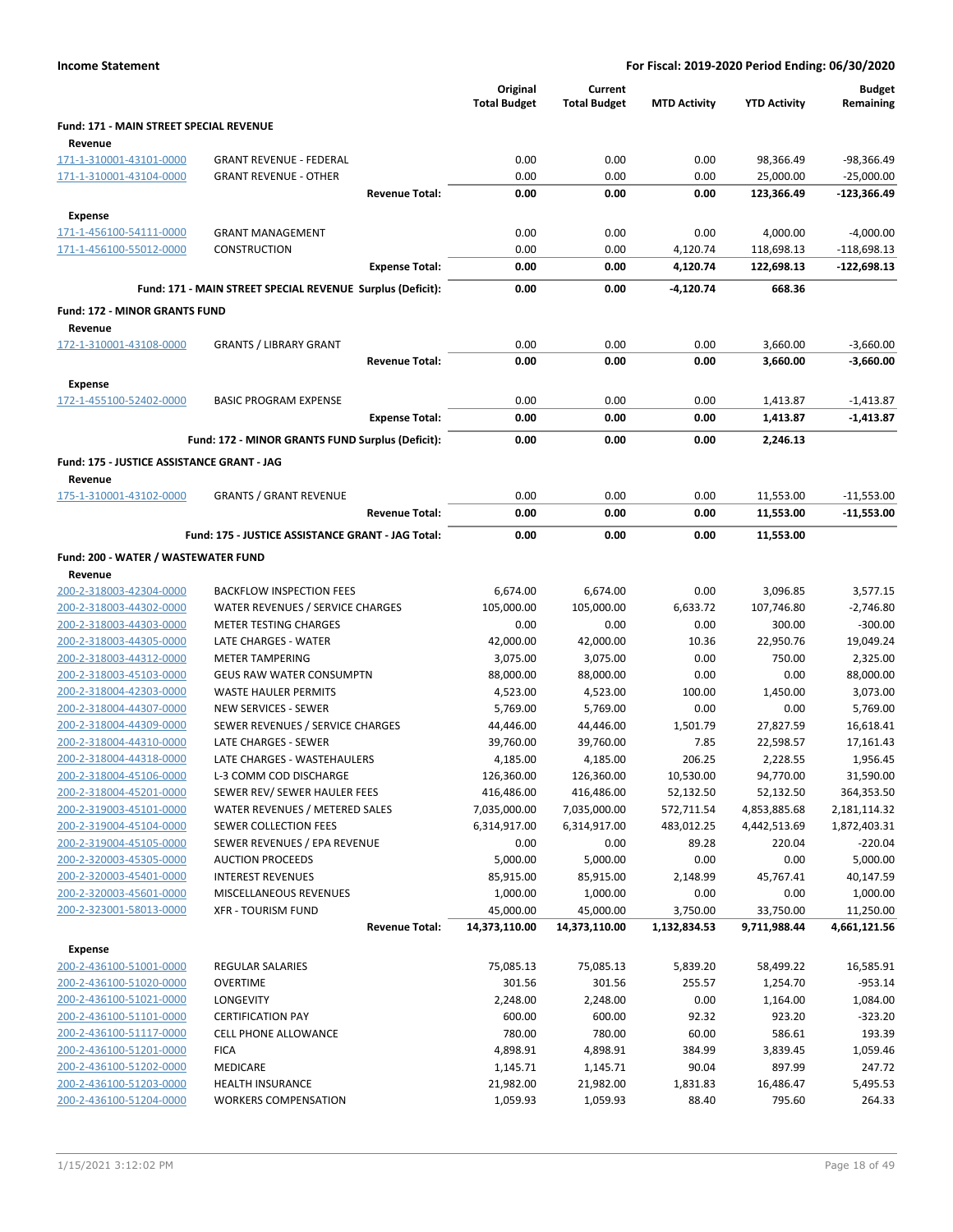200-2-436100-51205-0000 200-2-436100-51301-0000 200-2-436100-52001-0000 200-2-436100-52002-0000 200-2-436100-52201-0000 200-2-436100-52305-0000 200-2-436100-53402-0000 200-2-436100-54001-0000 200-2-436100-54002-0000 200-2-436100-54101-0000 200-2-436100-54201-0000 200-2-436200-51001-0000 200-2-436200-51020-0000 200-2-436200-51021-0000 200-2-436200-51101-0000 200-2-436200-51115-0000 200-2-436200-51117-0000 200-2-436200-51201-0000 200-2-436200-51202-0000 200-2-436200-51203-0000 200-2-436200-51204-0000 200-2-436200-51205-0000 200-2-436200-51301-0000 200-2-436200-52001-0000 200-2-436200-52002-0000 200-2-436200-52101-0000 200-2-436200-52104-0000 200-2-436200-52105-0000 200-2-436200-52106-0000 200-2-436200-52201-0000 200-2-436200-52202-0000 200-2-436200-52203-0000 200-2-436200-52301-0000 200-2-436200-53201-0000 200-2-436200-53202-0000 200-2-436200-53203-0000 200-2-436200-53205-0000 200-2-436200-53310-0000 200-2-436200-53402-0000 200-2-436200-53403-0000 200-2-436200-53404-0000 200-2-436200-53605-0000 200-2-436200-53606-0000 200-2-436200-54001-0000 200-2-436200-54002-0000 200-2-436200-54201-0000 200-2-436200-54208-0000 200-2-436200-54212-0000 200-2-436200-54214-0000 200-2-436200-54219-0000 200-2-436200-54410-0000 200-2-436300-51001-0000 200-2-436300-51020-0000 200-2-436300-51021-0000 200-2-436300-51101-0000 200-2-436300-51117-0000 200-2-436300-51201-0000 200-2-436300-51202-0000 200-2-436300-51203-0000

|                                         | Original<br><b>Total Budget</b> | Current<br><b>Total Budget</b> | <b>MTD Activity</b> | <b>YTD Activity</b> | <b>Budget</b><br>Remaining |
|-----------------------------------------|---------------------------------|--------------------------------|---------------------|---------------------|----------------------------|
| STATE UNEMPLOYMENT                      | 128.70                          | 128.70                         | 0.00                | 57.81               | 70.89                      |
| <b>TMRS</b>                             | 8,989.63                        | 8,989.63                       | 702.80              | 6,979.66            | 2,009.97                   |
| <b>OFFICE SUPPLIES</b>                  | 750.00                          | 750.00                         | 0.00                | 388.13              | 361.87                     |
| POSTAGE / FREIGHT                       | 7,500.00                        | 7,500.00                       | 0.00                | 0.00                | 7,500.00                   |
| MINOR TOOLS & EQUIPMENT                 | 750.00                          | 750.00                         | 0.00                | 503.06              | 246.94                     |
| PUBLIC EDUCATION                        | 3,600.00                        | 3,600.00                       | 0.00                | 0.00                | 3,600.00                   |
| <b>BUILDING MAINTENANCE</b>             | 1,000.00                        | 1,000.00                       | 595.87              | 2,295.41            | $-1,295.41$                |
| <b>TELEPHONE CHARGES</b>                | 915.47                          | 915.47                         | 80.26               | 641.75              | 273.72                     |
| <b>UTILITY CHARGES</b>                  | 33,990.56                       | 33,990.56                      | 1,610.49            | 24,953.35           | 9,037.21                   |
| PROFESSIONAL SERVICES                   | 2,000.00                        | 2,000.00                       | 0.00                | 0.00                | 2,000.00                   |
| MEMBERSHIPS & SUBSCRIPTIONS             | 350.00                          | 350.00                         | 0.00                | 0.00                | 350.00                     |
| <b>REGULAR SALARIES</b>                 | 390,920.55                      | 390,920.55                     | 26,955.28           | 290,716.05          | 100,204.50                 |
| <b>OVERTIME</b>                         | 17,493.00                       | 17,493.00                      | 3,159.73            | 23,311.62           | $-5,818.62$                |
| LONGEVITY                               | 4,398.00                        | 4,398.00                       | 0.00                | 4,143.00            | 255.00                     |
| <b>CERTIFICATION PAY</b>                | 3,000.00                        | 3,000.00                       | 230.78              | 2,307.80            | 692.20                     |
| <b>CLOTHING ALLOWANCE</b>               | 0.00                            | 0.00                           | 0.00                | 733.94              | $-733.94$                  |
| <b>CELL PHONE ALLOWANCE</b>             | 780.00                          | 780.00                         | 60.00               | 586.61              | 193.39                     |
| <b>FICA</b>                             | 25,828.68                       | 25,828.68                      | 1,768.02            | 20,019.12           | 5,809.56                   |
| <b>MEDICARE</b>                         | 6,040.58                        | 6,040.58                       | 413.49              | 4,681.92            | 1,358.66                   |
| <b>HEALTH INSURANCE</b>                 | 98,919.00                       | 98,919.00                      | 8,243.25            | 74,189.25           | 24,729.75                  |
| <b>WORKERS COMPENSATION</b>             | 12,285.78                       | 12,285.78                      | 998.35              | 8,985.15            | 3,300.63                   |
| STATE UNEMPLOYMENT                      | 643.50                          | 643.50                         | 28.82               | 283.78              | 359.72                     |
| <b>TMRS</b>                             | 45,535.76                       | 45,535.76                      | 3,218.07            | 37,490.32           | 8,045.44                   |
| <b>OFFICE SUPPLIES</b>                  | 541.00                          | 541.00                         | 670.94              | 1,197.50            | $-656.50$                  |
| POSTAGE / FREIGHT                       | 800.00                          | 800.00                         | 5.24                | 69.28               | 730.72                     |
| JANITORIAL SUPPLIES                     | 956.00                          | 956.00                         | 139.34              | 590.02              | 365.98                     |
| <b>WEARING APPAREL</b>                  | 6,500.00                        | 6,500.00                       | 143.12              | 6,963.99            | $-463.99$                  |
| <b>LABORATORY</b>                       | 14,405.00                       | 14,405.00                      | 2,638.75            | 10,621.71           | 3,783.29                   |
| <b>CHEMICAL SUPPLIES</b>                | 320,950.00                      | 320,950.00                     | 24,818.08           | 167,539.19          | 153,410.81                 |
| MINOR TOOLS & EQUIPMENT                 | 1,490.00                        | 8,312.43                       | 293.56              | 5,776.00            | 2,536.43                   |
| MECHANICAL SUPPLIES                     | 1,552.00                        | 1,552.00                       | 40.32               | 482.40              | 1,069.60                   |
| <b>MOTOR VEHICLE FUEL</b>               | 4,965.15                        | 4,965.15                       | 939.84              | 3,392.91            | 1,572.24                   |
| <b>SAFETY SUPPLIES</b>                  | 0.00                            | 0.00                           | 0.00                | 25,546.82           | $-25,546.82$               |
| FURNITURE & OFFICE EQUIPMENT            | 500.00                          | 500.00                         | 0.00                | 0.00                | 500.00                     |
| MACHINE, TOOLS & IMPLMNTS               | 5,236.00                        | 5,236.00                       | 0.00                | 470.54              | 4,765.46                   |
| <b>INSTRUMENTS &amp; APPARATUS</b>      | 6,553.00                        | 6,553.00                       | 0.00                | 0.00                | 6,553.00                   |
| <b>MOTOR VEHICLES</b>                   | 1,580.00                        | 1,580.00                       | 103.78              | 146.12              | 1,433.88                   |
| RESVRS/STRG TANKS/ST PIPE               | 20,020.00                       | 13,197.57                      | 741.68              | 2,905.19            | 10,292.38                  |
| <b>BUILDING MAINTENANCE</b>             | 1,910.00                        | 1,910.00                       | 34.95               | 766.55              | 1,143.45                   |
| HEATING & COOLING SYSTEMS               | 3,381.00                        | 3,381.00                       | 0.00                | 39.98               | 3,341.02                   |
| <b>STRUCTURES / EXTERIOR STRUCTURES</b> | 500.00                          | 500.00                         | 0.00                | 110.81              | 389.19                     |
| STRUCTURES / FILTRATION PLANT           | 37,075.00                       | 37,075.00                      | 1,235.90            | 23,530.97           | 13,544.03                  |
| <b>MAINT - GROUNDS</b>                  | 340.00                          | 340.00                         | 150.58              | 255.94              | 84.06                      |
| <b>TELEPHONE CHARGES</b>                | 15,783.78                       | 15,783.78                      | 424.76              | 5,592.54            | 10,191.24                  |
| UTILITY CHARGES                         | 459,761.22                      | 459,761.22                     | 24,477.98           | 275,675.12          | 184,086.10                 |
| MEMBERSHIPS & SUBSCRIPTIONS             | 1,201.00                        | 1,201.00                       | 59.80               | 806.80              | 394.20                     |
| <b>LABORATORY WORK</b>                  | 56,875.00                       | 56,875.00                      | 6,872.13            | 20,463.87           | 36,411.13                  |
| <b>PRINTING</b>                         | 850.00                          | 850.00                         | 0.00                | 0.00                | 850.00                     |
| <b>TRAVEL &amp; TRAINING</b>            | 5,602.00                        | 5,602.00                       | 0.00                | 2,039.00            | 3,563.00                   |
| SABINE RIVER AUTHORITY                  | 1,049,386.00                    | 1,049,386.00                   | 145,637.00          | 707,290.74          | 342,095.26                 |
| PERMITS/FEES                            | 26,000.00                       | 26,000.00                      | 0.00                | 25,843.60           | 156.40                     |
| <b>REGULAR SALARIES</b>                 | 560,867.24                      | 560,867.24                     | 47,588.26           | 462,635.64          | 98,231.60                  |
| <b>OVERTIME</b>                         | 56,500.47                       | 56,500.47                      | 10,717.34           | 108,774.25          | -52,273.78                 |
| <b>LONGEVITY</b>                        | 5,360.00                        | 5,360.00                       | 0.00                | 4,346.00            | 1,014.00                   |
| <b>CERTIFICATION PAY</b>                | 600.00                          | 600.00                         | 46.16               | 461.60              | 138.40                     |
| <b>CELL PHONE ALLOWANCE</b>             | 2,520.00                        | 2,520.00                       | 90.00               | 879.46              | 1,640.54                   |
| <b>FICA</b>                             | 38,802.74                       | 38,802.74                      | 3,350.76            | 33,865.39           | 4,937.35                   |
| MEDICARE                                | 9,074.84                        | 9,074.84                       | 783.64              | 7,920.10            | 1,154.74                   |
| <b>HEALTH INSURANCE</b>                 | 186,847.00                      | 186,847.00                     | 15,570.58           | 140,135.22          | 46,711.78                  |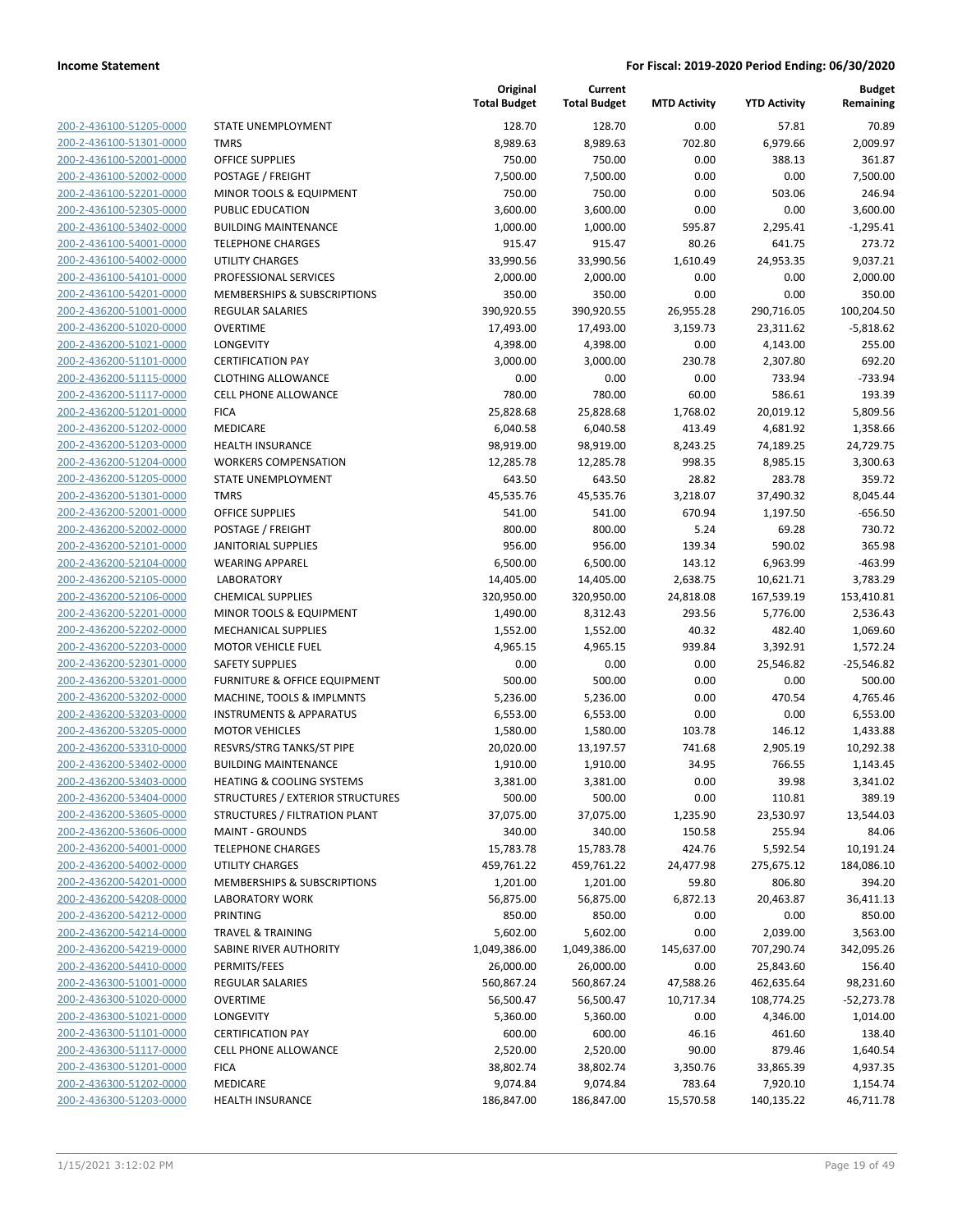| 200-2-436300-51204-0000                                   |
|-----------------------------------------------------------|
| 200-2-436300-51205-0000                                   |
| 200-2-436300-51301-0000                                   |
| 200-2-436300-51401-0000                                   |
| 200-2-436300-52001-0000                                   |
| 200-2-436300-52002-0000                                   |
| 200-2-436300-52005-0000                                   |
| 200-2-436300-52103-0000                                   |
| 200-2-436300-52104-0000                                   |
| 200-2-436300-52106-0000                                   |
|                                                           |
| 200-2-436300-52201-0000                                   |
| 200-2-436300-52203-0000                                   |
| 200-2-436300-52303-0000                                   |
| 200-2-436300-53201-0000                                   |
| 200-2-436300-53202-0000                                   |
| 200-2-436300-53205-0000                                   |
| 200-2-436300-53207-0000                                   |
| 200-2-436300-53210-0000                                   |
| 200-2-436300-53211-0000                                   |
| 200-2-436300-53306-0000                                   |
| 200-2-436300-53306-0001                                   |
| 200-2-436300-54001-0000                                   |
| 200-2-436300-54214-0000                                   |
| 200-2-437200-51001-0000                                   |
| 200-2-437200-51020-0000                                   |
| 200-2-437200-51021-0000                                   |
|                                                           |
| 200-2-437200-51101-0000                                   |
| 200-2-437200-51117-0000                                   |
| 200-2-437200-51201-0000                                   |
| 200-2-437200-51202-0000                                   |
| 200-2-437200-51203-0000                                   |
| 200-2-437200-51204-0000                                   |
| 200-2-437200-51205-0000                                   |
| 200-2-437200-51301-0000                                   |
| 200-2-437200-52001-0000                                   |
| 200-2-437200-52103-0000                                   |
| 200-2-437200-52104-0000                                   |
| 200-2-437200-52106-0000                                   |
| 200-2-437200-52107-0000                                   |
| 200-2-437200-52201-0000                                   |
| 200-2-437200-52203-0000                                   |
| 200-2-437200-52303-0000                                   |
|                                                           |
| 200-2-437200-53202-0000                                   |
| 200-2-437200-53205-0000                                   |
| 200-2-437200-53207-0000                                   |
| 200-2-437200-53309-0000                                   |
| <u>200-2-437200-53311-0000</u>                            |
| 200-2-437200-54001-0000                                   |
| 200-2-437200-54002-0000                                   |
| 200-2-437200-54214-0000                                   |
| 200-2-437300-51001-0000                                   |
| <u>200-2-437300-51020-0000</u>                            |
| 200-2-437300-51021-0000                                   |
| 200-2-437300-51101-0000                                   |
| 200-2-437300-51117-0000                                   |
| 200-2-437300-51201-0000                                   |
| <u>200-2-437300-51202-0000</u>                            |
|                                                           |
|                                                           |
| <u>200-2-437300-51203-0000</u><br>200-2-437300-51204-0000 |

| <b>WORKERS COMPENSATION</b>             |
|-----------------------------------------|
| STATE UNEMPLOYMENT                      |
| <b>TMRS</b>                             |
| <b>CONTRA - SALARIES</b>                |
| <b>OFFICE SUPPLIES</b>                  |
| POSTAGE / FREIGHT                       |
| PRINTED MATERIALS                       |
| <b>MEETING SUPPLIES</b>                 |
| <b>WEARING APPAREL</b>                  |
| <b>CHEMICAL SUPPLIES</b>                |
| <b>MINOR TOOLS &amp; EQUIPMENT</b>      |
| <b>MOTOR VEHICLE FUEL</b>               |
| <b>TRAINING SUPPLIES</b>                |
| <b>FURNITURE &amp; OFFICE EQUIPMENT</b> |
| MACHINE, TOOLS & IMPLMNTS               |
| <b>MOTOR VEHICLES</b>                   |
| RADIO/COMMUNICATIONS                    |
| <b>FIRE HYDRANTS</b>                    |
| <b>METERS &amp; SETTINGS</b>            |
| <b>WATER MAINS</b>                      |
| <b>UTILITY TAPS</b>                     |
| <b>TELEPHONE CHARGES</b>                |
| <b>TRAVEL &amp; TRAINING</b>            |
| <b>REGULAR SALARIES</b>                 |
| <b>OVERTIME</b>                         |
| <b>LONGEVITY</b>                        |
| <b>CERTIFICATION PAY</b>                |
| <b>CELL PHONE ALLOWANCE</b>             |
| <b>FICA</b>                             |
| <b>MEDICARE</b>                         |
| <b>HEALTH INSURANCE</b>                 |
| <b>WORKERS COMPENSATION</b>             |
| <b>STATE UNEMPLOYMENT</b>               |
| <b>TMRS</b>                             |
| <b>OFFICE SUPPLIES</b>                  |
| <b>MEETING SUPPLIES</b>                 |
| <b>WEARING APPAREL</b>                  |
| <b>CHEMICAL SUPPLIES</b>                |
| <b>BOTANICAL SUPPLIES</b>               |
| <b>MINOR TOOLS &amp; EQUIPMENT</b>      |
| <b>MOTOR VEHICLE FUEL</b>               |
| <b>TRAINING SUPPLIES</b>                |
| MACHINE, TOOLS & IMPLMNTS               |
| <b>MOTOR VEHICLES</b>                   |
| RADIO/COMMUNICATIONS                    |
| SANITARY SEWER & TCEQ SSO               |
| <b>LIFT STATIONS</b>                    |
| <b>TELEPHONE CHARGES</b>                |
| <b>UTILITY CHARGES</b>                  |
| <b>TRAVEL &amp; TRAINING</b>            |
| <b>REGULAR SALARIES</b>                 |
| <b>OVERTIME</b>                         |
| <b>LONGEVITY</b>                        |
| <b>CERTIFICATION PAY</b>                |
| <b>CELL PHONE ALLOWANCE</b>             |
| <b>FICA</b>                             |
| <b>MEDICARE</b>                         |
| <b>HEALTH INSURANCE</b>                 |
| <b>WORKERS COMPENSATION</b>             |

|                         |                              | Original<br><b>Total Budget</b> | Current<br><b>Total Budget</b> | <b>MTD Activity</b> | <b>YTD Activity</b> | <b>Budget</b><br>Remaining |
|-------------------------|------------------------------|---------------------------------|--------------------------------|---------------------|---------------------|----------------------------|
| 200-2-436300-51204-0000 | <b>WORKERS COMPENSATION</b>  | 18,119.21                       | 18,119.21                      | 1,523.17            | 13,708.53           | 4,410.68                   |
| 200-2-436300-51205-0000 | <b>STATE UNEMPLOYMENT</b>    | 1,126.13                        | 1,126.13                       | 42.25               | 768.87              | 357.26                     |
| 200-2-436300-51301-0000 | <b>TMRS</b>                  | 70,110.93                       | 70,110.93                      | 6,574.68            | 64,719.76           | 5,391.17                   |
| 200-2-436300-51401-0000 | <b>CONTRA - SALARIES</b>     | 0.00                            | 0.00                           | $-1,685.96$         | $-882.29$           | 882.29                     |
| 200-2-436300-52001-0000 | <b>OFFICE SUPPLIES</b>       | 300.00                          | 300.00                         | 24.38               | 203.82              | 96.18                      |
| 200-2-436300-52002-0000 | POSTAGE / FREIGHT            | 50.00                           | 50.00                          | 0.00                | 29.00               | 21.00                      |
| 200-2-436300-52005-0000 | PRINTED MATERIALS            | 100.00                          | 100.00                         | 0.00                | 15.84               | 84.16                      |
| 200-2-436300-52103-0000 | <b>MEETING SUPPLIES</b>      | 0.00                            | 0.00                           | 0.00                | 90.87               | $-90.87$                   |
| 200-2-436300-52104-0000 | <b>WEARING APPAREL</b>       | 15,000.00                       | 15,000.00                      | 1,218.04            | 20,173.89           | $-5,173.89$                |
| 200-2-436300-52106-0000 | <b>CHEMICAL SUPPLIES</b>     | 500.00                          | 500.00                         | 0.00                | 0.00                | 500.00                     |
| 200-2-436300-52201-0000 | MINOR TOOLS & EQUIPMENT      | 11,926.00                       | 11,926.00                      | 1,857.45            | 10,086.22           | 1,839.78                   |
| 200-2-436300-52203-0000 | <b>MOTOR VEHICLE FUEL</b>    | 31,020.47                       | 31,020.47                      | 2,450.71            | 27,831.89           | 3,188.58                   |
| 200-2-436300-52303-0000 | <b>TRAINING SUPPLIES</b>     | 300.00                          | 300.00                         | 0.00                | 0.00                | 300.00                     |
| 200-2-436300-53201-0000 | FURNITURE & OFFICE EQUIPMENT | 96.00                           | 96.00                          | 0.00                | 0.00                | 96.00                      |
| 200-2-436300-53202-0000 | MACHINE, TOOLS & IMPLMNTS    | 4,998.00                        | 4,998.00                       | 0.00                | 5,081.53            | $-83.53$                   |
| 200-2-436300-53205-0000 | <b>MOTOR VEHICLES</b>        | 18,000.00                       | 18,000.00                      | 1,228.55            | 28,416.27           | $-10,416.27$               |
| 200-2-436300-53207-0000 | RADIO/COMMUNICATIONS         | 4,484.00                        | 4,484.00                       | 0.00                | 4,470.00            | 14.00                      |
| 200-2-436300-53210-0000 | <b>FIRE HYDRANTS</b>         | 8,000.00                        | 8,000.00                       | 0.00                | 2,149.56            | 5,850.44                   |
| 200-2-436300-53211-0000 | <b>METERS &amp; SETTINGS</b> | 70,000.00                       | 70,000.00                      | 12,349.33           | 85,033.04           | $-15,033.04$               |
| 200-2-436300-53306-0000 | <b>WATER MAINS</b>           | 165,000.00                      | 165,000.00                     | 22,632.21           | 121,967.57          | 43,032.43                  |
| 200-2-436300-53306-0001 | <b>UTILITY TAPS</b>          | 0.00                            | 0.00                           | 18,845.00           | 18,845.00           | $-18,845.00$               |
| 200-2-436300-54001-0000 | <b>TELEPHONE CHARGES</b>     | 1,740.25                        | 1,740.25                       | 112.38              | 899.07              | 841.18                     |
| 200-2-436300-54214-0000 | <b>TRAVEL &amp; TRAINING</b> | 3,985.00                        | 3,985.00                       | 350.00              | 2,210.95            | 1,774.05                   |
| 200-2-437200-51001-0000 | REGULAR SALARIES             | 394,347.10                      | 394,347.10                     | 27,665.15           | 289,600.00          | 104,747.10                 |
| 200-2-437200-51020-0000 | <b>OVERTIME</b>              | 59,012.70                       | 59,012.70                      | 4,047.29            | 52,345.64           | 6,667.06                   |
| 200-2-437200-51021-0000 | LONGEVITY                    | 15,298.00                       | 15,298.00                      | 0.00                | 14,842.00           | 456.00                     |
| 200-2-437200-51101-0000 | <b>CERTIFICATION PAY</b>     | 1,200.00                        | 1,200.00                       | 92.30               | 923.00              | 277.00                     |
| 200-2-437200-51117-0000 | <b>CELL PHONE ALLOWANCE</b>  | 2,340.00                        | 2,340.00                       | 150.00              | 1,465.60            | 874.40                     |
| 200-2-437200-51201-0000 | <b>FICA</b>                  | 29,276.26                       | 29,276.26                      | 1,867.56            | 21,334.30           | 7,941.96                   |
| 200-2-437200-51202-0000 | MEDICARE                     | 6,846.87                        | 6,846.87                       | 436.77              | 4,989.49            | 1,857.38                   |
| 200-2-437200-51203-0000 | <b>HEALTH INSURANCE</b>      | 115,405.50                      | 115,405.50                     | 9,617.13            | 86,554.17           | 28,851.33                  |
| 200-2-437200-51204-0000 | <b>WORKERS COMPENSATION</b>  | 9,731.05                        | 9,731.05                       | 817.56              | 7,358.04            | 2,373.01                   |
| 200-2-437200-51205-0000 | STATE UNEMPLOYMENT           | 675.68                          | 675.68                         | 0.00                | 224.40              | 451.28                     |
| 200-2-437200-51301-0000 | <b>TMRS</b>                  | 52,897.96                       | 52,897.96                      | 3,594.92            | 40,107.16           | 12,790.80                  |
| 200-2-437200-52001-0000 | <b>OFFICE SUPPLIES</b>       | 0.00                            | 0.00                           | 0.00                | 195.97              | $-195.97$                  |
| 200-2-437200-52103-0000 | <b>MEETING SUPPLIES</b>      | 300.00                          | 300.00                         | 0.00                | 0.00                | 300.00                     |
| 200-2-437200-52104-0000 | <b>WEARING APPAREL</b>       | 15,000.00                       | 15,000.00                      | 594.83              | 11,584.68           | 3,415.32                   |
| 200-2-437200-52106-0000 | <b>CHEMICAL SUPPLIES</b>     | 2,400.00                        | 2,400.00                       | 0.00                | 0.00                | 2,400.00                   |
| 200-2-437200-52107-0000 | <b>BOTANICAL SUPPLIES</b>    | 390.00                          | 390.00                         | 44.86               | 114.84              | 275.16                     |
| 200-2-437200-52201-0000 | MINOR TOOLS & EQUIPMENT      | 10,995.00                       | 10,995.00                      | 1,290.89            | 2,456.58            | 8,538.42                   |
| 200-2-437200-52203-0000 | <b>MOTOR VEHICLE FUEL</b>    | 19,741.35                       | 19,741.35                      | 1,421.84            | 12,404.24           | 7,337.11                   |
| 200-2-437200-52303-0000 | <b>TRAINING SUPPLIES</b>     | 275.00                          | 275.00                         | 0.00                | 0.00                | 275.00                     |
| 200-2-437200-53202-0000 | MACHINE, TOOLS & IMPLMNTS    | 4,963.00                        | 4,963.00                       | 0.00                | 2,898.50            | 2,064.50                   |
| 200-2-437200-53205-0000 | <b>MOTOR VEHICLES</b>        | 13,000.00                       | 13,000.00                      | 533.95              | 11,708.70           | 1,291.30                   |
| 200-2-437200-53207-0000 | RADIO/COMMUNICATIONS         | 3,000.00                        | 3,000.00                       | 0.00                | 3,000.00            | 0.00                       |
| 200-2-437200-53309-0000 | SANITARY SEWER & TCEQ SSO    | 84,998.87                       | 84,998.87                      | 16,821.18           | 59,885.62           | 25,113.25                  |
| 200-2-437200-53311-0000 | <b>LIFT STATIONS</b>         | 22,490.00                       | 22,490.00                      | 0.00                | 1,025.53            | 21,464.47                  |
| 200-2-437200-54001-0000 | <b>TELEPHONE CHARGES</b>     | 5,000.00                        | 5,000.00                       | 424.76              | 3,383.31            | 1,616.69                   |
| 200-2-437200-54002-0000 | <b>UTILITY CHARGES</b>       | 29,706.99                       | 29,706.99                      | 2,825.44            | 26,024.23           | 3,682.76                   |
| 200-2-437200-54214-0000 | <b>TRAVEL &amp; TRAINING</b> | 2,800.00                        | 2,800.00                       | 0.00                | 0.00                | 2,800.00                   |
| 200-2-437300-51001-0000 | <b>REGULAR SALARIES</b>      | 517.77                          | 517,377.62                     | 40,982.81           | 410,252.82          | 107,124.80                 |
| 200-2-437300-51020-0000 | <b>OVERTIME</b>              | 41,777.41                       | 41,777.41                      | 2,495.93            | 26,771.69           | 15,005.72                  |
| 200-2-437300-51021-0000 | LONGEVITY                    | 12,838.00                       | 12,838.00                      | 0.00                | 12,790.00           | 48.00                      |
| 200-2-437300-51101-0000 | <b>CERTIFICATION PAY</b>     | 6,600.00                        | 6,600.00                       | 553.86              | 5,538.60            | 1,061.40                   |
| 200-2-437300-51117-0000 | CELL PHONE ALLOWANCE         | 1,644.00                        | 1,644.00                       | 60.00               | 586.61              | 1,057.39                   |
| 200-2-437300-51201-0000 | <b>FICA</b>                  | 35,974.70                       | 35,974.70                      | 2,580.86            | 26,868.52           | 9,106.18                   |
| 200-2-437300-51202-0000 | MEDICARE                     | 8,413.44                        | 8,413.44                       | 603.59              | 6,283.77            | 2,129.67                   |
| 200-2-437300-51203-0000 | <b>HEALTH INSURANCE</b>      | 131,892.00                      | 131,892.00                     | 10,991.00           | 98,919.00           | 32,973.00                  |
| 200-2-437300-51204-0000 | <b>WORKERS COMPENSATION</b>  | 11,898.11                       | 11,898.11                      | 1,068.69            | 9,618.21            | 2,279.90                   |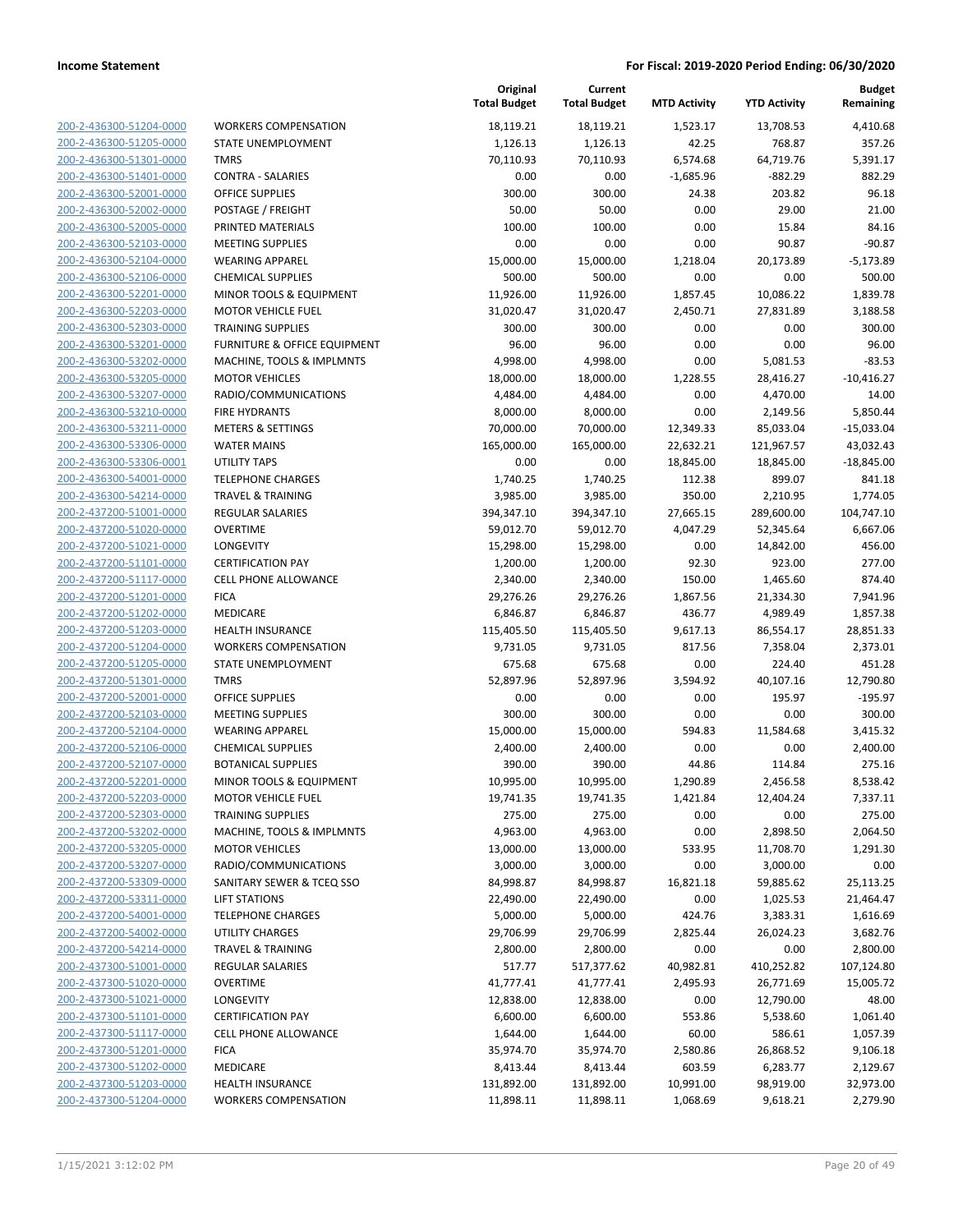| 200-2-437300-51205-0000 |
|-------------------------|
| 200-2-437300-51301-0000 |
| 200-2-437300-51401-0000 |
| 200-2-437300-52001-0000 |
| 200-2-437300-52002-0000 |
| 200-2-437300-52005-0000 |
| 200-2-437300-52101-0000 |
| 200-2-437300-52104-0000 |
| 200-2-437300-52105-0000 |
| 200-2-437300-52106-0000 |
| 200-2-437300-52107-0000 |
| 200-2-437300-52201-0000 |
| 200-2-437300-52202-0000 |
| 200-2-437300-52203-0000 |
| 200-2-437300-52301-0000 |
| 200-2-437300-53202-0000 |
| 200-2-437300-53203-0000 |
| 200-2-437300-53205-0000 |
| 200-2-437300-53402-0000 |
| 200-2-437300-54001-0000 |
| 200-2-437300-54002-0000 |
|                         |
| 200-2-437300-54201-0000 |
| 200-2-437300-54208-0000 |
| 200-2-437300-54214-0000 |
| 200-2-437300-54410-0000 |
| 200-2-471100-56507-0000 |
| 200-2-471100-56508-0000 |
| 200-2-471100-56510-0000 |
| 200-2-471200-56607-0000 |
| 200-2-471200-56611-0000 |
| 200-2-475100-56002-0000 |
| 200-2-475100-56005-0000 |
| 200-2-480000-52003-0000 |
| 200-2-480000-52006-0000 |
| 200-2-480000-54002-0000 |
| 200-2-480000-54226-0000 |
| 200-2-480000-57002-0000 |
| 200-2-480000-57005-0000 |
| 200-2-480000-57008-0000 |
| 200-2-480000-57015-0000 |
| 200-2-491000-58001-0000 |
| 200-2-491000-58037-0000 |
| 200-2-491000-58120-0000 |
| 200-2-495000-58580-0000 |
| 200-2-495000-58581-0000 |
| 200-2-495000-58701-0000 |
| 200-2-495000-58710-0000 |
| 200-2-495000-58720-0000 |
| 200-2-495000-58900-0000 |
|                         |
|                         |

|                         |                                                           | Original<br><b>Total Budget</b> | Current<br><b>Total Budget</b> | <b>MTD Activity</b> | <b>YTD Activity</b>      | <b>Budget</b><br>Remaining |
|-------------------------|-----------------------------------------------------------|---------------------------------|--------------------------------|---------------------|--------------------------|----------------------------|
| 200-2-437300-51205-0000 | STATE UNEMPLOYMENT                                        | 772.20                          | 772.20                         | 0.00                | 179.66                   | 592.54                     |
| 200-2-437300-51301-0000 | <b>TMRS</b>                                               | 65,001.05                       | 65,001.05                      | 4,960.44            | 50,976.63                | 14,024.42                  |
| 200-2-437300-51401-0000 | <b>CONTRA - SALARIES</b>                                  | 0.00                            | 0.00                           | 0.00                | $-533.30$                | 533.30                     |
| 200-2-437300-52001-0000 | <b>OFFICE SUPPLIES</b>                                    | 600.00                          | 600.00                         | 0.00                | 497.80                   | 102.20                     |
| 200-2-437300-52002-0000 | POSTAGE / FREIGHT                                         | 600.00                          | 600.00                         | 41.78               | 577.18                   | 22.82                      |
| 200-2-437300-52005-0000 | PRINTED MATERIALS                                         | 1,280.00                        | 1,280.00                       | 0.00                | 0.00                     | 1,280.00                   |
| 200-2-437300-52101-0000 | <b>JANITORIAL SUPPLIES</b>                                | 1,650.00                        | 1,650.00                       | 1,108.84            | 1,174.80                 | 475.20                     |
| 200-2-437300-52104-0000 | <b>WEARING APPAREL</b>                                    | 11,000.00                       | 11,000.00                      | 558.81              | 8,510.00                 | 2,490.00                   |
| 200-2-437300-52105-0000 | <b>LABORATORY</b>                                         | 15,000.00                       | 15,000.00                      | 4,508.72            | 11,722.59                | 3,277.41                   |
| 200-2-437300-52106-0000 | <b>CHEMICAL SUPPLIES</b>                                  | 54,660.00                       | 54,660.00                      | 0.00                | 27,897.66                | 26,762.34                  |
| 200-2-437300-52107-0000 | <b>BOTANICAL SUPPLIES</b>                                 | 900.00                          | 900.00                         | 71.94               | 71.94                    | 828.06                     |
| 200-2-437300-52201-0000 | MINOR TOOLS & EQUIPMENT                                   | 6,300.00                        | 6,300.00                       | 648.77              | 4,645.93                 | 1,654.07                   |
| 200-2-437300-52202-0000 | MECHANICAL SUPPLIES                                       | 18,400.00                       | 18,400.00                      | 1,046.76            | 10,072.50                | 8,327.50                   |
| 200-2-437300-52203-0000 | <b>MOTOR VEHICLE FUEL</b>                                 | 5,875.01                        | 5,875.01                       | 246.77              | 3,812.08                 | 2,062.93                   |
| 200-2-437300-52301-0000 | <b>SAFETY SUPPLIES</b>                                    | 2,300.00                        | 2,300.00                       | 0.00                | 69.96                    | 2,230.04                   |
| 200-2-437300-53202-0000 | MACHINE, TOOLS & IMPLMNTS                                 | 70,000.00                       | 70,000.00                      | 0.00                | 20,003.34                | 49,996.66                  |
| 200-2-437300-53203-0000 | <b>INSTRUMENTS &amp; APPARATUS</b>                        | 6,000.00                        | 6,000.00                       | 0.00                | 5,630.81                 | 369.19                     |
| 200-2-437300-53205-0000 | <b>MOTOR VEHICLES</b>                                     | 5,300.00                        | 5,300.00                       | 591.18              | 2,479.90                 | 2,820.10                   |
| 200-2-437300-53402-0000 | <b>BUILDING MAINTENANCE</b>                               | 6,500.00                        | 6,500.00                       | 1,962.40            | 4,128.21                 | 2.371.79                   |
| 200-2-437300-54001-0000 | <b>TELEPHONE CHARGES</b>                                  | 5,237.33                        | 5,237.33                       | 437.61              | 3,495.47                 | 1,741.86                   |
| 200-2-437300-54002-0000 | <b>UTILITY CHARGES</b>                                    | 406,861.45                      | 406,861.45                     | 31,304.05           | 200,412.40               | 206,449.05                 |
| 200-2-437300-54201-0000 | MEMBERSHIPS & SUBSCRIPTIONS                               | 12,500.00                       | 12,500.00                      | 3,496.40            | 9,235.23                 | 3,264.77                   |
| 200-2-437300-54208-0000 | <b>LABORATORY WORK</b>                                    | 12,400.00                       | 12,400.00                      | 0.00                | 9,191.25                 | 3,208.75                   |
| 200-2-437300-54214-0000 | <b>TRAVEL &amp; TRAINING</b>                              | 4,500.00                        | 4,500.00                       | 0.00                | 592.59                   | 3,907.41                   |
| 200-2-437300-54410-0000 | PERMITS/FEES                                              | 74,000.00                       | 74,000.00                      | 111.00              | 37,847.32                | 36,152.68                  |
| 200-2-471100-56507-0000 | 08 REV BONDS - PRINCIPAL                                  | 970,000.00                      | 970,000.00                     | 0.00                | 969,500.03               | 499.97                     |
| 200-2-471100-56508-0000 | 09 TWDP REV BOND - PRINC                                  | 15,000.00                       | 15,000.00                      | 0.00                | 15,000.00                | 0.00                       |
| 200-2-471100-56510-0000 | 2019 REVENUE BONDS PRINCIPAL                              | 110,000.00                      | 110,000.00                     | 0.00                | 110,000.00               | 0.00                       |
| 200-2-471200-56607-0000 | 08 REV BONDS - INTEREST                                   |                                 |                                |                     |                          | 136,889.25                 |
| 200-2-471200-56611-0000 | 2019 REVENUE BONDS INTEREST                               | 284,448.00<br>988,336.25        | 284,448.00<br>988,336.25       | 0.00<br>0.00        | 147,558.75<br>622,154.98 | 366,181.27                 |
| 200-2-475100-56002-0000 | MISCELLANEOUS DEBT EXP / AGENT FEE                        | 750.00                          | 750.00                         | 0.00                | 750.00                   | 0.00                       |
|                         | ARBITRAGE                                                 |                                 |                                | 0.00                | 0.00                     |                            |
| 200-2-475100-56005-0000 |                                                           | 1,750.00                        | 1,750.00                       |                     |                          | 1,750.00                   |
| 200-2-480000-52003-0000 | <b>COPIER CHARGES</b>                                     | 7,500.00                        | 7,500.00                       | 876.38              | 6,296.87                 | 1,203.13                   |
| 200-2-480000-52006-0000 | <b>COPIER PAPER</b>                                       | 250.00<br>13,804.03             | 250.00                         | 0.00                | 214.80                   | 35.20                      |
| 200-2-480000-54002-0000 | UTILITY CHARGES                                           |                                 | 13,804.03                      | 1,099.82            | 9,857.88                 | 3,946.15                   |
| 200-2-480000-54226-0000 | <b>INSURANCE EXPENSE</b>                                  | 64,000.00                       | 64,000.00                      | 0.00                | 70,949.90                | $-6,949.90$                |
| 200-2-480000-57002-0000 | <b>BAD DEBT EXPENSE</b>                                   | 25,000.00                       | 25,000.00                      | 0.00                | 0.00                     | 25,000.00                  |
| 200-2-480000-57005-0000 | <b>ACCRUED VAC &amp; SICK PAY</b>                         | 40,000.00                       | 40,000.00                      | 0.00                | 23,581.67                | 16,418.33                  |
| 200-2-480000-57008-0000 | <b>BANK CHARGES</b>                                       | 30,000.00                       | 30,000.00                      | 3,192.48            | 21,929.81                | 8,070.19                   |
| 200-2-480000-57015-0000 | <b>CONTINGENCY EXPENSE</b>                                | 50,000.00                       | 50,000.00                      | 0.00                | 0.00                     | 50,000.00                  |
| 200-2-491000-58001-0000 | XFR - GENERAL FUND                                        | 0.00                            | 627,424.00                     | 107,019.45          | 938,289.32               | -310,865.32                |
| 200-2-491000-58037-0000 | <b>XFR - DEBT SERVICE FUND</b>                            | 1,597,520.00                    | 1,597,520.00                   | 133,126.67          | 1,198,140.03             | 399,379.97                 |
| 200-2-491000-58120-0000 | XFR - UTILITY CIP FUND                                    | 304,000.40                      | 304,000.40                     | 0.00                | 0.00                     | 304,000.40                 |
| 200-2-495000-58580-0000 | CA - GENERAL FUND - GENERAL GOVERNMENT                    | 408,115.00                      | 408,115.00                     | 34,009.58           | 306,086.22               | 102,028.78                 |
| 200-2-495000-58581-0000 | CA - GENERAL FUND - PUBLIC WORKS                          | 160,063.00                      | 160,063.00                     | 13,338.58           | 120,047.22               | 40,015.78                  |
| 200-2-495000-58701-0000 | CA - CENTRAL SERVICE FUND                                 | 206,641.00                      | 206,641.00                     | 17,220.08           | 154,980.72               | 51,660.28                  |
| 200-2-495000-58710-0000 | CA - INSURANCE FUND                                       | 87,018.00                       | 87,018.00                      | 7,251.50            | 65,263.50                | 21,754.50                  |
| 200-2-495000-58720-0000 | CA - MIS FUN                                              | 73,708.00                       | 73,708.00                      | 6,142.33            | 55,280.97                | 18,427.03                  |
| 200-2-495000-58900-0000 | <b>CA - ELECTRIC FUND</b>                                 | 617,107.00                      | 617,107.00                     | 51,425.58           | 462,830.22               | 154,276.78                 |
|                         | <b>Expense Total:</b>                                     | 12,100,356.36                   | 13,244,640.21                  | 969,185.33          | 10,004,129.67            | 3,240,510.54               |
|                         | Fund: 200 - WATER / WASTEWATER FUND Surplus (Deficit):    | 2,272,753.64                    | 1,128,469.79                   | 163,649.20          | $-292,141.23$            |                            |
|                         | Fund: 212 - TX COMMUNITY DEV SWR SYSTEM IMPROV PROG GRANT |                                 |                                |                     |                          |                            |
| Revenue                 |                                                           |                                 |                                |                     |                          |                            |

**Revenue Total: 0.00 0.00 0.00 168,130.00 -168,130.00**

212-2-310001-43105-0000 MISCELLANEOUS / GRANTS 0.00 0.00 0.00 168,130.00 -168,130.00

1/15/2021 3:12:02 PM Page 21 of 49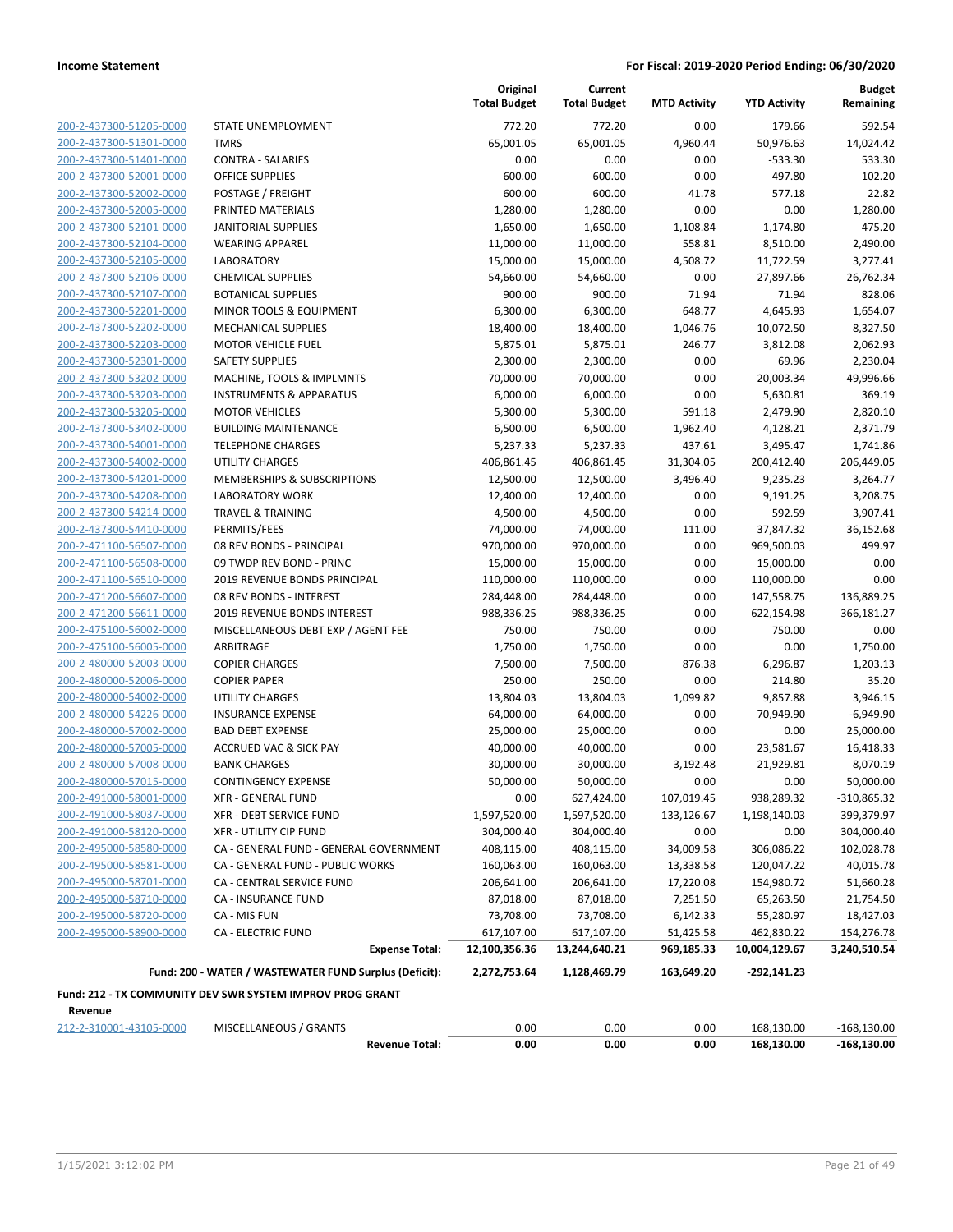|                                                    |                                                                  | Original<br><b>Total Budget</b> | Current<br><b>Total Budget</b> | <b>MTD Activity</b> | <b>YTD Activity</b>   | <b>Budget</b><br>Remaining     |
|----------------------------------------------------|------------------------------------------------------------------|---------------------------------|--------------------------------|---------------------|-----------------------|--------------------------------|
| <b>Expense</b>                                     |                                                                  |                                 |                                |                     |                       |                                |
| 212-2-436300-55007-0000                            | ENG/ARCHITECTS/MGMT                                              | 0.00                            | 0.00                           | 0.00                | 1,255.00              | $-1,255.00$                    |
|                                                    | <b>Expense Total:</b>                                            | 0.00                            | 0.00                           | 0.00                | 1,255.00              | $-1,255.00$                    |
|                                                    | Fund: 212 - TX COMMUNITY DEV SWR SYSTEM IMPROV PROG GRANT Surplu | 0.00                            | 0.00                           | 0.00                | 166,875.00            |                                |
| Fund: 216 - UTILIITY CIP FUND                      |                                                                  |                                 |                                |                     |                       |                                |
| Revenue                                            |                                                                  |                                 |                                |                     |                       |                                |
| 216-2-319001-45401-0000                            | <b>INTEREST REVENUES</b>                                         | 10,621.00                       | 10,621.00                      | 2,047.68            | 147,103.94            | $-136,482.94$                  |
| 216-2-320003-45305-0000                            | AUCTION/OTHER PROCEEDS<br><b>XFR - UTILITY FUND</b>              | 0.00                            | 0.00                           | 0.00<br>0.00        | 13,500,000.00<br>0.00 | $-13,500,000.00$               |
| 216-2-323001-46100-0000                            | <b>Revenue Total:</b>                                            | 304,000.00<br>314,621.00        | 304,000.00<br>314,621.00       | 2,047.68            | 13,647,103.94         | 304,000.00<br>$-13,332,482.94$ |
|                                                    |                                                                  |                                 |                                |                     |                       |                                |
| <b>Expense</b>                                     |                                                                  |                                 |                                | 0.00                |                       |                                |
| 216-2-436200-53310-0000<br>216-2-436200-53312-0000 | RESVRS/STRG TANKS/ST PIPE<br><b>WATER LINE EASEMENTS</b>         | 0.00<br>0.00                    | 0.00<br>0.00                   | 0.00                | 0.00<br>50,961.31     | 0.00<br>$-50,961.31$           |
| 216-2-436200-55002-0000                            | <b>IMPROVEMENTS</b>                                              | 254,000.00                      | 254,000.00                     | 34,334.89           | 464,278.40            | $-210,278.40$                  |
| 216-2-436200-55201-0000                            | <b>EQUIPMENT PURCHASES</b>                                       | 0.00                            | 0.00                           | 0.00                | 31,178.00             | $-31,178.00$                   |
| 216-2-436300-55105-0000                            | <b>WATER MAINS</b>                                               | 0.00                            | 200,000.00                     | 46,888.09           | 2,268,297.88          | -2,068,297.88                  |
| 216-2-437200-55002-0000                            | <b>IMPROVEMENTS</b>                                              | 0.00                            | 0.00                           | 0.00                | 13,732.00             | $-13,732.00$                   |
| 216-2-437300-55110-0000                            | <b>LIFT STATIONS</b>                                             | 50,000.00                       | 50,000.00                      | 0.00                | $-218,054.44$         | 268,054.44                     |
| 216-2-480000-54101-0000                            | PROFESSIONAL SERVICES                                            | 150,000.00                      | 150,000.00                     | 0.00                | 0.00                  | 150,000.00                     |
|                                                    | <b>Expense Total:</b>                                            | 454,000.00                      | 654,000.00                     | 81,222.98           | 2,610,393.15          | -1,956,393.15                  |
|                                                    | Fund: 216 - UTILIITY CIP FUND Surplus (Deficit):                 | -139,379.00                     | -339,379.00                    | $-79,175.30$        | 11,036,710.79         |                                |
| <b>Fund: 217 - WASTEWATER RECLAMATION FUND</b>     |                                                                  |                                 |                                |                     |                       |                                |
| Revenue                                            |                                                                  |                                 |                                |                     |                       |                                |
| 217-2-319001-45401-0000                            | <b>INTEREST REVENUES</b>                                         | 14,000.00                       | 14,000.00                      | 150.18              | 7,244.07              | 6,755.93                       |
|                                                    | <b>Revenue Total:</b>                                            | 14,000.00                       | 14,000.00                      | 150.18              | 7,244.07              | 6,755.93                       |
| <b>Expense</b>                                     |                                                                  |                                 |                                |                     |                       |                                |
| 217-2-437300-55012-0000                            | <b>CONSTRUCTION</b>                                              | 0.00                            | 0.00                           | 0.00                | 0.00                  | 0.00                           |
|                                                    |                                                                  | 0.00                            | 0.00                           | 0.00                | 0.00                  | 0.00                           |
|                                                    | <b>Expense Total:</b>                                            |                                 |                                |                     |                       |                                |
|                                                    |                                                                  |                                 |                                |                     |                       |                                |
|                                                    | Fund: 217 - WASTEWATER RECLAMATION FUND Surplus (Deficit):       | 14,000.00                       | 14,000.00                      | 150.18              | 7,244.07              |                                |
| Fund: 300 - AIRPORT FUND                           |                                                                  |                                 |                                |                     |                       |                                |
| Revenue<br>300-2-310001-43102-0000                 | <b>AIRPORT GRANT REVENUE</b>                                     | 0.00                            | 0.00                           | 0.00                | $-5,093.00$           | 5,093.00                       |
| 300-2-319001-44315-0000                            | AIRPORT FUEL FEES                                                | 0.00                            | 0.00                           | 0.00                | 724.24                | $-724.24$                      |
| 300-2-319001-45401-0000                            | <b>INTEREST REVENUES</b>                                         | 0.00                            | 0.00                           | 0.00                | 16,122.85             | $-16,122.85$                   |
| 300-2-321001-45507-0000                            | L-3 COMM LEASE                                                   | 639,217.00                      | 639,217.00                     | 53,268.08           | 479,412.72            | 159,804.28                     |
| 300-2-321001-45508-0000                            | AIR EVAC HANGAR FEES                                             | 8,101.80                        | 8,101.80                       | 675.09              | 5,400.72              | 2,701.08                       |
| 300-2-321001-45509-0000                            | BLUE SKY T-HANGAR & LA ND LEASES                                 | 4,768.50                        | 4,768.50                       | 0.00                | 4,768.50              | 0.00                           |
| 300-2-321001-45510-0000                            | ARKOMA - HORIZONS AHEAD LEASE                                    | 48,096.00                       | 48,096.00                      | 4,008.00            | 36,072.00             | 12,024.00                      |
| 300-2-321001-45513-0000                            | MAJORS FLYING CLUB LAND LEASE                                    | 1,396.00                        | 1,396.00                       | 116.33              | 1,046.97              | 349.03                         |
| 300-2-321001-45515-0000                            | <b>TEXSAN AVIATION LAND LEASE</b>                                | 1,080.00                        | 1,080.00                       | 0.00                | 1,080.00              | 0.00                           |
| 300-2-321001-45516-0000                            | MFC PARTNERS LAND LEASE                                          | 1,260.00                        | 1,260.00                       | 0.00                | 0.00                  | 1,260.00                       |
| 300-2-321001-45517-0000                            | <b>INNOVATION FIRST MAINT HANGAR</b>                             | 17,618.00                       | 17,618.00                      | 0.00                | 0.00                  | 17,618.00                      |
|                                                    | <b>Revenue Total:</b>                                            | 721,537.30                      | 721,537.30                     | 58,067.50           | 539,535.00            | 182,002.30                     |
| <b>Expense</b>                                     |                                                                  |                                 |                                |                     |                       |                                |
| 300-2-438100-51001-0000                            | REGULAR SALARIES                                                 | 61,452.14                       | 61,452.14                      | 4,727.20            | 46,810.80             | 14,641.34                      |
| 300-2-438100-51021-0000                            | LONGEVITY                                                        | 294.00                          | 294.00                         | 0.00                | 294.00                | 0.00                           |
| 300-2-438100-51117-0000                            | <b>CELL PHONE ALLOWANCE</b>                                      | 1,170.00                        | 1,170.00                       | 90.00               | 871.62                | 298.38                         |
| 300-2-438100-51201-0000                            | <b>FICA</b>                                                      | 3,900.80                        | 3,900.80                       | 298.82              | 2,976.00              | 924.80                         |
| 300-2-438100-51202-0000                            | MEDICARE                                                         | 912.28                          | 912.28                         | 69.88               | 695.95                | 216.33                         |
| 300-2-438100-51203-0000                            | <b>HEALTH INSURANCE</b>                                          | 10,991.00                       | 10,991.00                      | 915.92              | 8,243.28              | 2,747.72                       |
| 300-2-438100-51204-0000                            | <b>WORKERS COMPENSATION</b>                                      | 1,206.78                        | 1,206.78                       | 83.77               | 753.93                | 452.85                         |
| 300-2-438100-51205-0000                            | STATE UNEMPLOYMENT                                               | 128.70                          | 128.70                         | 0.00                | 9.00                  | 119.70                         |
| 300-2-438100-51301-0000                            | <b>TMRS</b>                                                      | 7,048.18                        | 7,048.18                       | 541.94              | 5,365.71              | 1,682.47                       |
| 300-2-438100-52001-0000<br>300-2-438100-52002-0000 | OFFICE SUPPLIES<br>POSTAGE / FREIGHT                             | 400.00<br>100.00                | 400.00<br>100.00               | 0.00<br>0.00        | 11.78<br>29.70        | 388.22<br>70.30                |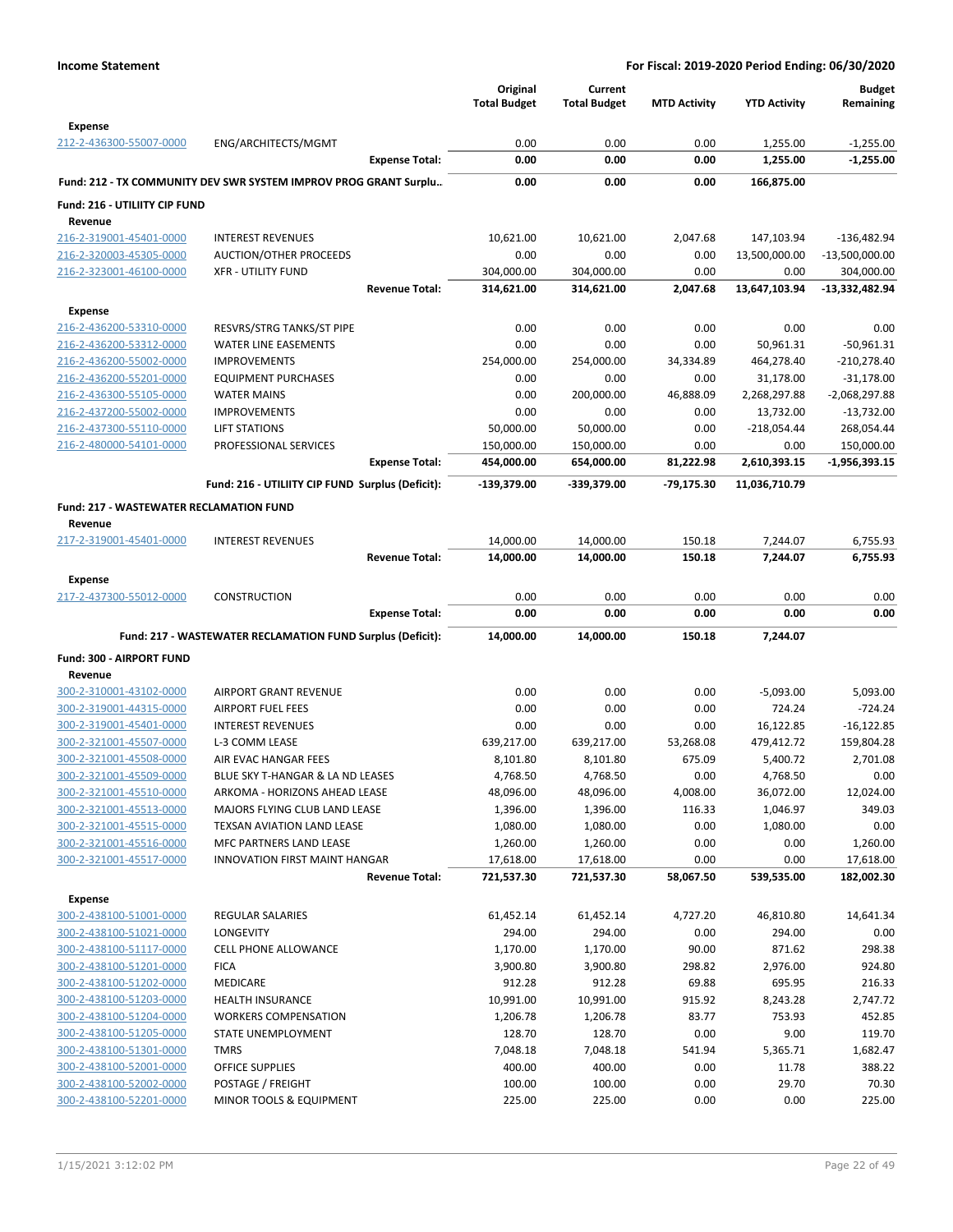|                                                    |                                                                | Original<br><b>Total Budget</b> | Current<br><b>Total Budget</b> | <b>MTD Activity</b> | <b>YTD Activity</b>   | <b>Budget</b><br>Remaining |
|----------------------------------------------------|----------------------------------------------------------------|---------------------------------|--------------------------------|---------------------|-----------------------|----------------------------|
|                                                    |                                                                |                                 | 1.500.00                       |                     |                       |                            |
| 300-2-438100-53202-0000                            | MACHINE, TOOLS & IMPLMNTS                                      | 1,500.00                        |                                | 0.00                | 1,493.46              | 6.54                       |
| 300-2-438100-53205-0000                            | <b>MOTOR VEHICLES</b>                                          | 500.00                          | 500.00                         | 0.00                | 194.10                | 305.90                     |
| 300-2-438100-53303-0000<br>300-2-438100-53402-0000 | MAINT - STREET /ALLEY/APRN/RNWY<br><b>BUILDING MAINTENANCE</b> | 2,500.00                        | 2,500.00                       | 0.00<br>657.44      | 0.00                  | 2,500.00<br>-999.98        |
| 300-2-438100-54001-0000                            | <b>TELEPHONE CHARGES</b>                                       | 12,000.00<br>1,810.85           | 12,000.00<br>1,810.85          | 168.66              | 12,999.98<br>1,218.95 | 591.90                     |
| 300-2-438100-54002-0000                            | <b>UTILITY CHARGES</b>                                         | 14,457.30                       | 14,457.30                      | 1,057.99            | 9,798.47              | 4,658.83                   |
| 300-2-438100-54105-0000                            | <b>MARKETING</b>                                               | 6,500.00                        | 6,500.00                       | 351.00              | 5,263.37              | 1,236.63                   |
| 300-2-438100-54106-0000                            | <b>ATTORNEY FEES</b>                                           | 0.00                            | 0.00                           | 2,780.00            | 2,780.00              | $-2,780.00$                |
| 300-2-438100-54110-0000                            | <b>AUDIT</b>                                                   | 10,000.00                       | 10,000.00                      | 0.00                | 0.00                  | 10,000.00                  |
| 300-2-438100-54201-0000                            | MEMBERSHIPS & SUBSCRIPTIONS                                    | 515.00                          | 515.00                         | 100.00              | 375.00                | 140.00                     |
| 300-2-438100-54214-0000                            | <b>TRAVEL &amp; TRAINING</b>                                   | 2,300.00                        | 2,300.00                       | 200.00              | 715.49                | 1,584.51                   |
| 300-2-438100-54408-0000                            | OTHER / INSURANCE EXPENSE                                      | 0.00                            | 0.00                           | 0.00                | 9,671.27              | $-9,671.27$                |
| 300-2-438100-54410-0000                            | PERMITS/FEES                                                   | 1,400.00                        | 1,400.00                       | 0.00                | 1,371.00              | 29.00                      |
| 300-2-480000-52003-0000                            | <b>COPIER CHARGES</b>                                          | 0.00                            | 0.00                           | 151.03              | 1,116.50              | $-1,116.50$                |
| 300-2-480000-52006-0000                            | <b>COPIER PAPER</b>                                            | 75.00                           | 75.00                          | 0.00                | 0.00                  | 75.00                      |
| 300-2-480000-57008-0000                            | <b>BANK CHARGES</b>                                            | 0.00                            | 0.00                           | 465.30              | 974.63                | $-974.63$                  |
|                                                    | <b>Expense Total:</b>                                          | 141,387.03                      | 141,387.03                     | 12,658.95           | 114,033.99            | 27,353.04                  |
|                                                    | Fund: 300 - AIRPORT FUND Surplus (Deficit):                    | 580,150.27                      | 580,150.27                     | 45,408.55           | 425,501.01            |                            |
| <b>Fund: 360 - AIRPORT CAPITAL FUND</b>            |                                                                |                                 |                                |                     |                       |                            |
| Revenue                                            |                                                                |                                 |                                |                     |                       |                            |
| 360-2-319001-45401-0000                            | <b>INTEREST REVENUES</b>                                       | 68,598.00                       | 68,598.00                      | 4,641.99            | 84,561.40             | $-15,963.40$               |
|                                                    | <b>Revenue Total:</b>                                          | 68,598.00                       | 68,598.00                      | 4,641.99            | 84,561.40             | $-15,963.40$               |
| <b>Expense</b>                                     |                                                                |                                 |                                |                     |                       |                            |
| 360-2-438100-55006-0000                            | <b>AQUISITION</b>                                              | 0.00                            | 0.00                           | 0.00                | 168,338.46            | $-168,338.46$              |
| 360-2-438100-55012-0000                            | <b>CONSTRUCTION</b>                                            | 219,381.00                      | 219,381.00                     | 0.00                | 110,000.00            | 109,381.00                 |
| 360-2-480000-57008-0000                            | <b>BANK CHARGES</b>                                            | 2,000.00                        | 2,000.00                       | 329.31              | 1,962.33              | 37.67                      |
|                                                    | <b>Expense Total:</b>                                          | 221,381.00                      | 221,381.00                     | 329.31              | 280,300.79            | $-58,919.79$               |
|                                                    | Fund: 360 - AIRPORT CAPITAL FUND Surplus (Deficit):            | -152,783.00                     | -152,783.00                    | 4,312.68            | -195,739.39           |                            |
| Fund: 362 - AIRPORT FBO FUEL                       |                                                                |                                 |                                |                     |                       |                            |
| Revenue                                            |                                                                |                                 |                                |                     |                       |                            |
| 362-2-319001-44315-0000                            | <b>AIRPORT - FUEL FEES</b>                                     | 0.00                            | 0.00                           | 35,900.17           | 314,772.59            | $-314,772.59$              |
| 362-2-319001-44316-0000                            | AIRPORT - PARKING, TIE DOWNS, & RAMP FE                        | 0.00                            | 0.00                           | 205.60              | 2,278.80              | $-2,278.80$                |
| 362-2-319001-44320-0000                            | AIRPORT - OIL                                                  | 0.00                            | 0.00                           | 383.78              | 2,793.88              | $-2,793.88$                |
| 362-2-319001-44322-0000                            | <b>AIRPORT - PILOT SUPPLIES</b>                                | 0.00                            | 0.00                           | 0.00                | 139.85                | $-139.85$                  |
| 362-2-319001-45401-0000                            | <b>INTEREST REVENUES</b>                                       | 0.00                            | 0.00                           | 174.24              | 2,708.16              | $-2,708.16$                |
|                                                    | <b>Revenue Total:</b>                                          | 0.00                            | 0.00                           | 36,663.79           | 322,693.28            | $-322,693.28$              |
| <b>Expense</b>                                     |                                                                |                                 |                                |                     |                       |                            |
| 362-2-438100-52221-0000                            | AIRPORT - FUEL FEES                                            | 0.00                            | 0.00                           | 15,917.02           | 121,335.00            | $-121,335.00$              |
| 362-2-438100-52222-0000                            | AIRPORT - OIL                                                  | 0.00                            | 0.00                           | 0.00                | 1,999.52              | $-1,999.52$                |
| 362-2-438100-52422-0000                            | <b>AIRPORT - PILOT SUPPLIES</b>                                | 0.00                            | 0.00                           | 0.00                | 321.23                | $-321.23$                  |
| 362-2-438100-57003-0000                            | <b>CREDIT CARD FEES</b>                                        | 0.00                            | 0.00                           | 1,156.86            | 10,711.74             | $-10,711.74$               |
| 362-2-480000-57008-0000                            | <b>BANK CHARGES</b><br><b>Expense Total:</b>                   | 0.00<br>0.00                    | 0.00<br>0.00                   | 11.72<br>17,085.60  | 62.15<br>134,429.64   | $-62.15$<br>$-134,429.64$  |
|                                                    | Fund: 362 - AIRPORT FBO FUEL Surplus (Deficit):                | 0.00                            | 0.00                           | 19,578.19           | 188,263.64            |                            |
| Fund: 400 - GOLF FUND                              |                                                                |                                 |                                |                     |                       |                            |
| Revenue                                            |                                                                |                                 |                                |                     |                       |                            |
| 400-2-319001-45604-0000                            | OTHER REVENUE / OVER/SHORT                                     | 28.00                           | 28.00                          | 0.00                | $-88.88$              | 116.88                     |
| 400-2-319005-44510-0000                            | <b>GREENS FEES</b>                                             | 98,030.00                       | 98,030.00                      | 18,236.15           | 56,658.19             | 41,371.81                  |
| 400-2-319006-45308-0000                            | PRO SHOP CONCESSIONS                                           | 9,841.00                        | 9,841.00                       | 308.99              | 4,181.39              | 5,659.61                   |
| 400-2-319007-45309-0000                            | <b>MERCHANDISE SALES</b>                                       | 7,940.00                        | 7,940.00                       | 2,587.88            | 4,843.13              | 3,096.87                   |
| 400-2-319008-45511-0000                            | <b>CART RENTALS</b>                                            | 61,464.00                       | 61,464.00                      | 10,942.16           | 34,174.95             | 27,289.05                  |
| 400-2-319009-45512-0000                            | <b>GOLF LEASES / MEMBERSHIPS</b>                               | 67,095.00                       | 67,095.00                      | 6,431.11            | 15,088.27             | 52,006.73                  |
|                                                    | <b>Revenue Total:</b>                                          | 244,398.00                      | 244,398.00                     | 38,506.29           | 114,857.05            | 129,540.95                 |
| Expense                                            |                                                                |                                 |                                |                     |                       |                            |
|                                                    |                                                                |                                 |                                |                     |                       |                            |
| 400-2-451250-51001-0000                            | REGULAR SALARIES                                               | 111,803.87                      | 111,803.87                     | 8,146.87            | 77,202.30             | 34,601.57                  |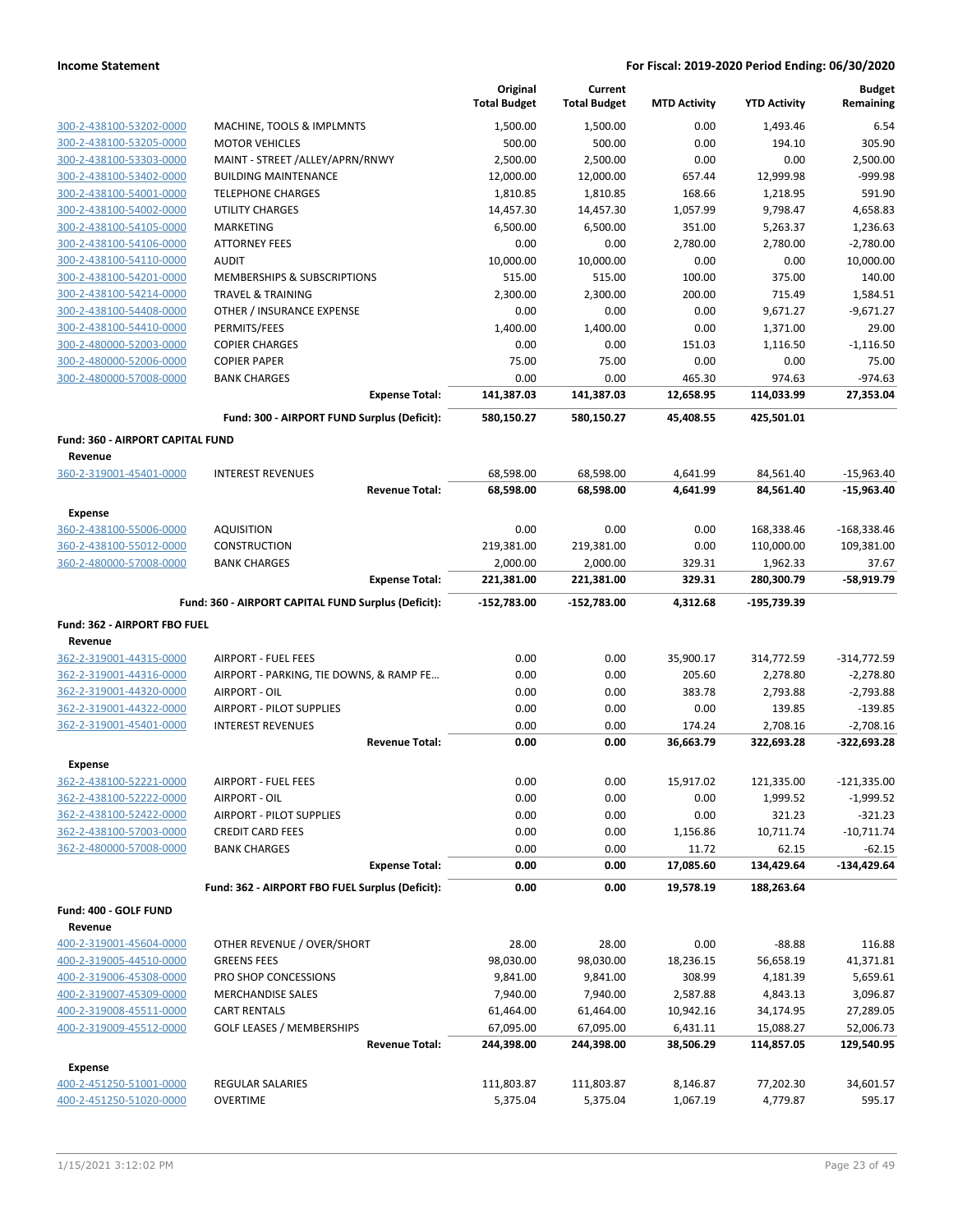|                                                    |                                                         | Original             | Current              |                     |                      | <b>Budget</b>              |
|----------------------------------------------------|---------------------------------------------------------|----------------------|----------------------|---------------------|----------------------|----------------------------|
|                                                    |                                                         | <b>Total Budget</b>  | <b>Total Budget</b>  | <b>MTD Activity</b> | <b>YTD Activity</b>  | Remaining                  |
| 400-2-451250-51021-0000                            | LONGEVITY                                               | 6,656.00             | 6,656.00             | 0.00                | 6,530.00             | 126.00                     |
| 400-2-451250-51101-0000                            | <b>CERTIFICATION PAY</b>                                | 600.00               | 600.00               | 46.16               | 461.60               | 138.40                     |
| 400-2-451250-51117-0000                            | <b>CELL PHONE ALLOWANCE</b>                             | 780.00               | 780.00               | 60.00               | 596.77               | 183.23                     |
| 400-2-451250-51201-0000                            | <b>FICA</b>                                             | 7,763.32             | 7,763.32             | 561.49              | 5,513.12             | 2,250.20                   |
| 400-2-451250-51202-0000                            | MEDICARE                                                | 1,815.62             | 1,815.62             | 131.32              | 1,289.37             | 526.25                     |
| 400-2-451250-51203-0000                            | <b>HEALTH INSURANCE</b>                                 | 10,991.00            | 10,991.00            | 983.67              | 8,853.03             | 2,137.97                   |
| 400-2-451250-51204-0000                            | <b>WORKERS COMPENSATION</b>                             | 3,231.15             | 3,231.15             | 271.62              | 2,444.58             | 786.57                     |
| 400-2-451250-51205-0000                            | <b>STATE UNEMPLOYMENT</b>                               | 364.01               | 364.01               | 54.28               | 204.35               | 159.66                     |
| 400-2-451250-51301-0000                            | <b>TMRS</b>                                             | 11,348.55            | 11,348.55            | 782.75              | 8,317.32             | 3,031.23                   |
| 400-2-451250-52001-0000                            | <b>OFFICE SUPPLIES</b>                                  | 450.00               | 450.00               | $-12.19$            | 148.87               | 301.13                     |
| 400-2-451250-52101-0000                            | <b>JANITORIAL SUPPLIES</b>                              | 600.00               | 600.00               | 173.50              | 272.38               | 327.62                     |
| 400-2-451250-52104-0000                            | <b>WEARING APPAREL</b>                                  | 500.00               | 500.00               | 0.00                | 279.50               | 220.50                     |
| 400-2-451250-52107-0000                            | <b>BOTANICAL SUPPLIES</b>                               | 6,600.00             | 6,600.00             | 0.00                | 3,248.13             | 3,351.87                   |
| 400-2-451250-52201-0000                            | MINOR TOOLS & EQUIPMENT                                 | 600.00               | 600.00               | 0.00                | 64.39                | 535.61                     |
| 400-2-451250-52203-0000                            | <b>MOTOR VEHICLE FUEL</b>                               | 1,632.77             | 1,632.77             | 162.28              | 673.75               | 959.02                     |
| 400-2-451250-52401-0000                            | RECREATIONAL SUPPLIES                                   | 500.00               | 500.00               | 0.00                | 0.00                 | 500.00                     |
| 400-2-451250-52403-0000                            | <b>RESALE ITEMS</b>                                     | 15,000.00            | 15,000.00            | 0.00                | 5,918.17             | 9,081.83                   |
| 400-2-451250-53202-0000                            | MACHINE, TOOLS & IMPLMNTS                               | 6,000.00             | 6,000.00             | 0.00                | 452.27               | 5,547.73                   |
| 400-2-451250-53205-0000                            | <b>MOTOR VEHICLES</b>                                   | 400.00               | 400.00               | 0.00                | 0.00                 | 400.00                     |
| 400-2-451250-53307-0000                            | <b>IRRIGATION</b>                                       | 1,500.00             | 1,500.00             | 0.00                | 398.46               | 1,101.54                   |
| 400-2-451250-53402-0000                            | <b>BUILDING MAINTENANCE</b><br><b>TELEPHONE CHARGES</b> | 1,450.00             | 1,450.00             | 2,769.04<br>64.29   | 3,097.31             | $-1,647.31$<br>202.89      |
| 400-2-451250-54001-0000<br>400-2-451250-54002-0000 | <b>UTILITY CHARGES</b>                                  | 716.96<br>10,688.09  | 716.96<br>10,688.09  | 760.36              | 514.07<br>7,178.40   | 3,509.69                   |
| 400-2-451250-54201-0000                            | MEMBERSHIPS & SUBSCRIPTIONS                             | 785.00               | 785.00               | 0.00                | 158.07               | 626.93                     |
| 400-2-451250-54214-0000                            | <b>TRAVEL &amp; TRAINING</b>                            | 2,100.00             | 2,100.00             | 0.00                | 591.00               | 1,509.00                   |
| 400-2-451250-54226-0000                            | <b>INSURANCE EXPENSE</b>                                | 500.00               | 500.00               | 0.00                | 3,051.61             | $-2,551.61$                |
| 400-2-451250-54909-0000                            | <b>GOLF CART LEASE EXPENSE</b>                          | 31,000.00            | 31,000.00            | 2,250.00            | 18,000.00            | 13,000.00                  |
| 400-2-480000-52003-0000                            | <b>COPIER CHARGES</b>                                   | 1,525.00             | 1,525.00             | 130.25              | 1,028.99             | 496.01                     |
| 400-2-480000-57005-0000                            | <b>ACCRUED VAC &amp; SICK PAY</b>                       | 0.00                 | 0.00                 | 0.00                | 1,586.58             | $-1,586.58$                |
| 400-2-480000-57008-0000                            | <b>BANK CHARGES</b>                                     | 4,500.00             | 4,500.00             | 0.00                | 867.30               | 3,632.70                   |
|                                                    | <b>Expense Total:</b>                                   | 247,776.38           | 247,776.38           | 18,402.88           | 163,721.56           | 84,054.82                  |
|                                                    | Fund: 400 - GOLF FUND Surplus (Deficit):                | $-3,378.38$          | $-3,378.38$          | 20,103.41           | $-48,864.51$         |                            |
| <b>Fund: 500 - SANITATION FUND</b>                 |                                                         |                      |                      |                     |                      |                            |
| Revenue                                            |                                                         |                      |                      |                     |                      |                            |
| 500-2-318001-44314-0000                            | <b>LATE CHARGES</b>                                     | 101,636.00           | 101,636.00           | 2,780.27            | 71,647.03            | 29,988.97                  |
| 500-2-319001-45401-0000                            | <b>INTEREST REVENUES</b>                                | 31,250.00            | 31,250.00            | 965.62              | 20,228.78            | 11,021.22                  |
| 500-2-319020-44313-0000                            | <b>FUEL SURCHARGE</b>                                   | 76,888.00            | 76,888.00            | 6,779.86            | 60,764.45            | 16,123.55                  |
| 500-2-319020-45107-0000                            | <b>COLLECTION CHARGES</b>                               | 4,182,011.00         | 4,182,011.00         | 365,217.77          | 3,287,817.14         | 894,193.86                 |
| 500-2-319021-45108-0000                            | DISPOSAL CHARGES                                        | 380,000.00           | 380,000.00           | 35,372.12           | 308,340.12           | 71,659.88                  |
| 500-2-319022-45612-0000                            | REG HH HAZ WASTE COL CTR                                | 13,923.00            | 13,923.00            | 0.00                | 15,090.00            | $-1,167.00$                |
| 500-2-324001-46612-0000                            | CA - SANITATION FD COL & FUEL                           | 183,000.00           | 183,000.00           | 15,499.90           | 123,154.02           | 59,845.98                  |
|                                                    | <b>Revenue Total:</b>                                   | 4,968,708.00         | 4,968,708.00         | 426,615.54          | 3,887,041.54         | 1,081,666.46               |
| <b>Expense</b>                                     |                                                         |                      |                      |                     |                      |                            |
| 500-2-432300-54412-0000                            | <b>COLLECTION CHARGES</b>                               | 4,559,104.00         | 4,559,104.00         | 366,568.87          | 3,001,212.84         | 1,557,891.16               |
| 500-2-432500-54002-0000                            | UTILITY CHARGES                                         | 2,290.34             | 2,290.34             | 194.09              | 1,751.47             | 538.87                     |
| 500-2-432500-54403-0000                            | <b>DISPOSAL CHARGES</b>                                 | 24,500.00            | 24,500.00            | 1,045.34            | 1,095.34             | 23,404.66                  |
| 500-2-442200-51001-0000                            | REGULAR SALARIES                                        | 141,214.33           | 141,214.33           | 9,854.60            | 98,803.55            | 42,410.78                  |
| 500-2-442200-51021-0000                            | LONGEVITY                                               | 3,242.00             | 3,242.00             | 0.00                | 2,846.00             | 396.00                     |
| 500-2-442200-51101-0000                            | <b>CERTIFICATION PAY</b>                                | 1,200.00             | 1,200.00             | 92.30               | 923.00               | 277.00                     |
| 500-2-442200-51201-0000                            | <b>FICA</b>                                             | 9,030.69             | 9,030.69             | 616.26              | 6,368.55             | 2,662.14                   |
| 500-2-442200-51202-0000                            | MEDICARE                                                | 2,112.02             | 2,112.02             | 144.12              | 1,489.38             | 622.64                     |
| 500-2-442200-51203-0000                            | <b>HEALTH INSURANCE</b>                                 | 10,991.00            | 10,991.00            | 915.92              | 8,243.28             | 2,747.72                   |
| 500-2-442200-51204-0000                            | <b>WORKERS COMPENSATION</b>                             | 3,355.92             | 3,355.92             | 282.32              | 2,540.88             | 815.04                     |
| 500-2-442200-51205-0000                            | STATE UNEMPLOYMENT                                      | 514.80               | 514.80               | 96.34               | 409.57               | 105.23                     |
| 500-2-442200-51301-0000                            | <b>TMRS</b>                                             | 16,317.15            | 16,317.15            | 1,119.00            | 11,490.82            | 4,826.33                   |
| 500-2-442200-52104-0000                            | <b>WEARING APPAREL</b>                                  | 3,646.00             | 3,646.00             | 0.00                | 1,060.40             | 2,585.60                   |
| 500-2-442200-52203-0000<br>500-2-442200-53202-0000 | MOTOR VEHICLE FUEL<br>MACHINE, TOOLS & IMPLMNTS         | 2,311.41<br>1,600.00 | 2,311.41<br>1,600.00 | 531.20<br>473.12    | 3,835.84<br>2,638.72 | $-1,524.43$<br>$-1,038.72$ |
|                                                    |                                                         |                      |                      |                     |                      |                            |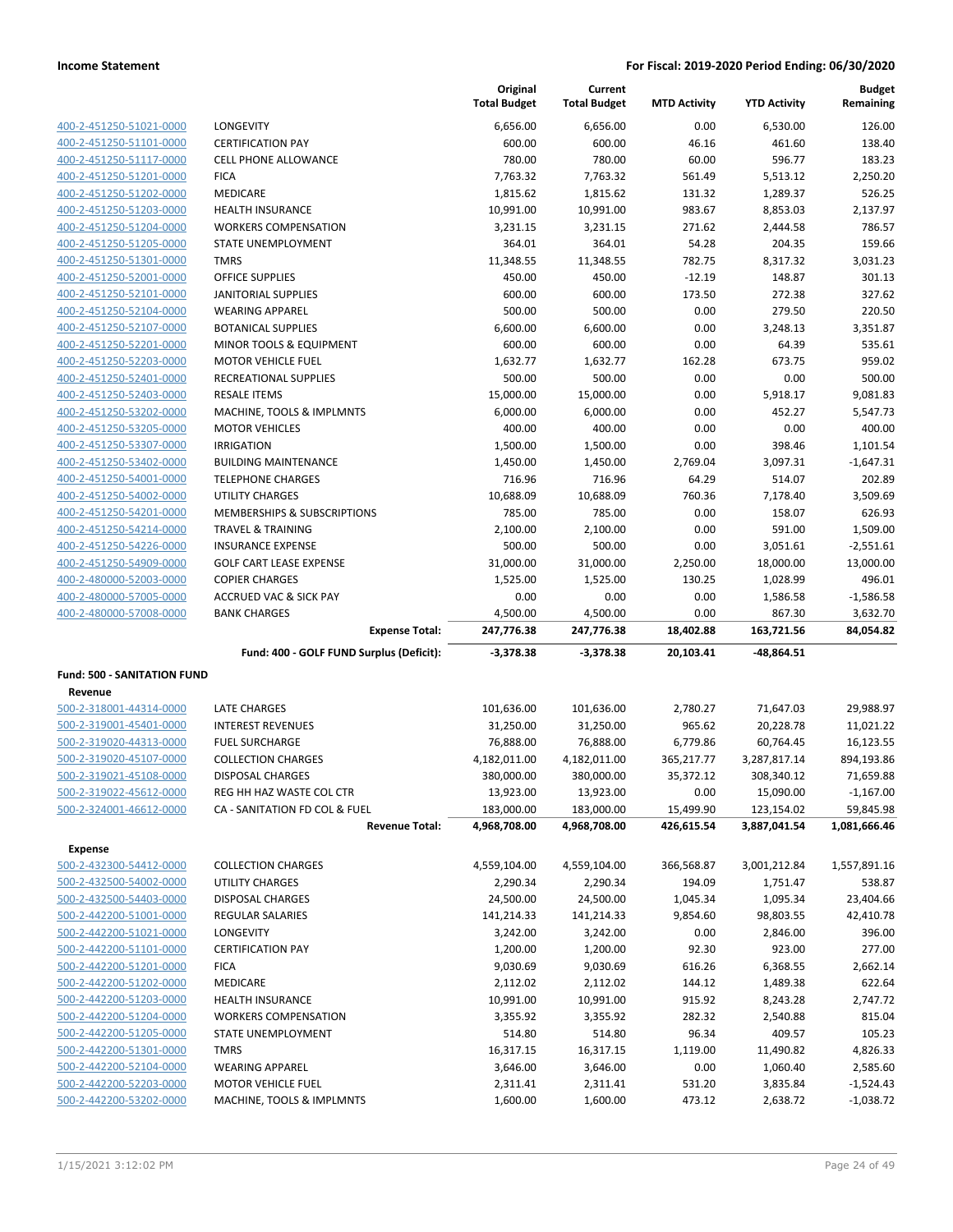|                                  |                                                | Original<br><b>Total Budget</b> | Current<br><b>Total Budget</b> | <b>MTD Activity</b> | <b>YTD Activity</b> | <b>Budget</b><br>Remaining |
|----------------------------------|------------------------------------------------|---------------------------------|--------------------------------|---------------------|---------------------|----------------------------|
| 500-2-442200-53205-0000          | <b>MOTOR VEHICLES</b>                          | 900.00                          | 900.00                         | 124.95              | 317.15              | 582.85                     |
| 500-2-480000-54413-0000          | <b>BULK WASTE PICK-UP</b>                      | 68,000.00                       | 68,000.00                      | 9,060.00            | 17,820.00           | 50,180.00                  |
| 500-2-480000-54901-0000          | <b>RENTALS / LEASES</b>                        | 53,692.13                       | 53,692.13                      | 0.00                | 51,310.68           | 2,381.45                   |
| 500-2-480000-57005-0000          | <b>ACCRUED VAC &amp; SICK PAY</b>              | 0.00                            | 0.00                           | 0.00                | 211.14              | $-211.14$                  |
| 500-2-480000-57007-0000          | <b>COMMUNITY SERVICES</b>                      | 42,400.00                       | 42,400.00                      | 11,550.00           | 14,500.00           | 27,900.00                  |
| 500-2-480000-57008-0000          | <b>BANK CHARGES</b>                            | 10,000.00                       | 10,000.00                      | 1,212.81            | 8,780.86            | 1,219.14                   |
| 500-2-491000-58001-0000          | <b>XFR - GENERAL FUND</b>                      | 285,000.00                      | 285,000.00                     | 46,999.85           | 398,481.03          | $-113,481.03$              |
| 500-2-495000-58501-0000          | CA - GENERAL FUND                              | 33,493.00                       | 33,493.00                      | 2,791.08            | 25,119.72           | 8,373.28                   |
| 500-2-495000-58701-0000          | CA - CENTRAL SERVICE FUND                      | 2,428.00                        | 2,428.00                       | 202.33              | 1,820.97            | 607.03                     |
| 500-2-495000-58710-0000          | CA - INSURANCE FUND                            | 484.00                          | 484.00                         | 40.33               | 362.97              | 121.03                     |
| 500-2-495000-58720-0000          | CA - MIS FUN                                   | 5,141.00                        | 5,141.00                       | 428.42              | 3,855.78            | 1,285.22                   |
| 500-2-495000-58900-0000          | <b>CA - ELECTRIC FUND</b>                      | 109,481.00                      | 109,481.00                     | 9,123.42            | 82,110.78           | 27,370.22                  |
|                                  | <b>Expense Total:</b>                          | 5,392,448.79                    | 5,392,448.79                   | 463,466.67          | 3,749,400.72        | 1,643,048.07               |
|                                  | Fund: 500 - SANITATION FUND Surplus (Deficit): | -423,740.79                     | -423,740.79                    | -36,851.13          | 137,640.82          |                            |
| Fund: 601 - CENTRAL SERVICE FUND |                                                |                                 |                                |                     |                     |                            |
| Revenue                          |                                                |                                 |                                |                     |                     |                            |
| 601-2-324001-46501-0000          | CA - GENERAL FUND                              | 592,859.00                      | 592,859.00                     | 49,404.92           | 444,644.27          | 148,214.73                 |
| 601-2-324001-46506-0000          | CA - RECREATION FUND                           | 562.00                          | 562.00                         | 46.83               | 421.47              | 140.53                     |
| 601-2-324001-46509-0000          | CA - VENUE MGMT FUND                           | 258.00                          | 258.00                         | 21.50               | 193.50              | 64.50                      |
| 601-2-324001-46611-0000          | <b>CA - UTILITY FUND</b>                       | 206,641.00                      | 206,641.00                     | 17,220.08           | 154,980.72          | 51,660.28                  |
| 601-2-324001-46614-0000          | CA - SANITATION FUND COLLECTION                | 2,428.00                        | 2,428.00                       | 202.33              | 1,820.97            | 607.03                     |
| 601-2-324009-46901-0000          | CA - ELECTRIC UTILITY                          | 82,159.00                       | 82,159.00                      | 6,846.58            | 61,619.22           | 20,539.78                  |
| 601-2-324009-46906-0000          | <b>CA - CABLE UTILITY</b>                      | 12,622.00                       | 12,622.00                      | 1,051.83            | 9,466.47            | 3,155.53                   |
|                                  | <b>Revenue Total:</b>                          | 897,529.00                      | 897,529.00                     | 74,794.07           | 673,146.62          | 224,382.38                 |
| <b>Expense</b>                   |                                                |                                 |                                |                     |                     |                            |
| 601-2-461100-51001-0000          | <b>REGULAR SALARIES</b>                        | 272,623.83                      | 272,623.83                     | 21,038.96           | 203,140.75          | 69,483.08                  |
| 601-2-461100-51020-0000          | <b>OVERTIME</b>                                | 10,811.64                       | 10,811.64                      | 523.30              | 7,663.28            | 3,148.36                   |
| 601-2-461100-51021-0000          | <b>LONGEVITY</b>                               | 5,996.00                        | 5,996.00                       | 0.00                | 5,648.00            | 348.00                     |
| 601-2-461100-51101-0000          | <b>CERTIFICATION PAY</b>                       | 1,200.00                        | 1,200.00                       | 92.32               | 923.20              | 276.80                     |
| 601-2-461100-51117-0000          | <b>CELL PHONE ALLOWANCE</b>                    | 780.00                          | 780.00                         | 60.00               | 586.61              | 193.39                     |
| 601-2-461100-51201-0000          | <b>FICA</b>                                    | 18,067.51                       | 18,067.51                      | 1,278.45            | 12,948.25           | 5,119.26                   |
| 601-2-461100-51202-0000          | <b>MEDICARE</b>                                | 4,225.47                        | 4,225.47                       | 299.00              | 3,028.22            | 1,197.25                   |
| 601-2-461100-51203-0000          | <b>HEALTH INSURANCE</b>                        | 93,423.50                       | 93,423.50                      | 7,785.29            | 70,067.61           | 23,355.89                  |
| 601-2-461100-51204-0000          | <b>WORKERS COMPENSATION</b>                    | 8,841.22                        | 8,841.22                       | 743.51              | 6,691.59            | 2,149.63                   |
| 601-2-461100-51205-0000          | <b>STATE UNEMPLOYMENT</b>                      | 611.33                          | 611.33                         | 15.35               | 529.96              | 81.37                      |
| 601-2-461100-51301-0000          | <b>TMRS</b>                                    | 31,228.07                       | 31,228.07                      | 2,335.00            | 23,147.08           | 8,080.99                   |
| 601-2-461100-51401-0000          | <b>CONTRA - SALARIES</b>                       | $-5,000.00$                     | $-5,000.00$                    | 0.00                | $-2,156.65$         | $-2,843.35$                |
| 601-2-461100-52001-0000          | OFFICE SUPPLIES                                | 160.00                          | 160.00                         | 0.00                | 16.07               | 143.93                     |
| 601-2-461100-52002-0000          | POSTAGE / FREIGHT                              | 20.00                           | 20.00                          | 9.96                | 29.94               | $-9.94$                    |
| 601-2-461100-52101-0000          | JANITORIAL/CLEANING                            | 26,000.00                       | 26,000.00                      | 2,168.64            | 11,327.37           | 14,672.63                  |
| 601-2-461100-52104-0000          | <b>WEARING APPAREL</b>                         | 4,500.00                        | 4,500.00                       | 1,709.94            | 5,910.93            | $-1,410.93$                |
| 601-2-461100-52201-0000          | MINOR TOOLS & EQUIPMENT                        | 1,500.00                        | 1,500.00                       | 120.53              | 1,270.63            | 229.37                     |
| 601-2-461100-52203-0000          | <b>MOTOR VEHICLE FUEL</b>                      | 2,899.48                        | 2,899.48                       | 311.65              | 2,561.63            | 337.85                     |
| 601-2-461100-53201-0000          | FURNITURE & OFFICE EQUIPMENT                   | 0.00                            | 0.00                           | 0.00                | 11.25               | $-11.25$                   |
| 601-2-461100-53205-0000          | <b>MOTOR VEHICLES</b>                          | 1,100.00                        | 1,137.43                       | 381.21              | 1,165.78            | $-28.35$                   |
| 601-2-461100-53302-0000          | <b>WALKS &amp; PARKING LOTS</b>                | 9,100.00                        | 9,100.00                       | 0.00                | 5,761.38            | 3,338.62                   |
| 601-2-461100-53406-0000          | <b>CITY HALL</b>                               | 33,000.00                       | 33,000.00                      | 2,010.65            | 20,583.88           | 12,416.12                  |
| 601-2-461100-53407-0000          | <b>ANIMAL SHELTER</b>                          | 5,000.00                        | 5,000.00                       | 304.95              | 2,173.35            | 2,826.65                   |
| 601-2-461100-53408-0000          | <b>FLEET MAINTENANCE</b>                       | 2,000.00                        | 2,000.00                       | 72.00               | 1,099.22            | 900.78                     |
| 601-2-461100-53501-0000          | POLICE & COURTS BLDG                           | 30,000.00                       | 30,000.00                      | 2,066.28            | 23,392.86           | 6,607.14                   |
| 601-2-461100-53503-0000          | FIRE ADMINISTRATION                            | 750.00                          | 750.00                         | 184.54              | 696.53              | 53.47                      |
| 601-2-461100-53504-0000          | <b>FIRE STATION 1</b>                          | 1,350.00                        | 1,350.00                       | 264.25              | 5,944.40            | $-4,594.40$                |
| 601-2-461100-53505-0000          | <b>FIRE STATION 2</b>                          | 19,500.00                       | 19,500.00                      | 692.95              | 12,757.33           | 6,742.67                   |
| 601-2-461100-53506-0000          | FIRE STATION 3                                 | 19,800.00                       | 19,800.00                      | 795.14              | 10,442.84           | 9,357.16                   |
| 601-2-461100-53507-0000          | <b>FIRE STATION 4</b>                          | 19,500.00                       | 19,500.00                      | 11,621.25           | 13,115.96           | 6,384.04                   |
| 601-2-461100-53601-0000          | <b>ANNEX</b>                                   | 2,000.00                        | 2,000.00                       | 215.19              | 5,917.07            | $-3,917.07$                |
| 601-2-461100-53602-0000          | <b>SERVICE CENTER</b>                          | 6,000.00                        | 6,000.00                       | 328.90              | 9,934.55            | $-3,934.55$                |
| 601-2-461100-53603-0000          | <b>WATER TREATMENT BLDG</b>                    | 400.00                          | 400.00                         | 1,892.81            | 4,076.31            | $-3,676.31$                |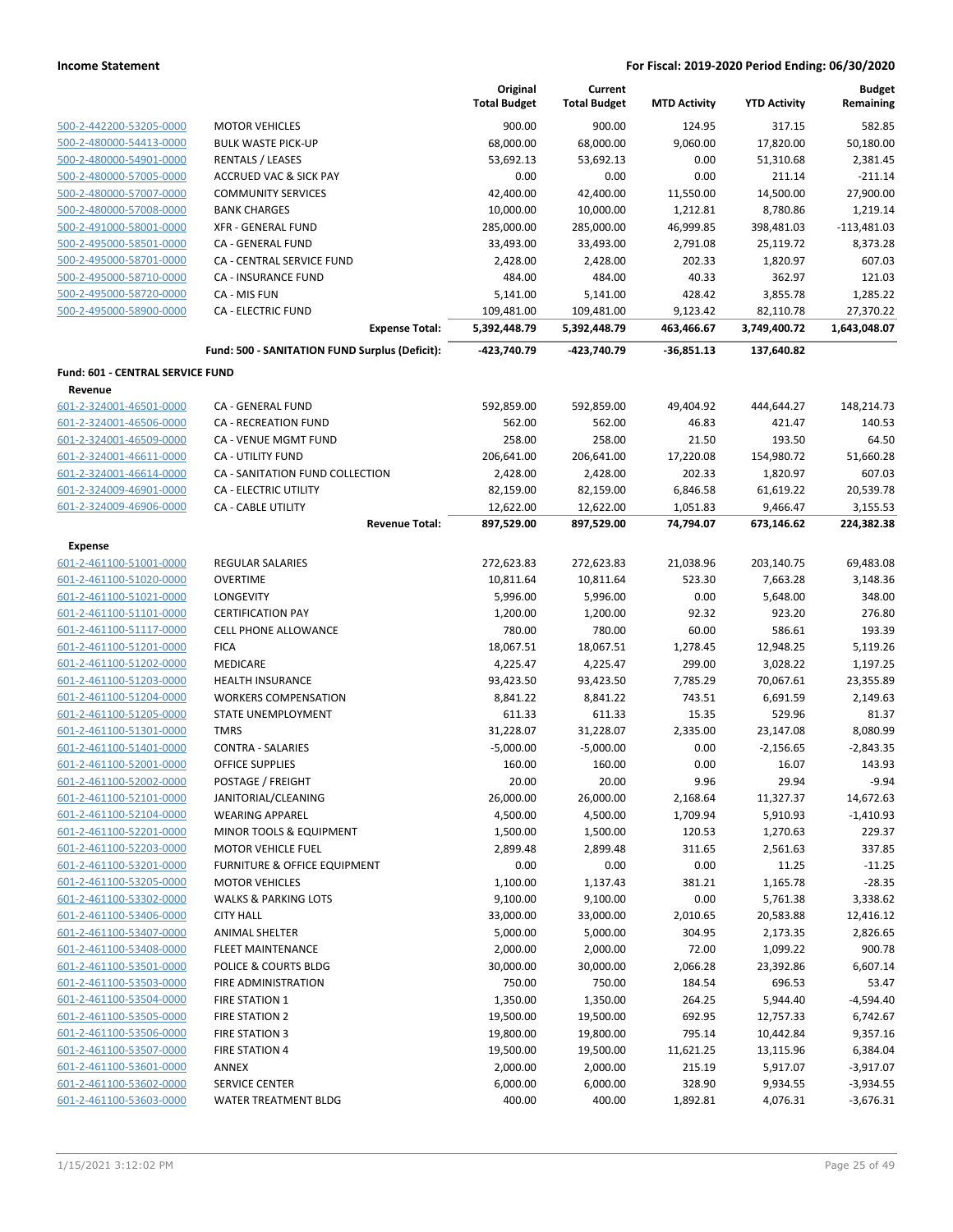| 601-2-461100-53604-0000 |
|-------------------------|
| 601-2-461100-53701-0000 |
| 601-2-461100-53703-0000 |
| 601-2-461100-53704-0000 |
| 601-2-461100-53706-0000 |
| 601-2-461100-54001-0000 |
| 601-2-461100-54002-0000 |
| 601-2-461100-54112-0000 |
| 601-2-461200-51001-0000 |
| 601-2-461200-51020-0000 |
| 601-2-461200-51021-0000 |
| 601-2-461200-51101-0000 |
| 601-2-461200-51117-0000 |
| 601-2-461200-51201-0000 |
| 601-2-461200-51202-0000 |
| 601-2-461200-51203-0000 |
| 601-2-461200-51204-0000 |
| 601-2-461200-51205-0000 |
| 601-2-461200-51301-0000 |
| 601-2-461200-52001-0000 |
| 601-2-461200-52002-0000 |
| 601-2-461200-52104-0000 |
| 601-2-461200-52106-0000 |
| 601-2-461200-52201-0000 |
| 601-2-461200-52202-0000 |
| 601-2-461200-52203-0000 |
| 601-2-461200-53202-0000 |
| 601-2-461200-53205-0000 |
| 601-2-461200-53402-0000 |
| 601-2-461200-54001-0000 |
| 601-2-461200-54002-0000 |
| 601-2-461200-54201-0000 |
| 601-2-461200-54214-0000 |
| 601-2-480000-57004-0000 |
| 601-2-480000-57005-0000 |

| <b>Income Statement</b>                            |                                                            |                                 |                                |                     | For Fiscal: 2019-2020 Period Ending: 06/30/2020 |                            |
|----------------------------------------------------|------------------------------------------------------------|---------------------------------|--------------------------------|---------------------|-------------------------------------------------|----------------------------|
|                                                    |                                                            | Original<br><b>Total Budget</b> | Current<br><b>Total Budget</b> | <b>MTD Activity</b> | <b>YTD Activity</b>                             | <b>Budget</b><br>Remaining |
| 601-2-461100-53604-0000                            | <b>WASTEWATER TRTMNT BLDG</b>                              | 300.00                          | 300.00                         | 1,092.22            | 2,148.22                                        | $-1,848.22$                |
| 601-2-461100-53701-0000                            | <b>LIBRARY</b>                                             | 17,000.00                       | 17,000.00                      | 759.05              | 7,767.25                                        | 9,232.75                   |
| 601-2-461100-53703-0000                            | <b>REECY DAVIS REC CENTER</b>                              | 12,000.00                       | 12,000.00                      | 846.39              | 19,369.39                                       | $-7,369.39$                |
| 601-2-461100-53704-0000                            | <b>CIVIC CENTER</b>                                        | 7,500.00                        | 7,500.00                       | 0.00                | 0.00                                            | 7,500.00                   |
| 601-2-461100-53706-0000                            | SPORTSPARK                                                 | 28,000.00                       | 28,000.00                      | 155.06              | 5,595.01                                        | 22,404.99                  |
| 601-2-461100-54001-0000                            | <b>TELEPHONE CHARGES</b>                                   | 4,606.48                        | 4,606.48                       | 357.30              | 2,594.06                                        | 2,012.42                   |
| 601-2-461100-54002-0000                            | <b>UTILITY CHARGES</b>                                     | 107,250.16                      | 107,250.16                     | 7,260.15            | 81,281.00                                       | 25,969.16                  |
| 601-2-461100-54112-0000                            | <b>ALARM MONITOR SERVICE</b>                               | 300.00                          | 300.00                         | 0.00                | 0.00                                            | 300.00                     |
| 601-2-461200-51001-0000                            | <b>REGULAR SALARIES</b>                                    | 154,376.10                      | 154,376.10                     | 11,875.19           | 118,775.08                                      | 35,601.02                  |
| 601-2-461200-51020-0000                            | <b>OVERTIME</b>                                            | 6,548.76                        | 6,548.76                       | 674.59              | 5,335.01                                        | 1,213.75                   |
| 601-2-461200-51021-0000                            | LONGEVITY                                                  | 2,824.00                        | 2,824.00                       | 0.00                | 2,824.00                                        | 0.00                       |
| 601-2-461200-51101-0000                            | <b>CERTIFICATION PAY</b>                                   | 1,800.00                        | 1,800.00                       | 138.48              | 1,384.80                                        | 415.20                     |
| 601-2-461200-51117-0000                            | <b>CELL PHONE ALLOWANCE</b>                                | 2,520.00                        | 2,520.00                       | 193.84              | 1,917.63                                        | 602.37                     |
| 601-2-461200-51201-0000                            | <b>FICA</b>                                                | 10,420.27                       | 10,420.27                      | 739.63              | 7,546.83                                        | 2,873.44                   |
| 601-2-461200-51202-0000                            | MEDICARE                                                   | 2,437.00                        | 2,437.00                       | 172.98              | 1,764.98                                        | 672.02                     |
| 601-2-461200-51203-0000                            | <b>HEALTH INSURANCE</b>                                    | 43,964.00                       | 43,964.00                      | 3,663.67            | 32,973.03                                       | 10,990.97                  |
| 601-2-461200-51204-0000                            | <b>WORKERS COMPENSATION</b>                                | 7,657.49                        | 7,657.49                       | 643.87              | 5,794.83                                        | 1,862.66                   |
| 601-2-461200-51205-0000                            | STATE UNEMPLOYMENT                                         | 257.40                          | 257.40                         | 0.00                | 120.16                                          | 137.24                     |
| 601-2-461200-51301-0000                            | <b>TMRS</b>                                                | 18,827.91                       | 18,827.91                      | 1,449.23            | 14,560.18                                       | 4,267.73                   |
| 601-2-461200-52001-0000                            | <b>OFFICE SUPPLIES</b>                                     | 100.00                          | 100.00                         | 0.00                | 0.00                                            | 100.00                     |
| 601-2-461200-52002-0000                            | POSTAGE / FREIGHT                                          | 50.00                           | 50.00                          | 0.00                | 13.75                                           | 36.25                      |
| 601-2-461200-52104-0000                            | <b>WEARING APPAREL</b>                                     | 4,200.00                        | 4,200.00                       | 80.00               | 3,307.58                                        | 892.42                     |
| 601-2-461200-52106-0000                            | <b>CHEMICAL SUPPLIES</b>                                   | 250.00                          | 250.00                         | 0.00                | 0.00                                            | 250.00                     |
| 601-2-461200-52201-0000                            | MINOR TOOLS & EQUIPMENT                                    | 3,000.00                        | 3,000.00                       | 349.87              | 1,564.31                                        | 1,435.69                   |
| 601-2-461200-52202-0000                            | <b>MECHANICAL SUPPLIES</b>                                 | 12,000.00                       | 12,000.00                      | 1,630.68            | 9,968.72                                        | 2,031.28                   |
| 601-2-461200-52203-0000                            | <b>MOTOR VEHICLE FUEL</b>                                  | 4,249.31                        | 4,249.31                       | 137.75              | 3,668.57                                        | 580.74                     |
| 601-2-461200-53202-0000                            | MACHINE, TOOLS & IMPLMNTS                                  | 2,000.00                        | 2,000.00                       | 0.00                | 0.00                                            | 2,000.00                   |
| 601-2-461200-53205-0000                            | <b>MOTOR VEHICLES</b>                                      | 800.00                          | 800.00                         | 163.42              | 438.30                                          | 361.70                     |
| 601-2-461200-53402-0000                            | <b>BUILDING MAINTENANCE</b>                                | 250.00                          | 250.00                         | 0.00                | 117.96                                          | 132.04                     |
| 601-2-461200-54001-0000                            | <b>TELEPHONE CHARGES</b><br><b>UTILITY CHARGES</b>         | 1,483.43                        | 1,483.43                       | 130.96<br>647.11    | 953.82                                          | 529.61<br>3,344.89         |
| 601-2-461200-54002-0000                            | MEMBERSHIPS & SUBSCRIPTIONS                                | 11,601.12                       | 11,601.12                      | 0.00                | 8,256.23<br>0.00                                |                            |
| 601-2-461200-54201-0000<br>601-2-461200-54214-0000 |                                                            | 1,500.00                        | 1,500.00                       |                     |                                                 | 1,500.00                   |
| 601-2-480000-57004-0000                            | <b>TRAVEL &amp; TRAINING</b><br><b>INVENTORY LOSS/GAIN</b> | 2,000.00<br>0.00                | 2,000.00<br>0.00               | 32.31<br>0.00       | 745.89<br>$-2,554.35$                           | 1,254.11<br>2,554.35       |
| 601-2-480000-57005-0000                            | <b>ACCRD VAC/SICK PAY EXP</b>                              | 0.00                            | 0.00                           | 0.00                | 954.40                                          | $-954.40$                  |
|                                                    | <b>Expense Total:</b>                                      | 1,099,461.48                    | 1,099,498.91                   | 92,515.77           | 809,593.82                                      | 289,905.09                 |
|                                                    | Fund: 601 - CENTRAL SERVICE FUND Surplus (Deficit):        | $-201,932.48$                   | $-201,969.91$                  | $-17,721.70$        | $-136,447.20$                                   |                            |
| Fund: 602 - INSURANCE FUND                         |                                                            |                                 |                                |                     |                                                 |                            |
| Revenue                                            |                                                            |                                 |                                |                     |                                                 |                            |
| 602-2-319001-43211-0000                            | PRIOR YEAR INS REIMB                                       | 4,560.00                        | 4,560.00                       | 0.00                | 0.00                                            | 4,560.00                   |
| 602-2-319001-45401-0000                            | <b>INTEREST REVENUES</b>                                   | 2,410.00                        | 2,410.00                       | 288.68              | 4,890.14                                        | $-2,480.14$                |
| 602-2-322001-43201-0000                            | <b>EMPLOYEE PORTION</b>                                    | 656,109.00                      | 656,109.00                     | 44,059.72           | 406,960.88                                      | 249,148.12                 |
| 602-2-322001-43202-0000                            | <b>CITY PORTION-HEALTH</b>                                 | 2,946,401.50                    | 2,946,401.50                   | 247,494.52          | 2,227,086.32                                    | 719,315.18                 |
| 602-2-322001-43203-0000                            | <b>CITY PORTION-WORK COMP</b>                              | 367,317.38                      | 367,317.38                     | 30,678.00           | 276,102.03                                      | 91,215.35                  |
| 602-2-322001-43204-0000                            | <b>CITY PORTION-TWC FUTA</b>                               | 231.00                          | 231.00                         | 19.26               | 173.34                                          | 57.66                      |
| 602-2-322001-43205-0000                            | <b>GEUS EMPLOYEE PORTION</b>                               | 302,563.00                      | 302,563.00                     | 22,053.00           | 198,587.40                                      | 103,975.60                 |
| 602-2-322001-43206-0000                            | <b>GEUS PORTION-HEALTH</b>                                 | 1,396,823.00                    | 1,396,823.00                   | 116,401.92          | 1,047,617.25                                    | 349,205.75                 |
| 602-2-322001-43207-0000                            | <b>GEUS PORTION-WORK COMP</b>                              | 150,442.00                      | 150,442.00                     | 12,536.83           | 112,831.47                                      | 37,610.53                  |
| 602-2-322001-48610-0000                            | OTHER REV / CITY EMPL-DEPENDENT CARE                       | 26,199.00                       | 26,199.00                      | 2,659.40            | 22,317.48                                       | 3,881.52                   |
| 602-2-324001-46501-0000                            | CA - GENERAL FUND                                          | 199,469.00                      | 199,469.00                     | 16,622.42           | 149,601.78                                      | 49,867.22                  |
| 602-2-324001-46506-0000                            | CA - RECREATION FUND                                       | 124.00                          | 124.00                         | 10.33               | 92.97                                           | 31.03                      |
| 602-2-324001-46509-0000                            | CA - VENUE MGMT FUND                                       | 253.00                          | 253.00                         | 21.08               | 189.72                                          | 63.28                      |
| 602-2-324001-46611-0000                            | CA - UTILITY FUND                                          | 87,018.00                       | 87,018.00                      | 7,251.50            | 65,263.50                                       | 21,754.50                  |
| 602-2-324001-46614-0000                            | CA - SANITATION FUND COLLECTION                            | 484.00                          | 484.00                         | 40.33               | 362.97                                          | 121.03                     |

602-2-324001-46614-0000 CA - SANITATION FUND COLLECTION 484.00 484.00 40.33 362.97 121.03 602-2-324009-46612-0000 CA - ELECTRIC UTILITY 19,890.00 19,890.00 1,657.50 14,917.50 4,972.50 602-2-324009-46613-0000 CA - CABLE UTILITY 2,993.00 2,993.00 249.42 2,244.78 748.22

**Revenue Total: 6,163,286.88 6,163,286.88 502,043.91 4,529,239.53 1,634,047.35**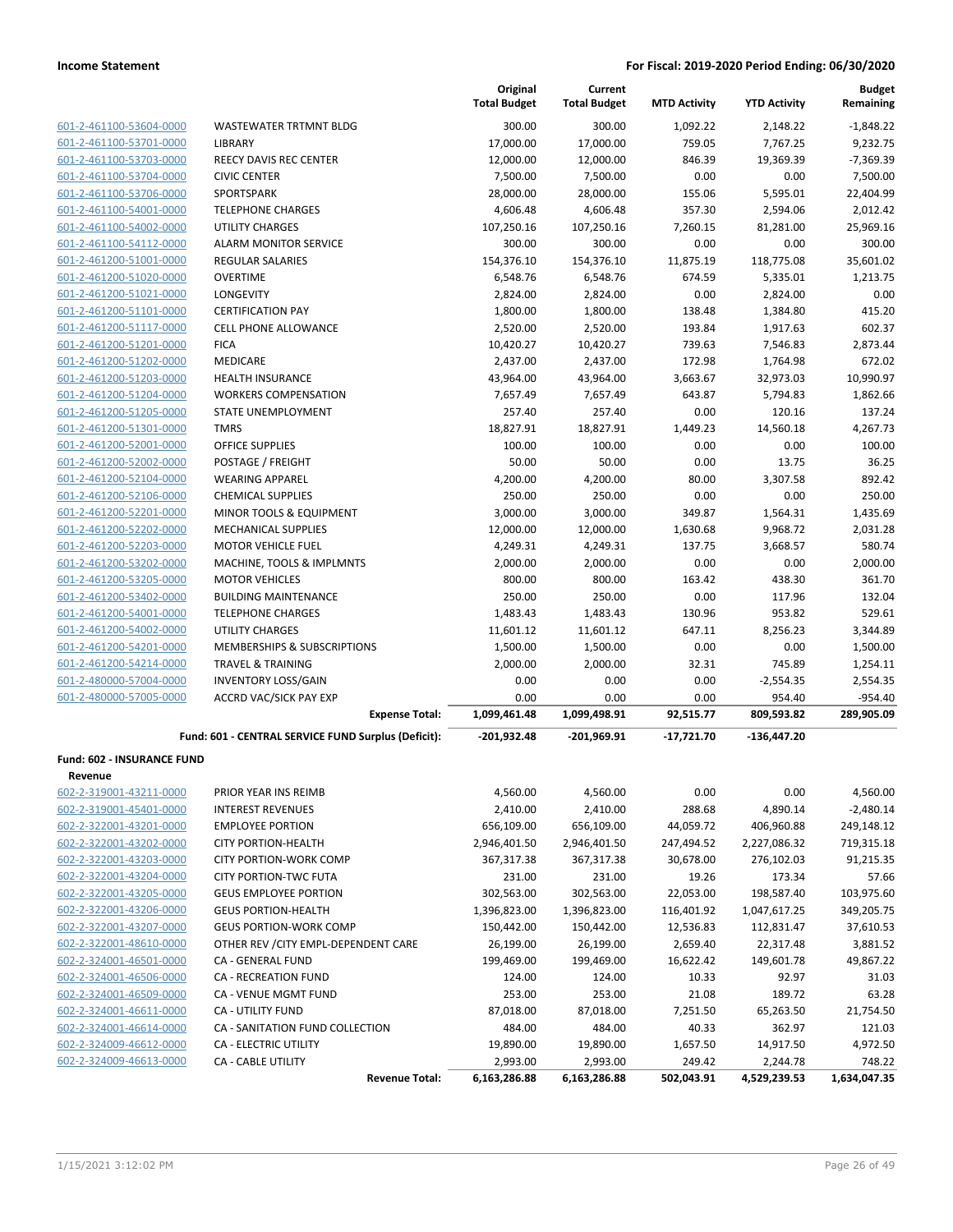|                                                    |                                               | Original               | Current                |                     |                        | <b>Budget</b>          |
|----------------------------------------------------|-----------------------------------------------|------------------------|------------------------|---------------------|------------------------|------------------------|
|                                                    |                                               | <b>Total Budget</b>    | <b>Total Budget</b>    | <b>MTD Activity</b> | <b>YTD Activity</b>    | Remaining              |
| <b>Expense</b>                                     |                                               |                        |                        |                     |                        |                        |
| 602-2-462100-54101-0000                            | PROFESSIONAL SERVICES                         | 29,000.00              | 29,000.00              | 0.00                | 12,005.32              | 16,994.68              |
| 602-2-462100-54801-0000                            | <b>WELLNESS PROGRAM</b>                       | 10,000.00              | 10,000.00              | 0.00                | 2,725.00               | 7,275.00               |
| 602-2-462100-54809-0000                            | HEALTH AND DENTAL / PREMIUMS                  | 5,703,297.00           | 5,703,297.00           | $-4,351.24$         | 3,626,624.15           | 2,076,672.85           |
| 602-2-462100-54810-0000                            | RETIREE INSURANCE PREMIUM                     | 100,000.00             | 100,000.00             | 7,014.20            | 34,464.73              | 65,535.27              |
| 602-2-462100-54812-0000                            | LONG TERM DISABILITY                          | 53,500.00              | 53,500.00              | 0.00                | 39,158.53              | 14,341.47              |
| 602-2-462100-54813-0000                            | LIFE / AD & D INSURANCE                       | 28,000.00              | 28,000.00              | 0.00                | 15,874.02              | 12,125.98              |
| 602-2-462100-54820-0000                            | AIR EVAC PREMIUMS                             | 21,000.00              | 21,000.00              | 210.00              | 20,331.00              | 669.00                 |
| 602-2-462100-54821-0000                            | <b>WORKERS' COMPENSATION</b>                  | 470,850.00             | 470,850.00             | 36,853.92           | 404,988.96             | 65,861.04              |
| 602-2-462100-54822-0000                            | STATE UNEMPLOYMENT INS.                       | 0.00                   | 0.00                   | $-0.03$             | $-0.52$                | 0.52                   |
| 602-2-462100-54823-0000                            | HEALTH CARE-125 FLEX PLAN & HSA               | 16,000.00              | 16,000.00              | 44.24               | $-16,139.38$           | 32,139.38              |
| 602-2-480000-54101-0000                            | PROFESSIONAL SERVICES                         | 129,711.00             | 129,711.00             | 1,952.88            | 107,565.20             | 22,145.80              |
| 602-2-480000-54226-0000                            | PROP INSURANCE EXP                            | 285,000.00             | 285,000.00             | 833.00              | 350,922.03             | $-65,922.03$           |
| 602-2-480000-57008-0000                            | <b>BANK CHARGES</b>                           | 175.00                 | 175.00                 | 17.18               | 119.87                 | 55.13                  |
|                                                    | <b>Expense Total:</b>                         | 6,846,533.00           | 6,846,533.00           | 42,574.15           | 4,598,638.91           | 2,247,894.09           |
|                                                    | Fund: 602 - INSURANCE FUND Surplus (Deficit): | -683,246.12            | $-683,246.12$          | 459,469.76          | -69,399.38             |                        |
| Fund: 604 - MIS FUND                               |                                               |                        |                        |                     |                        |                        |
| Revenue                                            |                                               |                        |                        |                     |                        |                        |
| 604-2-323001-46401-0000                            | <b>XFR - ELECTRIC FUND</b>                    | 105,000.00             | 105,000.00             | 8,750.00            | 78,750.00              | 26,250.00              |
| 604-2-324001-46501-0000                            | CA - GENERAL FUND                             | 240,640.00             | 240,640.00             | 20,053.33           | 180,479.97             | 60,160.03              |
| 604-2-324001-46506-0000                            | CA - RECREATION FUND                          | 501.00                 | 501.00                 | 41.75               | 375.75                 | 125.25                 |
| 604-2-324001-46509-0000                            | <b>CA - VENUE MGMT FUND</b>                   | 1,385.00               | 1,385.00               | 115.42              | 1,038.78               | 346.22                 |
| 604-2-324001-46611-0000                            | CA - UTILITY FUND                             | 73,708.00              | 73,708.00              | 6,142.33            | 55,280.97              | 18,427.03              |
| 604-2-324001-46614-0000                            | CA - SANITATION FUND COLLECTION               | 5,141.00               | 5,141.00               | 428.42              | 3,855.78               | 1,285.22               |
| 604-2-324009-46901-0000<br>604-2-324009-46906-0000 | CA - ELECTRIC UTILITY                         | 65,953.00              | 65,953.00              | 5,496.08            | 49,464.72              | 16,488.28              |
|                                                    | CA - CABLE UTILITY<br><b>Revenue Total:</b>   | 9,986.00<br>502,314.00 | 9,986.00<br>502,314.00 | 832.17<br>41,859.50 | 7,489.53<br>376,735.50 | 2,496.47<br>125,578.50 |
|                                                    |                                               |                        |                        |                     |                        |                        |
| Expense<br>604-2-441400-54001-0000                 | <b>TELEPHONE CHARGES</b>                      | 362.77                 | 362.77                 | 36.26               | 289.94                 | 72.83                  |
| 604-2-441400-54002-0000                            | <b>UTILITY CHARGES</b>                        | 843.15                 | 843.15                 | 14.36               | 580.70                 | 262.45                 |
| 604-2-465100-51001-0000                            | <b>REGULAR SALARIES</b>                       | 236,042.88             | 236,042.88             | 17,429.06           | 166,370.42             | 69,672.46              |
| 604-2-465100-51020-0000                            | <b>OVERTIME</b>                               | 5,739.09               | 5,739.09               | 1,340.24            | 13,844.79              | $-8,105.70$            |
| 604-2-465100-51021-0000                            | <b>LONGEVITY</b>                              | 4,582.00               | 4,582.00               | 0.00                | 4,510.00               | 72.00                  |
| 604-2-465100-51116-0000                            | <b>CAR ALLOWANCE</b>                          | 1,800.00               | 1,800.00               | 276.92              | 2,769.20               | $-969.20$              |
| 604-2-465100-51117-0000                            | <b>CELL PHONE ALLOWANCE</b>                   | 1,440.00               | 1,440.00               | 221.52              | 2,215.20               | $-775.20$              |
| 604-2-465100-51201-0000                            | <b>FICA</b>                                   | 15,475.45              | 15,475.45              | 1,117.24            | 11,050.46              | 4,424.99               |
| 604-2-465100-51202-0000                            | MEDICARE                                      | 3,619.26               | 3,619.26               | 261.29              | 2,584.40               | 1,034.86               |
| 604-2-465100-51203-0000                            | <b>HEALTH INSURANCE</b>                       | 32,973.00              | 32,973.00              | 2,747.75            | 24,729.75              | 8,243.25               |
| 604-2-465100-51204-0000                            | <b>WORKERS COMPENSATION</b>                   | 646.97                 | 646.97                 | 54.38               | 489.42                 | 157.55                 |
| 604-2-465100-51205-0000                            | <b>STATE UNEMPLOYMENT</b>                     | 96.53                  | 96.53                  | 0.00                | 27.00                  | 69.53                  |
| 604-2-465100-51301-0000                            | <b>TMRS</b>                                   | 27,961.88              | 27,961.88              | 2,167.62            | 21,212.03              | 6,749.85               |
| 604-2-465100-52001-0000                            | <b>OFFICE SUPPLIES</b>                        | 150.00                 | 4,150.00               | 0.00                | 89.94                  | 4,060.06               |
| 604-2-465100-52002-0000                            | POSTAGE / FREIGHT                             | 25.00                  | 25.00                  | 0.00                | $-267.18$              | 292.18                 |
| 604-2-465100-52004-0000                            | <b>COMPUTER SUPPLIES</b>                      | 1,000.00               | 1,000.00               | 0.00                | 0.00                   | 1,000.00               |
| 604-2-465100-52201-0000                            | MINOR TOOLS & EQUIPMENT                       | 250.00                 | 250.00                 | 0.00                | 22.97                  | 227.03                 |
| 604-2-465100-52203-0000                            | <b>MOTOR VEHICLE FUEL</b>                     | 291.78                 | 291.78                 | 0.00                | 102.49                 | 189.29                 |
| 604-2-465100-53205-0000                            | <b>MOTOR VEHICLES</b>                         | 800.00                 | 800.00                 | 140.00              | 148.02                 | 651.98                 |
| 604-2-465100-53209-0000                            | HARDWARE/SOFTWARE                             | 704,703.00             | 700,943.00             | 3,462.26            | 432,350.20             | 268,592.80             |
| 604-2-465100-54001-0000                            | <b>TELEPHONE CHARGES</b>                      | 10,797.30              | 10,797.30              | 1,266.01            | 8,318.24               | 2,479.06               |
| 604-2-465100-54101-0000                            | PROFESSIONAL SERVICES                         | 5,000.00               | 5,000.00               | 0.00                | 285.00                 | 4,715.00               |
| 604-2-465100-54201-0000                            | MEMBERSHIPS & SUBSCRIPTIONS                   | 0.00                   | 0.00                   | 0.00                | 12.99                  | $-12.99$               |
| 604-2-465100-54214-0000                            | <b>TRAVEL &amp; TRAINING</b>                  | 5,000.00               | 5,000.00               | 0.00                | 5,518.13               | $-518.13$              |
| 604-2-465100-54901-0000                            | RENTALS / LEASES                              | 25,000.00              | 25,000.00              | 1,783.93            | 16,083.27              | 8,916.73               |
| 604-2-465100-54908-0000                            | LEASE PURCHASE PAYMENTS                       | 25,000.00              | 25,000.00              | 0.00                | 23,938.14              | 1,061.86               |
| 604-2-465100-55205-0000                            | COMPUTER EQUIPMENT / SOFTWARE                 | 8,250.00               | 8,250.00               | 0.00                | 1,165.44               | 7,084.56               |
| 604-2-480000-55205-0000                            | <b>COMPUTER EQUIPMENT</b>                     | 50,000.00              | 50,000.00              | 0.00                | 23,295.94              | 26,704.06              |
|                                                    | <b>Expense Total:</b>                         | 1,167,850.06           | 1,168,090.06           | 32,318.84           | 761,736.90             | 406,353.16             |
|                                                    | Fund: 604 - MIS FUND Surplus (Deficit):       | $-665,536.06$          | -665,776.06            | 9,540.66            | $-385,001.40$          |                        |
|                                                    |                                               |                        |                        |                     |                        |                        |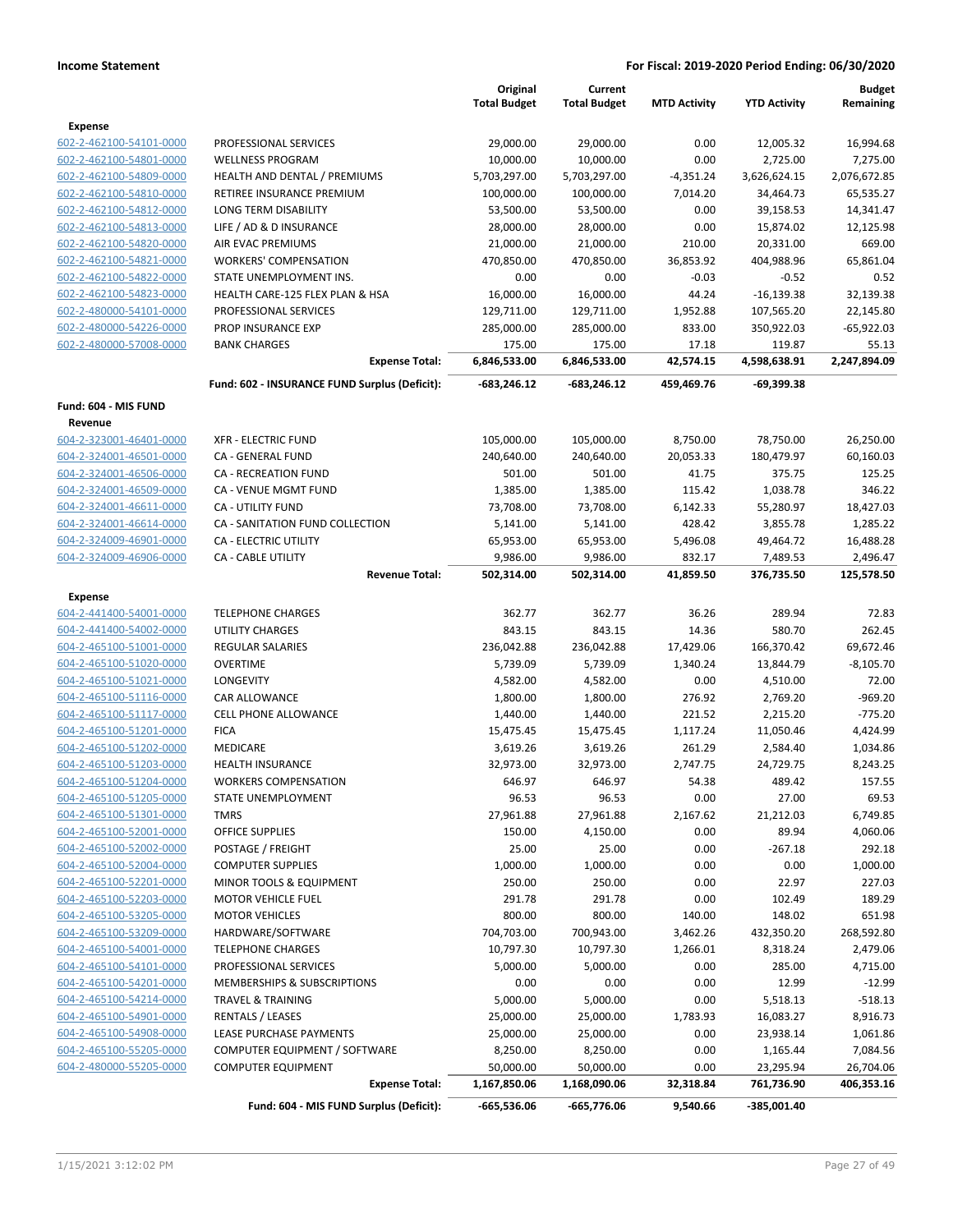|  | <b>Income Statement</b> |
|--|-------------------------|
|--|-------------------------|

|                                                    |                                                         | Original<br><b>Total Budget</b> | Current<br><b>Total Budget</b> | <b>MTD Activity</b> | <b>YTD Activity</b> | <b>Budget</b><br>Remaining |
|----------------------------------------------------|---------------------------------------------------------|---------------------------------|--------------------------------|---------------------|---------------------|----------------------------|
| Fund: 660 - VEHICLE REPLACEMENT FUND<br>Revenue    |                                                         |                                 |                                |                     |                     |                            |
| 660-2-319001-45401-0000                            | <b>INTEREST REVENUES</b>                                | 17,000.00                       | 17,000.00                      | 174.74              | 9,195.22            | 7,804.78                   |
| 660-2-323001-46001-0000                            | <b>XFR - GENERAL FUND</b>                               | 210,000.00                      | 210,000.00                     | 38,333.33           | 344,999.97          | -134,999.97                |
|                                                    | <b>Revenue Total:</b>                                   | 227,000.00                      | 227,000.00                     | 38,508.07           | 354,195.19          | $-127,195.19$              |
| <b>Expense</b>                                     |                                                         |                                 |                                |                     |                     |                            |
| 660-2-421210-55202-0000                            | <b>VEHICLES</b>                                         | 3,500.00                        | 3,500.00                       | 2,455.66            | 15,428.02           | $-11,928.02$               |
| 660-2-421230-55202-0000                            | <b>VEHICLES</b>                                         | 75,800.00                       | 75,800.00                      | 2,539.65            | 42,302.34           | 33,497.66                  |
| 660-2-422200-55202-0000                            | <b>VEHICLES</b>                                         | 250,000.00                      | 250,000.00                     | 0.00                | 728,896.15          | $-478,896.15$              |
| 660-2-431200-55201-0000                            | <b>EQUIPMENT PURCHASES</b>                              | 0.00                            | 0.00                           | 766.74              | 5,902.04            | $-5,902.04$                |
| 660-2-431200-55202-0000                            | <b>VEHICLES</b>                                         | 19,500.00                       | 19,500.00                      | 1,267.92            | 69,998.51           | $-50,498.51$               |
| 660-2-431600-55202-0000                            | <b>VEHICLES</b>                                         | 40,000.00                       | 40,000.00                      | 0.00                | 6,826.70            | 33,173.30                  |
| 660-2-431700-55202-0000                            | <b>VEHICLES</b>                                         | 15,500.00                       | 15,500.00                      | 1,054.18            | 3,971.64            | 11,528.36                  |
| 660-2-441300-55201-0000                            | <b>EQUIPMENT PURCHASES</b>                              | 11,200.00                       | 11,200.00                      | 0.00                | 0.00                | 11,200.00                  |
| 660-2-441300-55202-0000                            | <b>VEHICLES</b>                                         | 0.00                            | 0.00                           | 866.00              | 3,309.96            | $-3,309.96$                |
| 660-2-443200-55202-0000                            | <b>VEHICLES</b>                                         | 8,500.00                        | 8,500.00                       | 659.01              | 3,910.58            | 4,589.42                   |
| 660-2-451100-55202-0000                            | <b>VEHICLES</b>                                         | 22,000.00                       | 22,000.00                      | 3,331.87            | 9,003.29            | 12,996.71                  |
| 660-2-461100-55201-0000                            | <b>EQUIPMENT PURCHASES</b>                              | 14,000.00                       | 13,962.57                      | 1,625.52            | 12,526.70           | 1,435.87                   |
| 660-2-461200-55201-0000                            | <b>EQUIPMENT PURCHASES</b>                              | 0.00                            | 0.00                           | 0.00                | 0.00                | 0.00                       |
| 660-2-480000-57008-0000                            | <b>BANK CHARGES</b>                                     | 0.00                            | 0.00                           | 0.00                | 38.69               | $-38.69$                   |
|                                                    | <b>Expense Total:</b>                                   | 460,000.00                      | 459,962.57                     | 14,566.55           | 902,114.62          | $-442,152.05$              |
|                                                    | Fund: 660 - VEHICLE REPLACEMENT FUND Surplus (Deficit): | -233,000.00                     | $-232,962.57$                  | 23,941.52           | -547,919.43         |                            |
| Fund: 800 - SPENCE FUND                            |                                                         |                                 |                                |                     |                     |                            |
| Revenue<br>800-3-319001-45401-0000                 | <b>INTEREST REVENUES</b>                                | 10,210.00                       | 10,210.00                      | 116.25              | 5,607.39            | 4,602.61                   |
|                                                    | <b>Revenue Total:</b>                                   | 10,210.00                       | 10,210.00                      | 116.25              | 5,607.39            | 4,602.61                   |
| Expense                                            |                                                         |                                 |                                |                     |                     |                            |
| 800-3-495000-58501-0000                            | CA - GENERAL FUND                                       | 600.00                          | 600.00                         | 50.00               | 450.00              | 150.00                     |
|                                                    | <b>Expense Total:</b>                                   | 600.00                          | 600.00                         | 50.00               | 450.00              | 150.00                     |
|                                                    | Fund: 800 - SPENCE FUND Surplus (Deficit):              | 9,610.00                        | 9,610.00                       | 66.25               | 5,157.39            |                            |
| <b>Fund: 801 - JONES LIBRARY TRUST</b>             |                                                         |                                 |                                |                     |                     |                            |
| Revenue                                            |                                                         |                                 |                                |                     |                     |                            |
| 801-3-319001-45401-0000                            | <b>INTEREST REVENUES</b>                                | 0.00                            | 0.00                           | 95.24               | 256.68              | $-256.68$                  |
|                                                    | <b>Revenue Total:</b>                                   | 0.00                            | 0.00                           | 95.24               | 256.68              | $-256.68$                  |
| <b>Expense</b>                                     |                                                         |                                 |                                |                     |                     |                            |
| 801-3-480000-57008-0000                            | <b>BANK CHARGES</b>                                     | 0.00                            | 0.00                           | 0.68                | 3.97                | $-3.97$                    |
|                                                    | <b>Expense Total:</b>                                   | 0.00                            | 0.00                           | 0.68                | 3.97                | $-3.97$                    |
|                                                    | Fund: 801 - JONES LIBRARY TRUST Surplus (Deficit):      | 0.00                            | 0.00                           | 94.56               | 252.71              |                            |
| Fund: 809 - GREENVILLE IDC (L-3)                   |                                                         |                                 |                                |                     |                     |                            |
| Revenue                                            |                                                         |                                 |                                |                     |                     |                            |
| 809-3-319001-45609-0000                            | INTERGOVERNMENTAL / IDC GREENVILLE                      | 0.00                            | 0.00                           | 0.00                | 1,073,848.79        | $-1,073,848.79$            |
|                                                    | <b>Revenue Total:</b>                                   | 0.00                            | 0.00                           | 0.00                | 1,073,848.79        | $-1,073,848.79$            |
| <b>Expense</b>                                     |                                                         |                                 |                                |                     |                     |                            |
| 809-3-438100-55320-0000                            | <b>CONSTRUCTION PROJECTS</b>                            | 0.00                            | 0.00                           | 0.00                | 193,233.74          | $-193,233.74$              |
|                                                    | <b>Expense Total:</b>                                   | 0.00                            | 0.00                           | 0.00                | 193,233.74          | $-193,233.74$              |
|                                                    | Fund: 809 - GREENVILLE IDC (L-3) Surplus (Deficit):     | 0.00                            | 0.00                           | 0.00                | 880,615.05          |                            |
|                                                    |                                                         |                                 |                                |                     |                     |                            |
| Fund: 810 - SEIZURE FUNDS - STATE RULES<br>Revenue |                                                         |                                 |                                |                     |                     |                            |
| 810-3-319001-45401-0000                            | <b>INTEREST REVENUES</b>                                | 3,000.00                        | 3,000.00                       | 154.18              | 2,825.44            | 174.56                     |
| 810-3-322001-46802-0000                            | HB65 SEIZURES-CONTRIBUTNS                               | 0.00                            | 0.00                           | 0.00                | $-7,700.00$         | 7,700.00                   |
|                                                    | <b>Revenue Total:</b>                                   | 3,000.00                        | 3,000.00                       | 154.18              | -4,874.56           | 7,874.56                   |
|                                                    |                                                         |                                 |                                |                     |                     |                            |
| <b>Expense</b>                                     |                                                         |                                 |                                |                     |                     |                            |
| 810-3-421210-54214-0000                            | <b>TRAVEL &amp; TRAINING</b>                            | 0.00                            | 0.00                           | 0.00                | 150.00              | $-150.00$                  |
| 810-3-421210-55205-0000                            | COMPUTER EQUIPMENT / SOFTWARE                           | 0.00<br>0.00                    | 0.00<br>0.00                   | 0.00                | 0.00                | 0.00                       |
| 810-3-421230-55201-0000                            | <b>EQUIPMENT PURCHASES</b>                              |                                 |                                | 0.00                | 18,050.00           | $-18,050.00$               |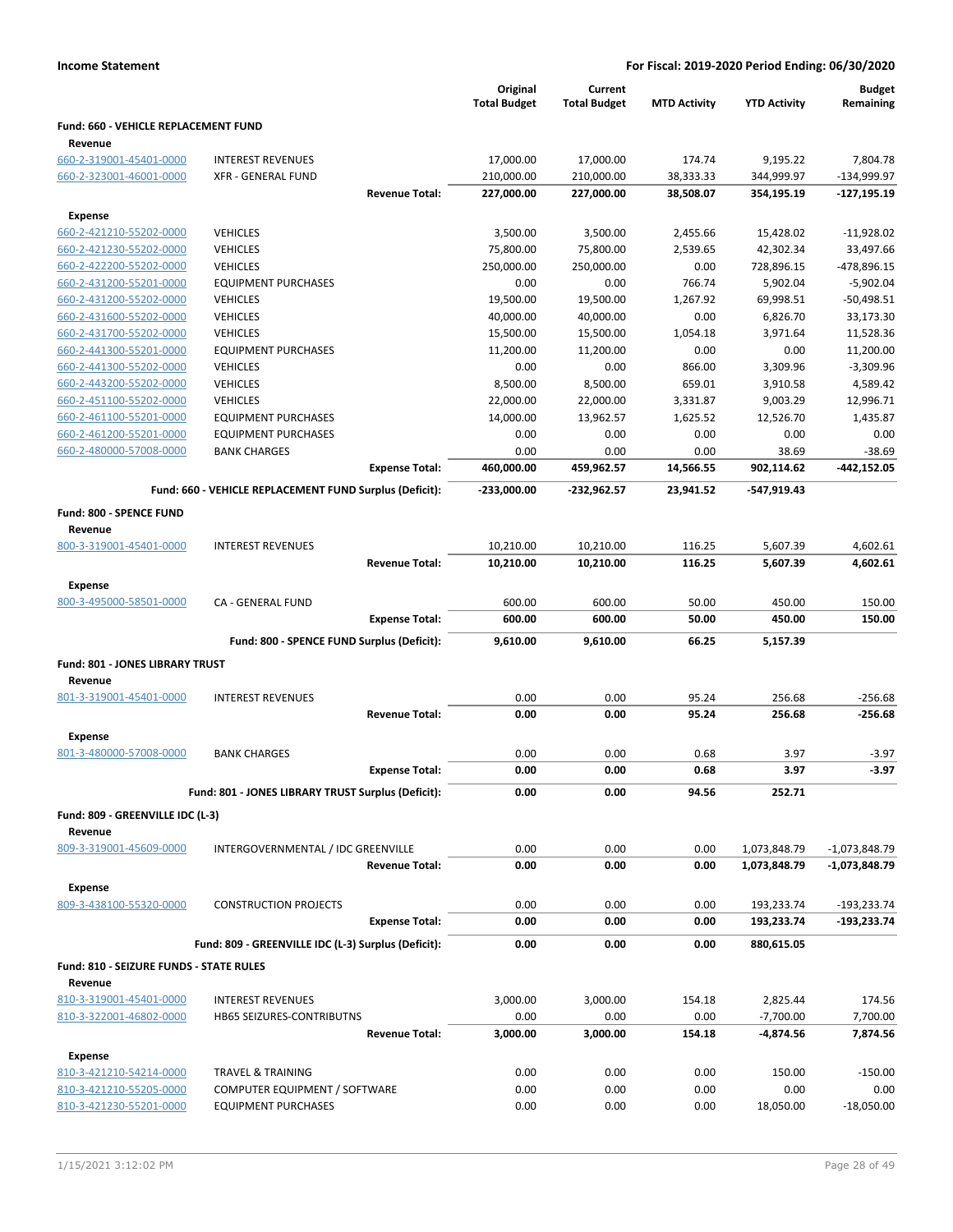|                                                    |                                                                            | Original<br><b>Total Budget</b> | Current<br><b>Total Budget</b> | <b>MTD Activity</b>    | <b>YTD Activity</b>         | <b>Budget</b><br>Remaining |
|----------------------------------------------------|----------------------------------------------------------------------------|---------------------------------|--------------------------------|------------------------|-----------------------------|----------------------------|
| 810-3-480000-57008-0000                            | <b>BANK CHARGES</b>                                                        | 220.00                          | 220.00                         | 10.85                  | 66.47                       | 153.53                     |
|                                                    | <b>Expense Total:</b>                                                      | 220.00                          | 220.00                         | 10.85                  | 18,266.47                   | -18,046.47                 |
|                                                    | Fund: 810 - SEIZURE FUNDS - STATE RULES Surplus (Deficit):                 | 2,780.00                        | 2,780.00                       | 143.33                 | $-23,141.03$                |                            |
| Fund: 811 - SEIZURE FUNDS - FED RULES<br>Revenue   |                                                                            |                                 |                                |                        |                             |                            |
| 811-3-319001-45401-0000                            | <b>INTEREST REVENUES</b>                                                   | 3,900.00                        | 3,900.00                       | 132.30                 | 2,420.57                    | 1,479.43                   |
| 811-3-322001-46803-0000                            | FED SEIZURES-CONTRIBUTION                                                  | 0.00                            | 0.00                           | 0.00                   | 773.27                      | $-773.27$                  |
|                                                    | <b>Revenue Total:</b>                                                      | 3,900.00                        | 3,900.00                       | 132.30                 | 3,193.84                    | 706.16                     |
| Expense                                            |                                                                            |                                 |                                |                        |                             |                            |
| 811-3-421230-55201-0000                            | <b>EQUIPMENT PURCHASES</b>                                                 | 0.00                            | 0.00                           | 0.00                   | 29,750.00                   | $-29,750.00$               |
| 811-3-480000-57008-0000                            | <b>BANK CHARGES</b>                                                        | 125.00                          | 125.00                         | 9.33                   | 56.86                       | 68.14                      |
|                                                    | <b>Expense Total:</b>                                                      | 125.00                          | 125.00                         | 9.33                   | 29,806.86                   | -29,681.86                 |
|                                                    | Fund: 811 - SEIZURE FUNDS - FED RULES Surplus (Deficit):                   | 3,775.00                        | 3,775.00                       | 122.97                 | $-26,613.02$                |                            |
|                                                    | Fund: 820 - TIRZ FUND (Tax Increment Reinvestment Zone)                    |                                 |                                |                        |                             |                            |
| Revenue                                            |                                                                            |                                 |                                |                        |                             |                            |
| 820-3-311001-41101-0000                            | REAL PROPERTY TAXES - CITY                                                 | 479,286.82                      | 479,286.82                     | 35,232.56              | 459,024.03                  | 20,262.79                  |
| 820-3-311001-41111-0000                            | <b>REAL PROPERTY TAXES - COUNTY</b>                                        | 191,031.58                      | 191,031.58                     | 0.00                   | 28,593.18                   | 162,438.40                 |
| 820-3-311001-41112-0000                            | <b>REAL PROPERTY TAXES - HOSPITAL</b>                                      | 87,910.52                       | 87,910.52                      | 0.00                   | 0.00                        | 87,910.52                  |
| 820-3-311002-41102-0000                            | <b>DELINQUENT TAXES</b>                                                    | 8,000.00                        | 8,000.00                       | 10.94                  | 334.57                      | 7,665.43                   |
| 820-3-319001-45401-0000                            | <b>INTEREST REVENUES</b>                                                   | 8,000.00                        | 8,000.00                       | 1,583.86               | 27,363.80                   | $-19,363.80$               |
|                                                    | <b>Revenue Total:</b>                                                      | 774,228.92                      | 774,228.92                     | 36.827.36              | 515,315.58                  | 258,913.34                 |
| <b>Expense</b>                                     |                                                                            |                                 |                                |                        |                             |                            |
| 820-3-416100-54101-0000                            | PROFESSIONAL SERVICES                                                      | 8,500.00                        | 8,500.00                       | 0.00                   | 22,778.50                   | $-14,278.50$               |
| 820-3-416100-55002-0000                            | <b>IMPROVEMENTS</b>                                                        | 135,000.00                      | 135,000.00                     | 0.00                   | 0.00                        | 135,000.00                 |
| 820-3-480000-57008-0000                            | <b>BANK CHARGES</b>                                                        | 725.00                          | 725.00                         | 111.39                 | 618.42                      | 106.58                     |
|                                                    | <b>Expense Total:</b>                                                      | 144,225.00                      | 144,225.00                     | 111.39                 | 23,396.92                   | 120,828.08                 |
|                                                    | Fund: 820 - TIRZ FUND (Tax Increment Reinvestment Zone) Surplus (Deficit): | 630,003.92                      | 630,003.92                     | 36,715.97              | 491,918.66                  |                            |
| Fund: 899 - POOLED CASH                            |                                                                            |                                 |                                |                        |                             |                            |
| Revenue                                            |                                                                            |                                 |                                |                        |                             |                            |
| 899-8-319001-45401-0000                            | <b>INTEREST REVENUES</b>                                                   | 0.00                            | 0.00                           | $-3,646.51$            | $-3,646.45$                 | 3,646.45                   |
|                                                    | <b>Revenue Total:</b>                                                      | 0.00                            | 0.00                           | $-3,646.51$            | $-3,646.45$                 | 3,646.45                   |
|                                                    | Fund: 899 - POOLED CASH Total:                                             | 0.00                            | 0.00                           | $-3,646.51$            | -3,646.45                   |                            |
| <b>Fund: 910 - ELECTRIC OPERATING FUND</b>         |                                                                            |                                 |                                |                        |                             |                            |
| Revenue                                            |                                                                            |                                 |                                |                        |                             |                            |
| 910-9-000000-49001-4400                            | METERED SALES - RESIDENTIAL                                                | 12,663,696.00                   | 12,663,696.00                  | 1,087,405.51           | 8,570,149.02                | 4,093,546.98               |
| 910-9-000000-49010-4421                            | METERED SALES - GS-NO DEMAND                                               | 797,380.00                      | 797,380.00                     | 70,691.46              | 575,242.92                  | 222,137.08                 |
| 910-9-000000-49020-4422                            | METERED SALES - GS-DEMAND                                                  | 18,252,573.00                   | 18,252,573.00                  | 1,375,370.36           | 12,164,332.20               | 6,088,240.80               |
| 910-9-000000-49030-4424<br>910-9-000000-49040-4440 | METERED SALES - GS-PRIMARY                                                 | 375,005.00<br>228,307.00        | 375,005.00<br>228,307.00       | 22,197.85<br>19,536.36 | 222,501.01                  | 152,503.99<br>54,451.99    |
| 910-9-000000-49050-4400                            | METERED SALES - STREET LIGHTS<br><b>FUEL ADJUSTMENT</b>                    | 19,781,707.00                   | 19,781,707.00                  | 1,314,707.45           | 173,855.01<br>11,657,798.04 | 8,123,908.96               |
| 910-9-000000-49057-4490                            | POWER COST RECOVERY                                                        | $-756.00$                       | $-756.00$                      | 0.00                   | $-362.19$                   | $-393.81$                  |
| 910-9-000000-49058-4400                            | <b>REGULATORY CHARGE</b>                                                   | 3,242,423.00                    | 3,242,423.00                   | 60,379.72              | 529,386.70                  | 2,713,036.30               |
| 910-9-000000-49140-4490                            | <b>VAPOR LIGHT REVENUES</b>                                                | 156,609.00                      | 156,609.00                     | 13,273.14              | 118,024.27                  | 38,584.73                  |
| 910-9-000000-49201-4510                            | LATE CHARGES                                                               | 236,013.00                      | 236,013.00                     | 10.27                  | 178,250.05                  | 57,762.95                  |
| 910-9-000000-49209-4511                            | SERVICE CHARGES - CLEARING                                                 | 988.00                          | 988.00                         | 0.00                   | 60.00                       | 928.00                     |
| 910-9-000000-49210-4511                            | <b>ELECTRIC SERVICE CHARGES</b>                                            | 81,068.00                       | 81,068.00                      | 2,512.05               | 44,385.89                   | 36,682.11                  |
| 910-9-000000-49211-4511                            | VAPOR LIGHT SERVICE CHARGES                                                | 421.00                          | 421.00                         | 0.00                   | 400.00                      | 21.00                      |
| 910-9-000000-49212-4511                            | SAW POLES SERVICE CHARGES                                                  | 1,369.00                        | 1,369.00                       | 100.00                 | 1,760.00                    | $-391.00$                  |
| 910-9-000000-49213-4511                            | AMPY SERVICE CHARGES                                                       | 40,394.00                       | 40,394.00                      | $-427.11$              | 4,250.16                    | 36,143.84                  |
| 910-9-000000-49220-4512                            | <b>RE-READ CHARGES</b>                                                     | 51.00                           | 51.00                          | 0.00                   | 10.00                       | 41.00                      |
| 910-9-000000-49301-4490                            | METERED SALES - 5% XFER to GENERAL FUND                                    | 2,833,866.00                    | 2,833,866.00                   | 198,120.17             | 1,700,155.39                | 1,133,710.61               |
| 910-9-000000-49307-4490                            | METERED SALES - 1% XFER to GBOD                                            | 566,773.00                      | 566,773.00                     | 39,627.15              | 340,054.97                  | 226,718.03                 |
| 910-9-000000-49410-4564                            | <b>CUSTOMER AID TO CONSTRUCTION</b>                                        | 129,203.00                      | 129,203.00                     | 0.00                   | 44,522.73                   | 84,680.27                  |
| 910-9-000000-49420-4564<br>910-9-000000-49430-4564 | UNDERGROUND SERVICE<br><b>RELOCATION OF SERVICE</b>                        | 23,870.00<br>7,429.00           | 23,870.00<br>7,429.00          | 4,356.77<br>0.00       | 56,037.18<br>0.00           | $-32,167.18$<br>7,429.00   |
| 910-9-000000-49450-4564                            | <b>ACCIDENTS</b>                                                           | 12,427.00                       | 12,427.00                      | 0.00                   | 17,427.91                   | $-5,000.91$                |
|                                                    |                                                                            |                                 |                                |                        |                             |                            |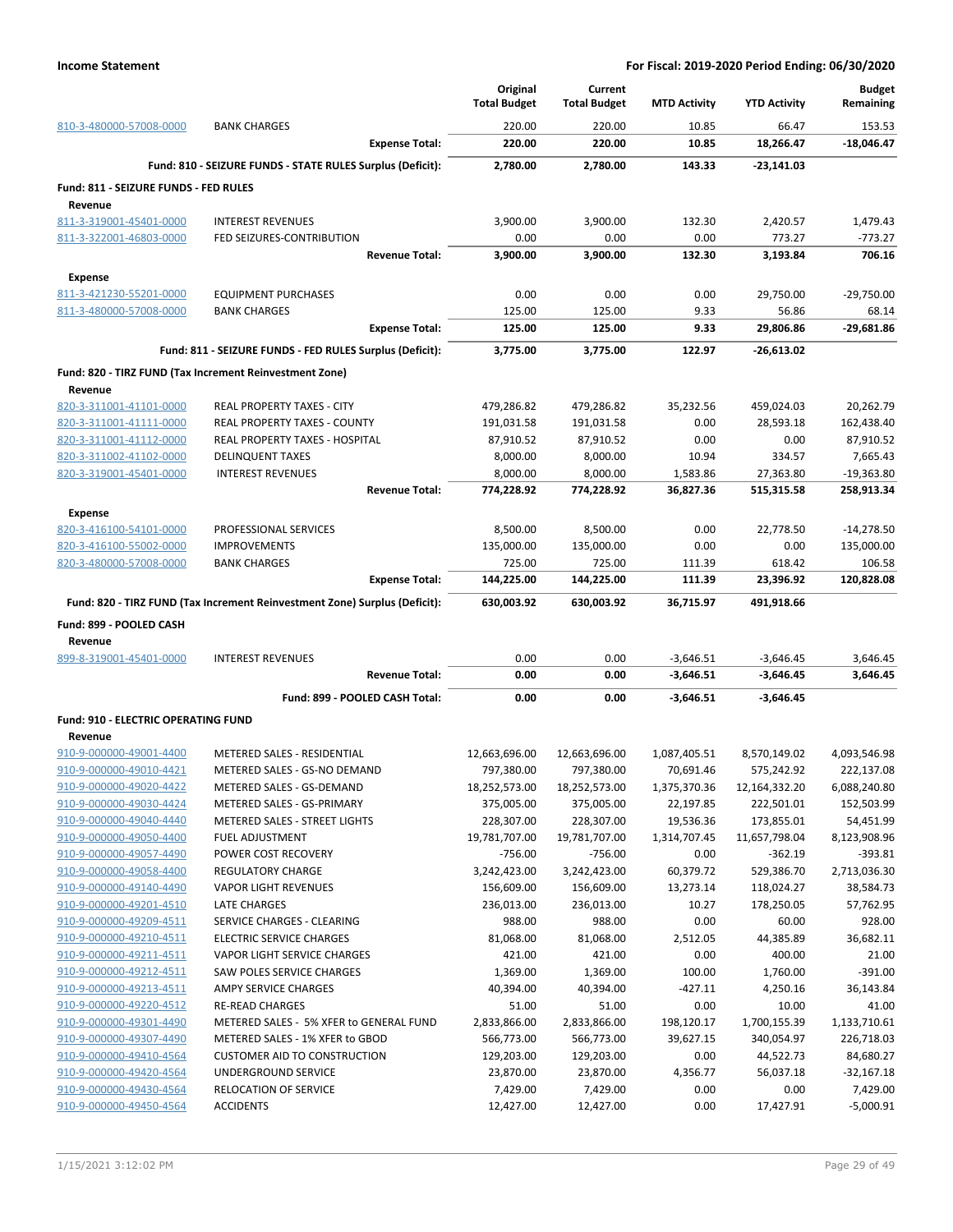|                         |                                     | Original<br><b>Total Budget</b> | Current<br><b>Total Budget</b> | <b>MTD Activity</b> | <b>YTD Activity</b> | <b>Budget</b><br>Remaining |
|-------------------------|-------------------------------------|---------------------------------|--------------------------------|---------------------|---------------------|----------------------------|
| 910-9-000000-49455-4564 | <b>INSURANCE REIMBURSEMENTS</b>     | 235,136.00                      | 235,136.00                     | 0.00                | 0.00                | 235,136.00                 |
| 910-9-000000-49460-4564 | <b>METER DAMAGE</b>                 | 195.00                          | 195.00                         | 0.00                | 0.00                | 195.00                     |
| 910-9-000000-49470-4564 | OTHER REIMBURSEMENTS                | 8,407.00                        | 8,407.00                       | 0.00                | 7,456.60            | 950.40                     |
| 910-9-000000-49480-4564 | <b>METER BASES</b>                  | 4,189.00                        | 4,189.00                       | 0.00                | 1,558.71            | 2,630.29                   |
| 910-9-000000-49490-4564 | <b>MATERIAL SALES</b>               | 15,108.00                       | 15,108.00                      | 660.00              | 5,795.87            | 9,312.13                   |
| 910-9-000000-49520-4470 | <b>ENERGY SALES</b>                 | 5,689,160.00                    | 5,689,160.00                   | 777,851.03          | 5,067,362.30        | 621,797.70                 |
| 910-9-000000-49521-4470 | <b>RUC REVENUES</b>                 | 715.00                          | 715.00                         | 0.00                | 1,365.72            | $-650.72$                  |
| 910-9-000000-49523-4470 | <b>RENEWABLE ENERGY CREDITS</b>     | 42,360.00                       | 42,360.00                      | 0.00                | 25,597.64           | 16,762.36                  |
| 910-9-000000-49530-4572 | <b>TCR AUCTION PROCEEDS</b>         | 675,831.00                      | 675,831.00                     | 93,275.03           | 613,564.48          | 62,266.52                  |
| 910-9-000000-49540-4572 | <b>BLACK START REVENUES</b>         | 128,308.00                      | 128,308.00                     | $-809.57$           | 124,869.12          | 3,438.88                   |
| 910-9-000000-49560-4571 | <b>TCOS REVENUES</b>                | 176,482.00                      | 176,482.00                     | 24,079.19           | 200,237.19          | $-23,755.19$               |
| 910-9-000000-49601-4540 | POLE USE REVENUES                   | 49,879.00                       | 49,879.00                      | 0.00                | 705.00              | 49,174.00                  |
| 910-9-000000-49602-4118 | EPA ALLOWANCE SALES                 | 1.00                            | 1.00                           | 0.21                | 0.21                | 0.79                       |
| 910-9-000000-49670-4116 | ROUNDUP PROGRAM                     | 0.00                            | 0.00                           | 0.72                | 1.56                | $-1.56$                    |
| 910-9-000000-49699-4116 | OTHER GAINS/LOSSES                  | 19,259.00                       | 19,259.00                      | 0.00                | 0.00                | 19,259.00                  |
| 910-9-000000-49701-4567 | XFER FROM COG - GEN FUND            | 726,588.00                      | 726,588.00                     | 60,549.00           | 544,941.00          | 181,647.00                 |
| 910-9-000000-49754-4994 | XFER FROM 950 - BILLING             | 61,828.00                       | 61,828.00                      | 5,152.33            | 46,370.97           | 15,457.03                  |
| 910-9-000000-49755-4995 | XFER FROM 950 - CASHIERS            | 78,306.00                       | 78,306.00                      | 6,525.50            | 58,729.50           | 19,576.50                  |
| 910-9-000000-49759-4545 | XFER FROM 950 FOR POLE USE          | 30,000.00                       | 30,000.00                      | 0.00                | 30,000.00           | 0.00                       |
| 910-9-000000-49801-4190 | <b>INTEREST INCOME</b>              | 69,489.00                       | 69,489.00                      | 16,180.94           | 383,922.78          | -314,433.78                |
| 910-9-000000-49809-4190 | INTEREST ON ERCOT COLLATERAL        | 61.00                           | 61.00                          | 0.00                | 2,295.78            | $-2,234.78$                |
|                         | <b>Revenue Total:</b>               | 67,442,118.00                   | 67,442,118.00                  | 5,191,325.53        | 43,513,015.69       | 23,929,102.31              |
| Expense                 |                                     |                                 |                                |                     |                     |                            |
| 910-9-901000-51001-5000 | <b>REGULAR SALARIES</b>             | 455,441.00                      | 455,441.00                     | 31,931.66           | 330,413.46          | 125,027.54                 |
| 910-9-901000-51020-5000 | <b>OVERTIME</b>                     | 61,296.00                       | 61,296.00                      | 4,685.29            | 46,848.28           | 14,447.72                  |
| 910-9-901000-51115-5000 | <b>CLOTHING ALLOWANCE</b>           | 2,052.00                        | 2,052.00                       | 3,717.05            | 3,717.05            | $-1,665.05$                |
| 910-9-901000-51116-5000 | CAR ALLOWANCE                       | 975.00                          | 975.00                         | 150.00              | 1,500.00            | $-525.00$                  |
| 910-9-901000-51117-5000 | <b>CELL PHONE ALLOWANCE</b>         | 623.00                          | 623.00                         | 47.92               | 479.20              | 143.80                     |
| 910-9-901000-51201-5000 | <b>FICA</b>                         | 32,137.00                       | 32,137.00                      | 1,955.03            | 21,597.24           | 10,539.76                  |
| 910-9-901000-51202-5000 | MEDICARE                            | 7,516.00                        | 7,516.00                       | 457.22              | 5,050.96            | 2,465.04                   |
| 910-9-901000-51203-5000 | <b>HEALTH INSURANCE</b>             | 70,428.00                       | 70,428.00                      | 5,869.00            | 52,821.00           | 17,607.00                  |
| 910-9-901000-51204-5000 | <b>WORKERS COMPENSATION</b>         | 9,121.00                        | 9,121.00                       | 760.08              | 6,840.72            | 2,280.28                   |
| 910-9-901000-51205-5000 | UNEMPLOYMENT                        | 1,080.00                        | 1,080.00                       | 0.00                | 67.67               | 1,012.33                   |
| 910-9-901000-51301-5000 | <b>TMRS</b>                         | 58,066.00                       | 58,066.00                      | 4,141.67            | 44,229.64           | 13,836.36                  |
| 910-9-901001-59020-5010 | <b>NATURAL GAS</b>                  | 347,981.00                      | 347,981.00                     | 9,859.94            | 59,746.06           | 288,234.94                 |
| 910-9-901008-59110-5080 | <b>GEUS OPERATIONS</b>              | 23,450.00                       | 23,450.00                      | 1,686.97            | 13,230.06           | 10,219.94                  |
| 910-9-901008-59112-5080 | SAFETY                              | 10,250.00                       | 10,250.00                      | 224.66              | 1,426.59            | 8,823.41                   |
| 910-9-901008-59121-5080 | <b>MECHANICAL SUPPLIES</b>          | 10,250.00                       | 15,250.00                      | 1,488.54            | 14,746.80           | 503.20                     |
| 910-9-901008-59122-5080 | <b>ELECTRICAL SUPPLIES</b>          | 10,250.00                       | 10,250.00                      | 109.81              | 1,408.16            | 8,841.84                   |
| 910-9-901008-59125-5080 | CHEMICAL & LABORATORY SUPPLIES      | 45,500.00                       | 45,500.00                      | 2,362.49            | 12,155.40           | 33,344.60                  |
| 910-9-901008-59141-5080 | <b>UTILITY BILLS</b>                | 250,000.00                      | 250,000.00                     | 6,158.68            | 148,381.21          | 101,618.79                 |
| 910-9-901008-59144-5080 | MISCELLANEOUS SERVICES              | 60,250.00                       | 60,250.00                      | 221.50              | 31,260.49           | 28,989.51                  |
| 910-9-901008-59145-5080 | <b>ENVIRONMENTAL SERVICES</b>       | 159,400.00                      | 159,400.00                     | 2,722.50            | 50,668.72           | 108,731.28                 |
| 910-9-901008-59146-5080 | TRAINING AND/OR TRAVEL              | 26,000.00                       | 26,000.00                      | 0.00                | 526.23              | 25,473.77                  |
| 910-9-901008-59148-5080 | <b>FUEL</b>                         | 2,000.00                        | 2,000.00                       | 33.27               | 548.54              | 1,451.46                   |
| 910-9-901015-51001-5150 | REGULAR SALARIES                    | 248,778.00                      | 248,778.00                     | 20,648.16           | 189,421.99          | 59,356.01                  |
| 910-9-901015-51020-5150 | <b>OVERTIME</b>                     | 30,339.00                       | 30,339.00                      | 2,698.43            | 12,832.15           | 17,506.85                  |
| 910-9-901015-51115-5150 | <b>CLOTHING ALLOWANCE</b>           | 2,269.00                        | 2,269.00                       | 3,430.93            | 3,430.93            | $-1,161.93$                |
| 910-9-901015-51116-5150 | CAR ALLOWANCE                       | 975.00                          | 975.00                         | 0.00                | 375.00              | 600.00                     |
| 910-9-901015-51117-5150 | CELL PHONE ALLOWANCE                | 216.00                          | 216.00                         | 0.00                | 41.55               | 174.45                     |
| 910-9-901015-51201-5150 | <b>FICA</b>                         | 17,379.00                       | 17,379.00                      | 1,289.97            | 12,462.87           | 4,916.13                   |
| 910-9-901015-51202-5150 | MEDICARE                            | 4,064.00                        | 4,064.00                       | 301.69              | 2,914.73            | 1,149.27                   |
| 910-9-901015-51203-5150 | <b>HEALTH INSURANCE</b>             | 41,083.00                       | 41,083.00                      | 3,423.58            | 30,812.22           | 10,270.78                  |
| 910-9-901015-51204-5150 | <b>WORKERS COMPENSATION</b>         | 5,215.00                        | 5,215.00                       | 434.58              | 3,911.22            | 1,303.78                   |
| 910-9-901015-51205-5150 | UNEMPLOYMENT                        | 630.00                          | 630.00                         | 21.78               | 57.87               | 572.13                     |
| 910-9-901015-51301-5150 | <b>TMRS</b>                         | 31,402.00                       | 31,402.00                      | 2,341.31            | 22,792.57           | 8,609.43                   |
| 910-9-901015-59201-5150 | <b>BUILDING MAINTENANCE</b>         | 20,000.00                       | 20,000.00                      | 3,704.09            | 21,496.64           | $-1,496.64$                |
| 910-9-901015-59205-5150 | EQUIPMENT MAINTENANCE               | 7,100.00                        | 7,100.00                       | 99.47               | 793.86              | 6,306.14                   |
| 910-9-901015-59290-5150 | GENERAL PLANT EQUIPMENT MAINTENANCE | 27,500.00                       | 27,500.00                      | 182.05              | 2,518.18            | 24,981.82                  |
|                         |                                     |                                 |                                |                     |                     |                            |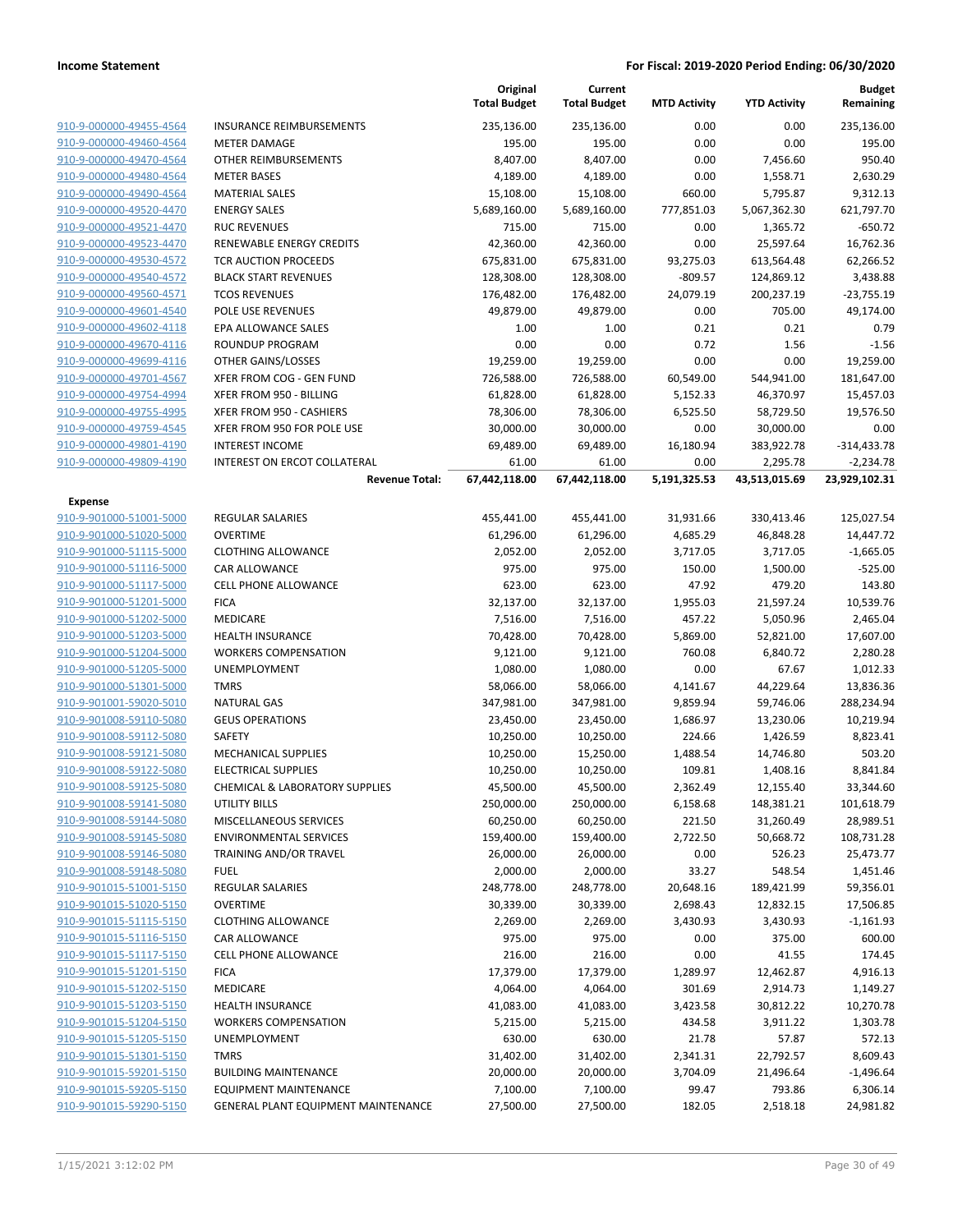|                                                    |                                          | Original<br><b>Total Budget</b> | Current<br><b>Total Budget</b> | <b>MTD Activity</b> | <b>YTD Activity</b>    | <b>Budget</b><br>Remaining |
|----------------------------------------------------|------------------------------------------|---------------------------------|--------------------------------|---------------------|------------------------|----------------------------|
| 910-9-901015-59291-5150                            | <b>UNIT 1 MAINTENANCE</b>                | 17,300.00                       | 17,300.00                      | 5,805.02            | 47,088.76              | $-29,788.76$               |
| 910-9-901015-59292-5150                            | UNIT 2 MAINTENANCE                       | 207,100.00                      | 202,100.00                     | 6,446.95            | 86,213.91              | 115,886.09                 |
| 910-9-901015-59293-5150                            | <b>UNIT 3 MAINTENANCE</b>                | 251,100.00                      | 251,100.00                     | 5,062.43            | 82,775.76              | 168,324.24                 |
| 910-9-901090-59312-9900                            | <b>BOILER PLANT EQUIPMENT</b>            | 0.00                            | 1,380,454.58                   | 0.00                | 1,328,849.06           | 51,605.52                  |
| 910-9-901090-59315-9900                            | ACCESSORY ELECTRIC EQUIPMENT             | 240,000.00                      | 240,000.00                     | 0.00                | 0.00                   | 240,000.00                 |
| 910-9-901146-51001-5460                            | <b>REGULAR SALARIES</b>                  | 455,441.00                      | 455,441.00                     | 31,931.66           | 330,213.41             | 125,227.59                 |
| 910-9-901146-51020-5460                            | <b>OVERTIME</b>                          | 61,296.00                       | 61,296.00                      | 4,685.28            | 46,848.23              | 14,447.77                  |
| 910-9-901146-51115-5460                            | <b>CLOTHING ALLOWANCE</b>                | 2,056.00                        | 2,056.00                       | 3,717.05            | 3,717.05               | $-1,661.05$                |
| 910-9-901146-51116-5460                            | CAR ALLOWANCE                            | 975.00                          | 975.00                         | 0.00                | 0.00                   | 975.00                     |
| 910-9-901146-51117-5460                            | CELL PHONE ALLOWANCE                     | 623.00                          | 623.00                         | 47.88               | 478.80                 | 144.20                     |
| 910-9-901146-51201-5460                            | <b>FICA</b>                              | 32,137.00                       | 32,137.00                      | 2,273.21            | 23,407.47              | 8,729.53                   |
| 910-9-901146-51202-5460                            | MEDICARE                                 | 7,516.00                        | 7,516.00                       | 531.64              | 5,474.34               | 2,041.66                   |
| 910-9-901146-51203-5460                            | <b>HEALTH INSURANCE</b>                  | 70,428.00                       | 70,428.00                      | 5,869.00            | 52,821.00              | 17,607.00                  |
| 910-9-901146-51204-5460                            | <b>WORKERS COMPENSATION</b>              | 9,121.00                        | 9,121.00                       | 760.08              | 6,840.72               | 2,280.28                   |
| 910-9-901146-51205-5460                            | UNEMPLOYMENT                             | 1,080.00                        | 1,080.00                       | 0.00                | 51.14                  | 1,028.86                   |
| 910-9-901146-51301-5460                            | <b>TMRS</b>                              | 58,066.00                       | 58,066.00                      | 4,124.79            | 42,213.99              | 15,852.01                  |
| 910-9-901147-59020-5470                            | <b>NATURAL GAS</b>                       | 773,944.00                      | 773,944.00                     | 28,830.88           | 325,051.76             | 448,892.24                 |
| 910-9-901151-59110-5501                            | <b>GEUS OPERATIONS</b>                   | 4,500.00                        | 4,500.00                       | 259.61              | 1,503.00               | 2,997.00                   |
| 910-9-901151-59112-5501                            | SAFETY PROGRAM                           | 2,350.00                        | 2,350.00                       | 224.66              | 1,080.99               | 1,269.01                   |
| 910-9-901151-59121-5501                            | <b>MECHANICAL SUPPLIES</b>               | 7,500.00                        | 7,500.00                       | 249.39              | 5,860.58               | 1,639.42                   |
| 910-9-901151-59122-5501                            | <b>ELECTRICAL SUPPLIES</b>               | 3,000.00                        | 3,000.00                       | 42.44               | 566.01                 | 2,433.99                   |
| 910-9-901151-59125-5501                            | <b>CHEMICAL &amp; LABORATORY</b>         | 17,500.00                       | 17,500.00                      | 0.00                | 2,840.00               | 14,660.00                  |
| 910-9-901151-59141-5501                            | <b>UTILITY BILLS</b>                     | 200.00                          | 200.00                         | 10.22               | 76.42                  | 123.58                     |
| 910-9-901151-59144-5501                            | MISCELLANEOUS SERVICES                   | 6,750.00                        | 6,750.00                       | 0.00                | 1,795.19               | 4,954.81                   |
| 910-9-901151-59145-5501                            | <b>ENVIRONMENTAL SERVICES</b>            | 29,500.00                       | 29,500.00                      | 70.25               | 7,050.25               | 22,449.75                  |
| 910-9-901151-59146-5501                            | TRAINING AND/OR TRAVEL                   | 26,000.00                       | 26,000.00                      | 0.00                | 0.00                   | 26,000.00                  |
| 910-9-901154-51001-5541                            | <b>REGULAR SALARIES</b>                  | 248,778.00                      | 248,778.00                     | 20,648.16           | 189,222.02             | 59,555.98                  |
| 910-9-901154-51020-5541                            | <b>OVERTIME</b>                          | 30,339.00                       | 30,339.00                      | 2,698.47            | 12,831.57              | 17,507.43                  |
| 910-9-901154-51115-5541                            | <b>CLOTHING ALLOWANCE</b>                | 2,266.00                        | 2,266.00                       | 3,430.93            | 3,430.93               | $-1,164.93$                |
| 910-9-901154-51116-5541                            | CAR ALLOWANCE                            | 975.00                          | 975.00                         | 0.00                | 0.00                   | 975.00                     |
| 910-9-901154-51117-5541                            | <b>CELL PHONE ALLOWANCE</b>              | 216.00                          | 216.00                         | 0.00                | 41.50                  | 174.50                     |
| 910-9-901154-51201-5541                            | <b>FICA</b>                              | 17,379.00                       | 17,379.00                      | 1,447.49            | 12,529.89              | 4,849.11                   |
| 910-9-901154-51202-5541                            | MEDICARE                                 | 4,064.00                        | 4,064.00                       | 338.53              | 2,930.40               | 1,133.60                   |
| 910-9-901154-51203-5541                            | <b>HEALTH INSURANCE</b>                  | 41,083.00                       | 41,083.00                      | 3,423.58            | 30,812.22              | 10,270.78                  |
| 910-9-901154-51204-5541                            | <b>WORKERS COMPENSATION</b>              | 5,215.00                        | 5,215.00                       | 434.58              | 3,911.22               | 1,303.78                   |
| 910-9-901154-51205-5541                            | UNEMPLOYMENT                             | 630.00                          | 630.00                         | 21.78               | 53.40                  | 576.60                     |
| 910-9-901154-51301-5541                            | <b>TMRS</b>                              | 31,402.00                       | 31,402.00                      | 2,341.32            | 20,601.03              | 10,800.97                  |
| 910-9-901154-59201-5541                            | <b>BUILDINGS MAINTENANCE</b>             | 33,100.00                       | 33,100.00                      | 2,148.10            | 11,506.95              | 21,593.05                  |
| 910-9-901154-59205-5541                            | <b>EQUIPMENT MAINTENANCE</b>             | 14,500.00                       | 14,500.00                      | 255.77              | 5,081.82               | 9,418.18                   |
| 910-9-901154-59206-5541                            | <b>GENERATOR MAINTENANCE</b>             | 2,500.00                        | 2,500.00                       | 0.00                | 0.00                   | 2,500.00                   |
| 910-9-901154-59290-5541<br>910-9-901154-59291-5541 | GENERAL PLANT EQUIPMENT MAINTENANCE      | 68,000.00                       | 68,000.00                      | 560.46              | 2,746.65               | 65,253.35                  |
| 910-9-901154-59292-5541                            | UNIT 1 MAINTENANCE<br>UNIT 2 MAINTENANCE | 105,500.00                      | 105,500.00                     | 979.10              | 18,976.70<br>19,505.69 | 86,523.30                  |
| 910-9-901154-59293-5541                            | <b>UNIT 3 MAINTENANCE</b>                | 105,500.00<br>105,500.00        | 105,500.00<br>105,500.00       | 979.10<br>979.10    | 19,153.71              | 85,994.31<br>86,346.29     |
| 910-9-901190-59344-9900                            | <b>ENGINE PLANT GENERATORS</b>           | 760,000.00                      | 7,690.00                       | 0.00                | 0.00                   | 7,690.00                   |
| 910-9-901190-59345-9900                            | EP ACCESSORY ELEC EQUIPMENT              | 0.00                            | 0.00                           | 0.00                | 253,908.20             | -253,908.20                |
| 910-9-901500-59040-5550                            | TMPA FIXED COST                          | 1,611,541.00                    | 1,611,541.00                   | 134,760.57          | 1,210,484.30           | 401,056.70                 |
| 910-9-901500-59050-5550                            | <b>DUKE WIND ENERGY</b>                  | 3,129,447.00                    | 3,129,447.00                   | 248,421.51          | 2,361,217.06           | 768,229.94                 |
| 910-9-901500-59051-5550                            | <b>SOLAR ENERGY</b>                      | 1,321,375.00                    | 1,321,375.00                   | 173,900.83          | 995,563.85             | 325,811.15                 |
| 910-9-901500-59052-5550                            | OFF-SYSTEM NET PURCHASES                 | 12,224,851.00                   | 11,590,396.42                  | 770,783.80          | 7,567,159.20           | 4,023,237.22               |
| 910-9-901500-59053-5550                            | <b>ERCOT BALANCING ENERGY</b>            | 6,567,679.00                    | 6,567,679.00                   | 1,029,453.01        | 4,814,414.08           | 1,753,264.92               |
| 910-9-901500-59054-5550                            | <b>ANCILLARY SERVICES</b>                | 489,578.00                      | 489,578.00                     | $-133.27$           | 155,015.70             | 334,562.30                 |
| 910-9-901500-59055-5550                            | <b>CONTROL CENTER COSTS</b>              | 237,000.00                      | 237,000.00                     | 19,750.00           | 177,750.00             | 59,250.00                  |
| 910-9-901500-59057-5550                            | <b>ERCOT UPLIFT</b>                      | 421,580.00                      | 421,580.00                     | 27,891.47           | 295,005.06             | 126,574.94                 |
| 910-9-901500-59059-5550                            | EILS                                     | 80,000.00                       | 80,000.00                      | 0.00                | 43,407.78              | 36,592.22                  |
| 910-9-901500-59063-5550                            | <b>ERCOT CONGESTION RIGHTS</b>           | $-30,329.00$                    | $-30,329.00$                   | 7,623.38            | 36,423.88              | $-66,752.88$               |
| 910-9-901500-59099-5550                            | <b>GARLAND CLEARING ACCOUNT</b>          | 0.00                            | 0.00                           | -353,532.79         | $-200,301.13$          | 200,301.13                 |
| 910-9-901600-51001-5750                            | REGULAR SALARIES                         | 198,058.00                      | 198,058.00                     | 15,235.20           | 168,622.60             | 29,435.40                  |
| 910-9-901600-51020-5750                            | <b>OVERTIME</b>                          | 0.00                            | 0.00                           | 0.00                | 43.81                  | $-43.81$                   |
|                                                    |                                          |                                 |                                |                     |                        |                            |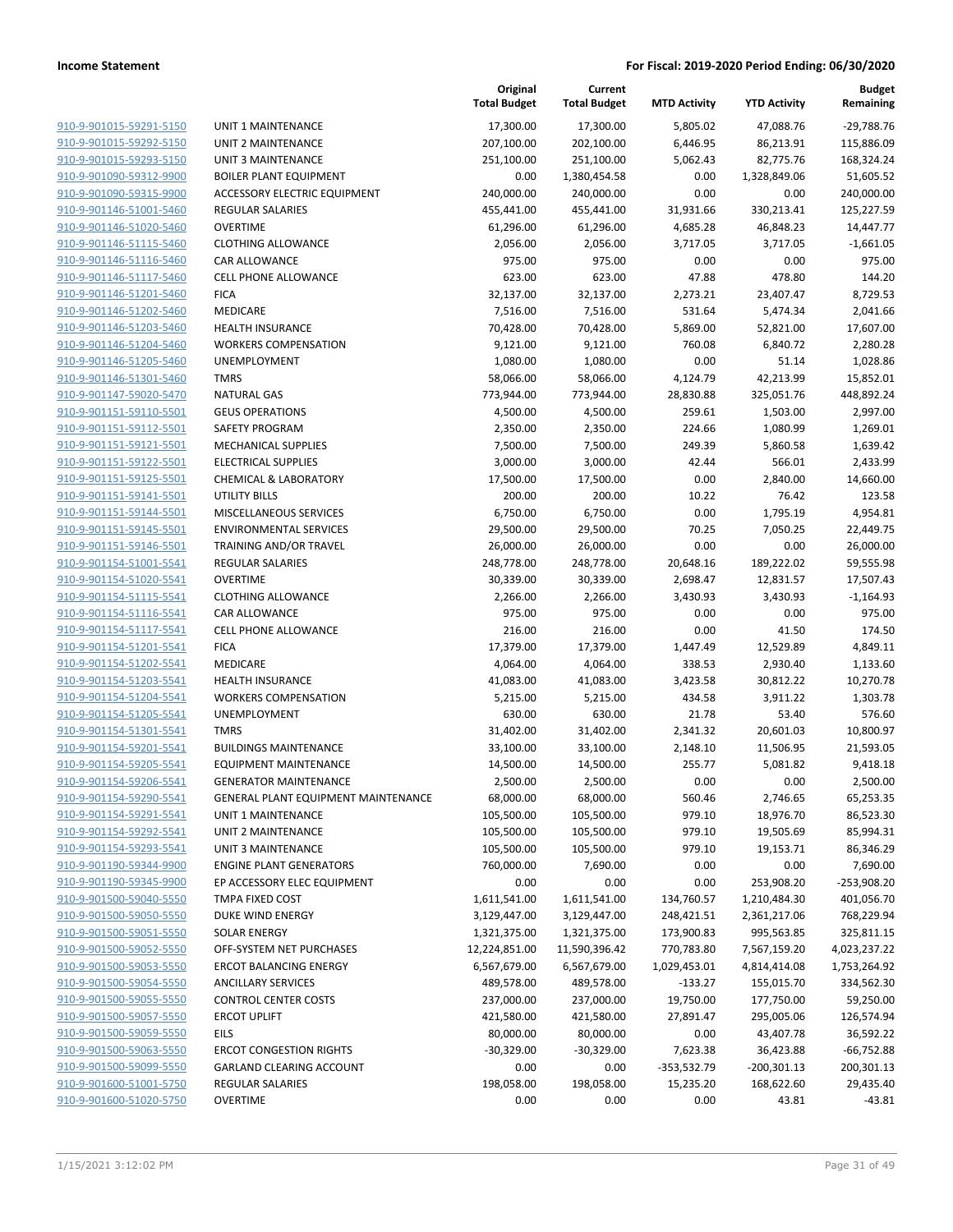| 910-9-901600-51116-5750                            | CA             |
|----------------------------------------------------|----------------|
| 910-9-901600-51117-5750                            | <b>CEI</b>     |
| 910-9-901600-51201-5750                            | <b>FIC</b>     |
| 910-9-901600-51202-5750                            | ME             |
| 910-9-901600-51203-5750                            | HE             |
| 910-9-901600-51204-5750                            | W(             |
| 910-9-901600-51205-5750                            | UN             |
| 910-9-901600-51301-5750                            | TM             |
| 910-9-901600-59110-5750                            | GЕ             |
| 910-9-901600-59146-5750                            | TR.            |
| 910-9-901690-59303-9900                            | MI             |
| 910-9-910120-51001-9200                            | RE             |
| 910-9-910120-51020-9200                            | OV             |
| 910-9-910120-51115-9200                            | <b>CL</b>      |
| 910-9-910120-51116-9200                            | СA             |
| 910-9-910120-51117-9200                            | CEI            |
| 910-9-910120-51201-9200                            | FIC            |
| 910-9-910120-51202-9200                            | ME             |
| 910-9-910120-51203-9200                            | HE             |
| 910-9-910120-51204-9200                            | W(             |
| 910-9-910120-51205-9200                            | UN             |
| 910-9-910120-51301-9200                            | TM             |
| 910-9-910121-59110-9210                            | GE             |
| 910-9-910121-59116-9210                            | BU             |
| 910-9-910121-59141-9210                            | UT             |
| 910-9-910121-59143-9210                            | PR             |
| 910-9-910121-59144-9210                            | MI             |
| 910-9-910121-59148-9210                            | FU             |
| 910-9-910121-59193-9210                            |                |
|                                                    | GE             |
| 910-9-910121-59198-9210                            | CO             |
| 910-9-910132-59110-9302                            | GЕ             |
| 910-9-910132-59142-9302                            | ME             |
| 910-9-910132-59146-9302                            | TR.            |
| 910-9-910135-59200-9350                            | LAI            |
| 910-9-910135-59201-9350                            | BU             |
| 910-9-910135-59205-9350                            | EQ<br>STI      |
| 910-9-910190-59390-9900<br>910-9-911120-51001-9201 |                |
| 910-9-911120-51020-9201                            | RE             |
|                                                    | O٧             |
| 910-9-911120-51102-9201                            | BIL            |
| 910-9-911120-51115-9201                            | CL(            |
| 910-9-911120-51116-9201                            | СA             |
| 910-9-911120-51117-9201                            | <b>CEI</b>     |
| 910-9-911120-51201-9201                            | FIC            |
| 910-9-911120-51202-9201                            | ME             |
| <u>910-9-911120-51203-9201</u>                     | HE             |
| 910-9-911120-51204-9201                            | W <sub>C</sub> |
| 910-9-911120-51205-9201                            | U٨             |
| 910-9-911120-51301-9201                            | TM             |
| 910-9-911121-59110-9211                            | GЕ             |
| 910-9-911121-59142-9211                            | ME             |
| 910-9-911121-59146-9211                            | TR.            |
| 910-9-911121-59148-9211                            | FU             |
| 910-9-911135-59205-9351                            | EQ             |
| <u>910-9-911190-59393-9900</u>                     | W/             |
| 910-9-913101-51001-9301                            | RE             |
| 910-9-913101-51020-9301                            | о٧             |
| 910-9-913101-51115-9301                            | <b>CL</b>      |
| 910-9-913101-51117-9301                            | <b>CEI</b>     |
|                                                    |                |

|                                                    |                                                 | Original<br><b>Total Budget</b> | Current<br><b>Total Budget</b> | <b>MTD Activity</b> | <b>YTD Activity</b>    | <b>Budget</b><br>Remaining |
|----------------------------------------------------|-------------------------------------------------|---------------------------------|--------------------------------|---------------------|------------------------|----------------------------|
| 910-9-901600-51116-5750                            | <b>CAR ALLOWANCE</b>                            | 1,950.00                        | 1,950.00                       | 150.00              | 1,500.00               | 450.00                     |
| 910-9-901600-51117-5750                            | <b>CELL PHONE ALLOWANCE</b>                     | 1,272.00                        | 1,272.00                       | 97.84               | 1,070.21               | 201.79                     |
| 910-9-901600-51201-5750                            | <b>FICA</b>                                     | 11,728.00                       | 11,728.00                      | 957.86              | 10,100.56              | 1,627.44                   |
| 910-9-901600-51202-5750                            | <b>MEDICARE</b>                                 | 2,919.00                        | 2,919.00                       | 224.02              | 2,417.21               | 501.79                     |
| 910-9-901600-51203-5750                            | <b>HEALTH INSURANCE</b>                         | 23,476.00                       | 23,476.00                      | 1,956.33            | 17,606.97              | 5,869.03                   |
| 910-9-901600-51204-5750                            | <b>WORKERS COMPENSATION</b>                     | 3,745.00                        | 3,745.00                       | 312.08              | 2,808.72               | 936.28                     |
| 910-9-901600-51205-5750                            | <b>UNEMPLOYMENT</b>                             | 540.00                          | 540.00                         | 0.00                | 27.01                  | 512.99                     |
| 910-9-901600-51301-5750                            | <b>TMRS</b>                                     | 22,548.00                       | 22,548.00                      | 1,741.84            | 18,934.90              | 3,613.10                   |
| 910-9-901600-59110-5750                            | <b>GEUS OPERATIONS</b>                          | 53,100.00                       | 67,100.00                      | 12,660.00           | 45,737.92              | 21,362.08                  |
| 910-9-901600-59146-5750                            | <b>TRAINING AND/OR TRAVEL</b>                   | 3,000.00                        | 3,000.00                       | 0.00                | 2,699.60               | 300.40                     |
| 910-9-901690-59303-9900                            | <b>MISC INTANGIBLE</b>                          | 125,000.00                      | 125,000.00                     | 32,620.00           | 39,750.00              | 85,250.00                  |
| 910-9-910120-51001-9200                            | <b>REGULAR SALARIES</b>                         | 269,909.00                      | 269,909.00                     | 18,497.84           | 186,578.38             | 83,330.62                  |
| 910-9-910120-51020-9200                            | <b>OVERTIME</b>                                 | 0.00                            | 0.00                           | 0.00                | 292.51                 | $-292.51$                  |
| 910-9-910120-51115-9200                            | <b>CLOTHING ALLOWANCE</b>                       | 256.00                          | 256.00                         | 484.60              | 484.60                 | $-228.60$                  |
| 910-9-910120-51116-9200                            | CAR ALLOWANCE                                   | 5,600.00                        | 5,600.00                       | 538.46              | 5,384.60               | 215.40                     |
| 910-9-910120-51117-9200                            | <b>CELL PHONE ALLOWANCE</b>                     | 1,208.00                        | 1,208.00                       | 80.72               | 807.20                 | 400.80                     |
| 910-9-910120-51201-9200                            | <b>FICA</b>                                     | 13,855.00                       | 13,855.00                      | 1,112.44            | 9,014.71               | 4,840.29                   |
| 910-9-910120-51202-9200                            | <b>MEDICARE</b>                                 | 4,012.00                        | 4,012.00                       | 260.16              | 2,703.88               | 1,308.12                   |
| 910-9-910120-51203-9200                            | <b>HEALTH INSURANCE</b>                         | 35,214.00                       | 35,214.00                      | 2,934.50            | 26,410.50              | 8,803.50                   |
| 910-9-910120-51204-9200                            | <b>WORKERS COMPENSATION</b>                     | 5,543.00                        | 5,543.00                       | 461.92              | 4,053.45               | 1,489.55                   |
| 910-9-910120-51205-9200                            | UNEMPLOYMENT                                    | 540.00                          | 540.00                         | 0.00                | 78.01                  | 461.99                     |
| 910-9-910120-51301-9200                            | <b>TMRS</b>                                     | 30,999.00                       | 30,999.00                      | 2,150.66            | 21,924.74              | 9,074.26                   |
| 910-9-910121-59110-9210                            | <b>GEUS OPERATIONS</b>                          | 6,700.00                        | 6,700.00                       | 175.22              | 3,659.98               | 3,040.02                   |
| 910-9-910121-59116-9210                            | <b>BUILDING OPERATIONS</b>                      | 4,000.00                        | 4,000.00                       | 373.13              | 4,323.44               | $-323.44$                  |
| 910-9-910121-59141-9210                            | <b>UTILITY BILLS</b>                            | 81,000.00                       | 81,000.00                      | 5,693.82            | 55,174.64              | 25,825.36                  |
| 910-9-910121-59143-9210                            | PROFESSIONAL SERVICES                           | 186,000.00                      | 186,000.00                     | 22,527.50           | 104,881.25             | 81,118.75                  |
| 910-9-910121-59144-9210                            | MISCELLANEOUS SERVICES                          | 16,000.00                       | 16,000.00                      | $-530.00$           | 9,128.61               | 6,871.39                   |
| 910-9-910121-59148-9210                            | <b>FUEL</b>                                     | 500.00                          | 500.00                         | 17.81               | 152.42                 | 347.58                     |
| 910-9-910121-59193-9210                            | <b>GEUS INTERNET SERVICE</b>                    | 38,000.00                       | 38,000.00                      | 0.00                | 38,000.00              | 0.00                       |
| 910-9-910121-59198-9210                            | <b>COLOCATION CHARGES</b>                       | 10,189.00                       | 10,189.00                      | 0.00                | 10,189.00              | 0.00                       |
| 910-9-910132-59110-9302                            | <b>GEUS OPERATIONS</b>                          | 10,000.00                       | 10,000.00                      | 200.00              | 3,678.86               | 6,321.14                   |
| 910-9-910132-59142-9302                            | <b>MEMBERSHIP FEES</b>                          | 59,850.00                       | 59,850.00                      | 0.00                | 3,104.12               | 56,745.88                  |
| 910-9-910132-59146-9302                            | <b>TRAINING AND/OR TRAVEL</b>                   | 6,000.00                        | 6,000.00                       | 0.00                | 249.02                 | 5,750.98                   |
| 910-9-910135-59200-9350                            | LANDSCAPING MAINTENANCE                         | 18,500.00                       | 18,500.00                      | 0.00                | 6,400.00               | 12,100.00                  |
| 910-9-910135-59201-9350                            | <b>BUILDING MAINTENANCE</b>                     | 33,500.00                       | 33,500.00                      | 474.00              | 10,723.92              | 22,776.08                  |
| 910-9-910135-59205-9350                            | <b>EQUIPMENT MAINTENANCE</b>                    | 500.00                          | 500.00                         | 225.00              | 227.66                 | 272.34                     |
| 910-9-910190-59390-9900                            | <b>STRUCTURES &amp; IMPROVEMENTS</b>            | 85,000.00                       | 85,000.00                      | 0.00                | 117,041.43             | $-32,041.43$               |
| 910-9-911120-51001-9201                            | <b>REGULAR SALARIES</b>                         | 394,108.00                      | 394,108.00                     | 30,262.96           | 301,323.73             | 92,784.27                  |
| 910-9-911120-51020-9201                            | <b>OVERTIME</b>                                 | 518.00                          | 518.00                         | 50.27               | 50.27                  | 467.73                     |
| 910-9-911120-51102-9201                            | <b>BILINGUAL PAY</b>                            | 1,872.00                        | 1,872.00                       | 46.16               | 461.60                 | 1,410.40                   |
| 910-9-911120-51115-9201                            | <b>CLOTHING ALLOWANCE</b>                       | 410.00                          | 410.00                         | 812.41              | 816.34                 | $-406.34$                  |
| 910-9-911120-51116-9201                            | <b>CAR ALLOWANCE</b>                            | 0.00                            | 0.00                           | 150.00              | 1,425.00               | $-1,425.00$                |
| 910-9-911120-51117-9201                            | CELL PHONE ALLOWANCE                            | 1,435.00                        | 1,435.00                       | 110.38              | 1,103.80               | 331.20                     |
| 910-9-911120-51201-9201<br>910-9-911120-51202-9201 | <b>FICA</b>                                     | 23,988.00                       | 23,988.00                      | 1,814.13            | 18,116.42              | 5,871.58                   |
| 910-9-911120-51203-9201                            | MEDICARE                                        | 5,770.00                        | 5,770.00                       | 424.27              | 4,236.89               | 1,533.11                   |
|                                                    | HEALTH INSURANCE<br><b>WORKERS COMPENSATION</b> | 82,166.00                       | 82,166.00                      | 6,847.17            | 61,624.53              | 20,541.47                  |
| 910-9-911120-51204-9201                            |                                                 | 8,029.00                        | 8,029.00                       | 669.08              | 6,021.72               | 2,007.28                   |
| 910-9-911120-51205-9201<br>910-9-911120-51301-9201 | <b>UNEMPLOYMENT</b>                             | 1,260.00<br>44,578.00           | 1,260.00<br>44,578.00          | 0.00                | 119.28                 | 1,140.72                   |
| 910-9-911121-59110-9211                            | <b>TMRS</b><br><b>GEUS OPERATIONS</b>           | 28,200.00                       | 28,200.00                      | 3,444.74<br>602.90  | 34,040.88<br>23,225.03 | 10,537.12<br>4,974.97      |
| 910-9-911121-59142-9211                            | MEMBERSHIP FEES                                 | 4,260.00                        | 4,260.00                       | 0.00                | 1,873.00               | 2,387.00                   |
| 910-9-911121-59146-9211                            | TRAINING AND/OR TRAVEL                          | 8,500.00                        | 8,500.00                       | 0.00                | 3,568.76               | 4,931.24                   |
| 910-9-911121-59148-9211                            | <b>FUEL</b>                                     |                                 |                                |                     |                        |                            |
| 910-9-911135-59205-9351                            | <b>EQUIPMENT MAINTENANCE</b>                    | 500.00<br>6,000.00              | 500.00<br>6,000.00             | 30.24<br>348.30     | 204.56<br>1,169.58     | 295.44<br>4,830.42         |
| 910-9-911190-59393-9900                            | <b>WAREHOUSE EQUIPMENT</b>                      | 5,000.00                        | 5,000.00                       | 0.00                | 0.00                   | 5,000.00                   |
| 910-9-913101-51001-9301                            | <b>REGULAR SALARIES</b>                         | 212,118.00                      | 212,118.00                     | 16,633.60           | 166,162.82             | 45,955.18                  |
| 910-9-913101-51020-9301                            | <b>OVERTIME</b>                                 | 0.00                            | 0.00                           | 0.00                | 63.79                  | $-63.79$                   |
| 910-9-913101-51115-9301                            | <b>CLOTHING ALLOWANCE</b>                       | 318.00                          | 318.00                         | 0.00                | 0.00                   | 318.00                     |
| 910-9-913101-51117-9301                            | CELL PHONE ALLOWANCE                            | 1,068.00                        | 1,068.00                       | 97.84               | 1,002.86               | 65.14                      |
|                                                    |                                                 |                                 |                                |                     |                        |                            |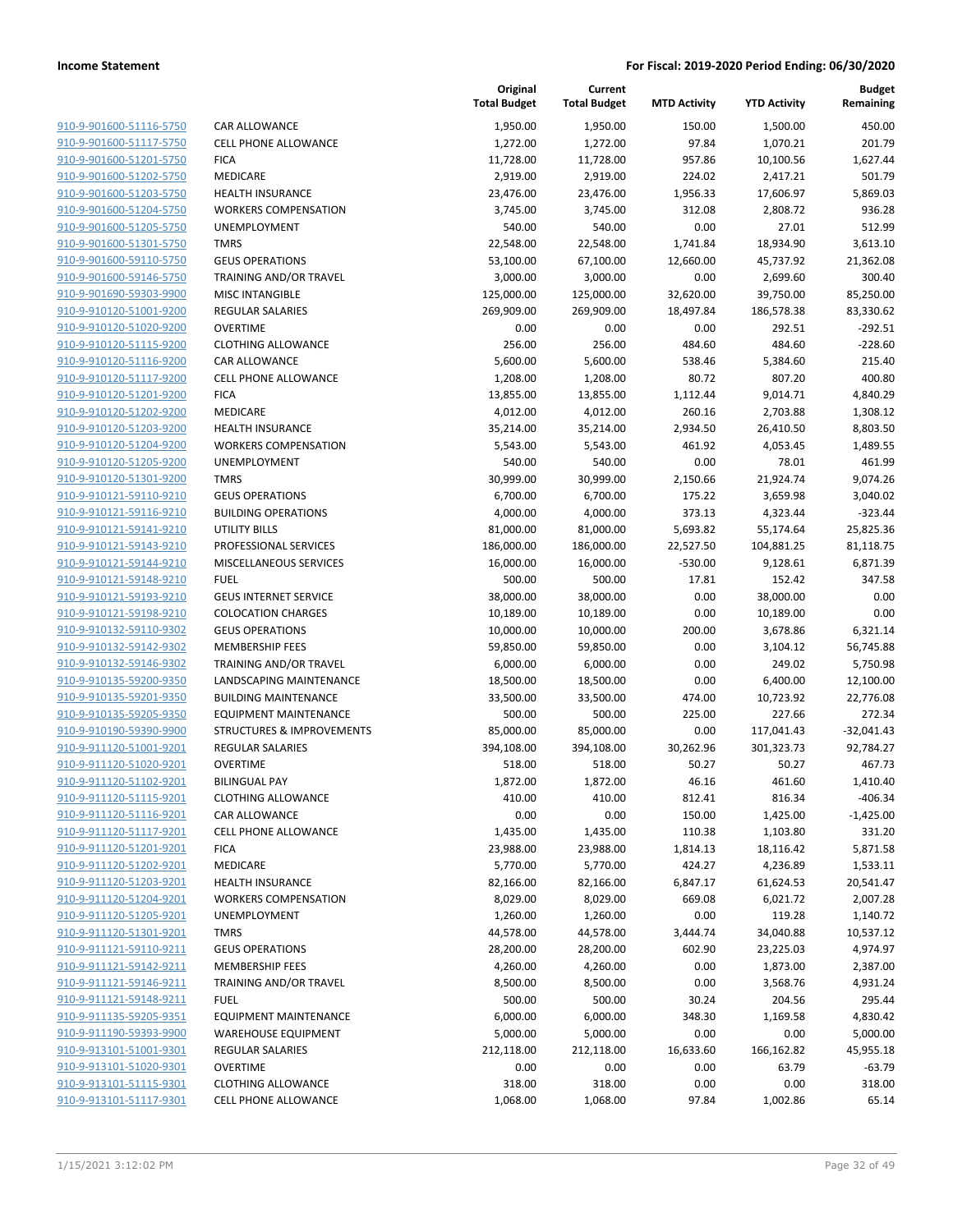|                         |                                     | Original<br><b>Total Budget</b> | Current<br><b>Total Budget</b> | <b>MTD Activity</b> | <b>YTD Activity</b> | <b>Budget</b><br>Remaining |
|-------------------------|-------------------------------------|---------------------------------|--------------------------------|---------------------|---------------------|----------------------------|
| 910-9-913101-51201-9301 | <b>FICA</b>                         | 13,218.00                       | 13,218.00                      | 997.80              | 9,985.09            | 3,232.91                   |
| 910-9-913101-51202-9301 | MEDICARE                            | 3,091.00                        | 3,091.00                       | 233.36              | 2,335.22            | 755.78                     |
| 910-9-913101-51203-9301 | <b>HEALTH INSURANCE</b>             | 41,083.00                       | 41,083.00                      | 3,423.58            | 30,812.22           | 10,270.78                  |
| 910-9-913101-51204-9301 | <b>WORKERS COMPENSATION</b>         | 5,030.00                        | 5,030.00                       | 419.17              | 3,772.53            | 1,257.47                   |
| 910-9-913101-51205-9301 | UNEMPLOYMENT                        | 630.00                          | 630.00                         | 0.00                | 48.50               | 581.50                     |
| 910-9-913101-51301-9301 | <b>TMRS</b>                         | 23,882.00                       | 23,882.00                      | 1,882.28            | 18,699.52           | 5,182.48                   |
| 910-9-913101-59110-9301 | <b>GEUS OPERATIONS</b>              | 13,980.00                       | 13,980.00                      | $-2,820.18$         | 5,096.36            | 8,883.64                   |
| 910-9-913101-59112-9301 | <b>SAFETY</b>                       | 3,175.00                        | 3,175.00                       | 0.00                | 216.00              | 2,959.00                   |
| 910-9-913101-59131-9301 | NON-BAD DEBT WRITE OFFS             | 3,000.00                        | 3,000.00                       | 0.00                | 15.01               | 2,984.99                   |
| 910-9-913101-59146-9301 | TRAINING AND/OR TRAVEL              | 2,000.00                        | 2,000.00                       | 2,544.31            | 2,810.51            | $-810.51$                  |
| 910-9-913101-59160-9301 | ADVERTISING                         | 49,800.00                       | 49,800.00                      | 977.95              | 23,311.27           | 26,488.73                  |
| 910-9-913101-59164-9301 | <b>CONSUMER INFORMATION</b>         | 0.00                            | 0.00                           | 0.00                | 1,713.96            | $-1,713.96$                |
| 910-9-913101-59167-9301 | <b>ENERGY EFFICIENCY OPERATIONS</b> | 10,000.00                       | 10,000.00                      | 0.00                | 1,581.88            | 8,418.12                   |
| 910-9-913101-59195-9301 | PUBLIC SERVICE BY GEUS C/I          | 15,000.00                       | 15,000.00                      | 0.00                | 15,000.00           | 0.00                       |
| 910-9-913102-51001-9020 | REGULAR SALARIES                    | 309,333.00                      | 309,333.00                     | 18,539.07           | 195,532.87          | 113,800.13                 |
| 910-9-913102-51020-9020 | <b>OVERTIME</b>                     | 21,384.00                       | 21,384.00                      | 1,744.20            | 17,944.69           | 3,439.31                   |
| 910-9-913102-51115-9020 | <b>CLOTHING ALLOWANCE</b>           | 3,255.00                        | 3,255.00                       | 3,892.43            | 3,892.43            | $-637.43$                  |
| 910-9-913102-51117-9020 | <b>CELL PHONE ALLOWANCE</b>         | 1,296.00                        | 1,296.00                       | 66.44               | 830.50              | 465.50                     |
| 910-9-913102-51201-9020 | <b>FICA</b>                         | 20,585.00                       | 20,585.00                      | 1,132.92            | 11,965.82           | 8,619.18                   |
| 910-9-913102-51202-9020 | <b>MEDICARE</b>                     | 4,814.00                        | 4,814.00                       | 264.95              | 2,798.43            | 2,015.57                   |
| 910-9-913102-51203-9020 | <b>HEALTH INSURANCE</b>             | 93,904.00                       | 93,904.00                      | 7,825.33            | 70,428.02           | 23,475.98                  |
| 910-9-913102-51204-9020 | <b>WORKERS COMPENSATION</b>         | 5,939.00                        | 5,939.00                       | 494.92              | 4,454.28            | 1,484.72                   |
| 910-9-913102-51205-9020 | UNEMPLOYMENT                        | 1,440.00                        | 1,440.00                       | 33.28               | 252.17              | 1,187.83                   |
| 910-9-913102-51301-9020 | <b>TMRS</b>                         | 37,194.00                       | 37,194.00                      | 2,289.33            | 24,019.06           | 13,174.94                  |
| 910-9-913102-59110-9020 | <b>GEUS OPERATIONS</b>              | 38,000.00                       | 38,000.00                      | 784.47              | 26,092.51           | 11,907.49                  |
| 910-9-913102-59148-9020 | <b>FUEL</b>                         | 16,000.00                       | 16,000.00                      | 438.03              | 5,209.51            | 10,790.49                  |
| 910-9-913102-59169-9020 | PRE PAID METER COSTS                | 5,100.00                        | 5,100.00                       | 97.44               | 3,733.12            | 1,366.88                   |
| 910-9-913130-51001-9030 | <b>REGULAR SALARIES</b>             | 298,704.00                      | 298,704.00                     | 20,889.35           | 216,794.83          | 81,909.17                  |
| 910-9-913130-51010-9030 | PART TIME REGULAR                   | 57,741.00                       | 57,741.00                      | 0.00                | 0.00                | 57,741.00                  |
| 910-9-913130-51020-9030 | <b>OVERTIME</b>                     | 3,975.00                        | 3,975.00                       | 251.52              | 1,399.80            | 2,575.20                   |
| 910-9-913130-51102-9030 | <b>BILINGUAL PAY</b>                | 3,000.00                        | 3,000.00                       | 184.64              | 1,961.80            | 1,038.20                   |
| 910-9-913130-51201-9030 | <b>FICA</b>                         | 22,532.00                       | 22,532.00                      | 1,243.39            | 12,939.92           | 9,592.08                   |
| 910-9-913130-51202-9030 | MEDICARE                            | 5,270.00                        | 5,270.00                       | 290.79              | 3,026.26            | 2,243.74                   |
| 910-9-913130-51203-9030 | <b>HEALTH INSURANCE</b>             | 93,904.00                       | 93,904.00                      | 7,825.34            | 70,428.03           | 23,475.97                  |
| 910-9-913130-51204-9030 | <b>WORKERS COMPENSATION</b>         | 7,023.00                        | 7,023.00                       | 585.25              | 5,267.25            | 1,755.75                   |
| 910-9-913130-51205-9030 | UNEMPLOYMENT                        | 1,800.00                        | 1,800.00                       | 21.45               | 416.75              | 1,383.25                   |
| 910-9-913130-51301-9030 | <b>TMRS</b>                         | 40,712.00                       | 40,712.00                      | 2,398.61            | 24,601.88           | 16,110.12                  |
| 910-9-913130-59110-9030 | <b>GEUS OPERATIONS</b>              | 15,800.00                       | 15,800.00                      | 1,737.37            | 13,338.99           | 2,461.01                   |
| 910-9-913130-59146-9030 | TRAINING AND/OR TRAVEL              | 3,000.00                        | 3,000.00                       | 0.00                | 2,033.32            | 966.68                     |
| 910-9-913130-59166-9030 | LOW INCOME ASSISTANCE               | 15,000.00                       | 15,000.00                      | 625.00              | 8,150.00            | 6,850.00                   |
| 910-9-913131-51001-9031 | <b>REGULAR SALARIES</b>             | 47,133.00                       | 47,133.00                      | 3,625.60            | 36,253.21           | 10,879.79                  |
| 910-9-913131-51020-9031 | <b>OVERTIME</b>                     | 102.00                          | 102.00                         | 0.00                | 0.00                | 102.00                     |
| 910-9-913131-51102-9031 | <b>BILINGUAL PAY</b>                | 600.00                          | 600.00                         | 46.16               | 461.60              | 138.40                     |
| 910-9-913131-51201-9031 | <b>FICA</b>                         | 2,966.00                        | 2,966.00                       | 218.34              | 2,198.47            | 767.53                     |
| 910-9-913131-51202-9031 | MEDICARE                            | 694.00                          | 694.00                         | 51.06               | 514.12              | 179.88                     |
| 910-9-913131-51203-9031 | <b>HEALTH INSURANCE</b>             | 11,738.00                       | 11,738.00                      | 978.17              | 8,803.53            | 2,934.47                   |
| 910-9-913131-51204-9031 | <b>WORKERS COMPENSATION</b>         | 890.00                          | 890.00                         | 74.17               | 667.53              | 222.47                     |
| 910-9-913131-51205-9031 | UNEMPLOYMENT                        | 180.00                          | 180.00                         | 0.00                | 9.02                | 170.98                     |
| 910-9-913131-51301-9031 | <b>TMRS</b>                         | 5,359.00                        | 5,359.00                       | 413.08              | 4,106.06            | 1,252.94                   |
| 910-9-913131-59110-9031 | <b>GEUS OPERATIONS</b>              | 15,700.00                       | 15,700.00                      | 2,668.01            | 14,035.13           | 1,664.87                   |
| 910-9-913131-59146-9031 | TRAINING AND/OR TRAVEL              | 750.00                          | 750.00                         | 0.00                | 0.00                | 750.00                     |
| 910-9-913134-51001-9034 | <b>REGULAR SALARIES</b>             | 146,582.00                      | 146,582.00                     | 8,765.12            | 87,464.82           | 59,117.18                  |
| 910-9-913134-51020-9034 | <b>OVERTIME</b>                     | 1,386.00                        | 1,386.00                       | 12.15               | 145.16              | 1,240.84                   |
| 910-9-913134-51201-9034 | <b>FICA</b>                         | 9,174.00                        | 9,174.00                       | 485.15              | 5,056.10            | 4,117.90                   |
| 910-9-913134-51202-9034 | MEDICARE                            | 2,146.00                        | 2,146.00                       | 113.46              | 1,182.49            | 963.51                     |
| 910-9-913134-51203-9034 | <b>HEALTH INSURANCE</b>             | 41,083.00                       | 41,083.00                      | 3,423.58            | 30,812.22           | 10,270.78                  |
| 910-9-913134-51204-9034 | <b>WORKERS COMPENSATION</b>         | 2,991.00                        | 2,991.00                       | 249.25              | 2,243.25            | 747.75                     |
| 910-9-913134-51205-9034 | UNEMPLOYMENT                        | 630.00                          | 630.00                         | 0.00                | 114.07              | 515.93                     |
| 910-9-913134-51301-9034 | <b>TMRS</b>                         | 16,576.00                       | 16,576.00                      | 987.45              | 9,849.66            | 6,726.34                   |
|                         |                                     |                                 |                                |                     |                     |                            |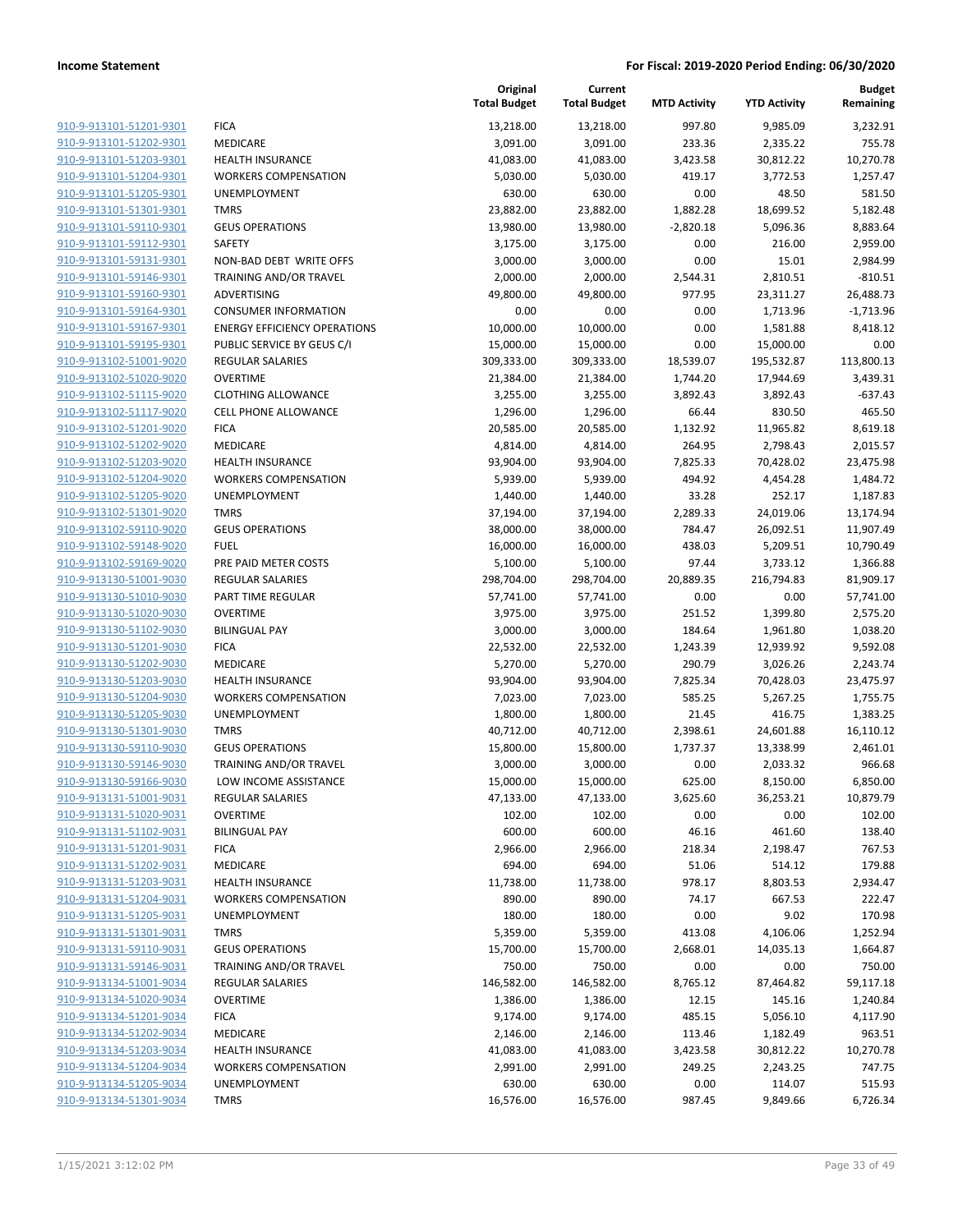| 910-9-913134-59110-9034        |
|--------------------------------|
| 910-9-913134-59146-9034        |
| 910-9-913135-51001-9035        |
| <u>910-9-913135-51020-9035</u> |
| 910-9-913135-51102-9035        |
| 910-9-913135-51201-9035        |
| 910-9-913135-51202-9035        |
| 910-9-913135-51203-9035        |
| 910-9-913135-51204-9035        |
| 910-9-913135-51205-9035        |
| 910-9-913135-51301-9035        |
| 910-9-913135-59146-9035        |
| 910-9-913135-59170-9035        |
| <u>910-9-913135-59172-9035</u> |
| 910-9-913135-59173-9035        |
| 910-9-913135-59174-9035        |
| 910-9-913135-59175-9035        |
| 910-9-913136-51001-9036        |
| <u>910-9-913136-51020-9036</u> |
| 910-9-913136-51115-9036        |
| 910-9-913136-51201-9036        |
| 910-9-913136-51202-9036        |
| 910-9-913136-51203-9036        |
| <u>910-9-913136-51204-9036</u> |
|                                |
| 910-9-913136-51205-9036        |
| 910-9-913136-51301-9036        |
| 910-9-913136-59110-9036        |
| 910-9-913136-59141-9036        |
| <u>910-9-913139-59780-9240</u> |
| 910-9-913139-59781-9250        |
| 910-9-913139-59902-9301        |
| 910-9-913139-59926-9301        |
| 910-9-913139-59927-9301        |
| <u>910-9-913139-59928-9301</u> |
| 910-9-913159-59200-9353        |
| 910-9-913159-59201-9353        |
| 910-9-913159-59205-9353        |
| 910-9-913190-59390-9900        |
| 910-9-913190-59391-9900        |
| 910-9-930000-59060-5650        |
| 910-9-930000-59110-5600        |
| 910-9-930161-51001-5610        |
| 910-9-930161-51020-5610        |
| 910-9-930161-51115-5610        |
| 910-9-930161-51116-5610        |
| 910-9-930161-51117-5610        |
| 910-9-930161-51201-5610        |
| <u>910-9-930161-51202-5610</u> |
| 910-9-930161-51203-5610        |
| <u>910-9-930161-51204-5610</u> |
| 910-9-930161-51205-5610        |
| 910-9-930161-51301-5610        |
| 910-9-930161-59110-5610        |
| <u>910-9-930161-59146-5610</u> |
|                                |
| <u>910-9-930181-51001-5810</u> |
| 910-9-930181-51020-5810        |
| 910-9-930181-51115-5810        |
| <u>910-9-930181-51201-5810</u> |
| <u>910-9-930181-51202-5810</u> |

|                                                    |                                         | Original<br><b>Total Budget</b> | Current<br><b>Total Budget</b> | <b>MTD Activity</b> | <b>YTD Activity</b>   | <b>Budget</b><br>Remaining |
|----------------------------------------------------|-----------------------------------------|---------------------------------|--------------------------------|---------------------|-----------------------|----------------------------|
| 910-9-913134-59110-9034                            | <b>GEUS OPERATIONS</b>                  | 106,048.68                      | 106,048.68                     | 8,680.45            | 62,708.14             | 43,340.54                  |
| 910-9-913134-59146-9034                            | TRAINING AND/OR TRAVEL                  | 3,500.00                        | 3,500.00                       | 0.00                | 691.93                | 2,808.07                   |
| 910-9-913135-51001-9035                            | <b>REGULAR SALARIES</b>                 | 162,282.00                      | 162,282.00                     | 11,012.50           | 115,123.98            | 47,158.02                  |
| 910-9-913135-51020-9035                            | <b>OVERTIME</b>                         | 4,588.00                        | 4,588.00                       | 20.50               | 3,464.04              | 1,123.96                   |
| 910-9-913135-51102-9035                            | <b>BILINGUAL PAY</b>                    | 600.00                          | 600.00                         | 46.16               | 461.60                | 138.40                     |
| 910-9-913135-51201-9035                            | <b>FICA</b>                             | 10,383.00                       | 10,383.00                      | 630.04              | 7,040.19              | 3,342.81                   |
| 910-9-913135-51202-9035                            | MEDICARE                                | 2,428.00                        | 2,428.00                       | 147.35              | 1,646.49              | 781.51                     |
| 910-9-913135-51203-9035                            | <b>HEALTH INSURANCE</b>                 | 46,952.00                       | 46,952.00                      | 3,912.67            | 35,214.03             | 11,737.97                  |
| 910-9-913135-51204-9035                            | <b>WORKERS COMPENSATION</b>             | 3,116.00                        | 3,116.00                       | 259.67              | 2,337.03              | 778.97                     |
| 910-9-913135-51205-9035                            | <b>UNEMPLOYMENT</b>                     | 720.00                          | 720.00                         | 21.68               | 205.99                | 514.01                     |
| 910-9-913135-51301-9035                            | <b>TMRS</b>                             | 18,761.00                       | 18,761.00                      | 1,093.98            | 12,356.93             | 6,404.07                   |
| 910-9-913135-59146-9035                            | TRAINING AND/OR TRAVEL                  | 1,500.00                        | 1,500.00                       | 0.00                | 995.66                | 504.34                     |
| 910-9-913135-59170-9035                            | <b>CREDIT CARD FEES</b>                 | 90,000.00                       | 90,000.00                      | 10,714.62           | 73,678.57             | 16,321.43                  |
| 910-9-913135-59172-9035                            | LOCKBOX OVER/SHORT                      | 500.00                          | 500.00                         | 0.00                | 0.00                  | 500.00                     |
| 910-9-913135-59173-9035                            | <b>ONLINE PAYMENT OVER/SHORT</b>        | 500.00                          | 500.00                         | 0.00                | 0.00                  | 500.00                     |
| 910-9-913135-59174-9035                            | <b>BANK RECS OVER/SHORT</b>             | 100.00                          | 100.00                         | 0.00                | 0.00                  | 100.00                     |
| 910-9-913135-59175-9035                            | <b>CASHIERS OVER/SHORT</b>              | 100.00                          | 100.00                         | $-921.23$           | $-2,667.40$           | 2,767.40                   |
| 910-9-913136-51001-9036                            | REGULAR SALARIES                        | 31,866.00                       | 31,866.00                      | 2,451.20            | 24,500.00             | 7,366.00                   |
| 910-9-913136-51020-9036                            | <b>OVERTIME</b>                         | 115.00                          | 115.00                         | 0.00                | 0.00                  | 115.00                     |
| 910-9-913136-51115-9036                            | <b>CLOTHING ALLOWANCE</b>               | 256.00                          | 256.00                         | 271.85              | 271.85                | $-15.85$                   |
| 910-9-913136-51201-9036                            | <b>FICA</b>                             | 1,983.00                        | 1,983.00                       | 119.02              | 1,223.29              | 759.71                     |
| 910-9-913136-51202-9036                            | MEDICARE                                | 464.00                          | 464.00                         | 27.84               | 286.11                | 177.89                     |
| 910-9-913136-51203-9036                            | <b>HEALTH INSURANCE</b>                 | 11,738.00                       | 11,738.00                      | 978.17              | 8,803.53              | 2,934.47                   |
| 910-9-913136-51204-9036<br>910-9-913136-51205-9036 | <b>WORKERS COMPENSATION</b>             | 595.00                          | 595.00                         | 49.58               | 446.22                | 148.78                     |
|                                                    | <b>UNEMPLOYMENT</b><br><b>TMRS</b>      | 180.00                          | 180.00                         | 0.00                | 52.10                 | 127.90                     |
| 910-9-913136-51301-9036<br>910-9-913136-59110-9036 | <b>GEUS OPERATIONS</b>                  | 3,583.00<br>21,755.00           | 3,583.00<br>21,755.00          | 275.76<br>1,037.37  | 2,739.96<br>10,950.26 | 843.04<br>10,804.74        |
| 910-9-913136-59141-9036                            | UTILITY BILLS                           | 51,000.00                       | 51,000.00                      | 3,896.47            | 36,514.13             | 14,485.87                  |
| 910-9-913139-59780-9240                            | PROPERTY INSURANCE                      | 9,466.00                        | 9,466.00                       | 0.00                | 7,565.54              | 1,900.46                   |
| 910-9-913139-59781-9250                            | <b>LIABILITY INSURANCE</b>              | 4,559.00                        | 4,559.00                       | 0.00                | 7,842.69              | $-3,283.69$                |
| 910-9-913139-59902-9301                            | XFER to COG - ADMIN EXPENSES            | 84,001.00                       | 84,001.00                      | 7,000.08            | 63,000.72             | 21,000.28                  |
| 910-9-913139-59926-9301                            | XFER to COG - GARAGE                    | 19,276.00                       | 19,276.00                      | 1,606.33            | 14,456.97             | 4,819.03                   |
| 910-9-913139-59927-9301                            | XFER to COG - INSURANCE                 | 4,667.00                        | 4,667.00                       | 388.92              | 3,500.28              | 1,166.72                   |
| 910-9-913139-59928-9301                            | XFER to COG - IT                        | 15,474.00                       | 15,474.00                      | 7,134.50            | 64,210.50             | $-48,736.50$               |
| 910-9-913159-59200-9353                            | LANDSCAPING MAINTENANCE                 | 2,500.00                        | 2,500.00                       | 0.00                | 1,536.00              | 964.00                     |
| 910-9-913159-59201-9353                            | <b>BUILDINGS MAINTENANCE</b>            | 19,500.00                       | 19,500.00                      | 100.00              | 11,572.46             | 7,927.54                   |
| 910-9-913159-59205-9353                            | <b>EQUIPMENT MAINTENANCE</b>            | 4,000.00                        | 4,000.00                       | 91.06               | 1,232.04              | 2,767.96                   |
| 910-9-913190-59390-9900                            | STRUCTURES & IMPROVEMENTS               | 43,500.00                       | 35,810.00                      | 0.00                | 0.00                  | 35,810.00                  |
| 910-9-913190-59391-9900                            | <b>FURNITURE &amp; OFFICE EQUIPMENT</b> | 7,000.00                        | 7,000.00                       | $-1,600.00$         | 6,125.00              | 875.00                     |
| 910-9-930000-59060-5650                            | <b>TRANSMISSION COSTS</b>               | 3,418,905.00                    | 3,418,905.00                   | 268,605.30          | 2,656,929.38          | 761,975.62                 |
| 910-9-930000-59110-5600                            | <b>GEUS OPERATIONS</b>                  | 100,800.00                      | 100,800.00                     | 11,905.42           | 57,228.72             | 43,571.28                  |
| 910-9-930161-51001-5610                            | REGULAR SALARIES                        | 257,306.00                      | 257,306.00                     | 17,172.66           | 193,264.59            | 64,041.41                  |
| 910-9-930161-51020-5610                            | <b>OVERTIME</b>                         | 18,768.00                       | 18,768.00                      | 2,310.48            | 26,171.49             | $-7,403.49$                |
| 910-9-930161-51115-5610                            | <b>CLOTHING ALLOWANCE</b>               | 0.00                            | 0.00                           | 59.86               | 59.86                 | $-59.86$                   |
| 910-9-930161-51116-5610                            | CAR ALLOWANCE                           | 1,950.00                        | 1,950.00                       | 150.00              | 1,500.00              | 450.00                     |
| 910-9-930161-51117-5610                            | CELL PHONE ALLOWANCE                    | 432.00                          | 432.00                         | 33.22               | 332.20                | 99.80                      |
| 910-9-930161-51201-5610                            | <b>FICA</b>                             | 17,264.00                       | 17,264.00                      | 1,113.69            | 12,865.37             | 4,398.63                   |
| 910-9-930161-51202-5610                            | MEDICARE                                | 4,038.00                        | 4,038.00                       | 260.46              | 3,008.86              | 1,029.14                   |
| 910-9-930161-51203-5610                            | <b>HEALTH INSURANCE</b>                 | 39,616.00                       | 39,616.00                      | 3,301.33            | 29,711.97             | 9,904.03                   |
| 910-9-930161-51204-5610                            | <b>WORKERS COMPENSATION</b>             | 5,181.00                        | 5,181.00                       | 431.75              | 3,885.75              | 1,295.25                   |
| 910-9-930161-51205-5610                            | <b>UNEMPLOYMENT</b>                     | 608.00                          | 608.00                         | 0.00                | 32.64                 | 575.36                     |
| 910-9-930161-51301-5610                            | <b>TMRS</b>                             | 31,194.00                       | 31,194.00                      | 2,212.46            | 24,979.33             | 6,214.67                   |
| 910-9-930161-59110-5610                            | <b>GEUS OPERATIONS</b>                  | 16,900.00                       | 16,900.00                      | 3,820.90            | 5,494.96              | 11,405.04                  |
| 910-9-930161-59146-5610                            | TRAINING AND/OR TRAVEL                  | 44,000.00                       | 44,000.00                      | 2,463.11            | 18,103.49             | 25,896.51                  |
| 910-9-930181-51001-5810                            | REGULAR SALARIES                        | 153,347.00                      | 153,347.00                     | 9,176.53            | 113,103.49            | 40,243.51                  |
| 910-9-930181-51020-5810                            | <b>OVERTIME</b>                         | 18,768.00                       | 18,768.00                      | 2,310.45            | 26,171.40             | $-7,403.40$                |
| 910-9-930181-51115-5810                            | <b>CLOTHING ALLOWANCE</b>               | 0.00                            | 0.00                           | 843.40              | 843.40                | $-843.40$                  |
| 910-9-930181-51201-5810                            | <b>FICA</b>                             | 10,671.00                       | 10,671.00                      | 712.20              | 8,635.07              | 2,035.93                   |
| 910-9-930181-51202-5810                            | MEDICARE                                | 2,496.00                        | 2,496.00                       | 166.56              | 2,019.48              | 476.52                     |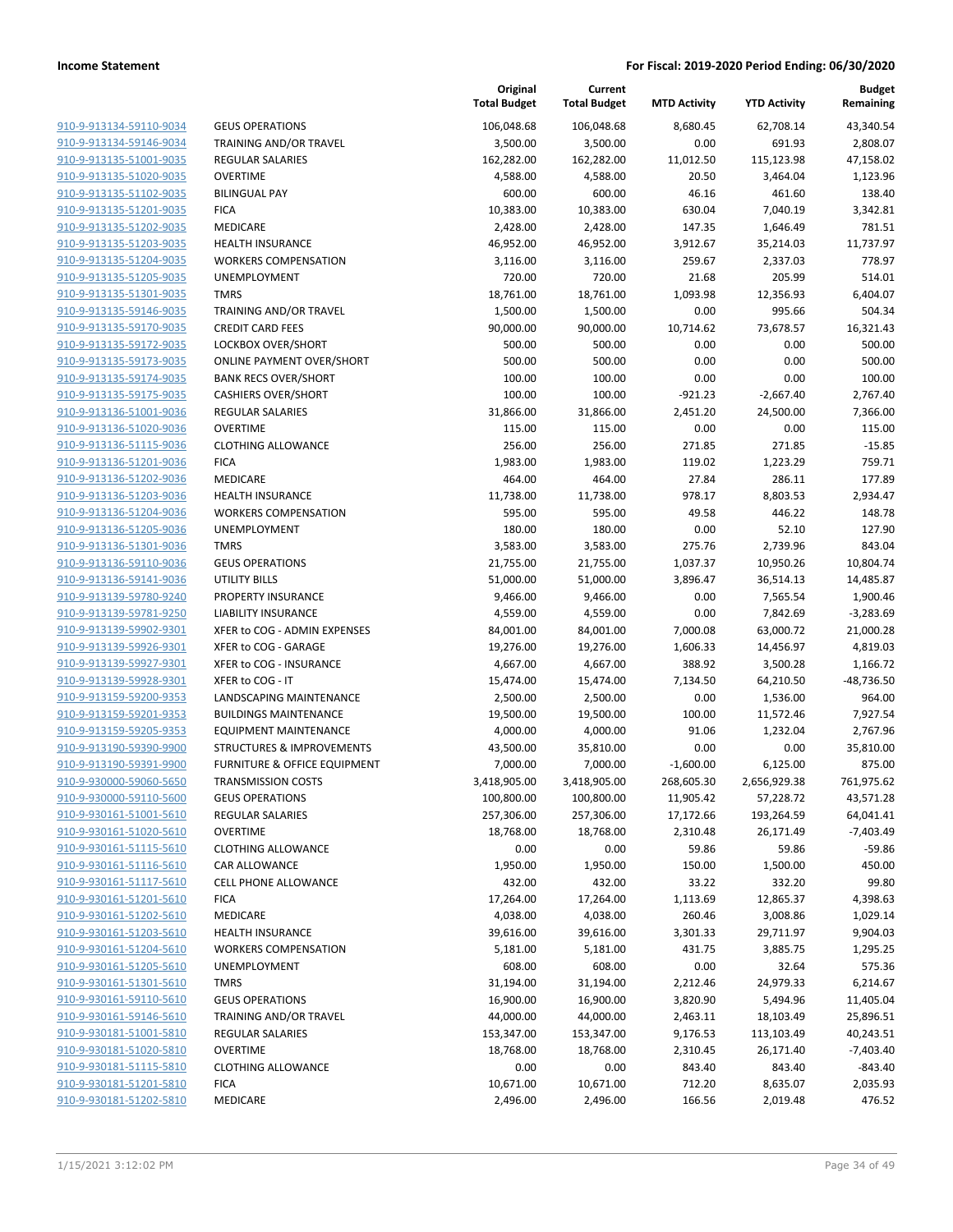|                                                    |                                         | Original<br><b>Total Budget</b> | Current<br><b>Total Budget</b> | <b>MTD Activity</b> | <b>YTD Activity</b> | <b>Budget</b><br>Remaining |
|----------------------------------------------------|-----------------------------------------|---------------------------------|--------------------------------|---------------------|---------------------|----------------------------|
| 910-9-930181-51203-5810                            | <b>HEALTH INSURANCE</b>                 | 27,878.00                       | 27,878.00                      | 2,323.17            | 20,908.53           | 6.969.47                   |
| 910-9-930181-51204-5810                            | <b>WORKERS COMPENSATION</b>             | 3,202.00                        | 3,202.00                       | 266.83              | 2,401.47            | 800.53                     |
| 910-9-930181-51205-5810                            | UNEMPLOYMENT                            | 428.00                          | 428.00                         | 0.00                | 19.43               | 408.57                     |
| 910-9-930181-51301-5810                            | <b>TMRS</b>                             | 19,281.00                       | 19,281.00                      | 1,292.29            | 15,574.75           | 3,706.25                   |
| 910-9-930181-59110-5810                            | <b>GEUS OPERATIONS</b>                  | 12,500.00                       | 12,500.00                      | 3,707.06            | 4,748.01            | 7,751.99                   |
| 910-9-930190-59391-9900                            | FURNITURE & OFFICE EQUIPMENT            | 100,000.00                      | 100,000.00                     | 0.00                | 0.00                | 100,000.00                 |
| 910-9-931080-51001-5800                            | <b>REGULAR SALARIES</b>                 | 681,691.00                      | 681,691.00                     | 55,049.89           | 524,101.52          | 157,589.48                 |
| 910-9-931080-51010-5800                            | PART TIME REGULAR                       | 75,490.00                       | 75,490.00                      | 0.00                | 0.00                | 75,490.00                  |
| 910-9-931080-51020-5800                            | <b>OVERTIME</b>                         | 1,980.00                        | 1,980.00                       | 602.86              | 602.86              | 1,377.14                   |
| 910-9-931080-51115-5800                            | <b>CLOTHING ALLOWANCE</b>               | 513.00                          | 513.00                         | 849.85              | 849.85              | $-336.85$                  |
| 910-9-931080-51116-5800                            | <b>CAR ALLOWANCE</b>                    | 3,900.00                        | 3,900.00                       | 300.00              | 3,000.00            | 900.00                     |
| 910-9-931080-51117-5800                            | <b>CELL PHONE ALLOWANCE</b>             | 4,070.00                        | 4,070.00                       | 313.08              | 2,959.58            | 1,110.42                   |
| 910-9-931080-51201-5800                            | <b>FICA</b>                             | 44,660.00                       | 44,660.00                      | 3,323.57            | 30,949.72           | 13,710.28                  |
| 910-9-931080-51202-5800                            | MEDICARE                                | 11,123.00                       | 11,123.00                      | 777.28              | 7,369.57            | 3,753.43                   |
| 910-9-931080-51203-5800                            | <b>HEALTH INSURANCE</b>                 | 93,904.00                       | 93,904.00                      | 7,825.34            | 70,428.02           | 23,475.98                  |
| 910-9-931080-51204-5800                            | <b>WORKERS COMPENSATION</b>             | 15,317.00                       | 15,317.00                      | 1,276.42            | 11,487.78           | 3,829.22                   |
| 910-9-931080-51205-5800                            | UNEMPLOYMENT                            | 1,800.00                        | 1,800.00                       | 5.14                | 112.95              | 1,687.05                   |
| 910-9-931080-51301-5800                            | <b>TMRS</b>                             | 85,938.00                       | 85,938.00                      | 5,917.20            | 55,056.73           | 30,881.27                  |
| 910-9-931080-59110-5800                            | <b>GEUS OPERATIONS</b>                  | 8,780.00                        | 8,780.00                       | 513.54              | 8,942.12            | $-162.12$                  |
| 910-9-931080-59146-5800                            | TRAINING AND/OR TRAVEL                  | 14,600.00                       | 14,600.00                      | 0.00                | 885.76              | 13,714.24                  |
| 910-9-931080-59148-5800                            | <b>FUEL</b>                             | 4,000.00                        | 4,000.00                       | 458.17              | 3,126.88            | 873.12                     |
| 910-9-931080-59205-5800                            | <b>EQUIPMENT MAINTENANCE</b>            | 3,550.00                        | 3,550.00                       | 3.14                | 284.09              | 3,265.91                   |
| 910-9-931088-51001-5880                            | <b>REGULAR SALARIES</b>                 | 43,846.00                       | 43,846.00                      | 6,822.40            | 68,137.72           | $-24,291.72$               |
| 910-9-931088-51117-5880                            | <b>CELL PHONE ALLOWANCE</b>             | 0.00                            | 0.00                           | 73.84               | 443.04              | $-443.04$                  |
| 910-9-931088-51201-5880                            | <b>FICA</b>                             | 2,718.00                        | 2,718.00                       | 382.24              | 3,824.62            | $-1,106.62$                |
| 910-9-931088-51202-5880                            | MEDICARE                                | 636.00                          | 636.00                         | 89.40               | 894.50              | $-258.50$                  |
| 910-9-931088-51203-5880                            | <b>HEALTH INSURANCE</b>                 | 11,738.00                       | 11,738.00                      | 978.17              | 8,803.53            | 2,934.47                   |
| 910-9-931088-51204-5880<br>910-9-931088-51205-5880 | <b>WORKERS COMPENSATION</b>             | 816.00                          | 816.00                         | 68.00               | 612.00              | 204.00                     |
| 910-9-931088-51301-5880                            | UNEMPLOYMENT<br><b>TMRS</b>             | 180.00<br>4,912.00              | 180.00<br>4,912.00             | 0.00<br>775.82      | 29.08<br>7,670.22   | 150.92<br>$-2,758.22$      |
| 910-9-931088-59110-5880                            | <b>GEUS OPERATIONS</b>                  | 3,850.00                        | 3,850.00                       | 27.15               | 2,021.77            | 1,828.23                   |
| 910-9-931088-59146-5880                            | TRAINING AND/OR TRAVEL                  | 3,000.00                        | 3,000.00                       | 0.00                | 0.00                | 3,000.00                   |
| 910-9-931092-51001-9202                            | <b>REGULAR SALARIES</b>                 | 191,878.00                      | 191,878.00                     | 10,970.00           | 99,362.21           | 92,515.79                  |
| 910-9-931092-51020-9202                            | <b>OVERTIME</b>                         | 0.00                            | 0.00                           | 0.00                | 904.30              | $-904.30$                  |
| 910-9-931092-51116-9202                            | <b>CAR ALLOWANCE</b>                    | 0.00                            | 0.00                           | 75.00               | 75.00               | $-75.00$                   |
| 910-9-931092-51117-9202                            | CELL PHONE ALLOWANCE                    | 2,064.00                        | 2,064.00                       | 129.23              | 1,259.09            | 804.91                     |
| 910-9-931092-51201-9202                            | <b>FICA</b>                             | 12,024.00                       | 12,024.00                      | 667.45              | 6,031.57            | 5,992.43                   |
| 910-9-931092-51202-9202                            | MEDICARE                                | 2,812.00                        | 2,812.00                       | 156.10              | 1,410.58            | 1,401.42                   |
| 910-9-931092-51203-9202                            | <b>HEALTH INSURANCE</b>                 | 35,214.00                       | 35,214.00                      | 2,934.50            | 26,410.50           | 8,803.50                   |
| 910-9-931092-51204-9202                            | <b>WORKERS COMPENSATION</b>             | 4,002.00                        | 4,002.00                       | 333.50              | 3,001.50            | 1,000.50                   |
| 910-9-931092-51205-9202                            | <b>UNEMPLOYMENT</b>                     | 540.00                          | 540.00                         | 0.00                | 15.74               | 524.26                     |
| 910-9-931092-51301-9202                            | <b>TMRS</b>                             | 21,726.00                       | 21,726.00                      | 1,257.11            | 11,364.09           | 10,361.91                  |
| 910-9-931092-59110-9212                            | <b>GEUS OPERATIONS</b>                  | 15,200.00                       | 15,200.00                      | 833.09              | 9,345.45            | 5,854.55                   |
| 910-9-931092-59130-9212                            | PHONE MANAGEMENT SERVICE                | 66,900.00                       | 66,900.00                      | 0.00                | 43,368.00           | 23,532.00                  |
| 910-9-931092-59133-9212                            | OFFICE 365                              | 10,920.00                       | 10,920.00                      | 888.50              | 7,996.50            | 2,923.50                   |
| 910-9-931092-59146-9212                            | TRAINING AND/OR TRAVEL                  | 5,000.00                        | 5,000.00                       | $-450.00$           | 3,613.35            | 1,386.65                   |
| 910-9-931093-59205-9352                            | <b>EQUIPMENT MAINTENANCE - IT</b>       | 22,500.00                       | 22,500.00                      | 0.00                | 22,018.40           | 481.60                     |
| 910-9-931099-59391-9900                            | <b>FURNITURE &amp; OFFICE EQUIPMENT</b> | 394,400.00                      | 394,400.00                     | 9,760.12            | 111,831.31          | 282,568.69                 |
| 910-9-931099-59392-9900                            | <b>TRANSPORTATION EQUIPMENT</b>         | 33,000.00                       | 33,000.00                      | 0.00                | 0.00                | 33,000.00                  |
| 910-9-931462-51001-5620                            | <b>REGULAR SALARIES</b>                 | 63,483.00                       | 63,483.00                      | 3,960.00            | 45,022.46           | 18,460.54                  |
| 910-9-931462-51115-5620                            | <b>CLOTHING ALLOWANCE</b>               | 154.00                          | 154.00                         | 0.00                | 0.00                | 154.00                     |
| 910-9-931462-51117-5620                            | CELL PHONE ALLOWANCE                    | 480.00                          | 480.00                         | 24.46               | 299.07              | 180.93                     |
| 910-9-931462-51201-5620                            | <b>FICA</b>                             | 3,924.00                        | 3,924.00                       | 208.46              | 4,722.46            | $-798.46$                  |
| 910-9-931462-51202-5620                            | MEDICARE                                | 927.00                          | 927.00                         | 48.76               | 1,104.48            | $-177.48$                  |
| 910-9-931462-51203-5620                            | <b>HEALTH INSURANCE</b>                 | 5,869.00                        | 5,869.00                       | 489.08              | 4,401.72            | 1,467.28                   |
| 910-9-931462-51204-5620                            | <b>WORKERS COMPENSATION</b>             | 1,207.00                        | 1,207.00                       | 100.58              | 905.22              | 301.78                     |
| 910-9-931462-51205-5620                            | UNEMPLOYMENT                            | 89.00                           | 89.00                          | 0.00                | 5.04                | 83.96                      |
| 910-9-931462-51301-5620                            | <b>TMRS</b>                             | 7,165.00                        | 7,165.00                       | 448.26              | 9,271.47            | $-2,106.47$                |
| 910-9-931462-59110-5620                            | <b>GEUS OPERATIONS</b>                  | 11,551.00                       | 11,551.00                      | 370.77              | 5,357.67            | 6,193.33                   |
|                                                    |                                         |                                 |                                |                     |                     |                            |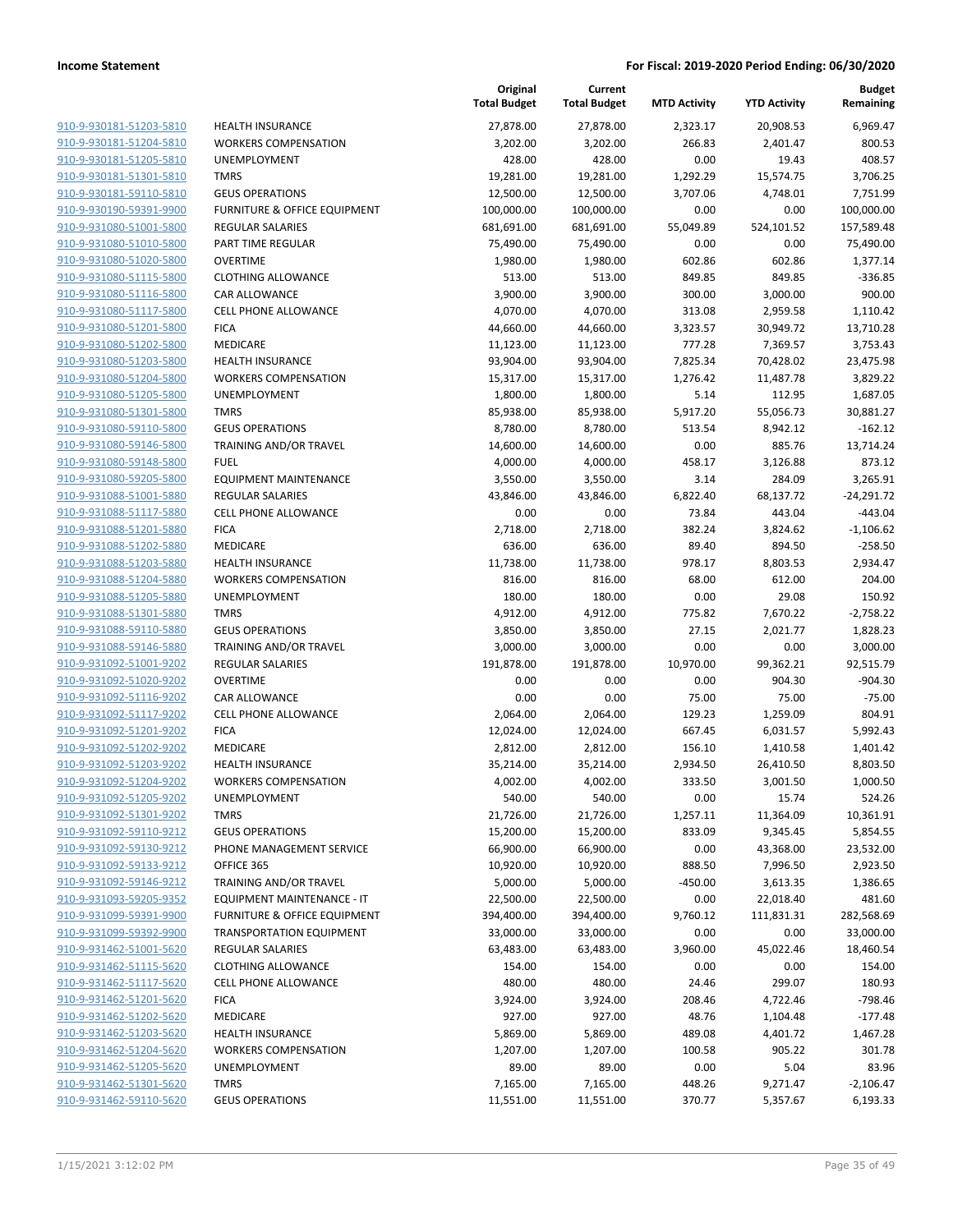| 910-9-931462-59146-5620        |
|--------------------------------|
| 910-9-931462-59148-5620        |
| 910-9-931462-59198-5620        |
| 910-9-931462-59199-5620        |
| 910-9-931470-51001-5700        |
| 910-9-931470-51020-5700        |
| 910-9-931470-51115-5700        |
| 910-9-931470-51117-5700        |
| 910-9-931470-51201-5700        |
| <u>910-9-931470-51202-5700</u> |
| 910-9-931470-51203-5700        |
| 910-9-931470-51204-5700        |
| 910-9-931470-51205-5700        |
| 910-9-931470-51301-5700        |
| <u>910-9-931470-59205-5700</u> |
| 910-9-931470-59253-5700        |
| 910-9-931490-59353-9900        |
| 910-9-931491-51001-9911        |
| 910-9-931491-51201-9911        |
| <u>910-9-931491-51202-9911</u> |
| 910-9-931491-51205-9911        |
| 910-9-931491-51301-9911        |
| 910-9-931528-51001-5820        |
| 910-9-931528-51115-5820        |
| 910-9-931528-51117-5820        |
| 910-9-931528-51201-5820        |
| 910-9-931528-51202-5820        |
| 910-9-931528-51203-5820        |
| <u>910-9-931528-51204-5820</u> |
| <u>910-9-931528-51205-5820</u> |
| 910-9-931528-51301-5820        |
| 910-9-931528-59110-5820        |
| 910-9-931528-59146-5820        |
| 910-9-931528-59148-5820        |
| <u>910-9-931529-51001-5920</u> |
| 910-9-931529-51020-5920        |
| 910-9-931529-51115-5920        |
| 910-9-931529-51117-5920        |
| 910-9-931529-51201-5920        |
| <u>910-9-931529-51202-5920</u> |
| 910-9-931529-51203-5920        |
| 910-9-931529-51204-5920        |
| 910-9-931529-51205-5920        |
| <u>910-9-931529-51301-5920</u> |
| <u>910-9-931529-59205-5920</u> |
| <u>910-9-931529-59262-5920</u> |
| 910-9-931590-59362-9900        |
| 910-9-931591-51001-9912        |
| <u>910-9-931591-51020-9912</u> |
| <u>910-9-931591-51201-9912</u> |
| 910-9-931591-51202-9912        |
| 910-9-931591-51205-9912        |
| 910-9-931591-51301-9912        |
| <u>910-9-932467-51001-5671</u> |
| <u>910-9-932467-51010-5671</u> |
| <u>910-9-932467-51020-5671</u> |
| 910-9-932467-51115-5671        |
| 910-9-932467-51201-5671        |
| <u>910-9-932467-51202-5671</u> |
|                                |

|                         |                                     | Original<br><b>Total Budget</b> | Current<br><b>Total Budget</b> | <b>MTD Activity</b> | <b>YTD Activity</b> | <b>Budget</b><br>Remaining |
|-------------------------|-------------------------------------|---------------------------------|--------------------------------|---------------------|---------------------|----------------------------|
| 910-9-931462-59146-5620 | TRAINING AND/OR TRAVEL              | 3,470.00                        | 3,470.00                       | 0.00                | 263.92              | 3,206.08                   |
| 910-9-931462-59148-5620 | <b>FUEL</b>                         | 1,000.00                        | 1,000.00                       | 170.19              | 1,721.65            | $-721.65$                  |
| 910-9-931462-59198-5620 | <b>COLOCATION CHARGES</b>           | 10,189.00                       | 10,189.00                      | 0.00                | 10,189.00           | 0.00                       |
| 910-9-931462-59199-5620 | LEASE OF DARK FIBER                 | 210,857.00                      | 210,857.00                     | 0.00                | 210,857.00          | 0.00                       |
| 910-9-931470-51001-5700 | REGULAR SALARIES                    | 110,993.00                      | 110,993.00                     | 5,145.90            | 60,386.45           | 50,606.55                  |
| 910-9-931470-51020-5700 | <b>OVERTIME</b>                     | 3,247.00                        | 3,247.00                       | 194.36              | 2,645.25            | 601.75                     |
| 910-9-931470-51115-5700 | <b>CLOTHING ALLOWANCE</b>           | 525.00                          | 525.00                         | 843.77              | 843.77              | $-318.77$                  |
| 910-9-931470-51117-5700 | <b>CELL PHONE ALLOWANCE</b>         | 648.00                          | 648.00                         | 33.24               | 357.33              | 290.67                     |
| 910-9-931470-51201-5700 | <b>FICA</b>                         | 7,120.00                        | 7,120.00                       | 275.51              | 3,295.35            | 3,824.65                   |
| 910-9-931470-51202-5700 | MEDICARE                            | 1,665.00                        | 1,665.00                       | 64.43               | 770.69              | 894.31                     |
| 910-9-931470-51203-5700 | <b>HEALTH INSURANCE</b>             | 17,607.00                       | 17,607.00                      | 1,467.25            | 13,205.25           | 4,401.75                   |
| 910-9-931470-51204-5700 | <b>WORKERS COMPENSATION</b>         | 2,167.00                        | 2,167.00                       | 180.58              | 1,625.22            | 541.78                     |
| 910-9-931470-51205-5700 | <b>UNEMPLOYMENT</b>                 | 266.00                          | 266.00                         | 0.00                | 15.32               | 250.68                     |
| 910-9-931470-51301-5700 | <b>TMRS</b>                         | 12,864.00                       | 12,864.00                      | 604.52              | 7,087.69            | 5,776.31                   |
| 910-9-931470-59205-5700 | <b>EQUIPMENT MAINTENANCE</b>        | 4,650.00                        | 4,650.00                       | 0.00                | 205.76              | 4,444.24                   |
| 910-9-931470-59253-5700 | TRANSMISSION SUBSTATION MAINT       | 23,278.00                       | 23,278.00                      | 8,924.21            | 16,899.11           | 6,378.89                   |
| 910-9-931490-59353-9900 | <b>TRANSMISSION SUBSTATIONS</b>     | 694,000.00                      | 694,000.00                     | 198,549.86          | 610,239.80          | 83,760.20                  |
| 910-9-931491-51001-9911 | <b>REGULAR SALARIES</b>             | 2,510.00                        | 2,510.00                       | 0.00                | 1,116.36            | 1,393.64                   |
| 910-9-931491-51201-9911 | <b>FICA</b>                         | 159.00                          | 159.00                         | 0.00                | 69.21               | 89.79                      |
| 910-9-931491-51202-9911 | MEDICARE                            | 37.00                           | 37.00                          | 0.00                | 16.19               | 20.81                      |
| 910-9-931491-51205-9911 | <b>UNEMPLOYMENT</b>                 | 5.00                            | 5.00                           | 0.00                | 0.00                | 5.00                       |
| 910-9-931491-51301-9911 | <b>TMRS</b>                         | 288.00                          | 288.00                         | 0.00                | 123.46              | 164.54                     |
| 910-9-931528-51001-5820 | <b>REGULAR SALARIES</b>             | 63,636.00                       | 63,636.00                      | 3,960.00            | 44,822.44           | 18,813.56                  |
| 910-9-931528-51115-5820 | <b>CLOTHING ALLOWANCE</b>           | 154.00                          | 154.00                         | 0.00                | 0.00                | 154.00                     |
| 910-9-931528-51117-5820 | <b>CELL PHONE ALLOWANCE</b>         | 480.00                          | 480.00                         | 24.46               | 299.03              | 180.97                     |
| 910-9-931528-51201-5820 | <b>FICA</b>                         | 3,933.00                        | 3,933.00                       | 247.04              | 2,797.60            | 1,135.40                   |
| 910-9-931528-51202-5820 | MEDICARE                            | 930.00                          | 930.00                         | 57.78               | 654.30              | 275.70                     |
| 910-9-931528-51203-5820 | <b>HEALTH INSURANCE</b>             | 5,869.00                        | 5,869.00                       | 489.08              | 4,401.72            | 1,467.28                   |
| 910-9-931528-51204-5820 | <b>WORKERS COMPENSATION</b>         | 1,207.00                        | 1,207.00                       | 100.58              | 905.22              | 301.78                     |
| 910-9-931528-51205-5820 | <b>UNEMPLOYMENT</b>                 | 89.00                           | 89.00                          | 0.00                | 3.96                | 85.04                      |
| 910-9-931528-51301-5820 | <b>TMRS</b>                         | 7,182.00                        | 7,182.00                       | 448.26              | 5,042.64            | 2,139.36                   |
| 910-9-931528-59110-5820 | <b>GEUS OPERATIONS</b>              | 10,081.00                       | 10,081.00                      | 89.84               | 3,186.92            | 6,894.08                   |
| 910-9-931528-59146-5820 | TRAINING AND/OR TRAVEL              | 5,970.00                        | 5,970.00                       | 0.00                | 263.92              | 5,706.08                   |
| 910-9-931528-59148-5820 | <b>FUEL</b>                         | 3,000.00                        | 3,000.00                       | 245.97              | 1,505.64            | 1,494.36                   |
| 910-9-931529-51001-5920 | REGULAR SALARIES                    | 111,260.00                      | 111,260.00                     | 5,145.88            | 60,386.26           | 50,873.74                  |
| 910-9-931529-51020-5920 | <b>OVERTIME</b>                     | 3,247.00                        | 3,247.00                       | 194.37              | 2,645.30            | 601.70                     |
| 910-9-931529-51115-5920 | <b>CLOTHING ALLOWANCE</b>           | 525.00                          | 525.00                         | 729.75              | 729.75              | $-204.75$                  |
| 910-9-931529-51117-5920 | <b>CELL PHONE ALLOWANCE</b>         | 648.00                          | 648.00                         | 33.20               | 356.90              | 291.10                     |
| 910-9-931529-51201-5920 | <b>FICA</b>                         | 7,137.00                        | 7,137.00                       | 333.15              | 3,930.09            | 3,206.91                   |
| 910-9-931529-51202-5920 | <b>MEDICARE</b>                     | 1,669.00                        | 1,669.00                       | 77.91               | 919.13              | 749.87                     |
| 910-9-931529-51203-5920 | <b>HEALTH INSURANCE</b>             | 17,607.00                       | 17,607.00                      | 1,467.25            | 13,205.25           | 4,401.75                   |
| 910-9-931529-51204-5920 | <b>WORKERS COMPENSATION</b>         | 2,167.00                        | 2,167.00                       | 180.58              | 1,625.22            | 541.78                     |
| 910-9-931529-51205-5920 | UNEMPLOYMENT                        | 267.00                          | 267.00                         | 0.00                | 11.67               | 255.33                     |
| 910-9-931529-51301-5920 | <b>TMRS</b>                         | 12,895.00                       | 12,895.00                      | 604.52              | 7,087.61            | 5,807.39                   |
| 910-9-931529-59205-5920 | <b>EQUIPMENT MAINTENANCE</b>        | 6,050.00                        | 6,050.00                       | 67.78               | 527.47              | 5,522.53                   |
| 910-9-931529-59262-5920 | DISTRIBUTION SUBSTATION MAINTENANCE | 27,278.00                       | 27,278.00                      | 629.90              | 14,296.08           | 12,981.92                  |
| 910-9-931590-59362-9900 | <b>DISTRIBUTION SUBSTATIONS</b>     | 1,494,000.00                    | 1,494,000.00                   | 466,514.67          | 1,411,427.26        | 82,572.74                  |
| 910-9-931591-51001-9912 | <b>REGULAR SALARIES</b>             | 2,092.00                        | 2,092.00                       | 8,300.40            | 11,536.92           | $-9,444.92$                |
| 910-9-931591-51020-9912 | <b>OVERTIME</b>                     | 0.00                            | 0.00                           | 546.98              | 1,172.00            | $-1,172.00$                |
| 910-9-931591-51201-9912 | <b>FICA</b>                         | 132.00                          | 132.00                         | 548.54              | 787.96              | $-655.96$                  |
| 910-9-931591-51202-9912 | MEDICARE                            | 31.00                           | 31.00                          | 128.29              | 184.28              | $-153.28$                  |
| 910-9-931591-51205-9912 | UNEMPLOYMENT                        | 4.00                            | 4.00                           | 0.00                | 0.00                | 4.00                       |
| 910-9-931591-51301-9912 | <b>TMRS</b>                         | 240.00                          | 240.00                         | 995.33              | 1,429.75            | $-1,189.75$                |
| 910-9-932467-51001-5671 | REGULAR SALARIES                    | 62,555.00                       | 62,555.00                      | 4,232.35            | 59,200.86           | 3,354.14                   |
| 910-9-932467-51010-5671 | PART TIME REGULAR                   | 31,736.00                       | 31,736.00                      | 0.00                | 0.00                | 31,736.00                  |
| 910-9-932467-51020-5671 | <b>OVERTIME</b>                     | 8,105.00                        | 8,105.00                       | 1,566.87            | 4,768.38            | 3,336.62                   |
| 910-9-932467-51115-5671 | <b>CLOTHING ALLOWANCE</b>           | 578.00                          | 578.00                         | 980.60              | 980.60              | $-402.60$                  |
| 910-9-932467-51201-5671 | <b>FICA</b>                         | 6,266.00                        | 6,266.00                       | 326.30              | 3,750.53            | 2,515.47                   |
| 910-9-932467-51202-5671 | MEDICARE                            | 1,465.00                        | 1,465.00                       | 76.31               | 877.14              | 587.86                     |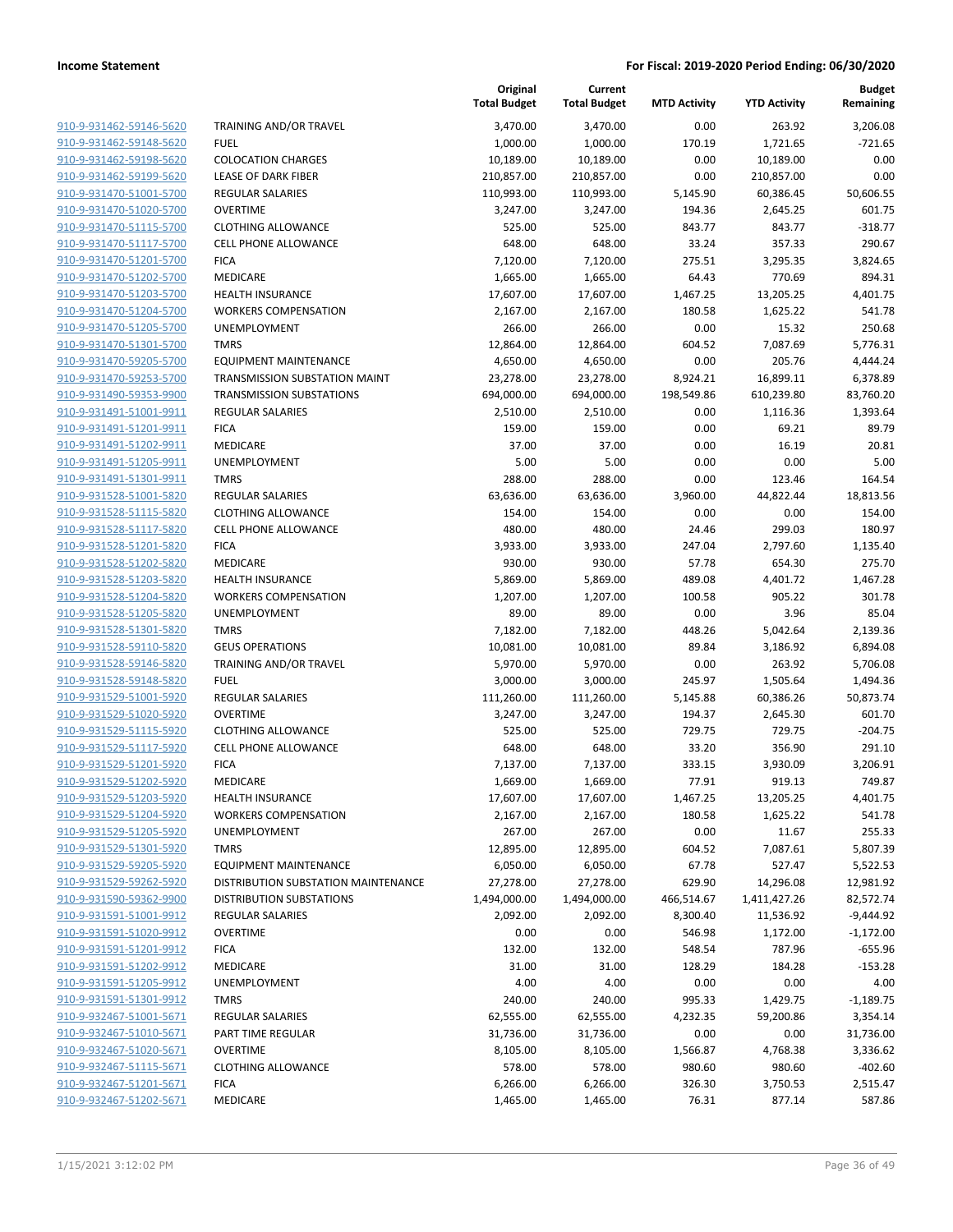| 910-9-932467-51203-5671                                   |  |
|-----------------------------------------------------------|--|
| 910-9-932467-51204-5671                                   |  |
| 910-9-932467-51205-5671                                   |  |
| <u>910-9-932467-51301-5671</u>                            |  |
| 910-9-932467-59110-5671                                   |  |
| 910-9-932467-59146-5671                                   |  |
| 910-9-932467-59148-5671                                   |  |
| 910-9-932474-51001-5740                                   |  |
| <u>910-9-932474-51020-5740</u>                            |  |
| 910-9-932474-51115-5740                                   |  |
| 910-9-932474-51201-5740                                   |  |
| 910-9-932474-51202-5740                                   |  |
| 910-9-932474-51203-5740                                   |  |
| <u>910-9-932474-51204-5740</u>                            |  |
| 910-9-932474-51205-5740                                   |  |
| 910-9-932474-51301-5740                                   |  |
| 910-9-932474-59205-5740                                   |  |
| 910-9-932474-59257-5740                                   |  |
| 910-9-932490-59356-9900                                   |  |
| 910-9-932490-59392-9900                                   |  |
| 910-9-932491-51001-9913                                   |  |
| 910-9-932491-51011-9913                                   |  |
| 910-9-932491-51201-9913                                   |  |
| 910-9-932491-51202-9913                                   |  |
| 910-9-932491-51205-9913                                   |  |
| 910-9-932491-51301-991<br>3                               |  |
| 910-9-932500-51001-5801                                   |  |
| 910-9-932500-51115-5801                                   |  |
| <u>910-9-932500-51117-5801</u>                            |  |
| 910-9-932500-51201-5801                                   |  |
| 910-9-932500-51202-5801                                   |  |
| 910-9-932500-51203-5801                                   |  |
| 910-9-932500-51204-5801                                   |  |
| <u>910-9-932500-51205-5801</u><br>910-9-932500-51301-5801 |  |
| <u>910-9-932500-59110-5801</u>                            |  |
| 910-9-932500-59112-5801                                   |  |
| 910-9-932500-59146-5801                                   |  |
| <u>910-9-932500-59148-5801</u>                            |  |
| 910-9-932503-51001-5830                                   |  |
| 910-9-932503-51020-5830                                   |  |
| 910-9-932503-51115-5830                                   |  |
| 910-9-932503-51117-5830                                   |  |
| <u>910-9-932503-51201-5830</u>                            |  |
| 910-9-932503-51202-5830                                   |  |
| 910-9-932503-51203-5830                                   |  |
| 910-9-932503-51204-5830                                   |  |
| 910-9-932503-51205-5830                                   |  |
| 910-9-932503-51301-5830                                   |  |
| 910-9-932503-59110-5830                                   |  |
| 910-9-932503-59148-5830                                   |  |
| 910-9-932504-51001-5840                                   |  |
| 910-9-932504-51020-5840                                   |  |
| <u>910-9-932504-51115-5840</u>                            |  |
| 910-9-932504-51117-5840                                   |  |
| 910-9-932504-51201-5840                                   |  |
| 910-9-932504-51202-5840                                   |  |
| 910-9-932504-51203-5840                                   |  |
| <u>910-9-932504-51204-5840</u>                            |  |
|                                                           |  |

|                                                    |                                                          | Original<br><b>Total Budget</b> | Current<br><b>Total Budget</b> | <b>MTD Activity</b> | <b>YTD Activity</b> | <b>Budget</b><br>Remaining |
|----------------------------------------------------|----------------------------------------------------------|---------------------------------|--------------------------------|---------------------|---------------------|----------------------------|
| 910-9-932467-51203-5671                            | <b>HEALTH INSURANCE</b>                                  | 11,738.00                       | 11,738.00                      | 978.17              | 8,803.53            | 2,934.47                   |
| 910-9-932467-51204-5671                            | <b>WORKERS COMPENSATION</b>                              | 2,252.00                        | 2,252.00                       | 187.67              | 1,689.03            | 562.97                     |
| 910-9-932467-51205-5671                            | <b>UNEMPLOYMENT</b>                                      | 301.00                          | 301.00                         | 0.00                | 21.38               | 279.62                     |
| 910-9-932467-51301-5671                            | <b>TMRS</b>                                              | 11,321.00                       | 11,321.00                      | 652.41              | 4,711.87            | 6,609.13                   |
| 910-9-932467-59110-5671                            | <b>GEUS OPERATIONS</b>                                   | 3,500.00                        | 3,500.00                       | 29.89               | 812.53              | 2,687.47                   |
| 910-9-932467-59146-5671                            | TRAINING AND/OR TRAVEL                                   | 1,000.00                        | 1,000.00                       | 0.00                | 0.00                | 1,000.00                   |
| 910-9-932467-59148-5671                            | <b>FUEL</b>                                              | 8,500.00                        | 8,500.00                       | 315.42              | 3,241.09            | 5,258.91                   |
| 910-9-932474-51001-5740                            | <b>REGULAR SALARIES</b>                                  | 56,563.00                       | 56,563.00                      | 3,854.00            | 30,219.62           | 26,343.38                  |
| 910-9-932474-51020-5740                            | <b>OVERTIME</b>                                          | 6,840.00                        | 6,840.00                       | 688.80              | 1,968.00            | 4,872.00                   |
| 910-9-932474-51115-5740                            | <b>CLOTHING ALLOWANCE</b>                                | 578.00                          | 578.00                         | 980.60              | 980.60              | $-402.60$                  |
| 910-9-932474-51201-5740                            | <b>FICA</b>                                              | 3,861.00                        | 3,861.00                       | 259.72              | 1,803.10            | 2,057.90                   |
| 910-9-932474-51202-5740                            | MEDICARE                                                 | 903.00                          | 903.00                         | 60.74               | 421.69              | 481.31                     |
| 910-9-932474-51203-5740                            | <b>HEALTH INSURANCE</b>                                  | 11,738.00                       | 11,738.00                      | 978.17              | 8,803.53            | 2,934.47                   |
| 910-9-932474-51204-5740                            | <b>WORKERS COMPENSATION</b>                              | 1,388.00                        | 1,388.00                       | 115.67              | 1,041.03            | 346.97                     |
| 910-9-932474-51205-5740                            | UNEMPLOYMENT                                             | 150.00                          | 150.00                         | 0.00                | 6.39                | 143.61                     |
| 910-9-932474-51301-5740<br>910-9-932474-59205-5740 | <b>TMRS</b><br><b>EQUIPMENT MAINTENANCE</b>              | 6,976.00<br>3.00                | 6,976.00<br>3.00               | 511.07<br>0.00      | 3,601.83            | 3,374.17                   |
| 910-9-932474-59257-5740                            | <b>TRANSMISSION LINE MAINTENANCE</b>                     | 49,280.00                       | 49,280.00                      | 2,326.25            | 0.00<br>35,455.95   | 3.00<br>13,824.05          |
| 910-9-932490-59356-9900                            | <b>GEUS TRANSMISSION LINES</b>                           | 100,000.00                      | 100,000.00                     | 24,478.61           | 92,796.83           | 7,203.17                   |
| 910-9-932490-59392-9900                            | <b>TRANSPORTATION EQUIPMENT</b>                          | 0.00                            | 0.00                           | 0.00                | 25,113.11           | $-25,113.11$               |
| 910-9-932491-51001-9913                            | <b>REGULAR SALARIES</b>                                  | 23,549.00                       | 23,549.00                      | 2,008.02            | 23,843.46           | $-294.46$                  |
| 910-9-932491-51011-9913                            | PART TIME TEMPORARY                                      | 6,274.00                        | 6,274.00                       | 0.00                | 0.00                | 6,274.00                   |
| 910-9-932491-51201-9913                            | <b>FICA</b>                                              | 2,002.00                        | 2,002.00                       | 115.52              | 1,812.80            | 189.20                     |
| 910-9-932491-51202-9913                            | MEDICARE                                                 | 468.00                          | 468.00                         | 27.02               | 423.97              | 44.03                      |
| 910-9-932491-51205-9913                            | <b>UNEMPLOYMENT</b>                                      | 89.00                           | 89.00                          | 0.00                | 3.97                | 85.03                      |
| 910-9-932491-51301-9913                            | <b>TMRS</b>                                              | 3,617.00                        | 3,617.00                       | 225.91              | 3,425.77            | 191.23                     |
| 910-9-932500-51001-5801                            | <b>REGULAR SALARIES</b>                                  | 130,125.00                      | 130,125.00                     | 10,009.94           | 99,953.63           | 30,171.37                  |
| 910-9-932500-51115-5801                            | <b>CLOTHING ALLOWANCE</b>                                | 256.00                          | 256.00                         | 430.44              | 430.44              | $-174.44$                  |
| 910-9-932500-51117-5801                            | <b>CELL PHONE ALLOWANCE</b>                              | 636.00                          | 636.00                         | 48.92               | 489.20              | 146.80                     |
| 910-9-932500-51201-5801                            | <b>FICA</b>                                              | 7,961.00                        | 7,961.00                       | 586.68              | 5,892.35            | 2,068.65                   |
| 910-9-932500-51202-5801                            | MEDICARE                                                 | 1,896.00                        | 1,896.00                       | 137.20              | 1,378.00            | 518.00                     |
| 910-9-932500-51203-5801                            | <b>HEALTH INSURANCE</b>                                  | 11,738.00                       | 11,738.00                      | 978.17              | 8,803.53            | 2,934.47                   |
| 910-9-932500-51204-5801                            | <b>WORKERS COMPENSATION</b>                              | 2,433.00                        | 2,433.00                       | 202.75              | 1,824.75            | 608.25                     |
| 910-9-932500-51205-5801                            | UNEMPLOYMENT                                             | 180.00                          | 180.00                         | 0.00                | 9.00                | 171.00                     |
| 910-9-932500-51301-5801                            | <b>TMRS</b>                                              | 14,648.00                       | 14,648.00                      | 1,131.62            | 11,233.16           | 3,414.84                   |
| 910-9-932500-59110-5801                            | <b>GEUS OPERATIONS</b>                                   | 4,760.00                        | 4,760.00                       | 111.96              | 1,925.26            | 2,834.74                   |
| 910-9-932500-59112-5801                            | SAFETY                                                   | 48,970.00                       | 48,970.00                      | 4,062.17            | 28,439.77           | 20,530.23                  |
| 910-9-932500-59146-5801                            | <b>TRAINING AND/OR TRAVEL</b>                            | 16,200.00                       | 16,200.00                      | 0.00                | 6,984.87            | 9,215.13                   |
| 910-9-932500-59148-5801                            | <b>FUEL</b>                                              | 1,800.00                        | 1,800.00                       | 410.60              | 3,216.54            | $-1,416.54$                |
| 910-9-932503-51001-5830                            | REGULAR SALARIES                                         | 121,230.00                      | 121,230.00                     | 9,485.35            | 89,315.11           | 31,914.89                  |
| 910-9-932503-51020-5830                            | <b>OVERTIME</b>                                          | 10,481.00                       | 10,481.00                      | 1,007.67            | 5,482.57            | 4,998.43                   |
| 910-9-932503-51115-5830                            | <b>CLOTHING ALLOWANCE</b>                                | 1,257.00                        | 1,257.00                       | 4,321.48            | 4,321.48            | $-3,064.48$                |
| 910-9-932503-51117-5830                            | <b>CELL PHONE ALLOWANCE</b>                              | 318.00                          | 318.00                         | 24.46               | 244.60              | 73.40                      |
| 910-9-932503-51201-5830                            | <b>FICA</b>                                              | 8,186.00                        | 8,186.00                       | 567.13              | 5,108.00            | 3,078.00                   |
| 910-9-932503-51202-5830                            | MEDICARE                                                 | 1,914.00                        | 1,914.00                       | 132.63              | 1,194.60            | 719.40                     |
| 910-9-932503-51203-5830                            | <b>HEALTH INSURANCE</b>                                  | 23,476.00                       | 23,476.00                      | 1,956.33            | 17,606.97           | 5,869.03                   |
| 910-9-932503-51204-5830                            | <b>WORKERS COMPENSATION</b>                              | 3,350.00                        | 3,350.00                       | 279.17              | 2,512.53            | 837.47                     |
| 910-9-932503-51205-5830                            | <b>UNEMPLOYMENT</b>                                      | 360.00                          | 360.00                         | 0.00                | 15.79               | 344.21                     |
| 910-9-932503-51301-5830                            | <b>TMRS</b>                                              | 14,790.00                       | 14,790.00                      | 1,183.22            | 10,629.82           | 4,160.18                   |
| 910-9-932503-59110-5830                            | <b>GEUS OPERATIONS</b>                                   | 40,000.00                       | 40,000.00                      | 3,069.80            | 14,537.67           | 25,462.33                  |
| 910-9-932503-59148-5830                            | <b>FUEL</b>                                              | 40,000.00                       | 40,000.00                      | 2,110.07            | 15,469.82           | 24,530.18                  |
| 910-9-932504-51001-5840                            | REGULAR SALARIES<br><b>OVERTIME</b>                      | 122,699.00                      | 122,699.00                     | 9,485.35            | 89,314.73           | 33,384.27                  |
| 910-9-932504-51020-5840<br>910-9-932504-51115-5840 |                                                          | 10,481.00                       | 10,481.00                      | 1,007.66            | 5,482.55            | 4,998.45                   |
| 910-9-932504-51117-5840                            | <b>CLOTHING ALLOWANCE</b><br><b>CELL PHONE ALLOWANCE</b> | 1,257.00                        | 1,257.00<br>318.00             | 0.00                | 0.00<br>244.60      | 1,257.00                   |
| 910-9-932504-51201-5840                            | <b>FICA</b>                                              | 318.00<br>8,276.00              | 8,276.00                       | 24.46<br>652.09     | 5,892.61            | 73.40<br>2,383.39          |
| 910-9-932504-51202-5840                            | MEDICARE                                                 | 1,935.00                        | 1,935.00                       | 152.51              | 1,378.13            | 556.87                     |
| 910-9-932504-51203-5840                            | <b>HEALTH INSURANCE</b>                                  | 23,476.00                       | 23,476.00                      | 1,956.33            | 17,606.97           | 5,869.03                   |
| 910-9-932504-51204-5840                            | <b>WORKERS COMPENSATION</b>                              | 3,350.00                        | 3,350.00                       | 279.17              | 2,512.53            | 837.47                     |
|                                                    |                                                          |                                 |                                |                     |                     |                            |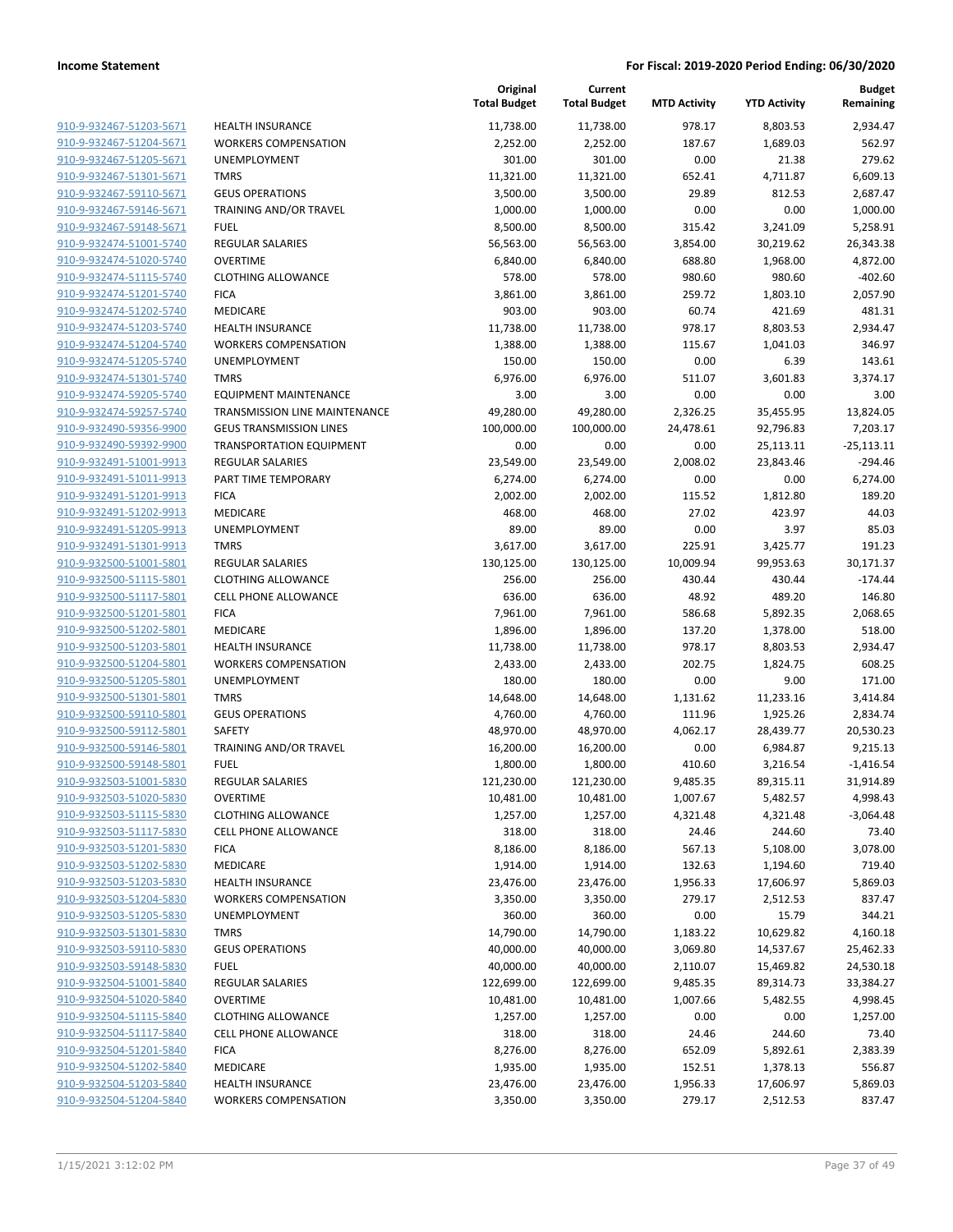| 910-9-932504-51205-5840        |
|--------------------------------|
| 910-9-932504-51301-5840        |
| 910-9-932504-59110-5840        |
| 910-9-932504-59148-5840        |
| 910-9-932505-51001-5850        |
| 910-9-932505-51020-5850        |
| 910-9-932505-51201-5850        |
| 910-9-932505-51202-5850        |
| 910-9-932505-51301-5850        |
| 910-9-932506-51001-5860        |
| 910-9-932506-51020-5860        |
| 910-9-932506-51115-5860        |
| 910-9-932506-51117-5860        |
|                                |
| 910-9-932506-51201-5860        |
| 910-9-932506-51202-5860        |
| 910-9-932506-51203-5860        |
| 910-9-932506-51204-5860        |
| 910-9-932506-51205-5860        |
| 910-9-932506-51301-5860        |
| 910-9-932506-59110-5860        |
| 910-9-932506-59148-5860        |
| 910-9-932507-51001-5870        |
| 910-9-932507-51020-5870        |
| 910-9-932507-51102-5870        |
| 910-9-932507-51201-5870        |
| 910-9-932507-51202-5870        |
| 910-9-932507-51301-5870        |
| 910-9-932507-59110-5870        |
| 910-9-932509-59147-5890        |
|                                |
| 910-9-932510-51001-5900        |
| 910-9-932510-51020-5900        |
| 910-9-932510-51102-5900        |
| 910-9-932510-51115-5900        |
| 910-9-932510-51201-5900        |
| 910-9-932510-51202-5900        |
| 910-9-932510-51203-5900        |
| 910-9-932510-51204-5900        |
| 910-9-932510-51205-5900        |
| 910-9-932510-51301-5900        |
| 910-9-932510-59205-5900        |
| <u>910-9-932514-51001-5941</u> |
| <u>910-9-932514-51020-5941</u> |
| 910-9-932514-51102-5941        |
| 910-9-932514-51115-5941        |
| 910-9-932514-51201-5941        |
| 910-9-932514-51202-5941        |
|                                |
| 910-9-932514-51203-5941        |
| <u>910-9-932514-51204-5941</u> |
| 910-9-932514-51205-5941        |
| 910-9-932514-51301-5941        |
| <u>910-9-932514-51401-5941</u> |
| 910-9-932514-59275-5941        |
| <u>910-9-932515-51001-5950</u> |
| 910-9-932515-51020-5950        |
| 910-9-932515-51102-5870        |
| 910-9-932515-51201-5950        |
| 910-9-932515-51202-5950        |
| <u>910-9-932515-51301-5950</u> |
| 910-9-932515-59282-5950        |
|                                |

|                         |                                      | Original<br><b>Total Budget</b> | Current<br><b>Total Budget</b> | <b>MTD Activity</b> | <b>YTD Activity</b> | <b>Budget</b><br>Remaining |
|-------------------------|--------------------------------------|---------------------------------|--------------------------------|---------------------|---------------------|----------------------------|
| 910-9-932504-51205-5840 | <b>UNEMPLOYMENT</b>                  | 360.00                          | 360.00                         | 0.00                | 13.58               | 346.42                     |
| 910-9-932504-51301-5840 | <b>TMRS</b>                          | 14,956.00                       | 14,956.00                      | 1,183.22            | 10,629.80           | 4,326.20                   |
| 910-9-932504-59110-5840 | <b>GEUS OPERATIONS</b>               | 48,000.00                       | 48,000.00                      | 4,331.70            | 28,088.53           | 19,911.47                  |
| 910-9-932504-59148-5840 | <b>FUEL</b>                          | 20,000.00                       | 20,000.00                      | 1,383.32            | 12,251.32           | 7,748.68                   |
| 910-9-932505-51001-5850 | REGULAR SALARIES                     | 817.00                          | 817.00                         | 0.00                | 0.00                | 817.00                     |
| 910-9-932505-51020-5850 | <b>OVERTIME</b>                      | 104.00                          | 104.00                         | 0.00                | 0.00                | 104.00                     |
| 910-9-932505-51201-5850 | <b>FICA</b>                          | 56.00                           | 56.00                          | 0.00                | 0.00                | 56.00                      |
| 910-9-932505-51202-5850 | MEDICARE                             | 14.00                           | 14.00                          | 0.00                | 0.00                | 14.00                      |
| 910-9-932505-51301-5850 | <b>TMRS</b>                          | 103.00                          | 103.00                         | 0.00                | 0.00                | 103.00                     |
| 910-9-932506-51001-5860 | REGULAR SALARIES                     | 117,219.00                      | 117,219.00                     | 6,561.62            | 65,552.03           | 51,666.97                  |
| 910-9-932506-51020-5860 | <b>OVERTIME</b>                      | 1,243.00                        | 1,243.00                       | 308.96              | 308.96              | 934.04                     |
| 910-9-932506-51115-5860 | <b>CLOTHING ALLOWANCE</b>            | 525.00                          | 525.00                         | 498.85              | 498.85              | 26.15                      |
| 910-9-932506-51117-5860 | CELL PHONE ALLOWANCE                 | 432.00                          | 432.00                         | 33.22               | 332.20              | 99.80                      |
| 910-9-932506-51201-5860 | <b>FICA</b>                          | 7,371.00                        | 7,371.00                       | 427.48              | 4,092.64            | 3,278.36                   |
| 910-9-932506-51202-5860 | MEDICARE                             | 1,724.00                        | 1,724.00                       | 99.98               | 957.17              | 766.83                     |
| 910-9-932506-51203-5860 | <b>HEALTH INSURANCE</b>              | 17,607.00                       | 17,607.00                      | 1,467.25            | 13,205.25           | 4,401.75                   |
| 910-9-932506-51204-5860 | <b>WORKERS COMPENSATION</b>          | 2,233.00                        | 2,233.00                       | 186.08              | 1,674.72            | 558.28                     |
| 910-9-932506-51205-5860 | UNEMPLOYMENT                         | 270.00                          | 270.00                         | 0.00                | 9.01                | 260.99                     |
| 910-9-932506-51301-5860 | <b>TMRS</b>                          | 13,319.00                       | 13,319.00                      | 776.68              | 7,403.00            | 5,916.00                   |
| 910-9-932506-59110-5860 | <b>GEUS OPERATIONS</b>               | 123,150.00                      | 123,150.00                     | 474.18              | 6,676.46            | 116,473.54                 |
| 910-9-932506-59148-5860 | <b>FUEL</b>                          | 4,000.00                        | 4,000.00                       | 241.63              | 1,730.86            | 2,269.14                   |
| 910-9-932507-51001-5870 | <b>REGULAR SALARIES</b>              | 798.00                          | 798.00                         | 0.00                | 0.00                | 798.00                     |
| 910-9-932507-51020-5870 | <b>OVERTIME</b>                      | 95.00                           | 95.00                          | 0.00                | 0.00                | 95.00                      |
| 910-9-932507-51102-5870 | <b>BILINGUAL PAY</b>                 | 9.00                            | 9.00                           | 0.00                | 0.00                | 9.00                       |
| 910-9-932507-51201-5870 | <b>FICA</b>                          | 56.00                           | 56.00                          | 0.00                | 0.00                | 56.00                      |
| 910-9-932507-51202-5870 | MEDICARE                             | 13.00                           | 13.00                          | 0.00                | 0.00                | 13.00                      |
| 910-9-932507-51301-5870 | <b>TMRS</b>                          | 100.00                          | 100.00                         | 0.00                | 0.00                | 100.00                     |
| 910-9-932507-59110-5870 | <b>GEUS OPERATIONS</b>               | 50.00                           | 50.00                          | 0.00                | 0.00                | 50.00                      |
| 910-9-932509-59147-5890 | <b>RENT</b>                          | 161.00                          | 161.00                         | 0.00                | 0.00                | 161.00                     |
| 910-9-932510-51001-5900 | REGULAR SALARIES                     | 66,602.00                       | 66,602.00                      | 5,099.20            | 50,917.60           | 15,684.40                  |
| 910-9-932510-51020-5900 | <b>OVERTIME</b>                      | 10,807.00                       | 10,807.00                      | 0.00                | 505.81              | 10,301.19                  |
| 910-9-932510-51102-5900 | <b>BILINGUAL PAY</b>                 | 600.00                          | 600.00                         | 46.16               | 461.60              | 138.40                     |
| 910-9-932510-51115-5900 | <b>CLOTHING ALLOWANCE</b>            | 525.00                          | 525.00                         | 0.00                | 0.00                | 525.00                     |
| 910-9-932510-51201-5900 | <b>FICA</b>                          | 4,837.00                        | 4,837.00                       | 268.92              | 2,760.76            | 2,076.24                   |
| 910-9-932510-51202-5900 | MEDICARE                             | 1,131.00                        | 1,131.00                       | 62.90               | 645.71              | 485.29                     |
| 910-9-932510-51203-5900 | <b>HEALTH INSURANCE</b>              | 11,738.00                       | 11,738.00                      | 978.17              | 8,803.53            | 2,934.47                   |
| 910-9-932510-51204-5900 | <b>WORKERS COMPENSATION</b>          | 1,451.00                        | 1,451.00                       | 120.92              | 1,088.28            | 362.72                     |
| 910-9-932510-51205-5900 | UNEMPLOYMENT                         | 180.00                          | 180.00                         | 0.00                | 8.99                | 171.01                     |
| 910-9-932510-51301-5900 | <b>TMRS</b>                          | 8,739.00                        | 8,739.00                       | 578.86              | 5,802.85            | 2,936.15                   |
| 910-9-932510-59205-5900 | <b>EQUIPMENT MAINTENANCE</b>         | 67,000.00                       | 67,000.00                      | 1,867.13            | 29,369.20           | 37,630.80                  |
| 910-9-932514-51001-5941 | REGULAR SALARIES                     | 517,625.00                      | 517,625.00                     | 30,310.63           | 278,434.00          | 239,191.00                 |
| 910-9-932514-51020-5941 | <b>OVERTIME</b>                      | 54,479.00                       | 54,479.00                      | 4,071.48            | 23,953.34           | 30,525.66                  |
| 910-9-932514-51102-5941 | <b>BILINGUAL PAY</b>                 | 1,185.00                        | 1,185.00                       | 92.32               | 900.12              | 284.88                     |
| 910-9-932514-51115-5941 | <b>CLOTHING ALLOWANCE</b>            | 5,775.00                        | 5,775.00                       | 12,132.08           | 12,132.08           | $-6,357.08$                |
| 910-9-932514-51201-5941 | <b>FICA</b>                          | 35,542.00                       | 35,542.00                      | 1,970.55            | 17,387.78           | 18,154.22                  |
| 910-9-932514-51202-5941 | MEDICARE                             | 8,312.00                        | 8,312.00                       | 460.85              | 4,066.49            | 4,245.51                   |
| 910-9-932514-51203-5941 | <b>HEALTH INSURANCE</b>              | 129,118.00                      | 129,118.00                     | 10,759.84           | 96,838.55           | 32,279.45                  |
| 910-9-932514-51204-5941 | <b>WORKERS COMPENSATION</b>          | 11,087.00                       | 11,087.00                      | 923.92              | 8,315.28            | 2,771.72                   |
| 910-9-932514-51205-5941 | UNEMPLOYMENT                         | 1,980.00                        | 1,980.00                       | 0.00                | 200.44              | 1,779.56                   |
| 910-9-932514-51301-5941 | <b>TMRS</b>                          | 64,222.00                       | 64,222.00                      | 3,870.58            | 33,881.58           | 30,340.42                  |
| 910-9-932514-51401-5941 | <b>CONTRA - SALARIES</b>             | 0.00                            | 0.00                           | 0.00                | $-2,054.42$         | 2,054.42                   |
| 910-9-932514-59275-5941 | POLES, OH, UG & SERVICES MAINTENANCE | 266,140.00                      | 266,140.00                     | 16,929.98           | 196,081.91          | 70,058.09                  |
| 910-9-932515-51001-5950 | REGULAR SALARIES                     | 579.00                          | 579.00                         | 0.00                | 0.00                | 579.00                     |
| 910-9-932515-51020-5950 | <b>OVERTIME</b>                      | 63.00                           | 63.00                          | 0.00                | 0.00                | 63.00                      |
| 910-9-932515-51102-5870 | <b>BILINGUAL PAY</b>                 | 6.00                            | 6.00                           | 0.00                | 0.00                | 6.00                       |
| 910-9-932515-51201-5950 | <b>FICA</b>                          | 40.00                           | 40.00                          | 0.00                | 0.00                | 40.00                      |
| 910-9-932515-51202-5950 | MEDICARE                             | 9.00                            | 9.00                           | 0.00                | 0.00                | 9.00                       |
| 910-9-932515-51301-5950 | <b>TMRS</b>                          | 73.00                           | 73.00                          | 0.00                | 0.00                | 73.00                      |
| 910-9-932515-59282-5950 | TRANSFORMERS MAINTENANCE             | 15,000.00                       | 15,000.00                      | 0.00                | 0.00                | 15,000.00                  |
|                         |                                      |                                 |                                |                     |                     |                            |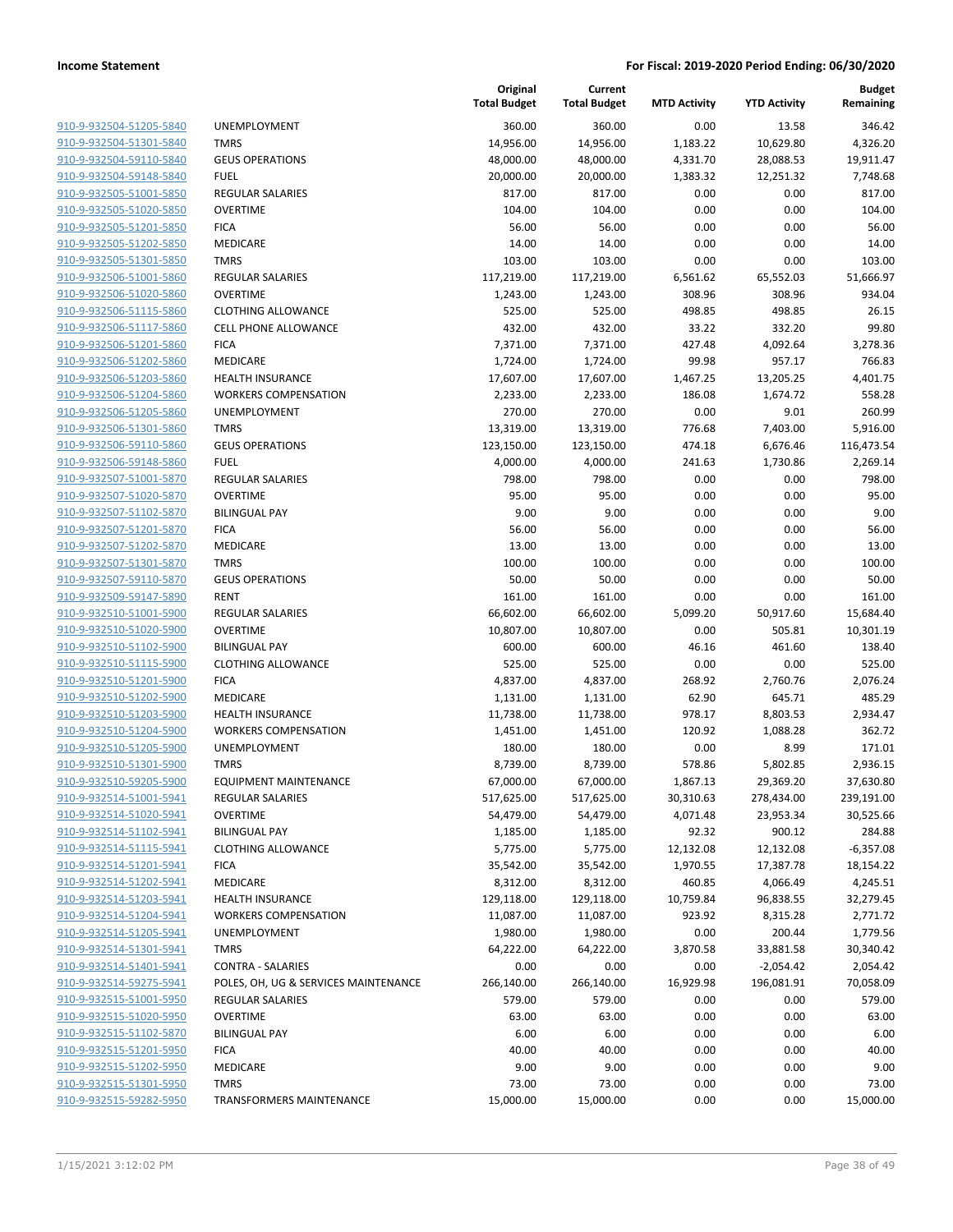|                                                    |                                      | Original<br><b>Total Budget</b> | Current<br><b>Total Budget</b> | <b>MTD Activity</b> | <b>YTD Activity</b> | <b>Budget</b><br>Remaining |
|----------------------------------------------------|--------------------------------------|---------------------------------|--------------------------------|---------------------|---------------------|----------------------------|
| 910-9-932516-51001-5960                            | <b>REGULAR SALARIES</b>              | 14,010.00                       | 14,010.00                      | 644.84              | 8,867.99            | 5,142.01                   |
| 910-9-932516-51020-5960                            | <b>OVERTIME</b>                      | 1,532.00                        | 1,532.00                       | 881.68              | 2,548.19            | $-1,016.19$                |
| 910-9-932516-51201-5960                            | <b>FICA</b>                          | 963.00                          | 963.00                         | 94.64               | 707.69              | 255.31                     |
| 910-9-932516-51202-5960                            | MEDICARE                             | 226.00                          | 226.00                         | 22.14               | 165.52              | 60.48                      |
| 910-9-932516-51205-5960                            | <b>UNEMPLOYMENT</b>                  | 0.00                            | 0.00                           | 0.00                | 2.95                | $-2.95$                    |
| 910-9-932516-51301-5960                            | <b>TMRS</b>                          | 1,741.00                        | 1,741.00                       | 171.73              | 1,279.23            | 461.77                     |
| 910-9-932516-59284-5960                            | ST LIGHTING & SIGNALS MAINTENANCE    | 8,000.00                        | 8,000.00                       | 1,298.65            | 10,535.07           | $-2,535.07$                |
| 910-9-932517-51001-5970                            | REGULAR SALARIES                     | 35,680.00                       | 35,680.00                      | 2,899.20            | 28,675.86           | 7,004.14                   |
| 910-9-932517-51020-5970                            | <b>OVERTIME</b>                      | 133.00                          | 133.00                         | 190.26              | 487.26              | $-354.26$                  |
| 910-9-932517-51115-5970                            | <b>CLOTHING ALLOWANCE</b>            | 525.00                          | 525.00                         | 992.00              | 992.00              | $-467.00$                  |
| 910-9-932517-51201-5970                            | <b>FICA</b>                          | 2,219.00                        | 2,219.00                       | 159.19              | 1,539.01            | 679.99                     |
| 910-9-932517-51202-5970                            | MEDICARE                             | 518.00                          | 518.00                         | 37.23               | 359.95              | 158.05                     |
| 910-9-932517-51203-5970                            | <b>HEALTH INSURANCE</b>              | 11,738.00                       | 11,738.00                      | 978.17              | 8,803.53            | 2,934.47                   |
| 910-9-932517-51204-5970                            | <b>WORKERS COMPENSATION</b>          | 701.00                          | 701.00                         | 58.42               | 525.78              | 175.22                     |
| 910-9-932517-51205-5970                            | UNEMPLOYMENT                         | 180.00                          | 180.00                         | 0.00                | 35.13               | 144.87                     |
| 910-9-932517-51301-5970                            | <b>TMRS</b>                          | 4,012.00                        | 4,012.00                       | 347.57              | 3,262.03            | 749.97                     |
| 910-9-932517-59270-5970                            | <b>METERS MAINTENANCE</b>            | 900.00                          | 900.00                         | 0.00                | 253.99              | 646.01                     |
| 910-9-932518-51001-5980                            | REGULAR SALARIES                     | 1,951.00                        | 1,951.00                       | 66.25               | 1,286.82            | 664.18                     |
| 910-9-932518-51020-5980                            | <b>OVERTIME</b>                      | 220.00                          | 220.00                         | 99.64               | 718.15              | $-498.15$                  |
| 910-9-932518-51201-5980                            | <b>FICA</b>                          | 134.00                          | 134.00                         | 10.29               | 124.32              | 9.68                       |
| 910-9-932518-51202-5980                            | <b>MEDICARE</b>                      | 31.00                           | 31.00                          | 2.41                | 29.07               | 1.93                       |
| 910-9-932518-51205-5980                            | UNEMPLOYMENT                         | 0.00                            | 0.00                           | 0.00                | 0.18                | $-0.18$                    |
| 910-9-932518-51301-5980                            | <b>TMRS</b>                          | 242.00                          | 242.00                         | 18.67               | 224.26              | 17.74                      |
| 910-9-932518-59288-5980                            | <b>VAPOR LIGHTS MAINTENANCE</b>      | 700.00                          | 700.00                         | 0.00                | 548.56              | 151.44                     |
| 910-9-932519-51001-5990                            | <b>REGULAR SALARIES</b>              | 751.00                          | 751.00                         | 0.00                | 0.00                | 751.00                     |
| 910-9-932519-51201-5990                            | <b>FICA</b>                          | 47.00                           | 47.00                          | 0.00                | 0.00                | 47.00                      |
| 910-9-932519-51202-5990                            | MEDICARE                             | 11.00                           | 11.00                          | 0.00                | 0.00                | 11.00                      |
| 910-9-932519-51301-5990                            | <b>TMRS</b>                          | 84.00                           | 84.00                          | 0.00                | 0.00                | 84.00                      |
| 910-9-932590-59364-9900                            | <b>POLES</b>                         | 160,000.00                      | 160,000.00                     | 12,107.84           | 110,083.84          | 49,916.16                  |
| 910-9-932590-59365-9900                            | OH CONDUCTOR & DEVICES               | 70,000.00                       | 70,000.00                      | 14,546.93           | 85,043.95           | $-15,043.95$               |
| 910-9-932590-59366-9900                            | <b>UG CONDUIT</b>                    | 120,000.00                      | 120,000.00                     | 2,975.45            | 92,699.43           | 27,300.57                  |
| 910-9-932590-59367-9900                            | UG CONDUCTOR & DEVICES               | 89,000.00                       | 89,000.00                      | 14,023.87           | 109,223.60          | $-20,223.60$               |
| 910-9-932590-59368-9900                            | <b>TRANSFORMERS &amp; CAPACITORS</b> | 170,000.00                      | 170,000.00                     | 16,582.36           | 183,790.64          | $-13,790.64$               |
| 910-9-932590-59369-9900                            | SERVICE CONNECTIONS                  | 1,000.00                        | 1,000.00                       | 0.00                | 0.00                | 1,000.00                   |
| 910-9-932590-59370-9900                            | <b>METERS</b>                        | 1,314,895.00                    | 1,314,895.00                   | 13,722.60           | 349,186.02          | 965,708.98                 |
| 910-9-932590-59371-9900                            | <b>VAPOR LIGHTS</b>                  | 10,000.00                       | 10,000.00                      | 0.00                | 1,935.97            | 8,064.03                   |
| 910-9-932590-59375-9900                            | <b>STREET LIGHTING &amp; SIGNALS</b> | 10,000.00                       | 10,000.00                      | 4,487.83            | 9,175.01            | 824.99                     |
| 910-9-932590-59392-9900                            | <b>TRANSPORTATION EQUIPMENT</b>      | 365,000.00                      | 365,000.00                     | 0.00                | 166,251.11          | 198,748.89                 |
| 910-9-932591-51001-9914<br>910-9-932591-51020-9914 | <b>REGULAR SALARIES</b>              | 21,289.00                       | 21,289.00                      | 2,789.07            | 44,919.36           | $-23,630.36$               |
| 910-9-932591-51201-9914                            | <b>OVERTIME</b>                      | 0.00<br>1,320.00                | 0.00<br>1,320.00               | 2,343.93            | 5,763.72            | $-5,763.72$                |
| 910-9-932591-51202-9914                            | <b>FICA</b><br>MEDICARE              | 309.00                          | 309.00                         | 318.25<br>74.43     | 3,144.03<br>735.30  | $-1,824.03$<br>$-426.30$   |
| 910-9-932591-51205-9914                            | UNEMPLOYMENT                         | 0.00                            | 0.00                           | 0.00                | 5.52                | $-5.52$                    |
| 910-9-932591-51301-9914                            | <b>TMRS</b>                          | 2,385.00                        | 2,385.00                       | 577.47              | 5,453.05            | $-3,068.05$                |
| 910-9-932592-51001-9915                            | <b>REGULAR SALARIES</b>              | 26,741.00                       | 26,741.00                      | 4,530.25            | 77,321.25           | $-50,580.25$               |
| 910-9-932592-51020-9915                            | <b>OVERTIME</b>                      | 0.00                            | 0.00                           | 768.07              | 13,566.34           | $-13,566.34$               |
| 910-9-932592-51201-9915                            | <b>FICA</b>                          | 1,658.00                        | 1,658.00                       | 328.50              | 5,636.47            | $-3,978.47$                |
| 910-9-932592-51202-9915                            | MEDICARE                             | 388.00                          | 388.00                         | 76.83               | 1,318.23            | $-930.23$                  |
| 910-9-932592-51205-9915                            | UNEMPLOYMENT                         | 0.00                            | 0.00                           | 0.00                | 14.27               | $-14.27$                   |
| 910-9-932592-51301-9915                            | <b>TMRS</b>                          | 2,996.00                        | 2,996.00                       | 596.09              | 9,970.44            | $-6,974.44$                |
| 910-9-932593-51001-9916                            | REGULAR SALARIES                     | 32,052.00                       | 32,052.00                      | 4,419.65            | 75,256.90           | $-43,204.90$               |
| 910-9-932593-51020-9916                            | <b>OVERTIME</b>                      | 0.00                            | 0.00                           | 3,106.04            | 15,024.65           | $-15,024.65$               |
| 910-9-932593-51201-9916                            | <b>FICA</b>                          | 1,988.00                        | 1,988.00                       | 466.59              | 5,597.52            | $-3,609.52$                |
| 910-9-932593-51202-9916                            | MEDICARE                             | 465.00                          | 465.00                         | 109.13              | 1,309.09            | $-844.09$                  |
| 910-9-932593-51205-9916                            | UNEMPLOYMENT                         | 0.00                            | 0.00                           | 0.00                | 12.63               | $-12.63$                   |
| 910-9-932593-51301-9916                            | <b>TMRS</b>                          | 3,590.00                        | 3,590.00                       | 846.65              | 10,110.57           | $-6,520.57$                |
| 910-9-932594-51001-9917                            | <b>REGULAR SALARIES</b>              | 14,509.00                       | 14,509.00                      | 1,399.55            | 43,128.84           | $-28,619.84$               |
| 910-9-932594-51020-9917                            | <b>OVERTIME</b>                      | 0.00                            | 0.00                           | 2,170.20            | 7,347.75            | $-7,347.75$                |
| 910-9-932594-51201-9917                            | <b>FICA</b>                          | 900.00                          | 900.00                         | 222.76              |                     | $-2,232.56$                |
|                                                    |                                      |                                 |                                |                     | 3,132.56            |                            |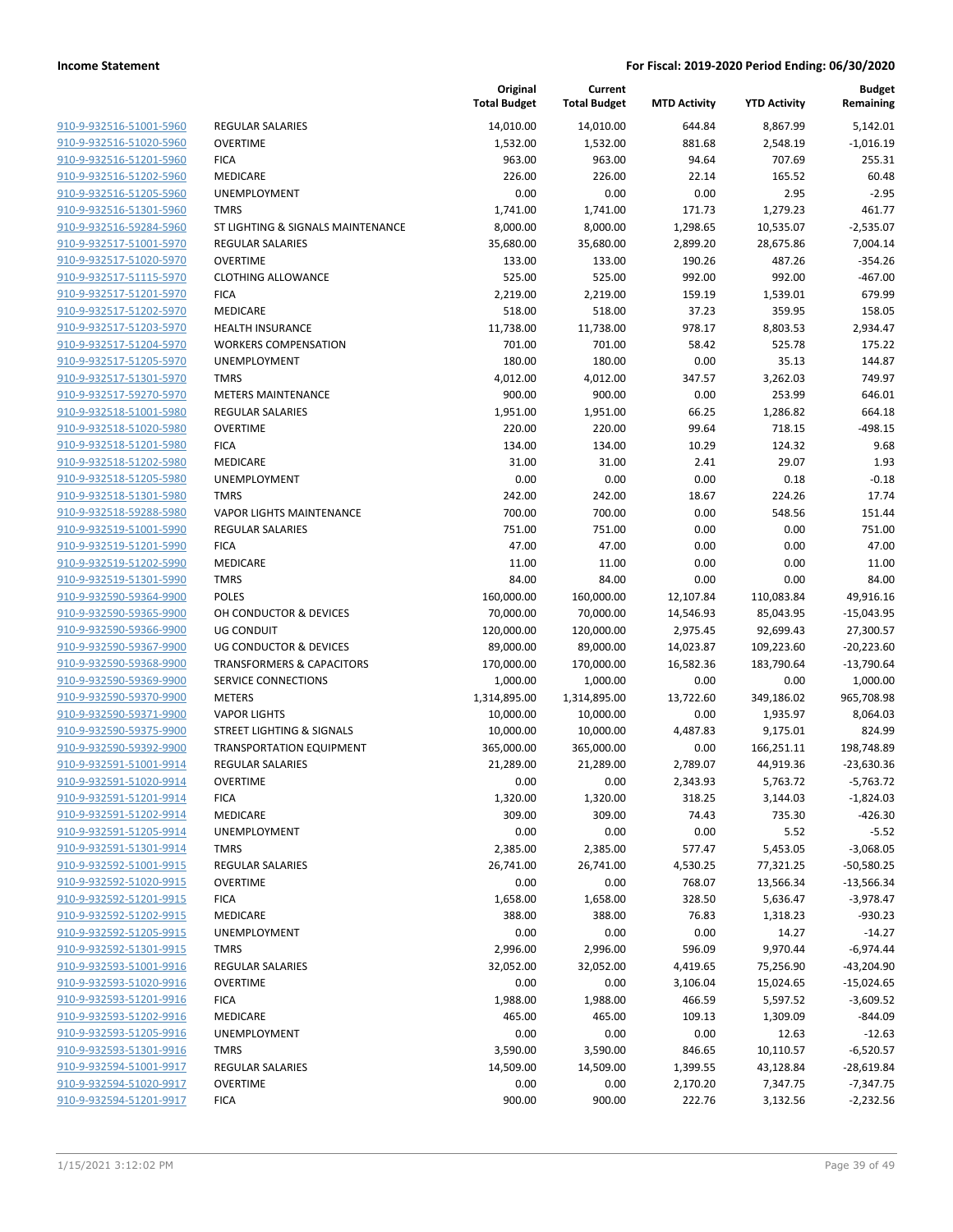| 910-9-932594-51202-9917 | MEI        |
|-------------------------|------------|
| 910-9-932594-51205-9917 | UNI        |
| 910-9-932594-51301-9917 | <b>TMI</b> |
| 910-9-932595-51001-9918 | <b>REG</b> |
| 910-9-932595-51020-9918 | OVE        |
| 910-9-932595-51201-9918 | FIC/       |
| 910-9-932595-51202-9918 | ME         |
| 910-9-932595-51205-9918 | UNI        |
| 910-9-932595-51301-9918 | <b>TMI</b> |
| 910-9-932596-51001-9919 | REG        |
| 910-9-932596-51020-9919 | OVE        |
| 910-9-932596-51201-9919 | FIC/       |
| 910-9-932596-51202-9919 | MEI        |
| 910-9-932596-51205-9919 | UNI        |
| 910-9-932596-51301-9919 | TMI        |
| 910-9-932597-51001-9920 | REG        |
| 910-9-932597-51020-9920 | OVE        |
| 910-9-932597-51201-9920 | FIC/       |
| 910-9-932597-51202-9920 | MEI        |
| 910-9-932597-51205-9920 | UNI        |
| 910-9-932597-51301-9920 | TMI        |
| 910-9-932598-51001-9921 | REG        |
| 910-9-932598-51201-9921 | FIC/       |
| 910-9-932598-51202-9921 | ME         |
| 910-9-932598-51301-9921 | TMI        |
| 910-9-932599-51001-9922 | REG        |
| 910-9-932599-51201-9922 | FIC/       |
| 910-9-932599-51202-9922 | MEI        |
| 910-9-932599-51205-9922 | UNI        |
| 910-9-932599-51301-9922 | TMI        |
| 910-9-970000-59111-9211 | <b>MIS</b> |
| 910-9-970000-59187-9211 | <b>EMI</b> |
| 910-9-970000-59701-9040 | BAD        |
| 910-9-970000-59720-9705 | BAN        |
| 910-9-970000-59730-9250 | INV        |
| 910-9-970000-59731-9250 | <b>GAS</b> |
| 910-9-970000-59732-9250 | <b>FUE</b> |
| 910-9-970000-59734-4210 | ASS        |
| 910-9-970000-59750-9260 | ACC        |
| 910-9-970000-59770-9997 | COI        |
| 910-9-970000-59771-9997 | PAY        |
| 910-9-970000-59780-9240 | PRC        |
| 910-9-970000-59781-9250 | liai       |
| 910-9-990000-59901-9270 | <b>XFE</b> |
| 910-9-990000-59902-9200 | XFE        |
| 910-9-990000-59903-4082 | XFE        |
| 910-9-990000-59912-9999 | XFE        |
| 910-9-990000-59926-9330 | XFE        |
| 910-9-990000-59927-9200 | XFE        |
| 910-9-990000-59928-9200 | XFE        |
| 910-9-990000-59930-9270 | XFE        |
|                         |            |
|                         |            |

|                                     |                                                        | Original<br><b>Total Budget</b> | Current<br><b>Total Budget</b> | <b>MTD Activity</b> | <b>YTD Activity</b> | <b>Budget</b><br>Remaining |
|-------------------------------------|--------------------------------------------------------|---------------------------------|--------------------------------|---------------------|---------------------|----------------------------|
| 910-9-932594-51202-9917             | <b>MEDICARE</b>                                        | 211.00                          | 211.00                         | 52.10               | 732.60              | $-521.60$                  |
| 910-9-932594-51205-9917             | UNEMPLOYMENT                                           | 0.00                            | 0.00                           | 0.00                | 1.40                | $-1.40$                    |
| 910-9-932594-51301-9917             | <b>TMRS</b>                                            | 1,625.00                        | 1,625.00                       | 404.20              | 5,667.32            | $-4,042.32$                |
| 910-9-932595-51001-9918             | <b>REGULAR SALARIES</b>                                | 1,336.00                        | 1,336.00                       | 1,149.89            | 2,989.39            | $-1,653.39$                |
| 910-9-932595-51020-9918             | <b>OVERTIME</b>                                        | 0.00                            | 0.00                           | 0.00                | 757.51              | $-757.51$                  |
| 910-9-932595-51201-9918             | <b>FICA</b>                                            | 83.00                           | 83.00                          | 71.29               | 235.18              | $-152.18$                  |
| 910-9-932595-51202-9918             | MEDICARE                                               | 20.00                           | 20.00                          | 16.67               | 54.97               | $-34.97$                   |
| 910-9-932595-51205-9918             | UNEMPLOYMENT                                           | 0.00                            | 0.00                           | 0.00                | 0.57                | $-0.57$                    |
| 910-9-932595-51301-9918             | <b>TMRS</b>                                            | 151.00                          | 151.00                         | 129.36              | 424.89              | $-273.89$                  |
| 910-9-932596-51001-9919             | <b>REGULAR SALARIES</b>                                | 671.00                          | 671.00                         | 1,846.40            | 11,931.53           | $-11,260.53$               |
| 910-9-932596-51020-9919             | <b>OVERTIME</b>                                        | 0.00                            | 0.00                           | 298.91              | 1,943.46            | $-1,943.46$                |
| 910-9-932596-51201-9919             | <b>FICA</b>                                            | 43.00                           | 43.00                          | 134.44              | 870.79              | $-827.79$                  |
| 910-9-932596-51202-9919             | MEDICARE                                               | 10.00                           | 10.00                          | 31.44               | 203.66              | $-193.66$                  |
| 910-9-932596-51205-9919             | UNEMPLOYMENT                                           | 0.00                            | 0.00                           | 0.00                | 1.55                | $-1.55$                    |
| 910-9-932596-51301-9919             | <b>TMRS</b>                                            | 75.00                           | 75.00                          | 243.95              | 1,571.90            | $-1,496.90$                |
| 910-9-932597-51001-9920             | <b>REGULAR SALARIES</b>                                | 2,225.00                        | 2,225.00                       | 530.00              | 6,195.08            | $-3,970.08$                |
| 910-9-932597-51020-9920             | <b>OVERTIME</b>                                        | 0.00                            | 0.00                           | 199.42              | 1,173.63            | $-1,173.63$                |
| 910-9-932597-51201-9920             | <b>FICA</b>                                            | 139.00                          | 139.00                         | 46.65               | 461.15              | $-322.15$                  |
| 910-9-932597-51202-9920             | <b>MEDICARE</b>                                        | 33.00                           | 33.00                          | 10.91               | 107.85              | $-74.85$                   |
| 910-9-932597-51205-9920             | UNEMPLOYMENT                                           | 0.00                            | 0.00                           | 0.00                | 1.63                | $-1.63$                    |
| 910-9-932597-51301-9920             | <b>TMRS</b>                                            | 250.00                          | 250.00                         | 84.66               | 832.82              | $-582.82$                  |
| 910-9-932598-51001-9921             | <b>REGULAR SALARIES</b>                                | 158.00                          | 158.00                         | 0.00                | 160.49              | $-2.49$                    |
| 910-9-932598-51201-9921             | <b>FICA</b>                                            | 10.00                           | 10.00                          | 0.00                | 9.95                | 0.05                       |
| 910-9-932598-51202-9921             | <b>MEDICARE</b>                                        | 3.00                            | 3.00                           | 0.00                | 2.33                | 0.67                       |
| 910-9-932598-51301-9921             | <b>TMRS</b>                                            | 19.00                           | 19.00                          | 0.00                | 17.96               | 1.04                       |
| 910-9-932599-51001-9922             | <b>REGULAR SALARIES</b>                                | 295.00                          | 295.00                         | 0.00                | 167.88              | 127.12                     |
| 910-9-932599-51201-9922             | <b>FICA</b>                                            | 19.00                           | 19.00                          | 0.00                | 10.41               | 8.59                       |
| 910-9-932599-51202-9922             | MEDICARE                                               | 4.00                            | 4.00                           | 0.00                | 2.43                | 1.57                       |
| 910-9-932599-51205-9922             | UNEMPLOYMENT                                           | 0.00                            | 0.00                           | 0.00                | 0.06                | $-0.06$                    |
| 910-9-932599-51301-9922             | <b>TMRS</b>                                            | 34.00                           | 34.00                          | 0.00                | 18.68               | 15.32                      |
| 910-9-970000-59111-9211             | MISCELLANEOUS OFFICE EXPENSES                          | 0.00                            | 0.00                           | 0.00                | 1,700.29            | $-1,700.29$                |
| 910-9-970000-59187-9211             | <b>EMPLOYEE RELATIONS</b>                              | 25,000.00                       | 25,000.00                      | 118.44              | 16,226.28           | 8,773.72                   |
| 910-9-970000-59701-9040             | <b>BAD DEBT</b>                                        | 10,000.00                       | 10,000.00                      | 0.00                | 0.00                | 10,000.00                  |
| 910-9-970000-59720-9705             | <b>BANK FEES</b>                                       | 15,000.00                       | 15,000.00                      | 628.02              | 5,811.45            | 9,188.55                   |
| 910-9-970000-59730-9250             | <b>INVENTORY LOSS/GAIN</b>                             | 1,000.00                        | 1,000.00                       | $-700.00$           | $-58,517.56$        | 59,517.56                  |
| 910-9-970000-59731-9250             | <b>GASOLINE LOSSES/GAINS</b>                           | 500.00                          | 500.00                         | 0.00                | 100.28              | 399.72                     |
| 910-9-970000-59732-9250             | FUEL OIL LOSSES/GAINS                                  | 500.00                          | 500.00                         | 0.00                | $-729.09$           | 1,229.09                   |
| 910-9-970000-59734-4210             | ASSET DISPOSAL LOSSES/GAINS                            | 1,000.00                        | 1,000.00                       | 0.00                | 0.00                | 1,000.00                   |
| 910-9-970000-59750-9260             | <b>ACCRUED PTO PAY</b>                                 | 125,000.00                      | 125,000.00                     | 0.00                | 82,872.59           | 42,127.41                  |
| 910-9-970000-59770-9997             | CONTINGENCY                                            | 350,000.00                      | 350,000.00                     | 5,776.61            | 31,082.94           | 318,917.06                 |
| 910-9-970000-59771-9997             | PAYROLL CONTINGENCY                                    | 125,000.00                      | 125,000.00                     | 0.00                | 0.00                | 125,000.00                 |
| 910-9-970000-59780-9240             | PROPERTY INSURANCE                                     | 186,210.00                      | 186,210.00                     | 0.00                | 192,041.01          | $-5,831.01$                |
| 910-9-970000-59781-9250             | LIABILITY INSURANCE                                    | 81,728.00                       | 81,728.00                      | 0.00                | 97,923.98           | $-16, 195.98$              |
| 910-9-990000-59901-9270             | XFER to COG - FRANCHISE FEES                           | 2,891,383.00                    | 2,891,383.00                   | 0.00                | 1,137,444.85        | 1,753,938.15               |
| 910-9-990000-59902-9200             | XFER to COG- ADMIN EXPENSES                            | 274,025.00                      | 274,025.00                     | 22,835.42           | 205,518.78          | 68,506.22                  |
| 910-9-990000-59903-4082             | XFER to COG - PILOT                                    | 336,332.00                      | 336,332.00                     | 0.00                | 336,332.28          | $-0.28$                    |
| 910-9-990000-59912-9999             | XFER TO 912 - DEBT SERVICE                             | 7,843,475.00                    | 7,843,475.00                   | 653,622.92          | 5,882,606.28        | 1,960,868.72               |
| 910-9-990000-59926-9330             | XFER to COG - GARAGE                                   | 62,883.00                       | 62,883.00                      | 5,240.25            | 47,162.25           | 15,720.75                  |
| 910-9-990000-59927-9200             | XFER to COG - INSURANCE                                | 15,223.00                       | 15,223.00                      | 1,268.58            | 11,417.22           | 3,805.78                   |
| 910-9-990000-59928-9200             | XFER to COG - IT                                       | 50,479.00                       | 50,479.00                      | 6,709.08            | 60,381.72           | $-9,902.72$                |
| 910-9-990000-59930-9270             | XFER to GBOD                                           | 578,277.00                      | 578,277.00                     | 9,301.43            | 360,193.11          | 218,083.89                 |
|                                     | <b>Expense Total:</b>                                  | 64,092,352.68                   | 64,092,352.68                  | 4,860,361.59        | 43,463,202.82       | 20,629,149.86              |
|                                     | Fund: 910 - ELECTRIC OPERATING FUND Surplus (Deficit): | 3,349,765.32                    | 3,349,765.32                   | 330,963.94          | 49,812.87           |                            |
| Fund: 911 - ELECTRIC DEBT REDUCTION |                                                        |                                 |                                |                     |                     |                            |
| Revenue                             |                                                        |                                 |                                |                     |                     |                            |
| 911-9-000000-49801-4190             | <b>INTEREST INCOME</b>                                 | 0.00                            | 0.00                           | 4.85                | 91.32               | $-91.32$                   |
|                                     |                                                        |                                 |                                |                     |                     |                            |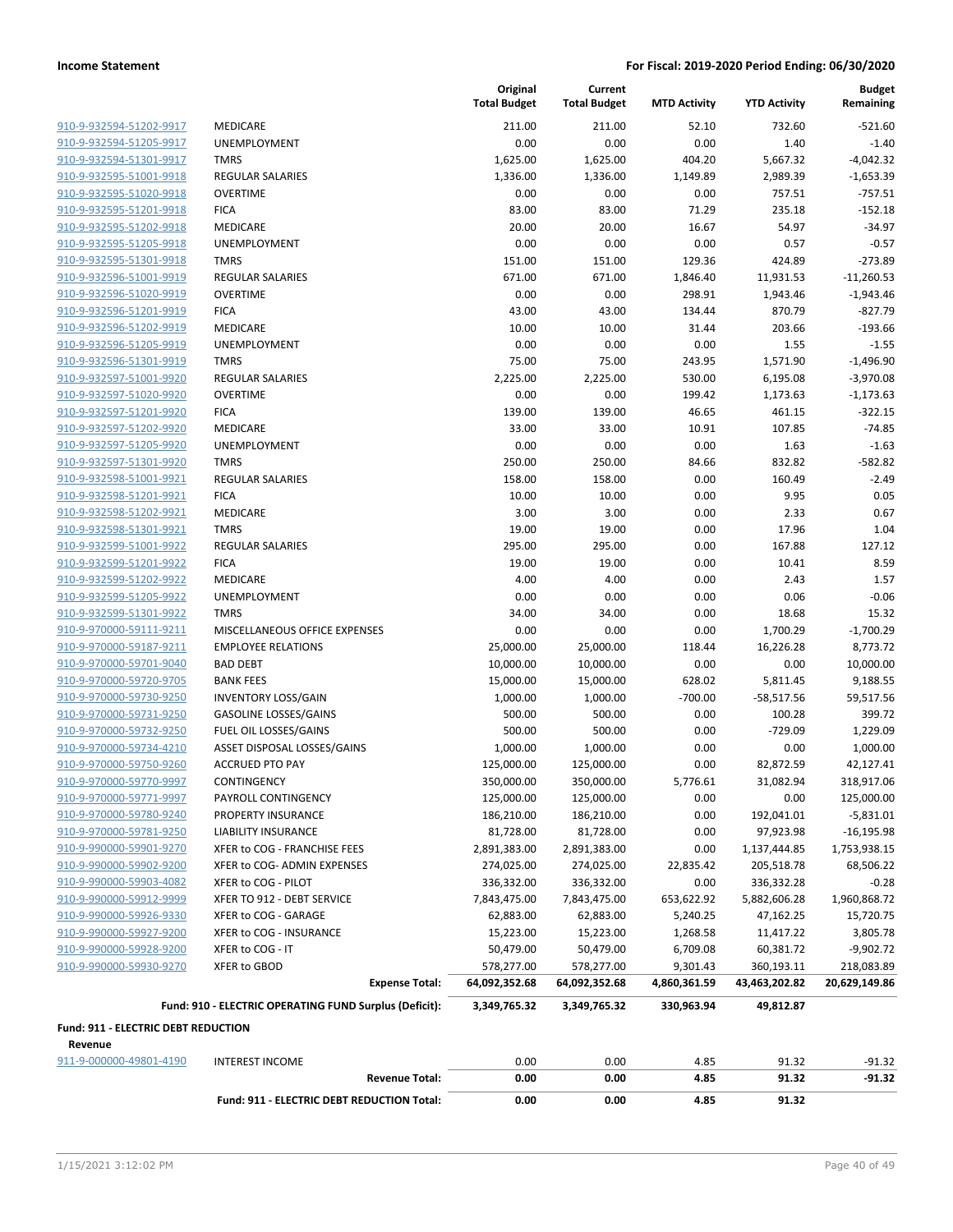|                                                    |                                                              | Original<br><b>Total Budget</b> | Current<br><b>Total Budget</b> | <b>MTD Activity</b> | <b>YTD Activity</b>        | <b>Budget</b><br>Remaining |
|----------------------------------------------------|--------------------------------------------------------------|---------------------------------|--------------------------------|---------------------|----------------------------|----------------------------|
| Fund: 912 - ELECTRIC DEBT SERVICE                  |                                                              |                                 |                                |                     |                            |                            |
| Revenue                                            |                                                              |                                 |                                |                     |                            |                            |
| 912-9-000000-49710-4999                            | TRANFSER FROM GEUS 910 - ELECTRIC OP                         | 7,843,475.00                    | 7,843,475.00                   | 653,622.92          | 5,882,606.28               | 1,960,868.72               |
|                                                    | <b>Revenue Total:</b>                                        | 7,843,475.00                    | 7,843,475.00                   | 653,622.92          | 5,882,606.28               | 1,960,868.72               |
| <b>Expense</b>                                     |                                                              |                                 |                                |                     |                            |                            |
| 912-9-980000-59801-9800                            | PAYING AGENT FEES                                            | 900.00                          | 900.00                         | 0.00                | 2,060.00                   | $-1,160.00$                |
| 912-9-980000-59810-9800                            | <b>ARBITRAGE</b>                                             | 4,900.00                        | 4,900.00                       | 0.00                | 0.00                       | 4,900.00                   |
| 912-9-980000-59811-9800                            | <b>CONTINUING DISCLOSURE</b>                                 | 1,000.00                        | 1,000.00                       | 0.00                | 0.00                       | 1,000.00                   |
| 912-9-980000-59820-9800                            | <b>SURETY BOND</b>                                           | 800.00                          | 800.00                         | 0.00                | 0.00                       | 800.00                     |
| 912-9-980000-59862-9800                            | PRINCIPAL 2019A ISSUE                                        | 1,935,000.00                    | 1,935,000.00                   | 0.00                | 1,934,590.16               | 409.84                     |
| 912-9-980000-59863-4270                            | INTEREST 2019A ISSUE                                         | 2,032,125.00                    | 2,032,125.00                   | 0.00                | 1,040,250.00               | 991,875.00                 |
| 912-9-980000-59864-9800                            | PRINCIPAL 2019B ISSUE                                        | 3,525,000.00                    | 3,525,000.00                   | 0.00                | $-1,250.00$                | 3,526,250.00               |
| 912-9-980000-59865-4270                            | INTEREST 2019B ISSUE<br><b>Expense Total:</b>                | 343,750.00<br>7,843,475.00      | 343,750.00<br>7,843,475.00     | 0.00<br>0.00        | 127,875.00<br>3,103,525.16 | 215,875.00<br>4,739,949.84 |
|                                                    |                                                              |                                 |                                |                     |                            |                            |
|                                                    | Fund: 912 - ELECTRIC DEBT SERVICE Surplus (Deficit):         | 0.00                            | 0.00                           | 653,622.92          | 2,779,081.12               |                            |
| Fund: 913 - ELECTRIC CONSTRUCTION FUND             |                                                              |                                 |                                |                     |                            |                            |
| Revenue                                            |                                                              |                                 |                                |                     |                            |                            |
| 913-9-000000-49801-4190                            | <b>INTEREST INCOME</b>                                       | 0.00                            | 0.00                           | 58.04               | 1,094.04                   | $-1,094.04$                |
|                                                    | <b>Revenue Total:</b>                                        | 0.00                            | 0.00                           | 58.04               | 1,094.04                   | $-1,094.04$                |
|                                                    | Fund: 913 - ELECTRIC CONSTRUCTION FUND Total:                | 0.00                            | 0.00                           | 58.04               | 1,094.04                   |                            |
| Fund: 950 - CABLE / INTERNET                       |                                                              |                                 |                                |                     |                            |                            |
| Revenue                                            |                                                              |                                 |                                |                     |                            |                            |
| 950-9-000000-48001-3950                            | <b>CABLE REVENUES</b>                                        | 2,555,687.00                    | 2,555,687.00                   | 225,090.95          | 2,031,179.39               | 524,507.61                 |
| 950-9-000000-48002-3950                            | MOVIE PAY-PER-VIEW                                           | 0.00                            | 0.00                           | 1.37                | 1.37                       | $-1.37$                    |
| 950-9-000000-48003-3950                            | SET-TOP                                                      | 150,000.00                      | 150,000.00                     | 11,319.29           | 103,468.93                 | 46,531.07                  |
| 950-9-000000-48030-3950                            | <b>CONTRACT CHANNELS</b>                                     | 9,600.00                        | 9,600.00                       | 0.00                | $-9.21$                    | 9,609.21                   |
| 950-9-000000-48040-3950                            | <b>BROADCASTS</b>                                            | 1,000.00                        | 1,000.00                       | 300.00              | 1,596.67                   | $-596.67$                  |
| 950-9-000000-48101-3950                            | <b>INTERNET REVENUES</b>                                     | 2,714,637.00                    | 2,714,637.00                   | 239,360.95          | 1,967,566.68               | 747,070.32                 |
| 950-9-000000-48201-3950                            | <b>LATE CHARGES</b>                                          | 60,000.00                       | 60,000.00                      | 0.00                | 29,680.94                  | 30,319.06                  |
| 950-9-000000-48202-3950                            | <b>SERVICE CHARGES</b>                                       | 40,000.00                       | 40,000.00                      | 2,745.91            | 34,409.52                  | 5,590.48                   |
| 950-9-000000-48203-3950                            | LOST/DAMAGED EQUIPMENT                                       | 30,000.00                       | 30,000.00                      | $-875.00$           | 23,145.00                  | 6,855.00                   |
| 950-9-000000-48301-3950                            | <b>TRANSFER TO COG</b>                                       | 278,046.00                      | 278,046.00                     | 21,826.40           | 194,125.65                 | 83,920.35                  |
| 950-9-000000-48307-3950                            | <b>TRANSFER TO GBOD</b>                                      | 55,609.00                       | 55,609.00                      | 4,309.00            | 38,796.19                  | 16,812.81                  |
| 950-9-000000-48434-3950                            | <b>CHANNEL 34</b>                                            | 1,500.00                        | 1,500.00                       | 100.00              | 925.00                     | 575.00                     |
| 950-9-000000-48488-3950                            | AD INSERTIONS                                                | 45,000.00                       | 45,000.00                      | 9,135.78            | 24,193.24                  | 20,806.76                  |
| 950-9-000000-48498-3950                            | PRODUCTION REVENUES                                          | 75.00                           | 75.00                          | 0.00                | 0.00                       | 75.00                      |
| 950-9-000000-48501-3950                            | <b>CUSTOMER AID TO CONSTRUCTION</b>                          | 1,000.00                        | 1,000.00                       | 0.00                | 0.00                       | 1,000.00                   |
| 950-9-000000-48502-3950                            | OTHER REIMBURSEMENTS                                         | 500.00                          | 500.00                         | 0.00                | 0.00                       | 500.00                     |
| 950-9-000000-48503-3950                            | <b>FIBER MAINTENANCE FEES</b>                                | 2,772.00                        | 2,772.00                       | 0.00                | 0.00                       | 2,772.00                   |
| 950-9-000000-48801-4190                            | INTEREST INCOME<br><b>GEUS ELECTRIC PAYMENT FOR INTERNET</b> | 16,000.00                       | 16,000.00                      | 736.73              | 11,404.30                  | 4,595.70                   |
| 950-9-000000-48991-3950<br>950-9-000000-48993-3950 | GEUS ELECTRIC PAYMENT FOR PUBLIC SVC                         | 38,000.00<br>15,000.00          | 38,000.00                      | 0.00<br>0.00        | 38,000.00                  | 0.00                       |
| 950-9-000000-48994-3950                            | <b>LEASE OF DARK FIBER</b>                                   |                                 | 15,000.00                      | 0.00                | 15,000.00                  | 0.00<br>0.00               |
| 950-9-000000-48995-3950                            | COLOCATION FOR SCADA & PHONE SYSTEM                          | 210,857.00<br>20,378.00         | 210,857.00<br>20,378.00        | 0.00                | 210,857.00<br>20,378.00    | 0.00                       |
|                                                    | <b>Revenue Total:</b>                                        | 6,245,661.00                    | 6,245,661.00                   | 514,051.38          | 4,744,718.67               | 1,500,942.33               |
|                                                    |                                                              |                                 |                                |                     |                            |                            |
| Expense<br>950-9-951050-51001-8500                 |                                                              |                                 |                                |                     |                            | 26,976.52                  |
|                                                    | <b>REGULAR SALARIES</b><br><b>CLOTHING ALLOWANCE</b>         | 78,283.00                       | 78,283.00                      | 5,430.64            | 51,306.48                  |                            |
| 950-9-951050-51115-8500<br>950-9-951050-51116-8500 | <b>CAR ALLOWANCE</b>                                         | 123.00<br>975.00                | 123.00<br>975.00               | 0.00<br>150.00      | 0.00                       | 123.00<br>$-525.00$        |
| 950-9-951050-51117-8500                            | CELL PHONE ALLOWANCE                                         | 504.00                          | 504.00                         | 27.69               | 1,500.00<br>243.69         | 260.31                     |
| 950-9-951050-51201-8500                            | <b>FICA</b>                                                  | 4,945.00                        | 4,945.00                       | 279.52              | 2,707.59                   | 2,237.41                   |
| 950-9-951050-51202-8500                            | MEDICARE                                                     | 1,157.00                        | 1,157.00                       | 65.37               | 633.26                     | 523.74                     |
| 950-9-951050-51203-8500                            | <b>HEALTH INSURANCE</b>                                      | 5,869.00                        | 5,869.00                       | 489.08              | 4,401.72                   | 1,467.28                   |
| 950-9-951050-51204-8500                            | <b>WORKERS COMPENSATION</b>                                  | 1,090.00                        | 1,090.00                       | 90.83               | 817.47                     | 272.53                     |
| 950-9-951050-51205-8500                            | UNEMPLOYMENT                                                 | 90.00                           | 90.00                          | 0.00                | 5.28                       | 84.72                      |
| 950-9-951050-51301-8500                            | <b>TMRS</b>                                                  | 8,935.00                        | 8,935.00                       | 630.95              | 5,933.23                   | 3,001.77                   |
| 950-9-951050-59110-8500                            | <b>GEUS OPERATIONS</b>                                       | 81,900.00                       | 81,900.00                      | 2,272.86            | 37,800.99                  | 44,099.01                  |
|                                                    |                                                              |                                 |                                |                     |                            |                            |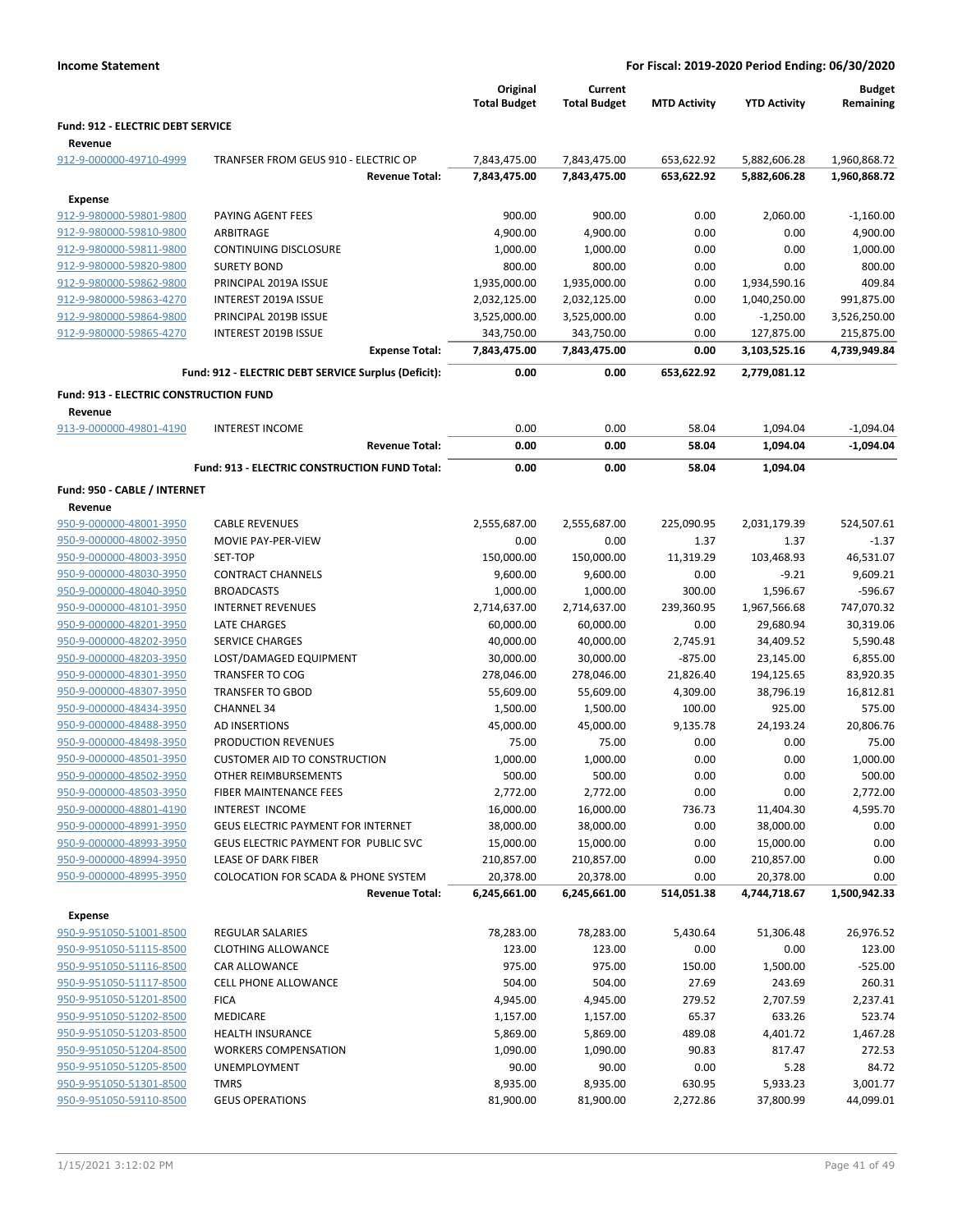| 950-9-951050-59141-8500        | U              |
|--------------------------------|----------------|
| 950-9-951050-59148-8500        | F١             |
| 950-9-951050-59191-8500        | P <sub>(</sub> |
| 950-9-951051-51001-8510        | RI             |
| 950-9-951051-51020-8510        | O              |
|                                |                |
| 950-9-951051-51102-8510        | BI             |
| 950-9-951051-51117-8510        | CI             |
| 950-9-951051-51201-8510        | FI             |
| 950-9-951051-51202-8510        | M              |
| 950-9-951051-51203-8510        | н              |
| 950-9-951051-51204-8510        | W              |
| 950-9-951051-51205-8510        | U              |
| 950-9-951051-51301-8510        | ΤI             |
| 950-9-951051-59110-8510        | G              |
| 950-9-951051-59146-8510        | ΤF             |
| 950-9-951051-59148-8510        | Fl             |
| 950-9-951051-59151-8510        | B,             |
| 950-9-951051-59152-8510        | PI             |
| 950-9-951051-59154-8510        | TI             |
| 950-9-951051-59155-8510        | O              |
| 950-9-951052-51001-8520        | <b>R</b>       |
| 950-9-951052-51020-8520        | O              |
|                                | CI             |
| 950-9-951052-51115-8520        |                |
| 950-9-951052-51116-8520        | C,             |
| 950-9-951052-51117-8520        | CI             |
| 950-9-951052-51201-8520        | FI             |
| 950-9-951052-51202-8520        | M              |
| 950-9-951052-51203-8520        | н              |
| 950-9-951052-51204-8520        | W              |
| 950-9-951052-51205-8520        | U              |
| 950-9-951052-51301-8520        | TI             |
| 950-9-951052-59110-8520        | G              |
| 950-9-951052-59148-8520        | Fl             |
| 950-9-951052-59150-8520        | IS             |
| 950-9-951053-51001-8530        | RI             |
| 950-9-951053-51020-8530        | O              |
| 950-9-951053-51117-8530        | CI             |
| 950-9-951053-51201-8530        | FI             |
| 950-9-951053-51202-8530        | M              |
| 950-9-951053-51203-8530        | н              |
| 950-9-951053-51204-8530        | W              |
| 950-9-951053-51205-8530        | U              |
| 950-9-951053-51301-8530        | TI             |
|                                |                |
| 950-9-951053-59110-8530        | G              |
| 950-9-951053-59146-8530        | ΤI             |
| <u>950-9-951053-59160-8530</u> | A              |
| 950-9-951053-59164-8530        | C١             |
| 950-9-951054-51001-8540        | RI             |
| 950-9-951054-51020-8540        | O              |
| 950-9-951054-51117-8540        | CI             |
| <u>950-9-951054-51201-8540</u> | FI             |
| 950-9-951054-51202-8540        | M              |
| 950-9-951054-51203-8540        | н              |
| 950-9-951054-51204-8540        | W              |
| 950-9-951054-51205-8540        | U              |
| 950-9-951054-51301-8540        | ΤI             |
| 950-9-951054-59110-8540        | G              |
| 950-9-951055-51001-8550        | RI             |
| 950-9-951055-51020-8550        | O              |
|                                |                |
|                                |                |

|                         |                               | Original<br><b>Total Budget</b> | Current<br><b>Total Budget</b> | <b>MTD Activity</b> | <b>YTD Activity</b> | <b>Budget</b><br>Remaining |
|-------------------------|-------------------------------|---------------------------------|--------------------------------|---------------------|---------------------|----------------------------|
| 950-9-951050-59141-8500 | <b>UTILITY BILLS</b>          | 69,600.00                       | 69,600.00                      | 7,074.00            | 63,989.93           | 5,610.07                   |
| 950-9-951050-59148-8500 | <b>FUEL</b>                   | 10,000.00                       | 10,000.00                      | 642.28              | 5,152.35            | 4,847.65                   |
| 950-9-951050-59191-8500 | POLE USE                      | 30,000.00                       | 30,000.00                      | 0.00                | 30,000.00           | 0.00                       |
| 950-9-951051-51001-8510 | <b>REGULAR SALARIES</b>       | 66,914.00                       | 66,914.00                      | 5,310.40            | 52,869.04           | 14,044.96                  |
| 950-9-951051-51020-8510 | <b>OVERTIME</b>               | 4,826.00                        | 4,826.00                       | 334.11              | 1,065.92            | 3,760.08                   |
| 950-9-951051-51102-8510 | <b>BILINGUAL PAY</b>          | 0.00                            | 0.00                           | 46.16               | 438.52              | $-438.52$                  |
| 950-9-951051-51117-8510 | <b>CELL PHONE ALLOWANCE</b>   | 432.00                          | 432.00                         | 33.22               | 332.20              | 99.80                      |
| 950-9-951051-51201-8510 | <b>FICA</b>                   | 4,475.00                        | 4,475.00                       | 349.56              | 3,340.39            | 1,134.61                   |
| 950-9-951051-51202-8510 | MEDICARE                      | 1,046.00                        | 1,046.00                       | 81.75               | 781.21              | 264.79                     |
| 950-9-951051-51203-8510 | <b>HEALTH INSURANCE</b>       | 23,476.00                       | 23,476.00                      | 1,956.33            | 17,606.97           | 5,869.03                   |
| 950-9-951051-51204-8510 | <b>WORKERS COMPENSATION</b>   | 1,343.00                        | 1,343.00                       | 0.00                | 895.36              | 447.64                     |
| 950-9-951051-51205-8510 | UNEMPLOYMENT                  | 360.00                          | 360.00                         | 0.00                | 87.96               | 272.04                     |
| 950-9-951051-51301-8510 | <b>TMRS</b>                   | 8,085.00                        | 8,085.00                       | 643.94              | 6,118.18            | 1,966.82                   |
| 950-9-951051-59110-8510 | <b>GEUS OPERATIONS</b>        | 10,100.00                       | 9,900.00                       | 155.72              | 2,115.18            | 7,784.82                   |
| 950-9-951051-59146-8510 | TRAINING AND/OR TRAVEL        | 500.00                          | 500.00                         | 0.00                | 0.00                | 500.00                     |
| 950-9-951051-59148-8510 | <b>FUEL</b>                   | 0.00                            | 200.00                         | 7.24                | 50.45               | 149.55                     |
| 950-9-951051-59151-8510 | <b>BASIC PROGRAM EXPENSE</b>  | 2,711,543.00                    | 2,711,543.00                   | 203,461.27          | 1,608,601.95        | 1,102,941.05               |
| 950-9-951051-59152-8510 | PREMIUM PROGRAM EXPENSE       | 66,000.00                       | 66,000.00                      | 5,619.82            | 42,432.79           | 23,567.21                  |
| 950-9-951051-59154-8510 | <b>TIVO Fees</b>              | 29,365.00                       | 29,365.00                      | 2,406.50            | 18,437.60           | 10,927.40                  |
| 950-9-951051-59155-8510 | OTHER PROGRAM EXPENSE         | 7,500.00                        | 7,500.00                       | 0.00                | 1,215.61            | 6,284.39                   |
| 950-9-951052-51001-8520 | <b>REGULAR SALARIES</b>       | 57,398.00                       | 57,398.00                      | 4,872.96            | 52,702.58           | 4,695.42                   |
| 950-9-951052-51020-8520 | <b>OVERTIME</b>               | 0.00                            | 0.00                           | 0.00                | 226.08              | $-226.08$                  |
| 950-9-951052-51115-8520 | <b>CLOTHING ALLOWANCE</b>     | 123.00                          | 123.00                         | 0.00                | 0.00                | 123.00                     |
| 950-9-951052-51116-8520 | CAR ALLOWANCE                 | 975.00                          | 975.00                         | 0.00                | 0.00                | 975.00                     |
| 950-9-951052-51117-8520 | <b>CELL PHONE ALLOWANCE</b>   | 216.00                          | 216.00                         | 23.98               | 306.22              | $-90.22$                   |
| 950-9-951052-51201-8520 | <b>FICA</b>                   | 3,632.00                        | 3,632.00                       | 303.61              | 3,300.50            | 331.50                     |
| 950-9-951052-51202-8520 | MEDICARE                      | 850.00                          | 850.00                         | 71.01               | 771.98              | 78.02                      |
| 950-9-951052-51203-8520 | <b>HEALTH INSURANCE</b>       | 5,869.00                        | 5,869.00                       | 489.08              | 4,401.72            | 1,467.28                   |
| 950-9-951052-51204-8520 | <b>WORKERS COMPENSATION</b>   | 1,090.00                        | 1,090.00                       | 90.83               | 817.47              | 272.53                     |
| 950-9-951052-51205-8520 | UNEMPLOYMENT                  | 90.00                           | 90.00                          | 0.00                | 5.98                | 84.02                      |
| 950-9-951052-51301-8520 | <b>TMRS</b>                   | 6,563.00                        | 6,563.00                       | 550.91              | 5,953.42            | 609.58                     |
| 950-9-951052-59110-8520 | <b>GEUS OPERATIONS</b>        | 105,760.00                      | 98,760.00                      | $-7,456.57$         | 41,692.12           | 57,067.88                  |
| 950-9-951052-59148-8520 | <b>FUEL</b>                   | 0.00                            | 7,000.00                       | 642.28              | 5,152.35            | 1,847.65                   |
| 950-9-951052-59150-8520 | <b>ISP SERVICE EXPENSE</b>    | 732,640.00                      | 732,640.00                     | 60,672.30           | 550,017.65          | 182,622.35                 |
| 950-9-951053-51001-8530 | REGULAR SALARIES              | 111,608.00                      | 111,608.00                     | 3,966.40            | 39,476.45           | 72,131.55                  |
| 950-9-951053-51020-8530 | <b>OVERTIME</b>               | 3,719.00                        | 3,719.00                       | 0.00                | 346.75              | 3,372.25                   |
| 950-9-951053-51117-8530 | <b>CELL PHONE ALLOWANCE</b>   | 909.00                          | 909.00                         | 33.22               | 332.20              | 576.80                     |
| 950-9-951053-51201-8530 | <b>FICA</b>                   | 7,207.00                        | 7,207.00                       | 244.44              | 2,467.10            | 4,739.90                   |
| 950-9-951053-51202-8530 | MEDICARE                      | 1,685.00                        | 1,685.00                       | 57.16               | 576.95              | 1,108.05                   |
| 950-9-951053-51203-8530 | <b>HEALTH INSURANCE</b>       | 17,607.00                       | 17,607.00                      | 1,467.25            | 13,205.25           | 4,401.75                   |
| 950-9-951053-51204-8530 | <b>WORKERS COMPENSATION</b>   | 1,631.00                        | 1,631.00                       | 247.84              | 1,335.20            | 295.80                     |
| 950-9-951053-51205-8530 | UNEMPLOYMENT                  | 270.00                          | 270.00                         | 0.00                | 9.00                | 261.00                     |
| 950-9-951053-51301-8530 | <b>TMRS</b>                   | 13,021.00                       | 13,021.00                      | 449.96              | 4,490.73            | 8,530.27                   |
| 950-9-951053-59110-8530 | <b>GEUS OPERATIONS</b>        | 6,840.00                        | 6,840.00                       | 0.00                | 1,765.91            | 5,074.09                   |
| 950-9-951053-59146-8530 | <b>TRAINING AND/OR TRAVEL</b> | 3,500.00                        | 3,500.00                       | 163.30              | 163.30              | 3,336.70                   |
| 950-9-951053-59160-8530 | ADVERTISING                   | 26,300.00                       | 26,300.00                      | 615.00              | 13,719.41           | 12,580.59                  |
| 950-9-951053-59164-8530 | <b>CONSUMER INFORMATION</b>   | 3,500.00                        | 3,500.00                       | 0.00                | 0.00                | 3,500.00                   |
| 950-9-951054-51001-8540 | <b>REGULAR SALARIES</b>       | 83,788.00                       | 83,788.00                      | 9,295.60            | 96,025.46           | $-12,237.46$               |
| 950-9-951054-51020-8540 | <b>OVERTIME</b>               | 6,042.00                        | 6,042.00                       | 43.63               | 1,184.38            | 4,857.62                   |
| 950-9-951054-51117-8540 | <b>CELL PHONE ALLOWANCE</b>   | 216.00                          | 216.00                         | 24.46               | 248.99              | $-32.99$                   |
| 950-9-951054-51201-8540 | <b>FICA</b>                   | 5,569.00                        | 5,569.00                       | 542.58              | 5,643.06            | $-74.06$                   |
| 950-9-951054-51202-8540 | MEDICARE                      | 1,303.00                        | 1,303.00                       | 126.90              | 1,319.75            | $-16.75$                   |
| 950-9-951054-51203-8540 | <b>HEALTH INSURANCE</b>       | 35,214.00                       | 35,214.00                      | 2,934.50            | 26,410.50           | 8,803.50                   |
| 950-9-951054-51204-8540 | <b>WORKERS COMPENSATION</b>   | 1,409.00                        | 1,409.00                       | 117.42              | 1,056.78            | 352.22                     |
| 950-9-951054-51205-8540 | <b>UNEMPLOYMENT</b>           | 540.00                          | 540.00                         | 0.00                | 123.63              | 416.37                     |
| 950-9-951054-51301-8540 | <b>TMRS</b>                   | 10,063.00                       | 10,063.00                      | 1,053.41            | 10,895.12           | $-832.12$                  |
| 950-9-951054-59110-8540 | <b>GEUS OPERATIONS</b>        | 8,000.00                        | 8,000.00                       | 540.68              | 4,599.55            | 3,400.45                   |
| 950-9-951055-51001-8550 | REGULAR SALARIES              | 97,789.00                       | 97,789.00                      | 13,053.95           | 125,983.40          | $-28,194.40$               |
| 950-9-951055-51020-8550 | OVERTIME                      | 2,067.00                        | 2,067.00                       | 269.77              | 2,975.68            | $-908.68$                  |
|                         |                               |                                 |                                |                     |                     |                            |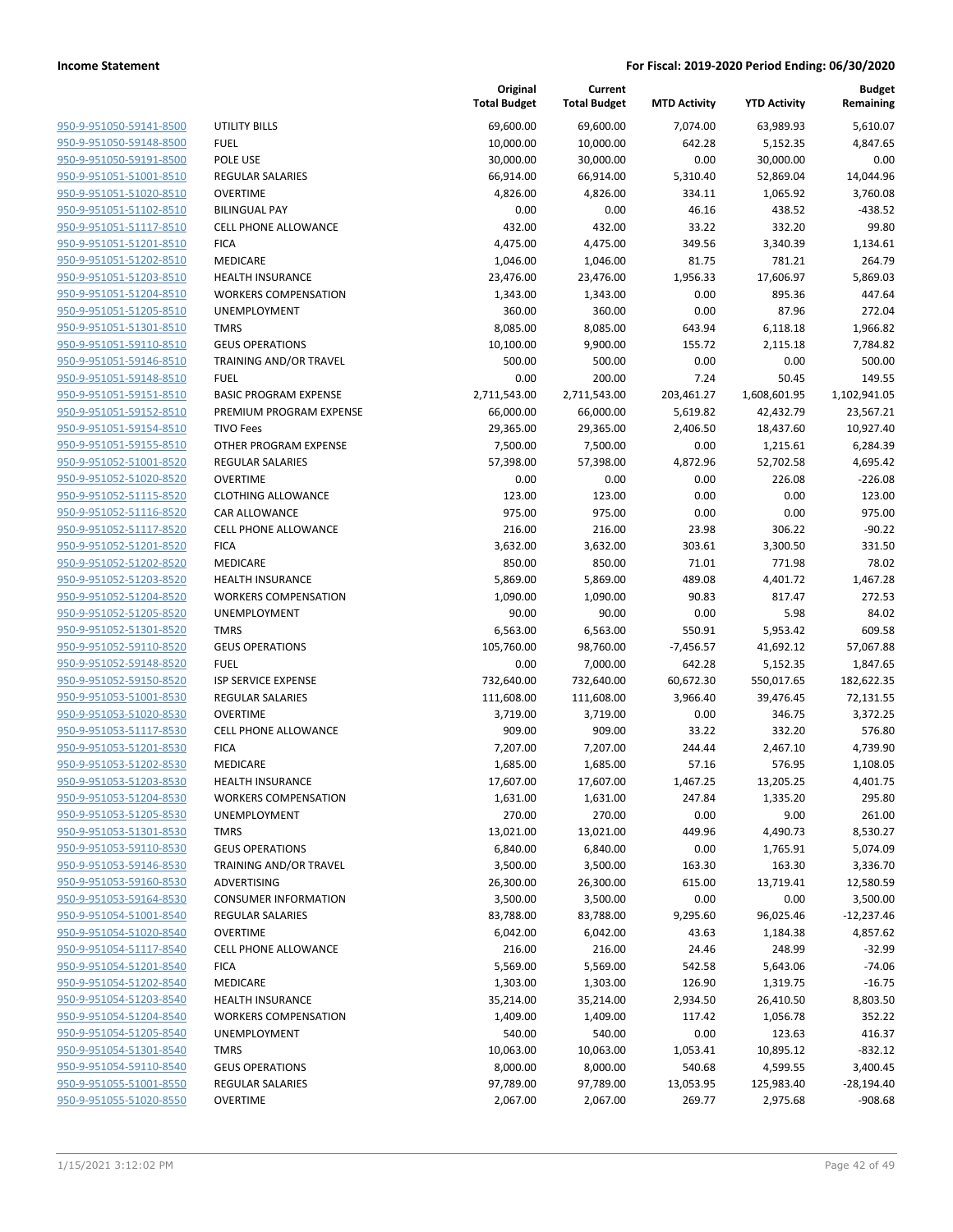| 950-9-951055-51115-8550                            |
|----------------------------------------------------|
| 950-9-951055-51116-8550                            |
| 950-9-951055-51117-8550                            |
| 950-9-951055-51201-8550                            |
| <u>950-9-951055-51202-8550</u>                     |
| 950-9-951055-51203-8550                            |
| 950-9-951055-51204-8550                            |
| 950-9-951055-51205-8550                            |
| 950-9-951055-51301-8550                            |
| 950-9-951055-59110-8550                            |
| 950-9-951055-59112-8550                            |
| 950-9-951055-59158-8550                            |
| 950-9-951060-51001-8600                            |
| 950-9-951060-51010-8600                            |
| <u>950-9-951060-51020-8600</u>                     |
| 950-9-951060-51115-8600                            |
| 950-9-951060-51116-8600                            |
| 950-9-951060-51117-8600                            |
| 950-9-951060-51201-8600                            |
| <u>950-9-951060-51202-8600</u>                     |
| 950-9-951060-51203-8600                            |
| 950-9-951060-51204-8600                            |
| 950-9-951060-51205-8600                            |
| 950-9-951060-51301-8600                            |
| <u>950-9-951060-59201-8600</u>                     |
| 950-9-951060-59205-8600                            |
| 950-9-951060-59231-8600                            |
| 950-9-951060-59235-8600                            |
| 950-9-951061-51001-8610                            |
|                                                    |
| <u>950-9-951061-51020-8610</u>                     |
| 950-9-951061-51115-8610<br>950-9-951061-51116-8610 |
|                                                    |
| 950-9-951061-51117-8610                            |
| 950-9-951061-51201-8610                            |
| <u>950-9-951061-51202-8610</u>                     |
| 950-9-951061-51203-8610                            |
| 950-9-951061-51204-8610                            |
| 950-9-951061-51205-8610                            |
| 950-9-951061-51301-8610                            |
| 950-9-951061-59205-8610                            |
| 950-9-951061-59233-8610                            |
| 950-9-951090-59510-9900                            |
| 950-9-951090-59511-9900                            |
| <u>950-9-951090-59512-9900</u>                     |
| <u>950-9-951090-59591-9900</u>                     |
| <u>950-9-951091-51001-9958</u>                     |
| <u>950-9-951091-51020-9958</u>                     |
| 950-9-951091-51201-9958                            |
| <u>950-9-951091-51202-9958</u>                     |
| <u>950-9-951091-51205-9958</u>                     |
| 950-9-951091-51301-9958                            |
| 950-9-970000-59720-9705                            |
| 950-9-970000-59730-9250                            |
| <u>950-9-970000-59734-4210</u>                     |
| <u>950-9-970000-59750-9260</u>                     |
| 950-9-970000-59770-9970                            |
| <u>950-9-970000-59771-9970</u>                     |
| 950-9-970000-59780-9240                            |
| 950-9-970000-59781-9250                            |

|                         |                                      | Original<br><b>Total Budget</b> | Current<br><b>Total Budget</b> | <b>MTD Activity</b> | <b>YTD Activity</b> | <b>Budget</b><br>Remaining |
|-------------------------|--------------------------------------|---------------------------------|--------------------------------|---------------------|---------------------|----------------------------|
| 950-9-951055-51115-8550 | <b>CLOTHING ALLOWANCE</b>            | 42.00                           | 42.00                          | 0.00                | 0.69                | 41.31                      |
| 950-9-951055-51116-8550 | CAR ALLOWANCE                        | 1,400.00                        | 1,400.00                       | 0.00                | 0.00                | 1,400.00                   |
| 950-9-951055-51117-8550 | <b>CELL PHONE ALLOWANCE</b>          | 287.00                          | 287.00                         | 46.56               | 445.51              | $-158.51$                  |
| 950-9-951055-51201-8550 | <b>FICA</b>                          | 5,470.00                        | 5,470.00                       | 828.96              | 7,387.82            | $-1,917.82$                |
| 950-9-951055-51202-8550 | MEDICARE                             | 1,472.00                        | 1,472.00                       | 193.87              | 1,876.36            | -404.36                    |
| 950-9-951055-51203-8550 | <b>HEALTH INSURANCE</b>              | 2,935.00                        | 2,935.00                       | 244.58              | 2,201.22            | 733.78                     |
| 950-9-951055-51204-8550 | <b>WORKERS COMPENSATION</b>          | 337.00                          | 337.00                         | 28.08               | 252.72              | 84.28                      |
| 950-9-951055-51205-8550 | <b>UNEMPLOYMENT</b>                  | 45.00                           | 45.00                          | 0.00                | 70.59               | -25.59                     |
| 950-9-951055-51301-8550 | <b>TMRS</b>                          | 11,375.00                       | 11,375.00                      | 1,504.16            | 14,479.83           | $-3,104.83$                |
| 950-9-951055-59110-8550 | <b>GEUS OPERATIONS</b>               | 6,100.00                        | 6,100.00                       | 9,349.63            | 18,718.27           | $-12,618.27$               |
| 950-9-951055-59112-8550 | <b>SAFETY</b>                        | 2,480.00                        | 2,480.00                       | 0.00                | 2,396.20            | 83.80                      |
| 950-9-951055-59158-8550 | C/I BILLING                          | 44,500.00                       | 44,500.00                      | 0.00                | 42,700.41           | 1,799.59                   |
| 950-9-951060-51001-8600 | <b>REGULAR SALARIES</b>              | 189,697.00                      | 189,697.00                     | 15,656.67           | 155,239.56          | 34,457.44                  |
| 950-9-951060-51010-8600 | PART TIME REGULAR                    | 16,110.00                       | 16,110.00                      | 0.00                | 0.00                | 16,110.00                  |
| 950-9-951060-51020-8600 | <b>OVERTIME</b>                      | 11,275.00                       | 11,275.00                      | 1,076.49            | 7,231.74            | 4,043.26                   |
| 950-9-951060-51115-8600 | <b>CLOTHING ALLOWANCE</b>            | 2,079.00                        | 2,079.00                       | 441.84              | 441.84              | 1,637.16                   |
| 950-9-951060-51116-8600 | CAR ALLOWANCE                        | 1,950.00                        | 1,950.00                       | 300.00              | 3,000.00            | $-1,050.00$                |
| 950-9-951060-51117-8600 | <b>CELL PHONE ALLOWANCE</b>          | 1,512.00                        | 1,512.00                       | 116.30              | 1,163.00            | 349.00                     |
| 950-9-951060-51201-8600 | <b>FICA</b>                          | 13,666.00                       | 13,666.00                      | 919.96              | 9,068.44            | 4,597.56                   |
| 950-9-951060-51202-8600 | <b>MEDICARE</b>                      | 3,196.00                        | 3,196.00                       | 215.15              | 2,120.84            | 1,075.16                   |
| 950-9-951060-51203-8600 | <b>HEALTH INSURANCE</b>              | 41,083.00                       | 41,083.00                      | 3,423.58            | 30,812.22           | 10,270.78                  |
| 950-9-951060-51204-8600 | <b>WORKERS COMPENSATION</b>          | 3,420.00                        | 3,420.00                       | 285.00              | 2,565.00            | 855.00                     |
| 950-9-951060-51205-8600 | <b>UNEMPLOYMENT</b>                  | 810.00                          | 810.00                         | 8.50                | 66.25               | 743.75                     |
| 950-9-951060-51301-8600 | <b>TMRS</b>                          | 24,692.00                       | 24,692.00                      | 1,868.48            | 18,033.42           | 6,658.58                   |
| 950-9-951060-59201-8600 | <b>BUILDINGS MAINTENANCE</b>         | 23,550.00                       | 23,550.00                      | 0.00                | 14,842.75           | 8,707.25                   |
| 950-9-951060-59205-8600 | <b>EQUIPMENT MAINTENANCE</b>         | 20,000.00                       | 20,000.00                      | 266.19              | 9,564.53            | 10,435.47                  |
| 950-9-951060-59231-8600 | <b>CABLE PLANT MAINTENANCE</b>       | 22,500.00                       | 22,500.00                      | 603.55              | 3,399.02            | 19,100.98                  |
| 950-9-951060-59235-8600 | FIBER OPTICS PLANT MAINTENANCE       | 20,000.00                       | 20,000.00                      | 5,022.00            | 13,722.30           | 6,277.70                   |
| 950-9-951061-51001-8610 | <b>REGULAR SALARIES</b>              | 189,697.00                      | 189,697.00                     | 15,656.42           | 155,239.33          | 34,457.67                  |
| 950-9-951061-51020-8610 | <b>OVERTIME</b>                      | 11,275.00                       | 11,275.00                      | 1,076.08            | 7,226.61            | 4,048.39                   |
| 950-9-951061-51115-8610 | <b>CLOTHING ALLOWANCE</b>            | 2,079.00                        | 2,079.00                       | 441.84              | 441.84              | 1,637.16                   |
| 950-9-951061-51116-8610 | CAR ALLOWANCE                        | 1,950.00                        | 1,950.00                       | 0.00                | 0.00                | 1,950.00                   |
| 950-9-951061-51117-8610 | CELL PHONE ALLOWANCE                 | 1,512.00                        | 1,512.00                       | 116.24              | 1,162.40            | 349.60                     |
| 950-9-951061-51201-8610 | <b>FICA</b>                          | 12,667.00                       | 12,667.00                      | 1,007.92            | 9,853.94            | 2,813.06                   |
| 950-9-951061-51202-8610 | MEDICARE                             | 2,962.00                        | 2,962.00                       | 235.72              | 2,304.52            | 657.48                     |
| 950-9-951061-51203-8610 | <b>HEALTH INSURANCE</b>              | 52,821.00                       | 52,821.00                      | 4,401.75            | 39,615.75           | 13,205.25                  |
| 950-9-951061-51204-8610 | <b>WORKERS COMPENSATION</b>          | 5,038.00                        | 5,038.00                       | 419.83              | 3,778.47            | 1,259.53                   |
| 950-9-951061-51205-8610 | UNEMPLOYMENT                         | 810.00                          | 810.00                         | 8.50                | 62.81               | 747.19                     |
| 950-9-951061-51301-8610 | <b>TMRS</b>                          | 22,887.00                       | 22,887.00                      | 1,834.65            | 17,697.20           | 5,189.80                   |
| 950-9-951061-59205-8610 | <b>EQUIPMENT MAINTENANCE</b>         | 100.00                          | 100.00                         | 0.00                | 0.00                | 100.00                     |
| 950-9-951061-59233-8610 | INTERNET PLANT MAINTENANCE           | 6,000.00                        | 6,000.00                       | 0.00                | 0.00                | 6,000.00                   |
| 950-9-951090-59510-9900 | HEADEND, TRUNK & DISTRIBUTION SYSTEM | 100,000.00                      | 100,000.00                     | 0.00                | 22,372.91           | 77,627.09                  |
| 950-9-951090-59511-9900 | <b>HEADEND EQUIPMENT</b>             | 95,000.00                       | 95,000.00                      | 0.00                | 38,353.65           | 56,646.35                  |
| 950-9-951090-59512-9900 | <b>DROPS</b>                         | 100,000.00                      | 100,000.00                     | 23,301.78           | 100,961.61          | $-961.61$                  |
| 950-9-951090-59591-9900 | FURNITURE & OFFICE EQUIPMENT         | 5,900.00                        | 5,900.00                       | 0.00                | 4,714.11            | 1,185.89                   |
| 950-9-951091-51001-9958 | REGULAR SALARIES                     | 25,665.00                       | 25,665.00                      | 2,176.00            | 21,220.81           | 4,444.19                   |
| 950-9-951091-51020-9958 | <b>OVERTIME</b>                      | 3,979.00                        | 3,979.00                       | 287.03              | 1,911.09            | 2,067.91                   |
| 950-9-951091-51201-9958 | <b>FICA</b>                          | 1,864.00                        | 1,864.00                       | 153.94              | 1,446.53            | 417.47                     |
| 950-9-951091-51202-9958 | MEDICARE                             | 434.00                          | 434.00                         | 36.00               | 338.31              | 95.69                      |
| 950-9-951091-51205-9958 | <b>UNEMPLOYMENT</b>                  | 0.00                            | 0.00                           | 0.00                | 4.88                | $-4.88$                    |
| 950-9-951091-51301-9958 | TMRS                                 | 3,350.00                        | 3,350.00                       | 279.33              | 2,609.74            | 740.26                     |
| 950-9-970000-59720-9705 | <b>CREDIT CARD &amp; BANK FEES</b>   | 15,000.00                       | 15,000.00                      | 1,360.26            | 9,635.92            | 5,364.08                   |
| 950-9-970000-59730-9250 | <b>INVENTORY LOSS/GAIN</b>           | 1,000.00                        | 1,000.00                       | 0.00                | 0.00                | 1,000.00                   |
| 950-9-970000-59734-4210 | ASSET DISPOSAL LOSSES/GAINS          | 1,000.00                        | 1,000.00                       | 0.00                | 0.00                | 1,000.00                   |
| 950-9-970000-59750-9260 | <b>ACCRUED PTO PAY</b>               | 5,000.00                        | 5,000.00                       | 0.00                | 0.00                | 5,000.00                   |
| 950-9-970000-59770-9970 | CONTINGENCY                          | 50,000.00                       | 50,000.00                      | 0.00                | 344.28              | 49,655.72                  |
| 950-9-970000-59771-9970 | PAYROLL CONTINGENCY                  | 11,800.00                       | 11,800.00                      | 0.00                | 0.00                | 11,800.00                  |
| 950-9-970000-59780-9240 | PROPERTY INSURANCE                   | 15,201.00                       | 15,201.00                      | 0.00                | 16,183.71           | $-982.71$                  |
| 950-9-970000-59781-9250 | LIABILITY INSURANCE                  | 13,142.00                       | 13,142.00                      | 0.00                | 14,319.76           | $-1,177.76$                |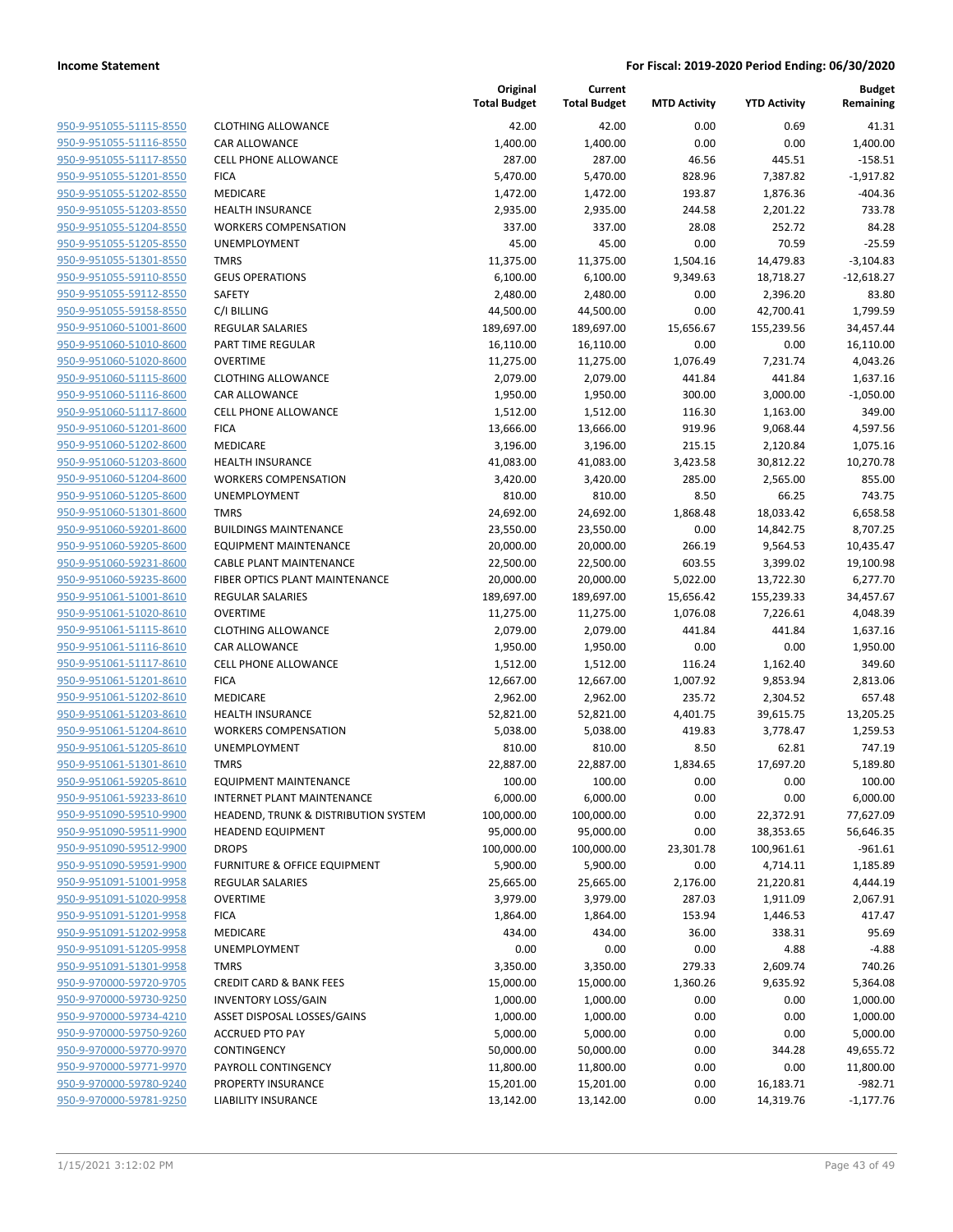|                         |                                                 | Original            | Current             |                     |                     | <b>Budget</b> |
|-------------------------|-------------------------------------------------|---------------------|---------------------|---------------------|---------------------|---------------|
|                         |                                                 | <b>Total Budget</b> | <b>Total Budget</b> | <b>MTD Activity</b> | <b>YTD Activity</b> | Remaining     |
| 950-9-990000-59901-9270 | TRANSFER to COG - FRANCHISE FEES                | 280,375.00          | 280,375.00          | 0.00                | 138,682.16          | 141,692.84    |
| 950-9-990000-59902-9200 | TRANSFER to COG - ADMIN EXPENSES                | 52,638.00           | 52,638.00           | 4,386.50            | 39,478.50           | 13,159.50     |
| 950-9-990000-59903-4082 | TRANSFER to COG - PILOT                         | 40,937.00           | 40,937.00           | 0.00                | 40,936.89           | 0.11          |
| 950-9-990000-59926-9330 | TRANSFER to COG - GARAGE                        | 12,622.00           | 12,622.00           | 1,051.83            | 9,466.47            | 3,155.53      |
| 950-9-990000-59927-9200 | TRANSFER to COG - INSURANCE                     | 2,993.00            | 2,993.00            | 249.42              | 2,244.78            | 748.22        |
| 950-9-990000-59928-9200 | XFER to COG - IT                                | 9,986.00            | 9,986.00            | 1,234.67            | 11,112.03           | $-1,126.03$   |
| 950-9-990000-59930-9270 | TRANSFER to GBOD                                | 56,075.00           | 56,075.00           | 0.00                | 27,736.43           | 28,338.57     |
| 950-9-990000-59954-8559 | TRANSFER TO 910 - BILLING                       | 61,828.00           | 61,828.00           | 5,152.33            | 46,370.97           | 15,457.03     |
| 950-9-990000-59955-8559 | TRANSFER TO 910 - CASHIERING                    | 78,306.00           | 78,306.00           | 6,525.50            | 58,729.50           | 19,576.50     |
|                         | <b>Expense Total:</b>                           | 6,420,315.00        | 6,420,315.00        | 446,860.19          | 4,188,942.38        | 2,231,372.62  |
|                         | Fund: 950 - CABLE / INTERNET Surplus (Deficit): | -174,654.00         | -174,654.00         | 67.191.19           | 555,776.29          |               |
|                         | <b>Total Surplus (Deficit):</b>                 | 3,395,325.48        | 1,963,809.63        | 1,651,509.20        | 32,624,223.55       |               |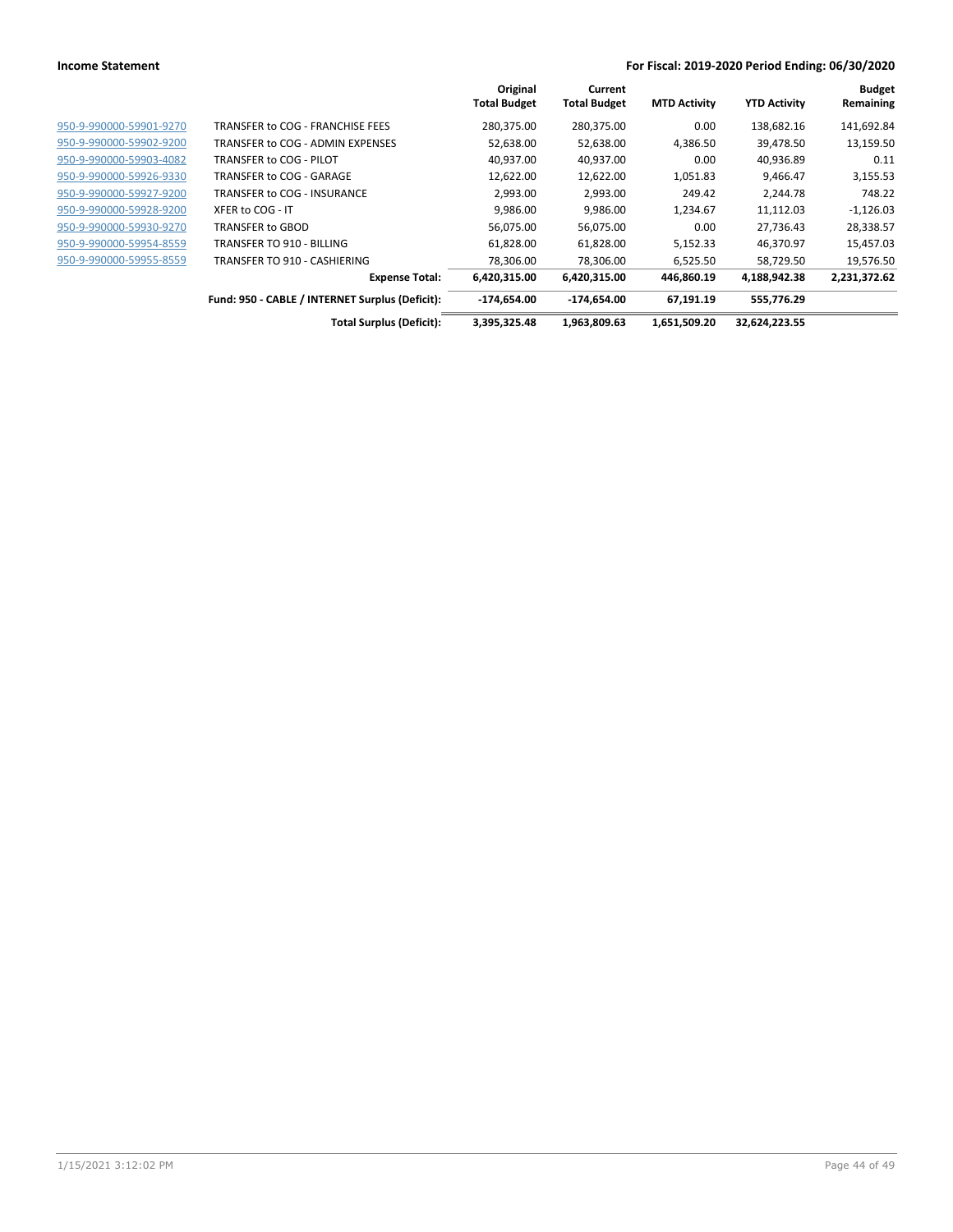## **Group Summary**

|                                                                                  | Original                 | Current                  |                        |                          | <b>Budget</b>            |
|----------------------------------------------------------------------------------|--------------------------|--------------------------|------------------------|--------------------------|--------------------------|
| <b>Account Type</b>                                                              | <b>Total Budget</b>      | <b>Total Budget</b>      | <b>MTD Activity</b>    | <b>YTD Activity</b>      | Remaining                |
| Fund: 100 - GENERAL FUND                                                         |                          |                          |                        |                          |                          |
| Revenue                                                                          | 25,401,947.17            | 25,401,947.17            | 1,723,325.93           | 21,508,631.58            | 3,893,315.59             |
| Expense                                                                          | 26,072,457.79            | 26,076,217.79            | 2,064,234.37           | 19,446,872.68            | 6,629,345.11             |
| Fund: 100 - GENERAL FUND Surplus (Deficit):                                      | -670,510.62              | -674,270.62              | -340,908.44            | 2,061,758.90             | -2,736,029.52            |
| <b>Fund: 101 - MUNICIPAL COURT BUILDING SECURITY FEES</b>                        |                          |                          |                        |                          |                          |
| Revenue                                                                          | 0.00                     | 0.00                     | 577.95                 | 4,240.10                 | $-4,240.10$              |
| Expense<br>Fund: 101 - MUNICIPAL COURT BUILDING SECURITY FEES Surplus (Deficit): | 0.00<br>0.00             | 0.00<br>0.00             | 2.84<br>575.11         | 1.53<br>4,238.57         | $-1.53$<br>$-4,238.57$   |
|                                                                                  |                          |                          |                        |                          |                          |
| Fund: 102 - MUNICIPAL COURT TECH FUND                                            |                          |                          |                        |                          |                          |
| Revenue<br>Expense                                                               | 0.00<br>0.00             | 0.00<br>0.00             | 498.96<br>1.97         | 4,462.16<br>11.31        | $-4,462.16$<br>-11.31    |
| Fund: 102 - MUNICIPAL COURT TECH FUND Surplus (Deficit):                         | 0.00                     | 0.00                     | 496.99                 | 4,450.85                 | $-4,450.85$              |
|                                                                                  |                          |                          |                        |                          |                          |
| Fund: 103 - MUNICIPAL COURT CHILD SAFETY FUND                                    |                          |                          |                        |                          |                          |
| Revenue<br>Expense                                                               | 27,250.00<br>25,000.00   | 27,250.00<br>25,000.00   | 3,537.85<br>0.73       | 10,767.56<br>20,262.44   | 16,482.44<br>4,737.56    |
| Fund: 103 - MUNICIPAL COURT CHILD SAFETY FUND Surplus (Deficit):                 | 2,250.00                 | 2,250.00                 | 3,537.12               | $-9,494.88$              | 11,744.88                |
|                                                                                  |                          |                          |                        |                          |                          |
| <b>Fund: 110 - EXCHANGE BUILDING FUND</b>                                        |                          |                          |                        |                          |                          |
| Expense<br>Fund: 110 - EXCHANGE BUILDING FUND Total:                             | 30.37<br>30.37           | 30.37<br>30.37           | 0.00<br>0.00           | 0.00<br>0.00             | 30.37<br>30.37           |
|                                                                                  |                          |                          |                        |                          |                          |
| <b>Fund: 111 - RECREATION ACTIVITIES FUND</b>                                    |                          |                          |                        |                          |                          |
| Revenue                                                                          | 268,435.50               | 268,435.50               | 3,507.71<br>8.053.02   | 47,293.40                | 221,142.10               |
| Expense<br>Fund: 111 - RECREATION ACTIVITIES FUND Surplus (Deficit):             | 263,096.93<br>5,338.57   | 263,096.93<br>5,338.57   | -4,545.31              | 125,862.64<br>-78,569.24 | 137,234.29<br>83,907.81  |
|                                                                                  |                          |                          |                        |                          |                          |
| Fund: 112 - GUN RANGE FUND                                                       |                          |                          |                        |                          |                          |
| Revenue                                                                          | 1,500.00<br>1,000.00     | 1,500.00                 | 0.60<br>0.07           | 742.77<br>649.82         | 757.23<br>350.18         |
| Expense<br>Fund: 112 - GUN RANGE FUND Surplus (Deficit):                         | 500.00                   | 1,000.00<br>500.00       | 0.53                   | 92.95                    | 407.05                   |
|                                                                                  |                          |                          |                        |                          |                          |
| Fund: 113 - HOTEL / MOTEL OCCUPANCY TAX FUND                                     |                          |                          |                        |                          |                          |
| Revenue                                                                          | 578,097.00<br>573,583.98 | 578,097.00<br>573,583.98 | 35,297.25<br>38,767.72 | 361,348.77<br>390,557.78 | 216,748.23<br>183,026.20 |
| Expense<br>Fund: 113 - HOTEL / MOTEL OCCUPANCY TAX FUND Surplus (Deficit):       | 4,513.02                 | 4,513.02                 | $-3,470.47$            | $-29,209.01$             | 33,722.03                |
|                                                                                  |                          |                          |                        |                          |                          |
| <b>Fund: 114 - VENUE MANAGEMENT FUND</b>                                         |                          |                          |                        |                          |                          |
| Revenue<br>Expense                                                               | 341,720.00<br>192,701.04 | 341,720.00<br>192,701.04 | 18,153.33<br>11,135.82 | 152,119.02<br>146,018.00 | 189,600.98<br>46,683.04  |
| Fund: 114 - VENUE MANAGEMENT FUND Surplus (Deficit):                             | 149,018.96               | 149,018.96               | 7,017.51               | 6,101.02                 | 142,917.94               |
| <b>Fund: 123 - PTRAIN - POLICE REIMBURSEMENT GRANTS &amp; CONT EDUCAT</b>        |                          |                          |                        |                          |                          |
| Revenue                                                                          | 0.00                     | 0.00                     | 4.19                   | 3,753.12                 | $-3,753.12$              |
| Expense                                                                          | 0.00                     | 0.00                     | 0.29                   | 1,689.82                 | $-1,689.82$              |
| Fund: 123 - PTRAIN - POLICE REIMBURSEMENT GRANTS & CONT EDUCAT Surp              | 0.00                     | 0.00                     | 3.90                   | 2,063.30                 | $-2,063.30$              |
| <b>Fund: 124 - FIRE HAZMAT GRANT</b>                                             |                          |                          |                        |                          |                          |
| Expense                                                                          | 0.00                     | 0.00                     | 0.05                   | 0.22                     | $-0.22$                  |
| Fund: 124 - FIRE HAZMAT GRANT Total:                                             | 0.00                     | 0.00                     | 0.05                   | 0.22                     | $-0.22$                  |
| Fund: 140 - DEBT SERVICE FUND                                                    |                          |                          |                        |                          |                          |
| Revenue                                                                          | 6,826,247.00             | 6,826,247.00             | 201,383.83             | 6,385,888.31             | 440,358.69               |
| Expense                                                                          | 7,218,192.40             | 7,218,192.40             | 38,748.58              | 6,423,281.25             | 794,911.15               |
| Fund: 140 - DEBT SERVICE FUND Surplus (Deficit):                                 | -391,945.40              | -391,945.40              | 162,635.25             | $-37,392.94$             | -354,552.46              |
| Fund: 160 - GENERAL CAPITAL IMPROVEMENT FUND                                     |                          |                          |                        |                          |                          |
| Revenue                                                                          | 17,270,151.00            | 17,270,151.00            | 228,453.80             | 16,691,432.03            | 578,718.97               |
| Expense                                                                          | 17,188,433.00            | 17,221,665.00            | 91,544.74              | 974,484.71               | 16,247,180.29            |
| Fund: 160 - GENERAL CAPITAL IMPROVEMENT FUND Surplus (Deficit):                  | 81,718.00                | 48,486.00                | 136,909.06             | 15,716,947.32            | -15,668,461.32           |
| Fund: 161 - STREET CONSTRUCTION FUND                                             |                          |                          |                        |                          |                          |
| Revenue                                                                          | 14,250.00                | 14,250.00                | 497.48                 | 9,334.29                 | 4,915.71                 |
| Expense                                                                          | 400.00                   | 50,400.00                | 5,035.67               | 45,516.02                | 4,883.98                 |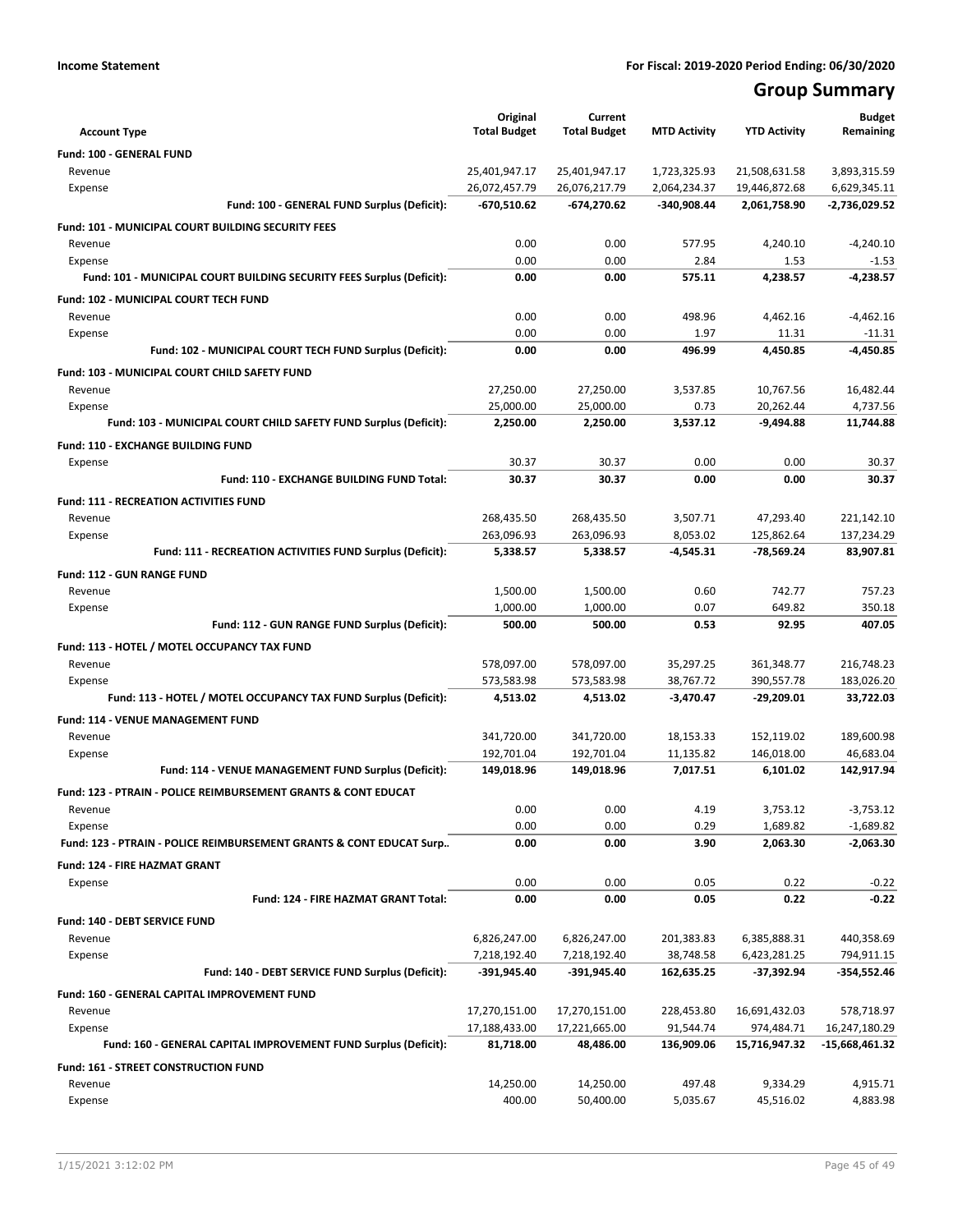| <b>Account Type</b>                                               | Original<br><b>Total Budget</b> | Current<br><b>Total Budget</b> | <b>MTD Activity</b>    | <b>YTD Activity</b>      | <b>Budget</b><br>Remaining |
|-------------------------------------------------------------------|---------------------------------|--------------------------------|------------------------|--------------------------|----------------------------|
| Fund: 161 - STREET CONSTRUCTION FUND Surplus (Deficit):           | 13,850.00                       | $-36,150.00$                   | $-4,538.19$            | $-36,181.73$             | 31.73                      |
| Fund: 164 - 2013 CO CAPITAL FUND                                  |                                 |                                |                        |                          |                            |
| Revenue                                                           | 450.00                          | 450.00                         | 19.96                  | 370.33                   | 79.67                      |
| Expense                                                           | 15.00                           | 15.00                          | 1.37                   | 8.14                     | 6.86                       |
| Fund: 164 - 2013 CO CAPITAL FUND Surplus (Deficit):               | 435.00                          | 435.00                         | 18.59                  | 362.19                   | 72.81                      |
| Fund: 165 - 2014 GO FUND                                          |                                 |                                |                        |                          |                            |
| Revenue                                                           | 15,000.00                       | 15,000.00                      | 154.81                 | 7,467.24                 | 7,532.76                   |
| Fund: 165 - 2014 GO FUND Total:                                   | 15,000.00                       | 15,000.00                      | 154.81                 | 7.467.24                 | 7,532.76                   |
| <b>Fund: 171 - MAIN STREET SPECIAL REVENUE</b>                    |                                 |                                |                        |                          |                            |
| Revenue                                                           | 0.00                            | 0.00                           | 0.00                   | 123,366.49               | $-123,366.49$              |
| Expense                                                           | 0.00                            | 0.00                           | 4,120.74               | 122,698.13               | $-122,698.13$              |
| Fund: 171 - MAIN STREET SPECIAL REVENUE Surplus (Deficit):        | 0.00                            | 0.00                           | $-4,120.74$            | 668.36                   | -668.36                    |
| <b>Fund: 172 - MINOR GRANTS FUND</b>                              |                                 |                                |                        |                          |                            |
| Revenue                                                           | 0.00                            | 0.00                           | 0.00                   | 3,660.00                 | $-3,660.00$                |
| Expense                                                           | 0.00                            | 0.00                           | 0.00                   | 1,413.87                 | $-1,413.87$                |
| Fund: 172 - MINOR GRANTS FUND Surplus (Deficit):                  | 0.00                            | 0.00                           | 0.00                   | 2,246.13                 | $-2,246.13$                |
| Fund: 175 - JUSTICE ASSISTANCE GRANT - JAG                        |                                 |                                |                        |                          |                            |
| Revenue                                                           | 0.00                            | 0.00                           | 0.00                   | 11,553.00                | $-11,553.00$               |
| Fund: 175 - JUSTICE ASSISTANCE GRANT - JAG Total:                 | 0.00                            | 0.00                           | 0.00                   | 11,553.00                | $-11,553.00$               |
| Fund: 200 - WATER / WASTEWATER FUND                               |                                 |                                |                        |                          |                            |
| Revenue                                                           | 14,373,110.00                   | 14,373,110.00                  | 1,132,834.53           | 9,711,988.44             | 4,661,121.56               |
| Expense                                                           | 12,100,356.36                   | 13,244,640.21                  | 969,185.33             | 10,004,129.67            | 3,240,510.54               |
| Fund: 200 - WATER / WASTEWATER FUND Surplus (Deficit):            | 2,272,753.64                    | 1,128,469.79                   | 163,649.20             | -292,141.23              | 1,420,611.02               |
| Fund: 212 - TX COMMUNITY DEV SWR SYSTEM IMPROV PROG GRANT         |                                 |                                |                        |                          |                            |
| Revenue                                                           | 0.00                            | 0.00                           | 0.00                   | 168,130.00               | $-168,130.00$              |
| Expense                                                           | 0.00                            | 0.00                           | 0.00                   | 1,255.00                 | $-1,255.00$                |
| Fund: 212 - TX COMMUNITY DEV SWR SYSTEM IMPROV PROG GRANT Surplus | 0.00                            | 0.00                           | 0.00                   | 166,875.00               | $-166,875.00$              |
| <b>Fund: 216 - UTILIITY CIP FUND</b>                              |                                 |                                |                        |                          |                            |
| Revenue                                                           | 314,621.00                      | 314,621.00                     | 2,047.68               | 13,647,103.94            | -13,332,482.94             |
| Expense                                                           | 454,000.00                      | 654,000.00                     | 81,222.98              | 2,610,393.15             | $-1,956,393.15$            |
| Fund: 216 - UTILIITY CIP FUND Surplus (Deficit):                  | -139,379.00                     | -339,379.00                    | -79,175.30             | 11,036,710.79            | -11,376,089.79             |
| <b>Fund: 217 - WASTEWATER RECLAMATION FUND</b>                    |                                 |                                |                        |                          |                            |
| Revenue                                                           | 14,000.00                       | 14,000.00                      | 150.18                 | 7,244.07                 | 6,755.93                   |
| Expense                                                           | 0.00                            | 0.00                           | 0.00                   | 0.00<br>7.244.07         | 0.00                       |
| Fund: 217 - WASTEWATER RECLAMATION FUND Surplus (Deficit):        | 14,000.00                       | 14,000.00                      | 150.18                 |                          | 6,755.93                   |
| <b>Fund: 300 - AIRPORT FUND</b>                                   |                                 |                                |                        |                          |                            |
| Revenue                                                           | 721,537.30                      | 721,537.30                     | 58,067.50              | 539,535.00               | 182,002.30                 |
| Expense<br>Fund: 300 - AIRPORT FUND Surplus (Deficit):            | 141,387.03<br>580,150.27        | 141,387.03<br>580,150.27       | 12,658.95<br>45,408.55 | 114,033.99<br>425,501.01 | 27,353.04<br>154,649.26    |
|                                                                   |                                 |                                |                        |                          |                            |
| Fund: 360 - AIRPORT CAPITAL FUND                                  |                                 |                                |                        |                          |                            |
| Revenue<br>Expense                                                | 68,598.00<br>221,381.00         | 68,598.00<br>221,381.00        | 4,641.99<br>329.31     | 84,561.40<br>280,300.79  | $-15,963.40$<br>-58,919.79 |
| Fund: 360 - AIRPORT CAPITAL FUND Surplus (Deficit):               | -152,783.00                     | -152,783.00                    | 4,312.68               | -195,739.39              | 42,956.39                  |
|                                                                   |                                 |                                |                        |                          |                            |
| Fund: 362 - AIRPORT FBO FUEL<br>Revenue                           | 0.00                            | 0.00                           |                        |                          | $-322,693.28$              |
| Expense                                                           | 0.00                            | 0.00                           | 36,663.79<br>17,085.60 | 322,693.28<br>134,429.64 | -134,429.64                |
| Fund: 362 - AIRPORT FBO FUEL Surplus (Deficit):                   | 0.00                            | 0.00                           | 19,578.19              | 188,263.64               | -188,263.64                |
| Fund: 400 - GOLF FUND                                             |                                 |                                |                        |                          |                            |
| Revenue                                                           | 244,398.00                      | 244,398.00                     | 38,506.29              | 114,857.05               | 129,540.95                 |
| Expense                                                           | 247,776.38                      | 247,776.38                     | 18,402.88              | 163,721.56               | 84,054.82                  |
| Fund: 400 - GOLF FUND Surplus (Deficit):                          | $-3,378.38$                     | $-3,378.38$                    | 20,103.41              | -48,864.51               | 45,486.13                  |
| <b>Fund: 500 - SANITATION FUND</b>                                |                                 |                                |                        |                          |                            |
| Revenue                                                           | 4,968,708.00                    | 4,968,708.00                   | 426,615.54             | 3,887,041.54             | 1,081,666.46               |
| Expense                                                           | 5,392,448.79                    | 5,392,448.79                   | 463,466.67             | 3,749,400.72             | 1,643,048.07               |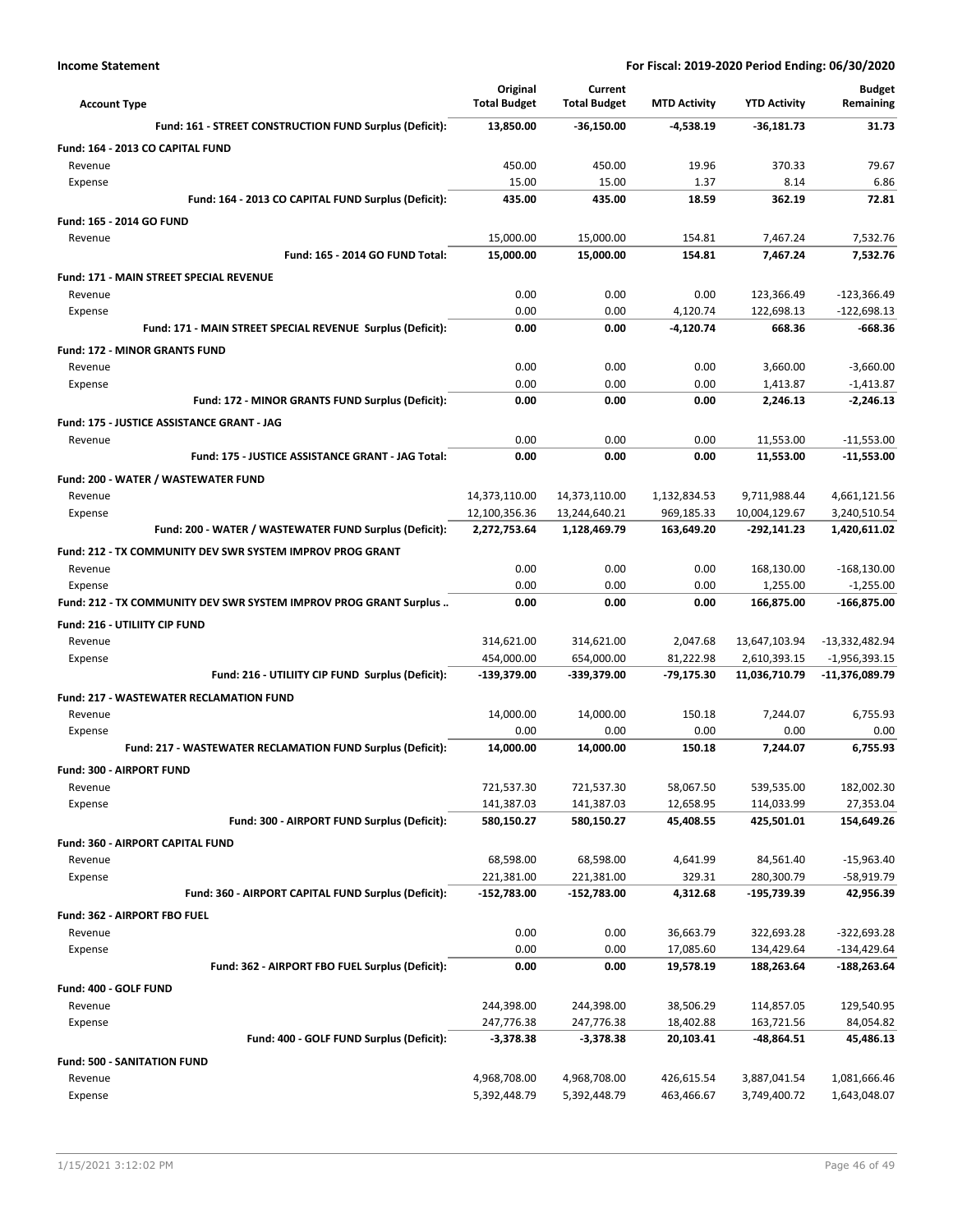| <b>Account Type</b>                                                        | Original<br><b>Total Budget</b> | Current<br><b>Total Budget</b> | <b>MTD Activity</b>    | <b>YTD Activity</b>       | <b>Budget</b><br>Remaining   |
|----------------------------------------------------------------------------|---------------------------------|--------------------------------|------------------------|---------------------------|------------------------------|
| Fund: 500 - SANITATION FUND Surplus (Deficit):                             | -423,740.79                     | -423,740.79                    | $-36,851.13$           | 137,640.82                | -561,381.61                  |
| Fund: 601 - CENTRAL SERVICE FUND                                           |                                 |                                |                        |                           |                              |
| Revenue                                                                    | 897,529.00                      | 897,529.00                     | 74,794.07              | 673,146.62                | 224,382.38                   |
| Expense                                                                    | 1,099,461.48                    | 1,099,498.91                   | 92,515.77              | 809,593.82                | 289,905.09                   |
| Fund: 601 - CENTRAL SERVICE FUND Surplus (Deficit):                        | -201,932.48                     | -201,969.91                    | $-17,721.70$           | -136,447.20               | $-65,522.71$                 |
| Fund: 602 - INSURANCE FUND                                                 |                                 |                                |                        |                           |                              |
| Revenue                                                                    | 6,163,286.88                    | 6,163,286.88                   | 502,043.91             | 4,529,239.53              | 1,634,047.35                 |
| Expense                                                                    | 6,846,533.00                    | 6,846,533.00                   | 42,574.15              | 4,598,638.91              | 2,247,894.09                 |
| Fund: 602 - INSURANCE FUND Surplus (Deficit):                              | $-683,246.12$                   | $-683,246.12$                  | 459,469.76             | $-69,399.38$              | -613,846.74                  |
| Fund: 604 - MIS FUND                                                       |                                 |                                |                        |                           |                              |
| Revenue                                                                    | 502,314.00                      | 502,314.00                     | 41,859.50              | 376,735.50                | 125,578.50                   |
| Expense                                                                    | 1,167,850.06                    | 1,168,090.06                   | 32,318.84              | 761,736.90                | 406,353.16                   |
| Fund: 604 - MIS FUND Surplus (Deficit):                                    | -665,536.06                     | -665,776.06                    | 9,540.66               | -385,001.40               | -280,774.66                  |
| <b>Fund: 660 - VEHICLE REPLACEMENT FUND</b>                                |                                 |                                |                        |                           |                              |
| Revenue                                                                    | 227,000.00                      | 227,000.00                     | 38,508.07              | 354,195.19                | $-127,195.19$                |
| Expense<br>Fund: 660 - VEHICLE REPLACEMENT FUND Surplus (Deficit):         | 460,000.00<br>-233,000.00       | 459,962.57<br>-232,962.57      | 14,566.55<br>23,941.52 | 902,114.62<br>-547,919.43 | $-442, 152.05$<br>314,956.86 |
|                                                                            |                                 |                                |                        |                           |                              |
| Fund: 800 - SPENCE FUND                                                    |                                 |                                |                        |                           |                              |
| Revenue                                                                    | 10,210.00<br>600.00             | 10,210.00<br>600.00            | 116.25                 | 5,607.39<br>450.00        | 4,602.61                     |
| Expense<br>Fund: 800 - SPENCE FUND Surplus (Deficit):                      | 9,610.00                        | 9,610.00                       | 50.00<br>66.25         | 5,157.39                  | 150.00<br>4.452.61           |
|                                                                            |                                 |                                |                        |                           |                              |
| Fund: 801 - JONES LIBRARY TRUST                                            |                                 |                                |                        |                           |                              |
| Revenue<br>Expense                                                         | 0.00<br>0.00                    | 0.00<br>0.00                   | 95.24<br>0.68          | 256.68<br>3.97            | $-256.68$<br>$-3.97$         |
| Fund: 801 - JONES LIBRARY TRUST Surplus (Deficit):                         | 0.00                            | 0.00                           | 94.56                  | 252.71                    | $-252.71$                    |
|                                                                            |                                 |                                |                        |                           |                              |
| Fund: 809 - GREENVILLE IDC (L-3)<br>Revenue                                | 0.00                            | 0.00                           | 0.00                   | 1,073,848.79              | $-1,073,848.79$              |
| Expense                                                                    | 0.00                            | 0.00                           | 0.00                   | 193,233.74                | -193,233.74                  |
| Fund: 809 - GREENVILLE IDC (L-3) Surplus (Deficit):                        | 0.00                            | 0.00                           | 0.00                   | 880,615.05                | -880,615.05                  |
| Fund: 810 - SEIZURE FUNDS - STATE RULES                                    |                                 |                                |                        |                           |                              |
| Revenue                                                                    | 3,000.00                        | 3,000.00                       | 154.18                 | -4,874.56                 | 7,874.56                     |
| Expense                                                                    | 220.00                          | 220.00                         | 10.85                  | 18,266.47                 | $-18,046.47$                 |
| Fund: 810 - SEIZURE FUNDS - STATE RULES Surplus (Deficit):                 | 2,780.00                        | 2,780.00                       | 143.33                 | $-23,141.03$              | 25,921.03                    |
| Fund: 811 - SEIZURE FUNDS - FED RULES                                      |                                 |                                |                        |                           |                              |
| Revenue                                                                    | 3,900.00                        | 3,900.00                       | 132.30                 | 3,193.84                  | 706.16                       |
| Expense                                                                    | 125.00                          | 125.00                         | 9.33                   | 29,806.86                 | $-29,681.86$                 |
| Fund: 811 - SEIZURE FUNDS - FED RULES Surplus (Deficit):                   | 3,775.00                        | 3,775.00                       | 122.97                 | $-26,613.02$              | 30,388.02                    |
| Fund: 820 - TIRZ FUND (Tax Increment Reinvestment Zone)                    |                                 |                                |                        |                           |                              |
| Revenue                                                                    | 774,228.92                      | 774,228.92                     | 36,827.36              | 515,315.58                | 258,913.34                   |
| Expense                                                                    | 144,225.00                      | 144,225.00                     | 111.39                 | 23,396.92                 | 120,828.08                   |
| Fund: 820 - TIRZ FUND (Tax Increment Reinvestment Zone) Surplus (Deficit): | 630,003.92                      | 630,003.92                     | 36,715.97              | 491,918.66                | 138,085.26                   |
| Fund: 899 - POOLED CASH                                                    |                                 |                                |                        |                           |                              |
| Revenue                                                                    | 0.00                            | 0.00                           | $-3,646.51$            | $-3,646.45$               | 3,646.45                     |
| Fund: 899 - POOLED CASH Total:                                             | 0.00                            | 0.00                           | $-3,646.51$            | $-3,646.45$               | 3,646.45                     |
| Fund: 910 - ELECTRIC OPERATING FUND                                        |                                 |                                |                        |                           |                              |
| Revenue                                                                    | 67,442,118.00                   | 67,442,118.00                  | 5,191,325.53           | 43,513,015.69             | 23,929,102.31                |
| Expense                                                                    | 64,092,352.68                   | 64,092,352.68                  | 4,860,361.59           | 43,463,202.82             | 20,629,149.86                |
| Fund: 910 - ELECTRIC OPERATING FUND Surplus (Deficit):                     | 3,349,765.32                    | 3,349,765.32                   | 330,963.94             | 49,812.87                 | 3,299,952.45                 |
| Fund: 911 - ELECTRIC DEBT REDUCTION                                        |                                 |                                |                        |                           |                              |
| Revenue                                                                    | 0.00                            | 0.00                           | 4.85                   | 91.32                     | $-91.32$                     |
| Fund: 911 - ELECTRIC DEBT REDUCTION Total:                                 | 0.00                            | 0.00                           | 4.85                   | 91.32                     | $-91.32$                     |
| Fund: 912 - ELECTRIC DEBT SERVICE                                          |                                 |                                |                        |                           |                              |
| Revenue                                                                    | 7,843,475.00                    | 7,843,475.00                   | 653,622.92             | 5,882,606.28              | 1,960,868.72                 |
| Expense                                                                    | 7,843,475.00                    | 7,843,475.00                   | 0.00                   | 3,103,525.16              | 4,739,949.84                 |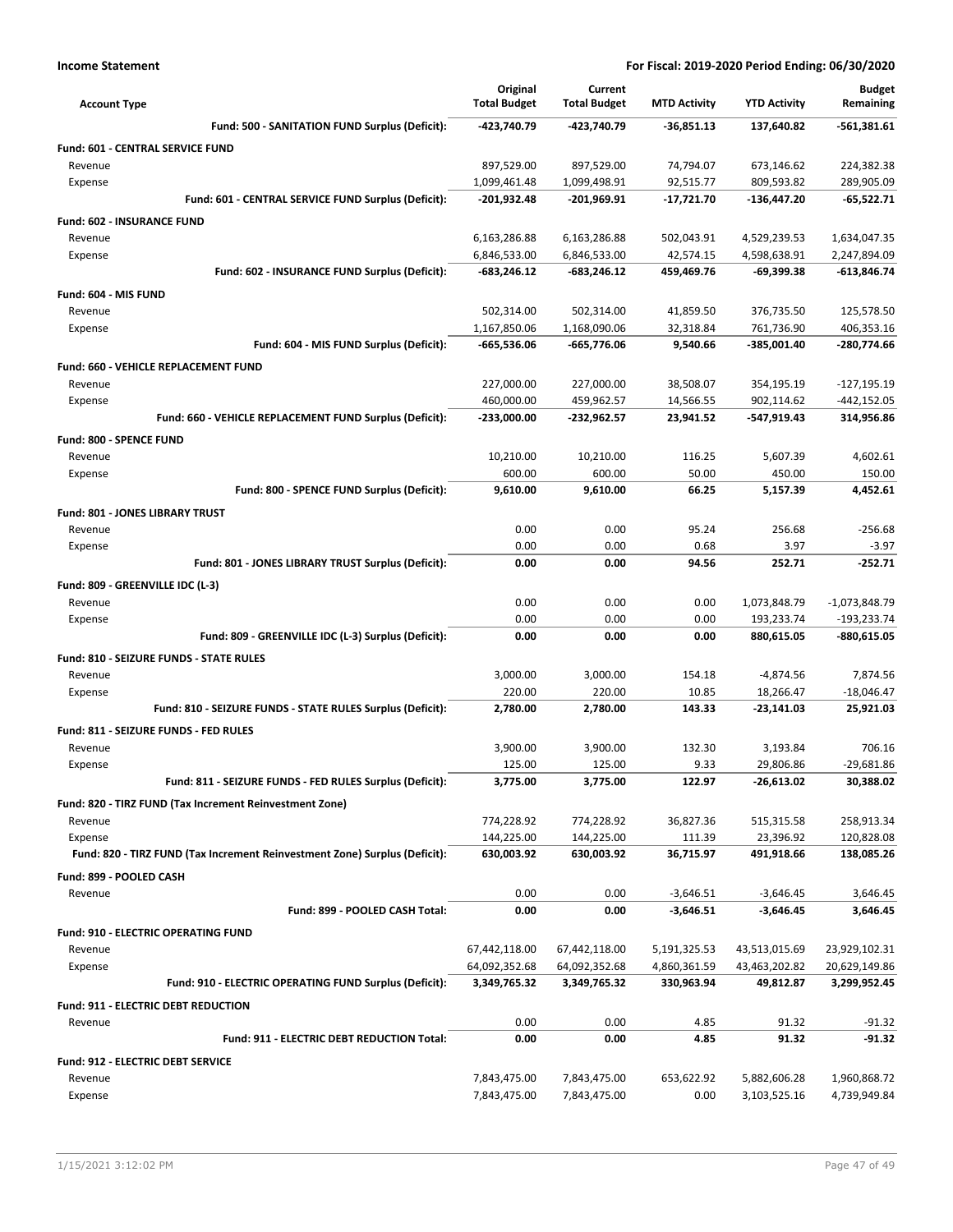| <b>Account Type</b>                           |                                                      | Original<br><b>Total Budget</b> | Current<br><b>Total Budget</b> | <b>MTD Activity</b> | <b>YTD Activity</b> | <b>Budget</b><br>Remaining |
|-----------------------------------------------|------------------------------------------------------|---------------------------------|--------------------------------|---------------------|---------------------|----------------------------|
|                                               | Fund: 912 - ELECTRIC DEBT SERVICE Surplus (Deficit): | 0.00                            | 0.00                           | 653.622.92          | 2,779,081.12        | $-2,779,081.12$            |
| <b>Fund: 913 - ELECTRIC CONSTRUCTION FUND</b> |                                                      |                                 |                                |                     |                     |                            |
| Revenue                                       |                                                      | 0.00                            | 0.00                           | 58.04               | 1.094.04            | $-1,094.04$                |
|                                               | <b>Fund: 913 - ELECTRIC CONSTRUCTION FUND Total:</b> | 0.00                            | 0.00                           | 58.04               | 1.094.04            | $-1,094.04$                |
| Fund: 950 - CABLE / INTERNET                  |                                                      |                                 |                                |                     |                     |                            |
| Revenue                                       |                                                      | 6,245,661.00                    | 6,245,661.00                   | 514,051.38          | 4,744,718.67        | 1,500,942.33               |
| Expense                                       |                                                      | 6.420.315.00                    | 6,420,315.00                   | 446,860.19          | 4.188.942.38        | 2,231,372.62               |
|                                               | Fund: 950 - CABLE / INTERNET Surplus (Deficit):      | $-174.654.00$                   | -174.654.00                    | 67.191.19           | 555.776.29          | -730,430.29                |
|                                               | <b>Total Surplus (Deficit):</b>                      | 3.395.325.48                    | 1.963.809.63                   | 1.651.509.20        | 32.624.223.55       |                            |